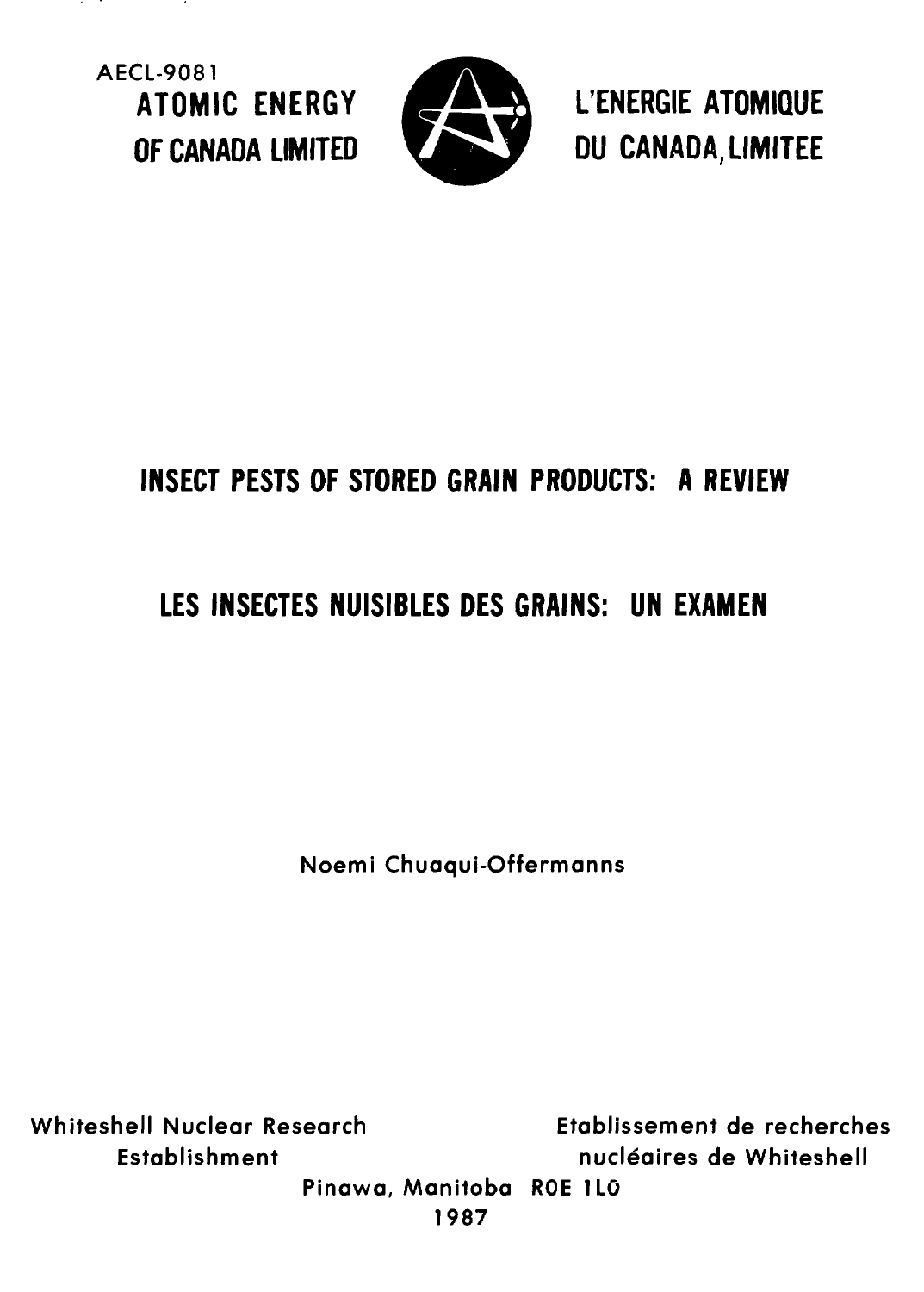Copyright  $\Diamond$  Atomic Energy of Canada Limited, 1987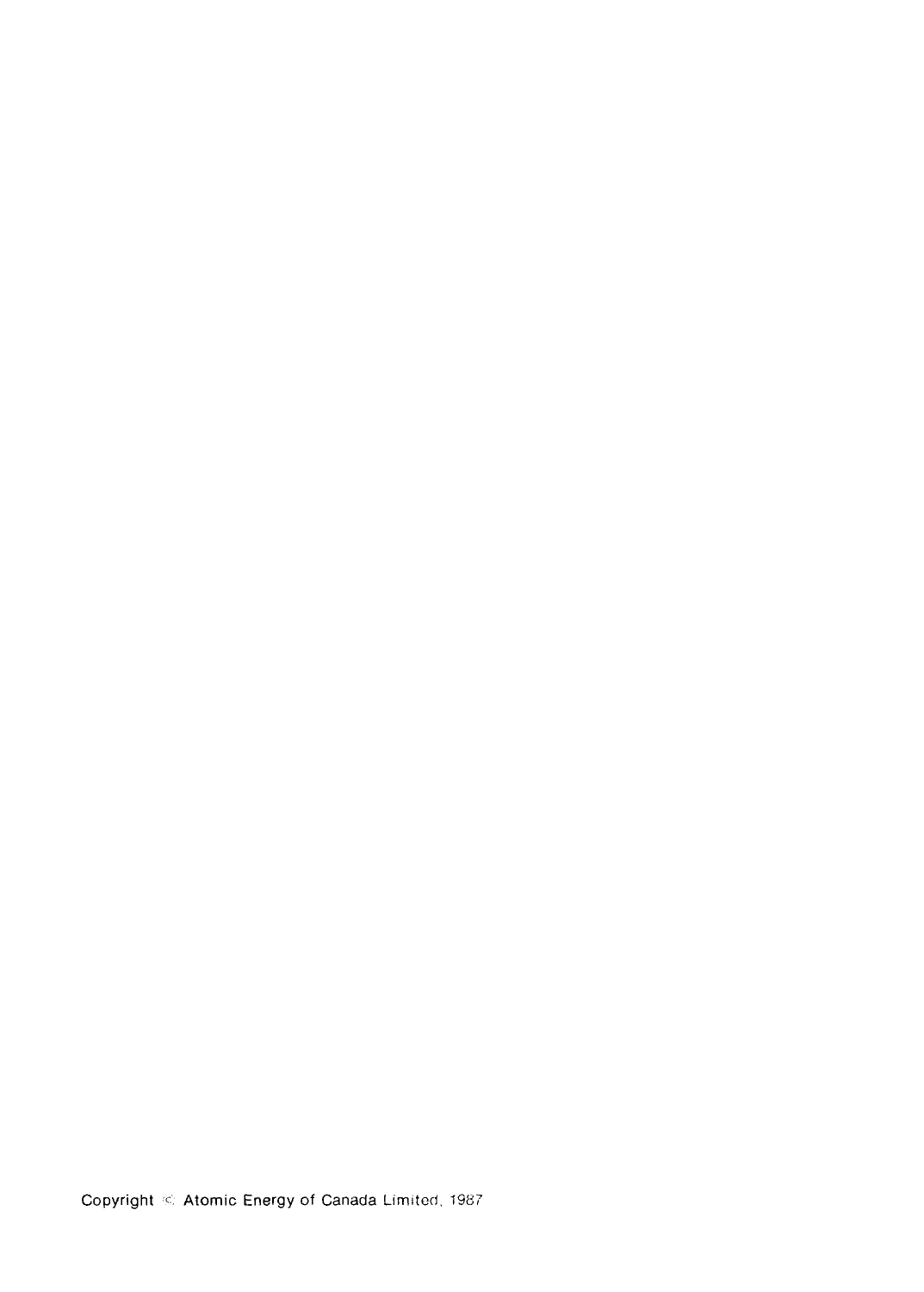### ATOMIC ENERGY OF CANADA LIMITED

INSECT PESTS OF STORED GRAIN PRODUCTS: A REVIEW

by

Noemi Chuaqui-Offermanns

Whiteshell Nuclear Research Establishment Pinawa, Manitoba ROE 1L0 1987

AECL-9081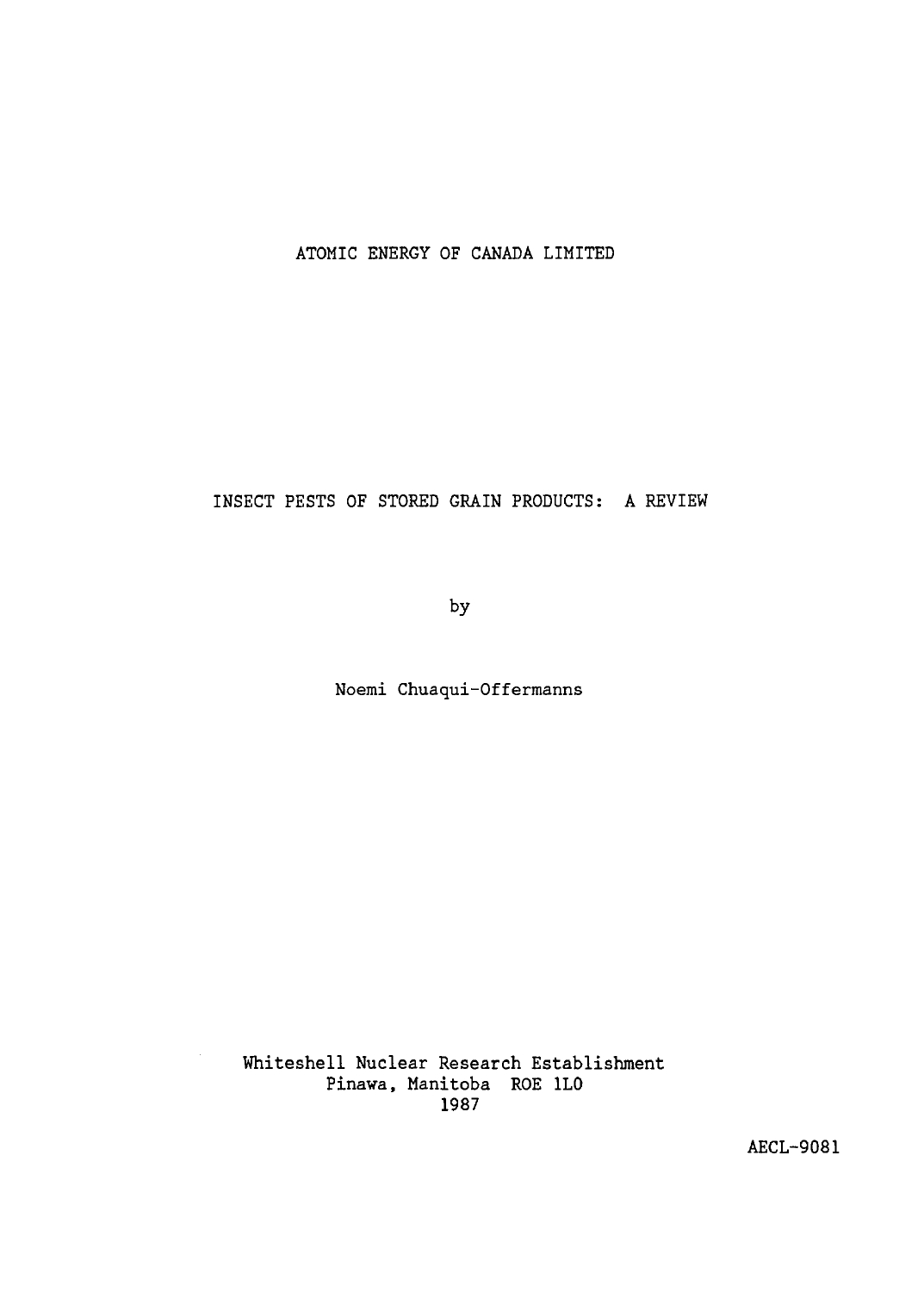#### LES INSECTES NUISIBLES DES GRAINS: UN EXAMEN

par

Noemi Chuaqui-Offerraanns

### RESUME

La présence d'insectes dans les produits stockés est un problème universel reconnu. Dans le présent rapport, on examine des techniques chimiques et physiques pour limiter 1.' infestation des produits stockés par les insectes. On accorde une attention particulière à l'emploi du rayonnement ionisant pour limiter les insectes nuisibles dans les grains stockés. On présente et examine la radiosensibilité des insectes nuisibles les plus communs à leurs différents stades de développement. On rassemble les conclusions de L'examen dans un résumé abrégé.

> L'Énergie Atomique"du Canada, Limitée, Établissement de recherches nucléaires de Whiteshell. Pinawa, Manitob ROE 1L0 1987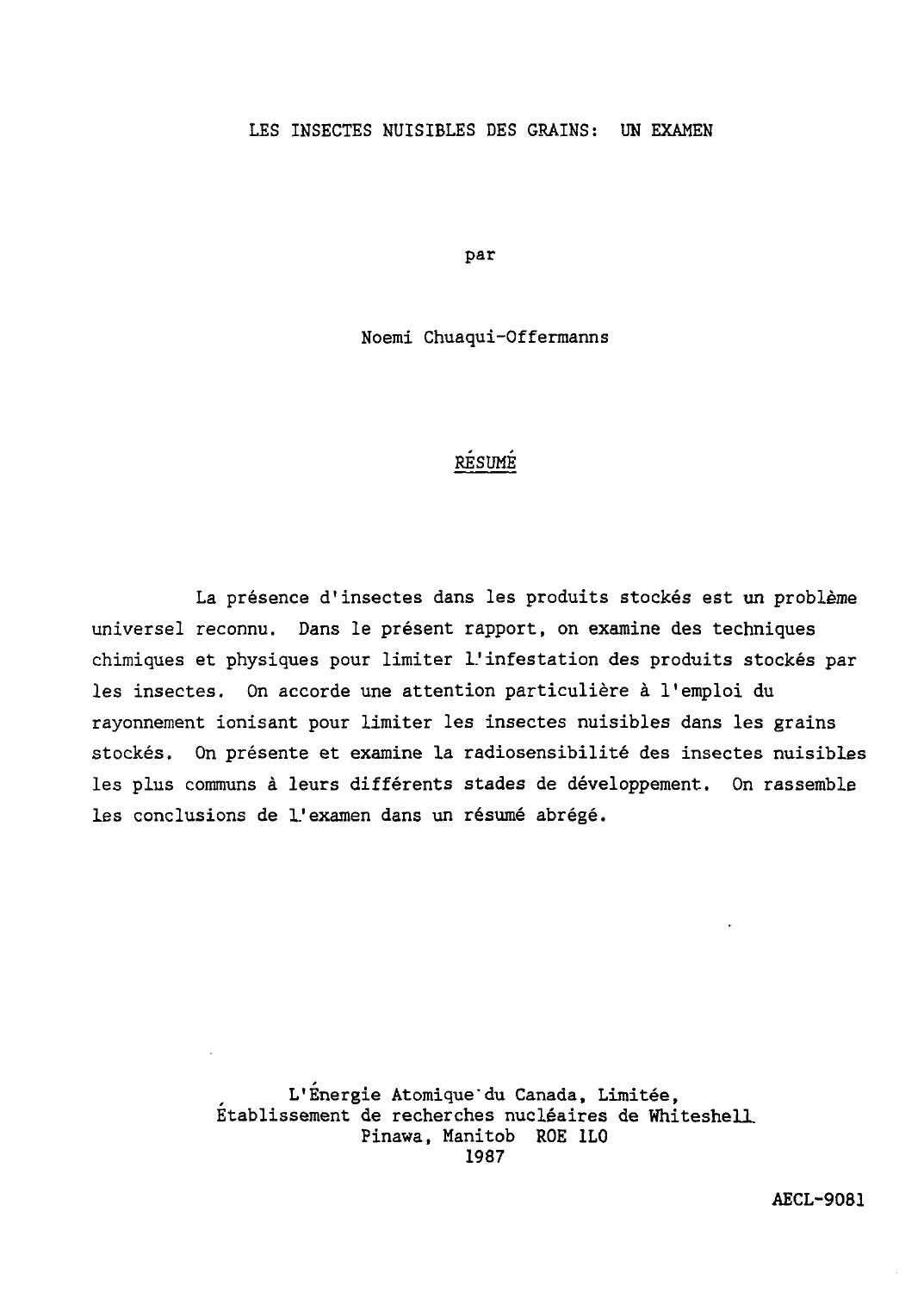#### INSECT PESTS OF STORED GRAIN PRODUCTS: A REVIEW

by

Noemi Chuaqui-Offermanns

#### ABSTRACT

The presence of insects in stored products is a worldwide recognized problem. In this report chemical, and physical methods to control insect infestations in stored products are discussed. Special, attention is given to the use of ionizing radiation to control insect pests in stored grains. The radiosensitivity of the most common insect pests at their different developmental stages is presented and discussed. The conclusions of this review are compiled in an executive summary.

> Atomic Energy of Canada Limited Whiteshell Nuclear Research Establishment Pinawa, Manitoba ROE 1L0 1987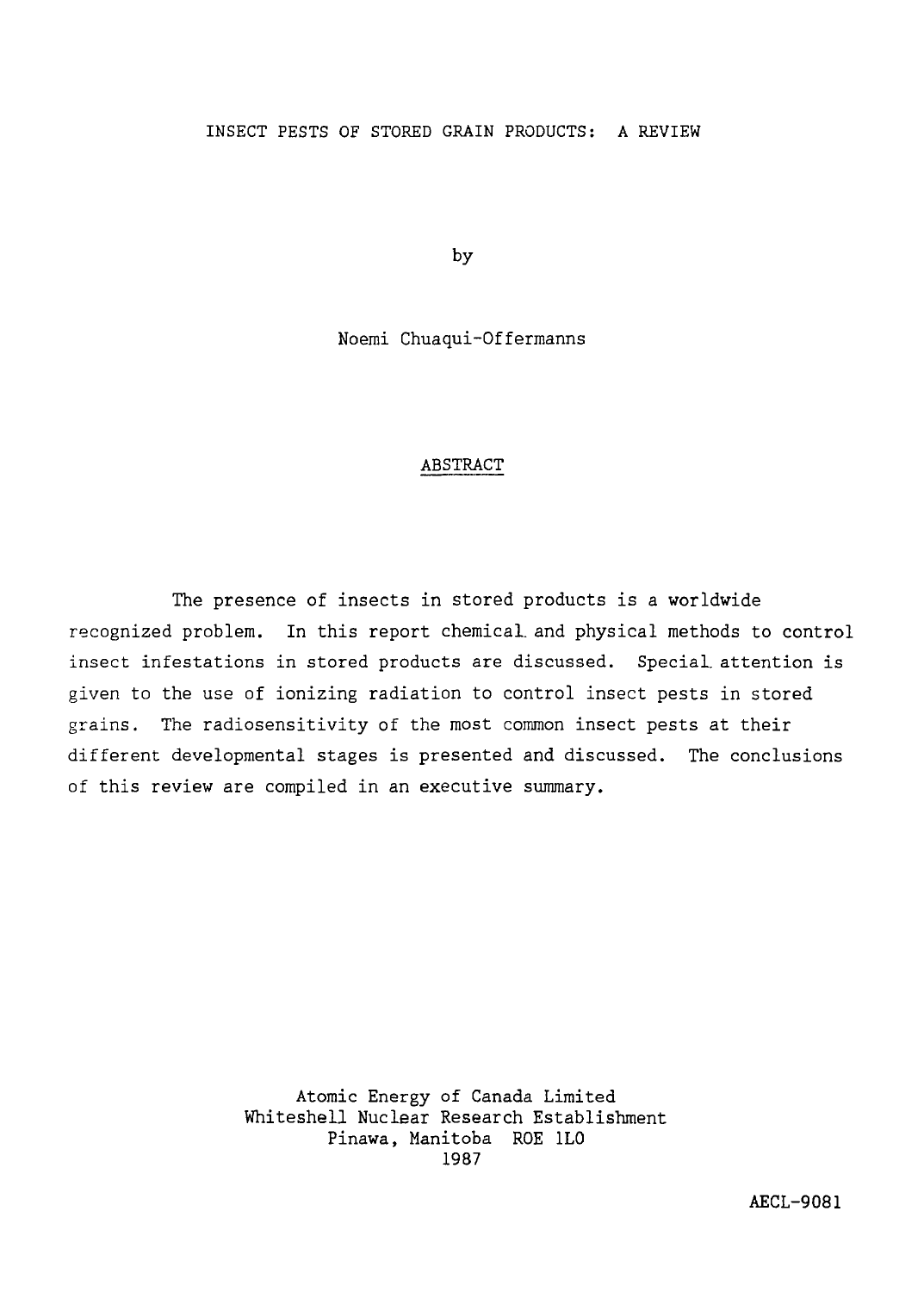### CONTENTS

| 1. | <b>SUMMARY</b>                                                                                                                                                                                                                                                                                                                             | 1                                                                           |
|----|--------------------------------------------------------------------------------------------------------------------------------------------------------------------------------------------------------------------------------------------------------------------------------------------------------------------------------------------|-----------------------------------------------------------------------------|
|    |                                                                                                                                                                                                                                                                                                                                            |                                                                             |
| 2. | INTRODUCTION                                                                                                                                                                                                                                                                                                                               | 3                                                                           |
| 3. | INSECT CONTROL IN CEREAL FOOD BY MEANS OF<br>IONIZING RADIATION                                                                                                                                                                                                                                                                            | 5                                                                           |
|    | 3.1 ADVANTAGES AND DISADVANTAGES<br>3.2 RADIOSENSITIVITY<br>3.2.1 What is Radiosensitivity and Parameters<br>Affecting It?<br>3.2.2 Different Ways to Measure Radiosensitivity                                                                                                                                                             | $\overline{5}$<br>5<br>5<br>6                                               |
| 4. | THE AUSTRALIAN SCENE                                                                                                                                                                                                                                                                                                                       | 6                                                                           |
|    | 4.1 GRAIN HANDLING PROCEDURES<br>4.1.1. Introduction<br>GRAIN INSECT PESTS<br>4.2<br>4.2.1 Infestation Patterns<br>4.2.2 Chemical Control of Insects Infesting Stored<br>Grains in Australia<br>4.2.3 Prevention, Detection and Control Methods                                                                                            | 6<br>6<br>$\overline{\phantom{a}}$<br>$\overline{7}$<br>$\overline{7}$<br>8 |
| 5. | INSECT PESTS OF STORED GRAIN BY COUNTRY                                                                                                                                                                                                                                                                                                    | 9                                                                           |
|    | 5.1 INTRODUCTION<br>5.2 EXPLANATION OF TABLES I TO VII<br>TABLE I INSECT PESTS OF STORED GRAINS IN AUSTRALIA<br>TABLE II INSECT PESTS OF STORED GRAINS IN CANADA<br>TABLE III INSECT PESTS OF STORED GRAINS IN MALAYSIA<br>TABLE IV INSECT PESTS OF STORED GRAINS IN NIGERIA<br>TABLE V INSECT PESTS OF STORED GRAINS IN<br>SOUTHEAST ASIA | 9<br>11<br>12<br>13<br>16<br>18<br>20                                       |
|    | TABLE VI INSECT PESTS OF STORED GRAINS IN U.S.A.<br>TABLE VII INSECT PESTS OF STORED GRAINS IN U.S.S.R.                                                                                                                                                                                                                                    | 23<br>26                                                                    |
| 6. | INSECT PEST BY STORED PRODUCT                                                                                                                                                                                                                                                                                                              | 27                                                                          |
|    | 6.1 EXPLANATION OF TABLES VIII AND IX                                                                                                                                                                                                                                                                                                      | 27.                                                                         |
|    | TABLE VIII INSECT PESTS OF STORED CEREALS. MAJOR<br>CROPS: WHEAT, RICE, CORN (MAIZE), BARLEY, OATS,<br>SORGHUM, MILLET AND RYE                                                                                                                                                                                                             | 28                                                                          |
|    | TABLE IX INSECT PESTS IN SPECIFIC CEREALS                                                                                                                                                                                                                                                                                                  | 31                                                                          |

continued..

Page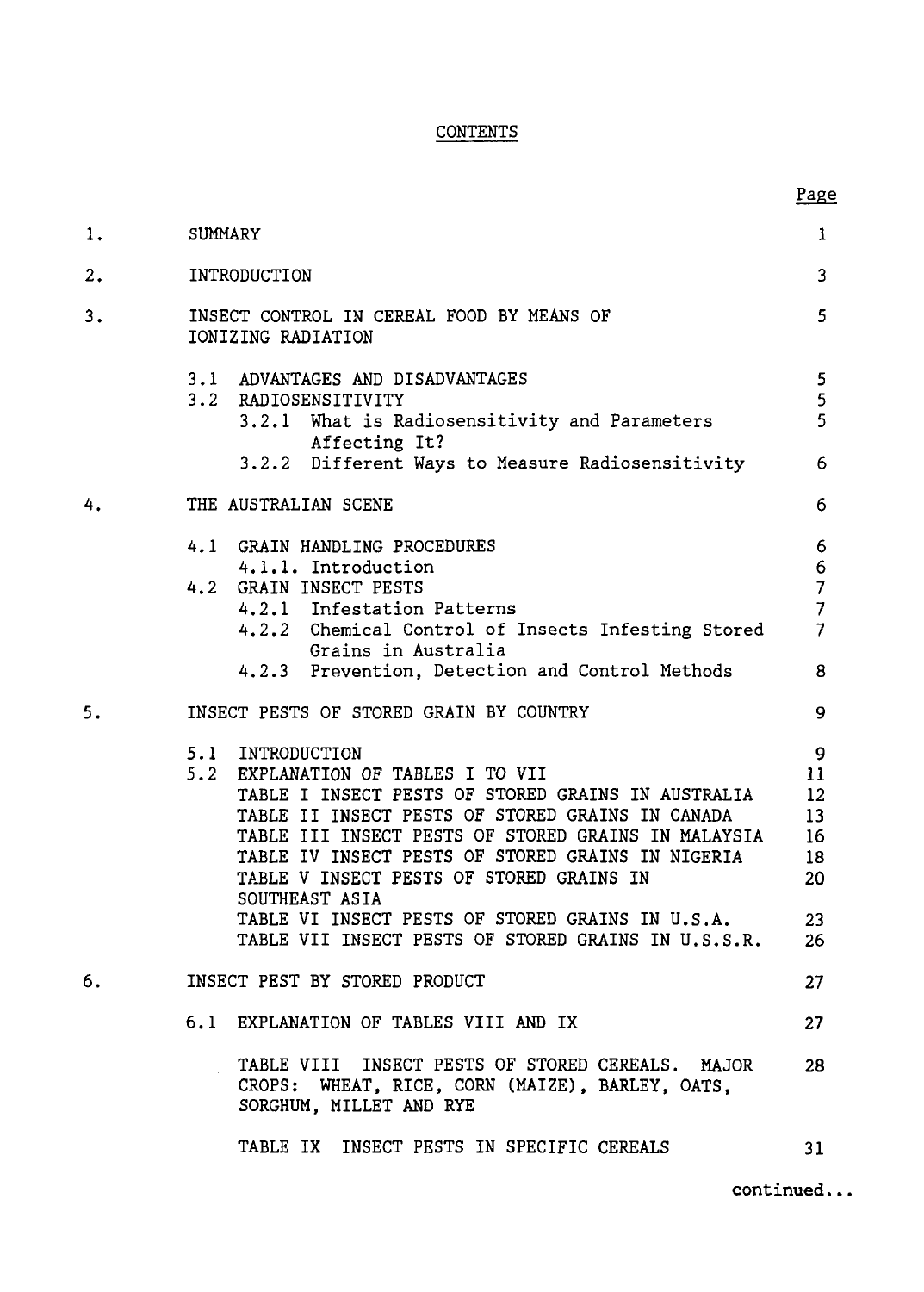### CONTENTS (concluded)

| 7. | WORLDWIDE MOST COMMON INSECT PESTS OF STORED GRAINS<br>AND THEIR SENSITIVITY TO RADIATION         | 33 |
|----|---------------------------------------------------------------------------------------------------|----|
|    | 7.1 EXPLANATION TO TABLE X                                                                        | 33 |
|    | TABLE X WORLDWIDE MOST COMMON INSECT PESTS OF STORED<br>GRAINS AND THEIR SENSITIVITY TO RADIATION | 34 |
| 8. | <b>CONCLUSIONS</b>                                                                                | 63 |
|    | <b>REFERENCES</b>                                                                                 | 63 |
|    | APPENDIX I WORLD PRODUCTION OF CEREALS. POTATOES AND<br><b>SUGAR</b>                              | 69 |
|    | APPENDIX II INSECT PESTS IN PULSE OR BEAN CROPS                                                   | 70 |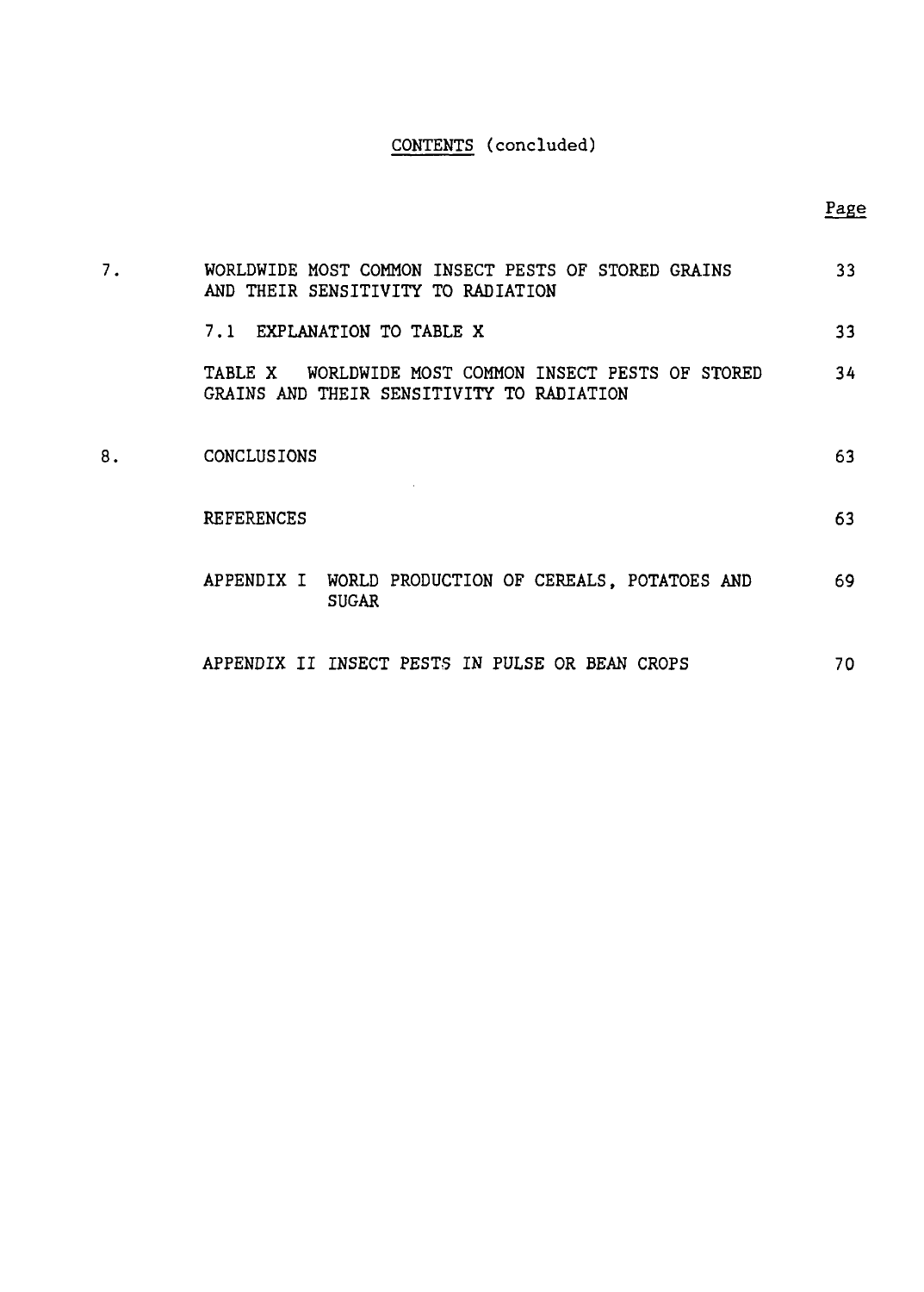#### 1. SUMMARY

The objective in preparing this report was to review and summarize the studies done on radiosensitivity of the most common insect pests found worldwide in infested stored grains. Since the presence of these pests varies according to the climate of the storage geographical region, a list of the insect pests of stored grains by country is presented (Tables I to VII). The countries were selected considering factors such as (i) climatic zones, (ii) volume of grain produced and exported and (iii) volume of grain produced and consumed. The presence of these pests also varies with the type of stored grain, therefore a list of pests found in major crops (Table VIII) as well as a list of pests in specific cereals (Table IX) are presented.

From these Tables (I to IX) a list of the worldwide most common insect pests of stored grain was prepared. The radiosensitivity of each of these pests was renewed and summarized in Table X.

The following conclusions are supported by the information presented in this review:

- (1) The presence of insects in stored food products is recognized to be a worldwide problem.
- (2) The climate has a large effect on the species and population of insects found in stored foods.
- (3) Worldwide product losses due to insect infestation are in the order of 5 to 10%. Losses in countries with warm climate can be as high as 50%.
- (A) Ionizing radiation is one of the physical methods that has been extensively studied to control insects in stored products.
- (5) The effectiveness of the process has been fully demonstrated.
- (6) Many studies on the susceptibility to radiation of the most common species of insect pests have shown that:
	- (a) Resistance to radiation increases as the insect development progresses from egg to adult.
	- (b) Doses between 3 and 5 kGy produce complete and immediate kill after treatment. A dose of 1 kGy produces complete kill a few days after irradiation.
	- (c) Doses between 0.2 and 0.5 kGy control most of the insect pests. With these doses, complete sterilization results immediately, with death ensuing a few weeks after treatment.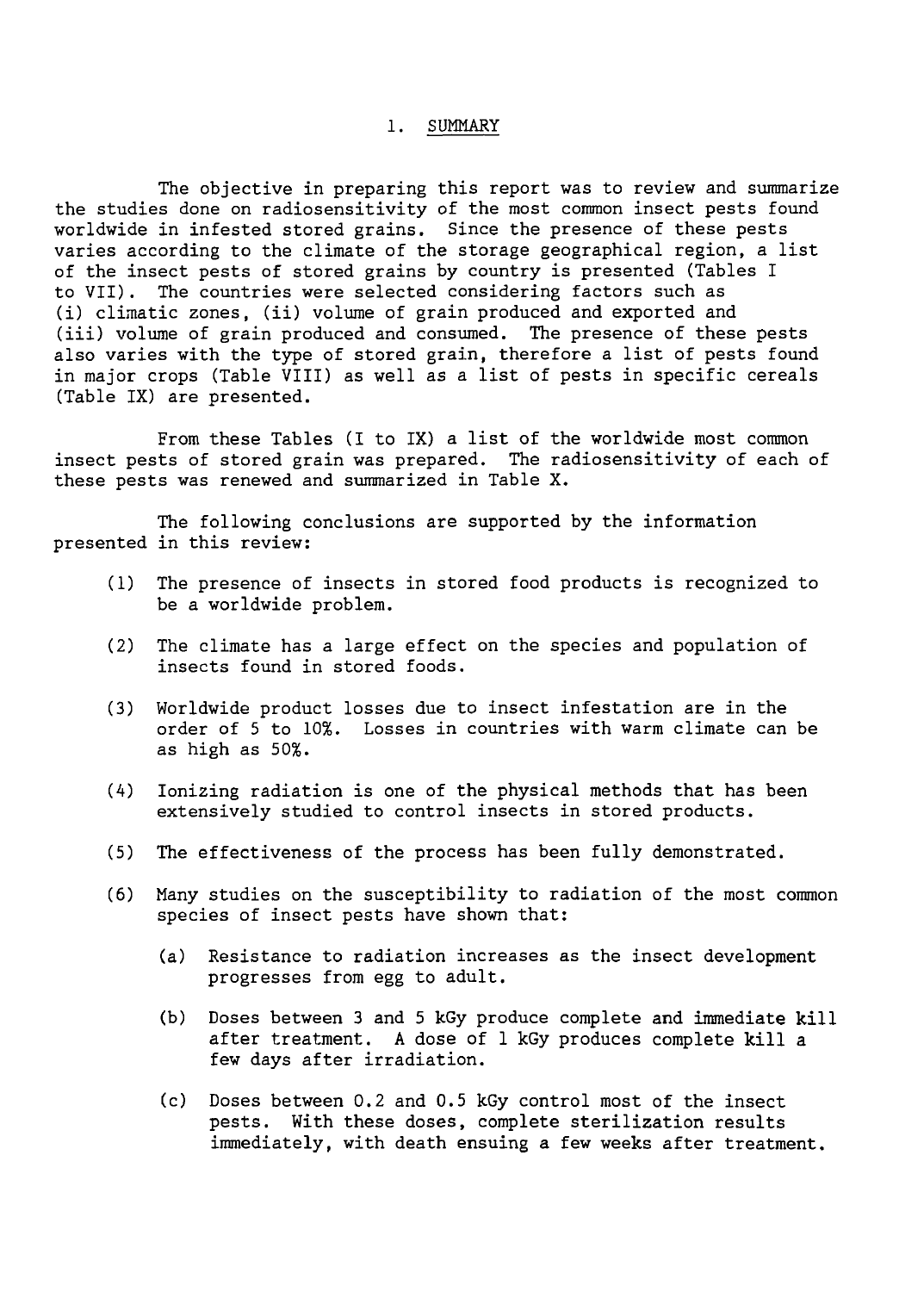- (d) There is no significant difference between the doses required to control insect infestations with either accelerated electrons or 6OC0 gamma rays.
- (7) The sterile male technique has proven to be impractical, due to factors such as: species specificity of the method; the large number of insects that have to be released, etc.
- (8) From the point of view of the economics of the radiation process, it is recommended that a dose of 0.2 kGy be used. This dose will inhibit reproduction and cause eventual death (a few weeks after treatment) in most of the insects found in infested grains.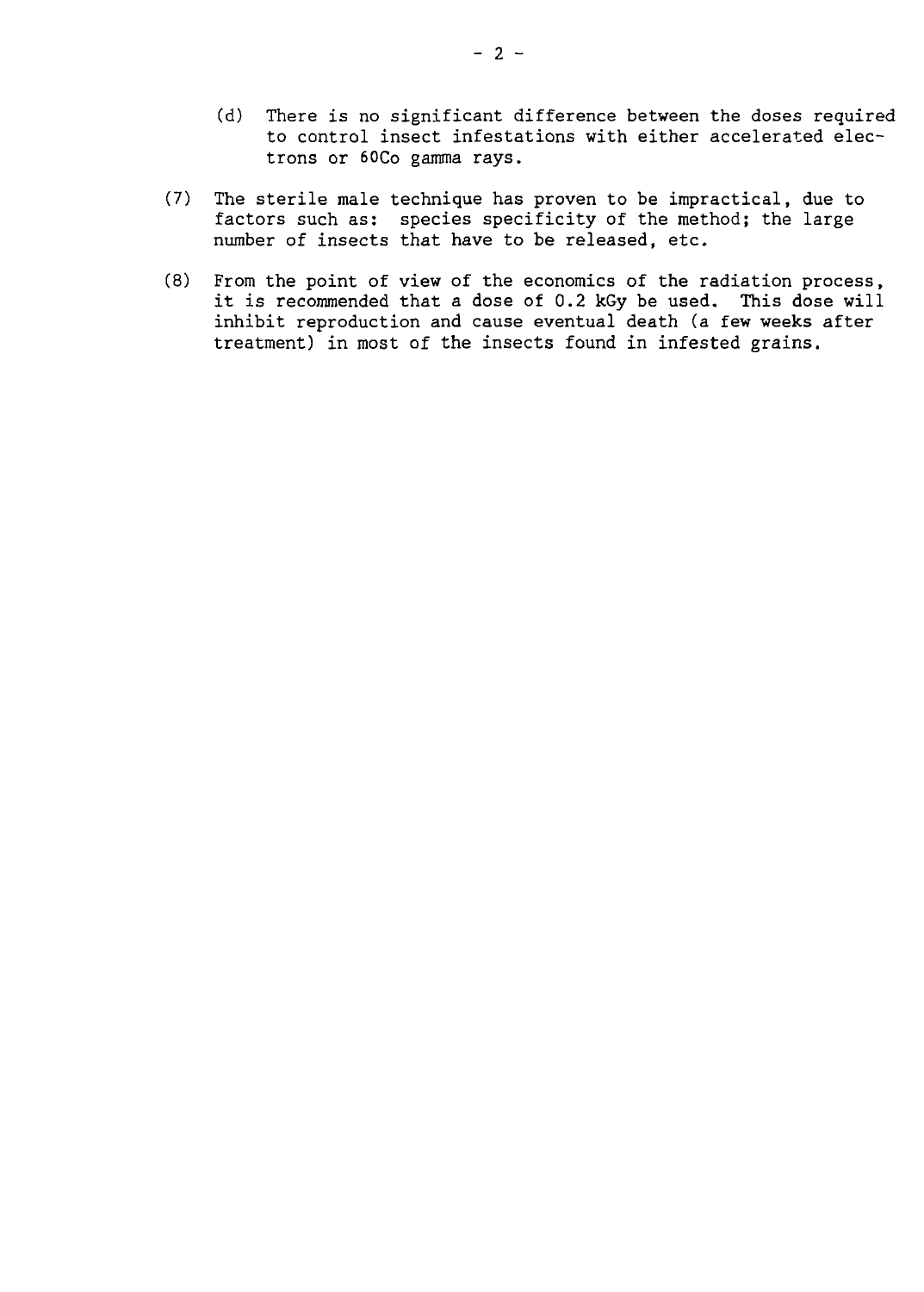#### 2. INTRODUCTION

Cereal grains [1] are a primary source of food for humans. Fifty percent of the food consumed by humans comes from wheat, rice, corn, millet, sorghum, rye and barley. If potato, sweet potato, coconut, banana, common bean, soybean and peanut are added to this list, we can account for 90% of all food for humans [2,3]. (Appendix I). Food losses to pests are high. Post-harvest losses are estimated to range from 9% to 50%, with the prime pests being microorganisms, insects and rodents. In the durable commodities such as cereal grains, legumes, pulses and oilseeds, losses are primarily due to insects, mites, fungi and rodents. In fruits, meats and vegetables, the losses are mainly due to microbial spoilage.

Food losses occur at all levels in the post-harvest system, in the field, farm storage, central storage, in transit, marketing and at the point of consumption. Between 80 and 95% of cereals [4] are retained in the country where they are grown. Most are stored locally on the farm and consumed in the region of production. Only in countries like Argentina, U.S.A., Canada, Australia and France, where a central storage system has been developed, are the grains handled in bulk for the local and international market. Losses at this point (storage) of the post-harvest process have been estimated at more than 20% [1,4] of the total production. These losses are acute in tropical countries, where insects proliferate very rapidly. In these countries the problem often is aggravated by the lack of proper facilities so that in many local areas the losses are higher than the average figure and are difficult to estimate.

A number of approaches are being taken to control grain infestation:

- (a) preventative methods,
- (b) physical methods, and
- (c) chemical methods.

Preventative controls are the most logical in countries where the weather is cold and therefore the insect population is low. These methods involve aeration, good cleaning of the granaries by washing them with insecticide, refrigeration, and routine examination of the stocks to check for possible infestation.

In the area of physical control [5], there is a wide range of technologies, some of them in use, while some others are at an experimental stage: for example, carbon dioxide atmosphere, microwave radiation, ionizing radiation, and heat disinfestation used together with fluidized bed systems or conveyor systems. Chemical control is the method most widely used and involves the use of fumigants and insecticides. The advantages and disadvantages of using each method have been extensively reviewed in the literature [6,7,8,9]. Consequently they will be only briefly discussed: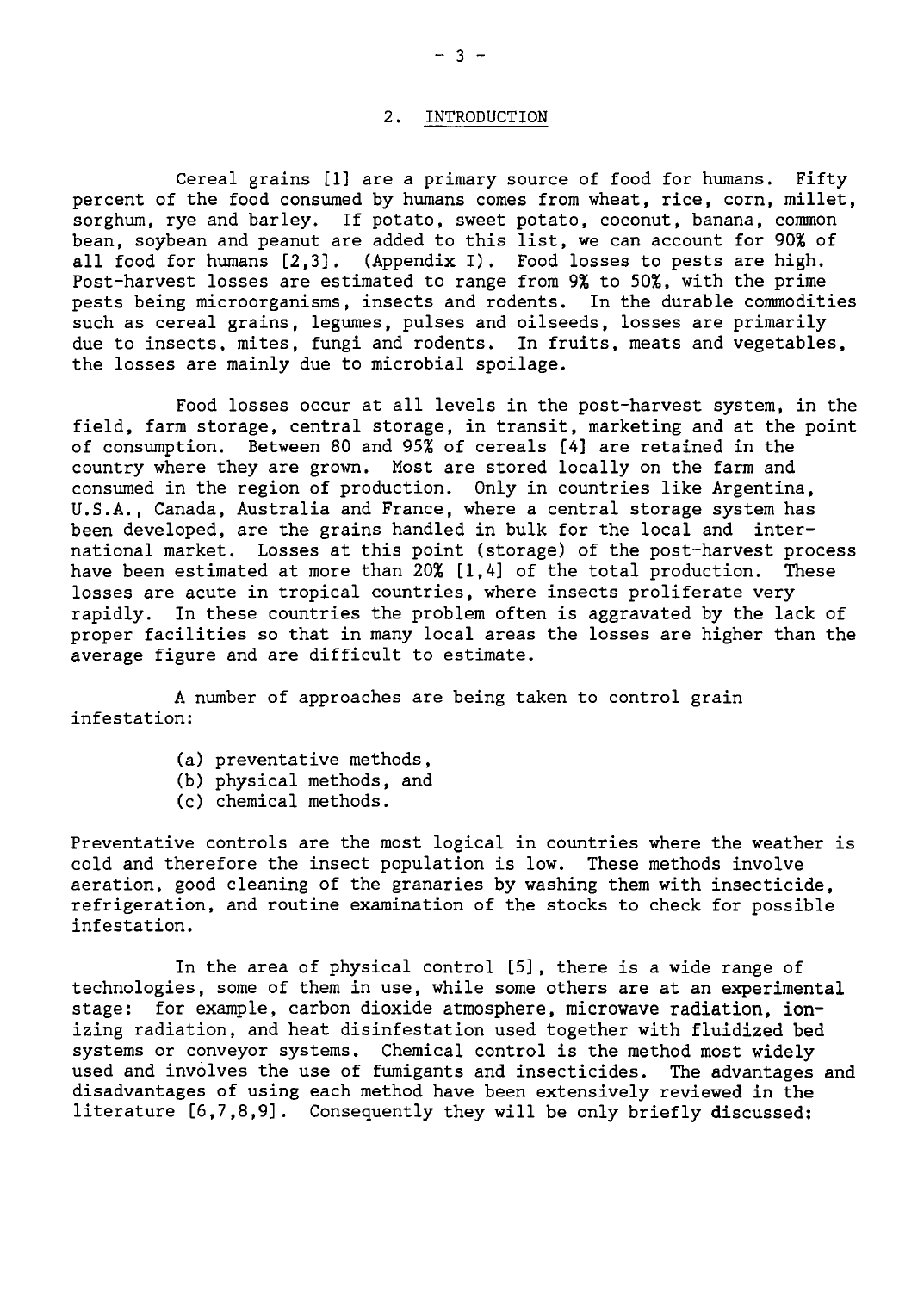Advantages and disadvantages of several methods used to control grain infestations.

Physical Methods

Temperature: Insects, as any other biological system, have optimum temperature ranges to grow and multiply. Temperatures below or above these thresholds will alter their life cycles, resulting in changes leading to death. Heat has been used to disinfect buildings and machinery in flour mills. Temperatures of 54 to 60°C, maintained for 12 hours, are recommended. The major disadvantages of heat treatment of buildings are: (a) damage to equipment, (b) loss of heat if the building is not well insulated, and (c) the method can be used only in summer months, because of economical considerations.

Heat has also been used to treat grain at 65°C. This is done: (a) with a fluidized bed system that uses hot air. The grain has to be cooled after treatment. The major disadvantages of this method are its high cost and its possible unknown effects on the quality of the grain. (b) Microwave irradiation on conveyor belt. The disadvantages are the same as in (a) above.

Low temperatures have also been used to control insect infestation, particularly in countries with cold winters such as Canada. In the Prairie Provinces "freeze-outs" are used to control insects in flour mills. The "freeze-outs" are obtained when the temperature remains at -30°C or lower for at least three days. When using low temperature to control insect infestations in grain stored in bulk, a uniform cooling should be obtained, otherwise the method is not effective. Uniformity could be obtained by a combination of cooling with a proper aeration system.

Electromagnetic radiation, infrared radiation and radiofrequency are among the nonionizing radiations used in controlling insect pests. However, so far they have been proven to be uneconomical.

The use of modified atmospheres, such as combinations of oxygen, nitrogen and carbon dioxide, has been shown to be effective in controlling insect infestations in stored grains. The method has to be used in airtight bins in order to maintain the proper levels of gases. This requirement constitutes the main drawback of the method, because of the high cost involved in the construction of the air-tight bins.

Chemical Control: The use of contact insecticides and fumigants has been the method of choice to control pest populations in grain elevators, flour mills, feed mills, etc. However, due to factors such as toxicity to humans and other animals, and development of resistant insect strains, the use of alternative methods is becoming mandatory.

This review focuses mainly on the use of ionizing radiation to control infestation in stored grain products, consequently, a general overview is given in section 3.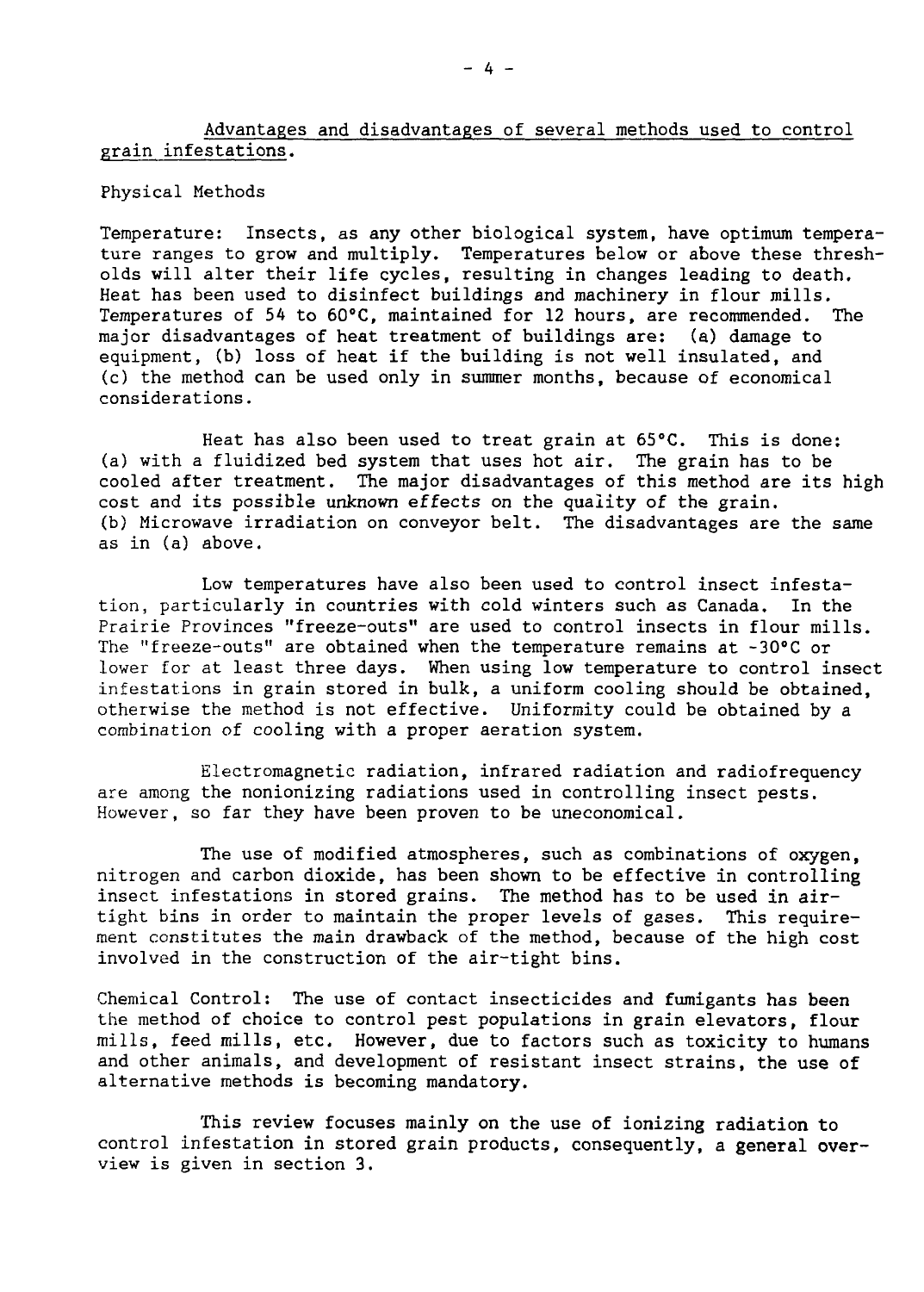#### 3. INSECT CONTROL IN CEREAL FOOD BY MEANS OF IONIZING RADIATION

#### 3.1 ADVANTAGES AND DISADVANTAGES

Ionizing radiation has been recommended to control insects in stored products [4,5,7,10,11,12,13]. Two types of radiation have been proposed: accelerated electrons produced by machines or gamma rays from radioactive isotopes such as <sup>60</sup>Co or <sup>137</sup>Cs. The control of the insect population can be done by direct treatment of the product or by genetic control of the insect by the so-called male sterility technique.

Direct treatment of the infested product leaves a product that is residue free, which is a very good advantage over the chemical treatments (insecticides and fumigants). The genetic control involves the release of radiation sterilized males in the normal population, which compete with the fertile males, so the females lay sterile eggs. The main drawback of this technique is that a large number of sterile insects must be released periodically. The method is specific for each species, therefore it has to be used in combination with insecticides to control other pests.

The effectiveness of the radiation process has been extensively studied and many reviews on the subject have been published [4,5,7,10,11,12,13]. One disadvantage of the direct irradiation of the infested product is when irradiated at the doses approved and considered economically acceptable [14], (U.S.A. 0.2 to 0.5 kGy, Canada up to 0.75 kGy, Brazil up to 1.0 kGy), the insects take several days to die. In order to achieve mortality within 24 hours of treatment, doses of 2.5 to 5.0 kGy are needed. Combinations of treatments such as heat and irradiation, which increase the effectiveness of the process, are being considered as a means of achieving a more rapid die-off.

### 3.2 RADIOSENSITIVITY

#### 3.2.1 What is Radiosensitivity and Parameters Affecting It? Different Ways to Measure Radiosensitivity.

Radiosensitivity can have different meanings depending on the parameter measured. The most common parameters used to determine radiosensitivity are cell death, mitotic inhibition and inhibition or loss of biochemical and physiological functions. Radiosensitivity of cells depends on many factors with the most radiosensitive cells being those with highest metabolic rate, lowest state of differentiation and highest proliferation capacity. In addition to these main factors, there are others such as **phase** in the mitotic cycle, age, metabolic state, species or strain, etc.

Ionizing radiation produces two biological effects on insects [7] (a) lethality, and (b) sterility. Lethal effect results in death in a period of time, which depends on the radiation dose. Sterility results in loss of the reproductive capacity, although the insect may remain alive **for** several weeks.

Lethal doses vary individually with species and developmental stage. For example, a dose of 0.2 kGy [7,15] is needed to kill 100% of **a** population of Sitophilus zeamais (M) present in infested maize, while **a dose**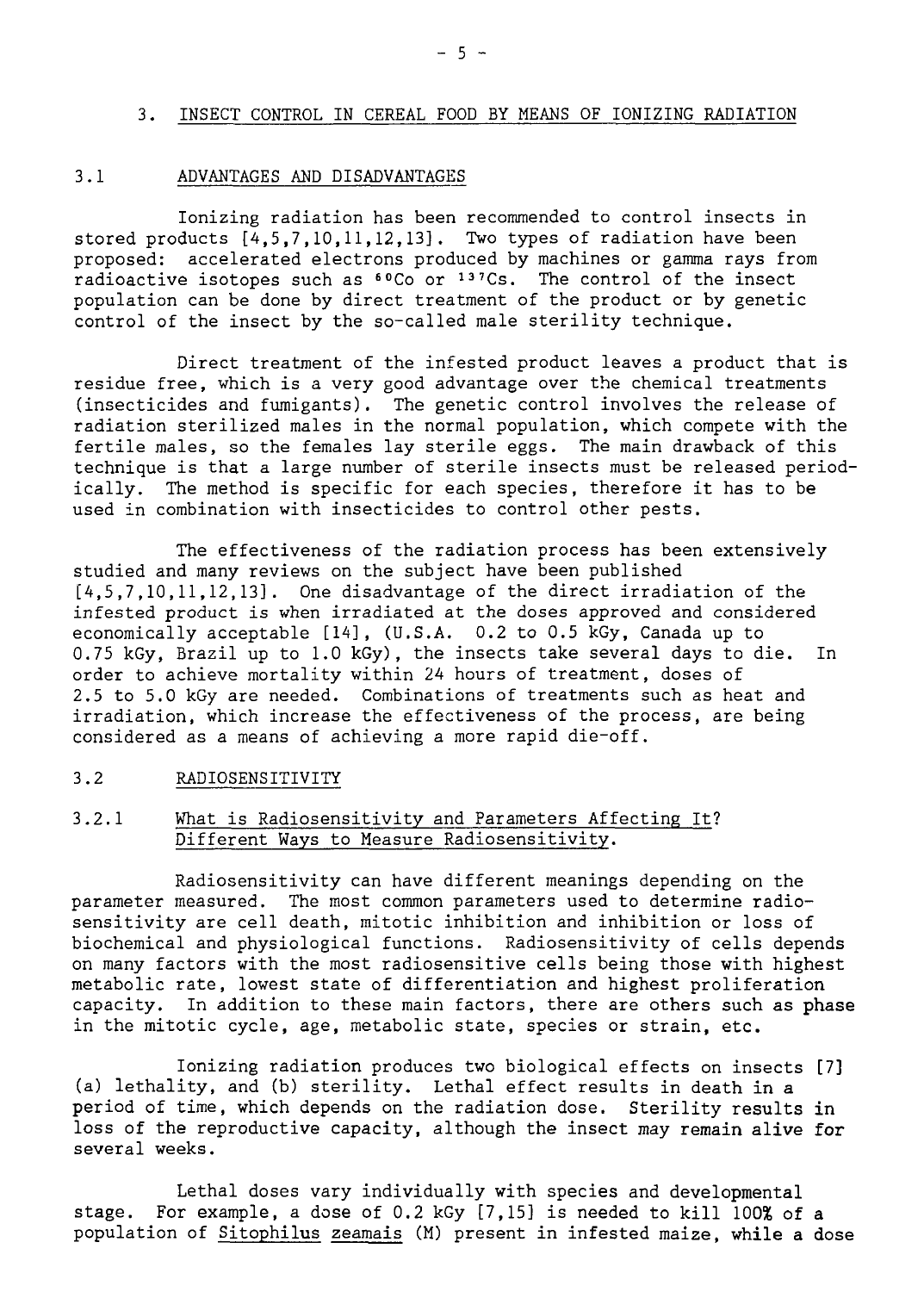of 0.8 kGy is necessary to achieve the same effects on Rhizopertha dominica (F) and Tribolium castaneum (H). As regards developmental stage, the radiosensitivity varies from egg to adult. For example, the radiation dose required to kill 99.9% of the eggs of Tribolium confusum [16,17] is 0.044 kGy, for its larvae is 0.052 kGy, for its pupae is 0.145 kGy and for its adult is 0.120 kGy. The above examples clearly demonstrate the dependency of the lethal dose on the species, as well as on the stage of development .

It has also been observed that the dose required to kill, reduce or sterilize a given species varies according to other factors: (Table X). These variations may be due to different strains within the species or differences in experimental conditions. An example of differences in susceptibility within strains of the same species is in the work reported by Cornwell [18], where the radiosensitivity of five laboratory strains and thirty wild strains of Sitophilus granarius from various parts of the world were compared. The time required to kill 50% of the population of a standard laboratory strain after a dose of 0.060 kGy was twelve days, compared with a time of 16 days for an Argentinian strain. The author concludes that strains of S. granarius differ considerably in their rate of response to killing by irradiation - in the post-irradiation period for 50% kill and in their content of individuals dying within 12 days of irradiation. There is a smaller variation in LD50, if viability is measured at 28 days after irradiation instead of 12 days.

#### **3.2.2** Different Ways to Measure Radiosensitivity

Radiosensitivity can be measured in several ways. Survival after irradiation is usually chosen as the end-point and is most commonly expressed as LD50/time, which means that the dose in question kills 50% of a given population within a given period of time. In addition, some other expressions are found in the literature such as:

> $LT50/Dose = Time in days required to kill 50% of a given$ population at a given dose. LT95/Dose = Time required to kill 95% of the population at a given dose. LTIOO/Dose = Time in days required to kill 100% of the population at a given dose.

#### 4. THE AUSTRALIAN SCENE

### 4.1 GRAIN HANDLING PROCEDURES [9,19,20,21]

#### 4.1.1 Introduction

In 1981/82, Australia produced 22 million tonnes of cereal grains, of which 16 million tonnes were wheat, 3.5 million tonnes were barley, 1.2 million tonnes were sorghum and 1.1 million tonnes were **oats. Seventy** percent of the wheat production is exported, contributing about 11 to 12% of the total volume of international trade of wheat.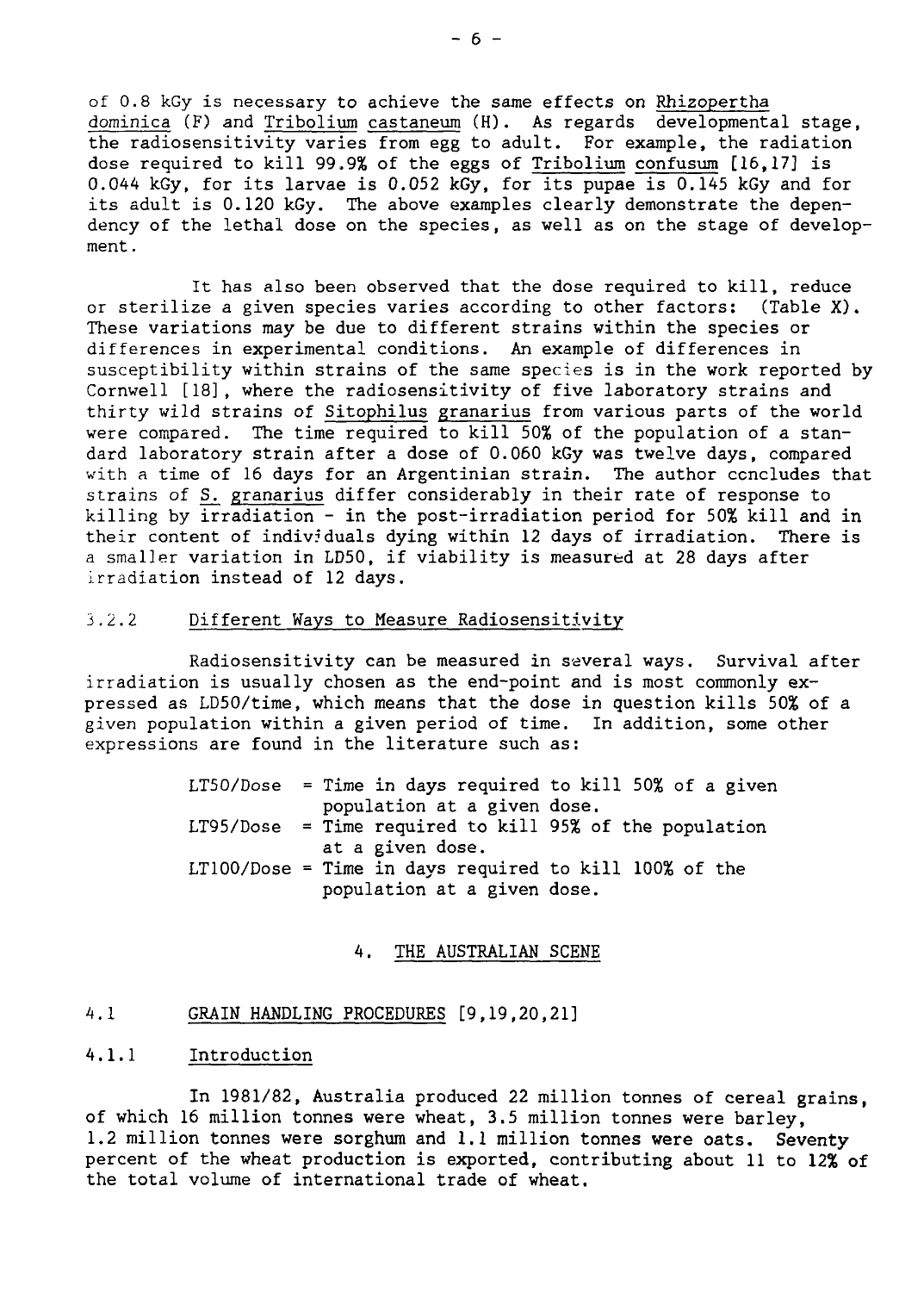The Australian Wheat Board, a federal institution, buys the majority of the wheat as soon as it is harvested, and is in charge of all sales. The storage of the grain is in the hands of the State Bulk Handling Authorities, created expressly for this purpose in each of the five states. By operating in this manner the local farm storage has been eliminated. Three of the Grain Handling Authorities are state-controlled while the othei two, in South and Western Australia, are owned by farmer cooperatives.

Ninety percent of the grain produced in Australia is handled by the Grain Handling Authorities. The wheat is transported from the farm to the country depot in bulk bins on road vehicles and from the country stores to the shipping terminals in bulk on rail wagons.

Several types of storage structures are found in the five Australian states. The most common ones are: vertical concrete silos, horizontal sheds and welded steel bin construction. The type of the storage facility used depends on the region. In New South Wales, the state with the largest wheat crop, combinations of vertical silos and horizontal sheds are found.

The capacity of the storage facilities varies from 600 tonnes in country areas to 300 000 tonnes at the shipping terminals. The newest storage structures are vertical welded steel air-tight type constructions, which lend themselves well to aeration, fumigation or treatment with CO,.

4.2 GRAIN INSECT PESTS [8,9,19]

#### 4.2.1 Infestation Patterns

The insects most commonly found in Australian wheat are Rhyzopertha dominica (F), Sitophilus oryzae (L), Sitophilus granarius (L), Tribolium castaneum (Herbst), Oryzaephilus surinamensis, Cryptolestes ferrugineus and Ephestia cautella. The order of importance of these five species depends on the climatic zone. In the wheat growing parts of Western Australia with a Mediterranean climate, Rhizopertha dominica is the most important pest in stored wheat, followed by Sitophilus oryzae, Tribolium castaneum and Oryzaephilus surinamensis in descending order of importance. Sitophilus granarius is not a major pest. In South Australia, with humid Mediterranean weather, the order of importance is S. granarius, T. Castaneum, O. surinamensis, Cryptolestes spp, R. dominica and S. oryzae. In the Queensland region (Northwest Australia), S. granarius is not important, with S. oryzae and R. dominica being the predominant pest species.

#### 4.2.2 Chemical Control of Insects Infesting Stored Grain in Australia [9,19]

Once the grain reaches the storage place it is immediately treated with contact insecticides. One of the first insecticides introduced in Australia was malathion (1960-61). By 1965 all wheat received by the Grain Handling Authorities from growers was being treated with malathion before storage. The treatment with malathion was a great success, with the number of exported cargoes found infested during 1965-66 being quite small compared with earlier periods. However, despite the big success, it was expected that sooner or later strains of insects would develop resistance to the pesticide. As expected, in 1973-74 and 1976-77 an increase in infestation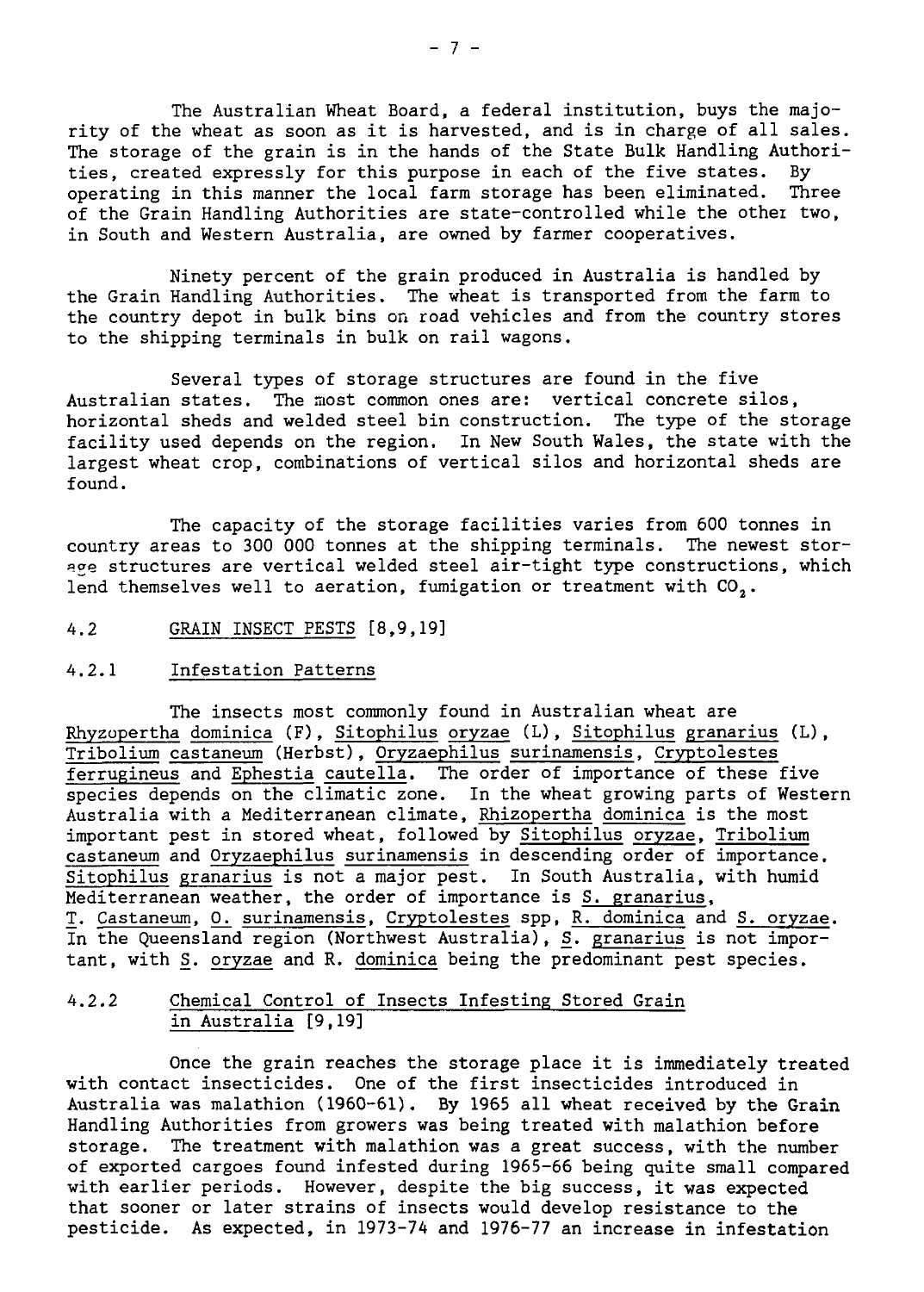was detected. As before,  $\underline{R}$ . dominica,  $\underline{T}$ . castaneum and  $\underline{S}$ . oryzae were the most common insects. In view of the resistances observed towards malathion, alternative chemical protectants were investigated, and by 1976-1977 a new stock was available.

In 1976-77, bioresmethrin was used to treat all wheat from Queensland, New South Wales and Victoria. Pyrethrum was used when bioresmethrin was not available. Although these two protectants were very effective in controlling R. dominica, much higher doses were needed for controlling other species. Therefore, combinations of bioresmethrin with other insecticides were used. In the eastern states (1977-78) the wheat was treated with a mixture of fenitrothion and bioresmethrin resulting in a significant reduction of infestation. In 1984, an increased resistance to fenitrothion was observed, specifically in Orzyaephilis surinamensis populations. Also, some strains of R. dominica showed resistance to bioresmethrin.

Phosphine is an excellent fumigant, much cheaper than many other insecticides. Very little resistance to phosphine has been detected and the Australian Grain Authorities are taking measures to avoid the development of resistance. In general, the use of insecticides is haunted by the problem of resistance development. A period of ten years is considered the useful life for any insecticide [20]. In order to palliate this problem, Australia has an ongoing resistance testing program, where a national committee is continually evaluating new insecticides in order to have a list of alternate chemicals in case resistance develops to those currently in use.

#### 4.2.3 Prevention, Detection and Control Methods

Australia has a very strong research program on problems of insects in stored products. Areas of research, such as the use of pesticides, storage under controlled atmospheres, aeration, refrigeration, heat disinfestation, irradiation, storage structure design, grain handling, and resistance to insecticides, are extensively supported.

Besides the well known good practices of cleaning and treatment of the farm equipment and storage places (silos, bins, etc.), and aeration, new prevention methods at the experimental stage are in use. For instance, refrigeration, and solar grain cooling (sun removes moisture from forced air in moist, hot grain) are used. In detection, very sensitive equipment is being developed to detect and monitor moisture, temperature and moisture-temperature in farm granaries, terminals and bunkers. Several methods to detect the presence of insects are at an experimental stage, such as the use of pheromones; trapping by using plastic of different colors that attract insects; and sampling by using inclined screens, etc.

In control, new physical and chemical methods are under development.

#### Physical

(a) Use of  $CO_2$ , produced as a by-product of neighboring industries, recirculated through the stored grain. Also, a mobile CO<sub>2</sub> generator has been developed that is able to treat storage bins on the farm.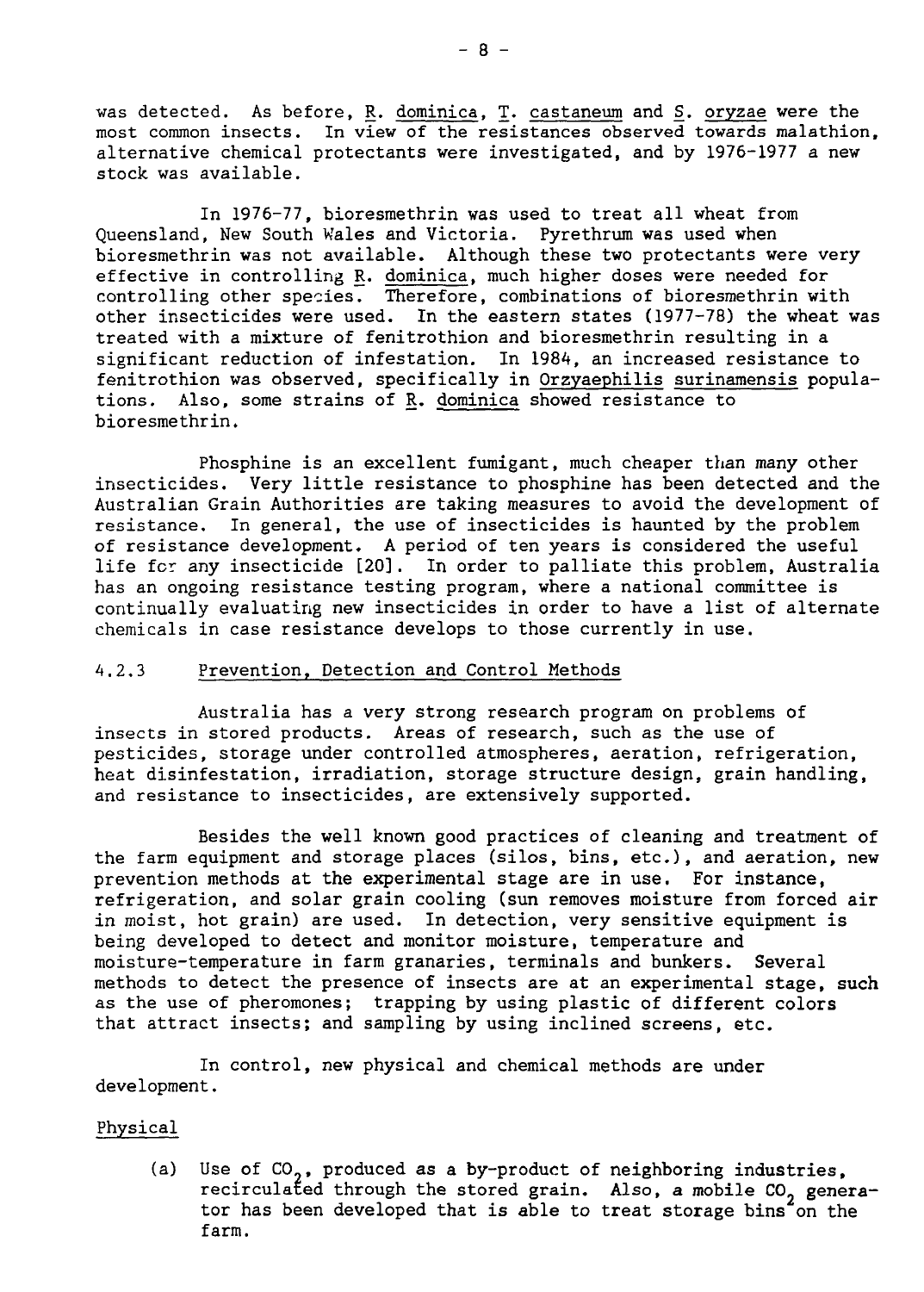- (b) Microwave irradiation on a conveyor belt.
- (c) Irradiation using accelerated electrons (under consideration).
- (d) Heat disinfestation with fluidized bed systems using hot air.
- (e) Heat disinfestation on a conveyor system.

#### Chemical

Fumigation

- (a) Use of phosphine in continuous flow at low concentrations. Use in combination with sealed structures.
- (b) Sorption of fumigants into materials.
- (c) Combination of methyl bromide and  $CO<sub>2</sub>$ . The  $CO<sub>2</sub>$  reduces the normal dose of methyl bromide as required.

Contact Insecticides

- (a) As resistance develops, deltamethrin will eventually replace bioresmethrin.
- (b) Chlorpyrifos-methyl will replace fenitrothion.

Another method of control at the experimental stage is based on a system analysis that involves computer modelling as a means of predicting pest population behaviour. These models incorporate different parameters affecting insect infestation of stored grains, such as insect numbers, temperature, heat transfer, moisture, aeration, economic factors, etc. These models are applied in management of stored grains.

#### 5. INSECT PESTS OF STORED GRAIN BY COUNTRY

#### 5.1 INTRODUCTION

In this section, an attempt has been made to list the pests of stored grains by country. In the selection of the countries, several factors were considered, such as (a) climatic zones, (b) volume of grain produced and exported, and (c) volume of grain produced and consumed.

(a) Climate Affects Stored Food Products and their Insect Pests [8]

Storage geographical areas can be classified from a climatic point of view, into five major areas:

Semi-arid zones. The climate varies depending on the latitude, from hot summers and winters to cool and cold winters with little rainfall. Some countries with this climate are: Egypt, Nigeria and Pakistan.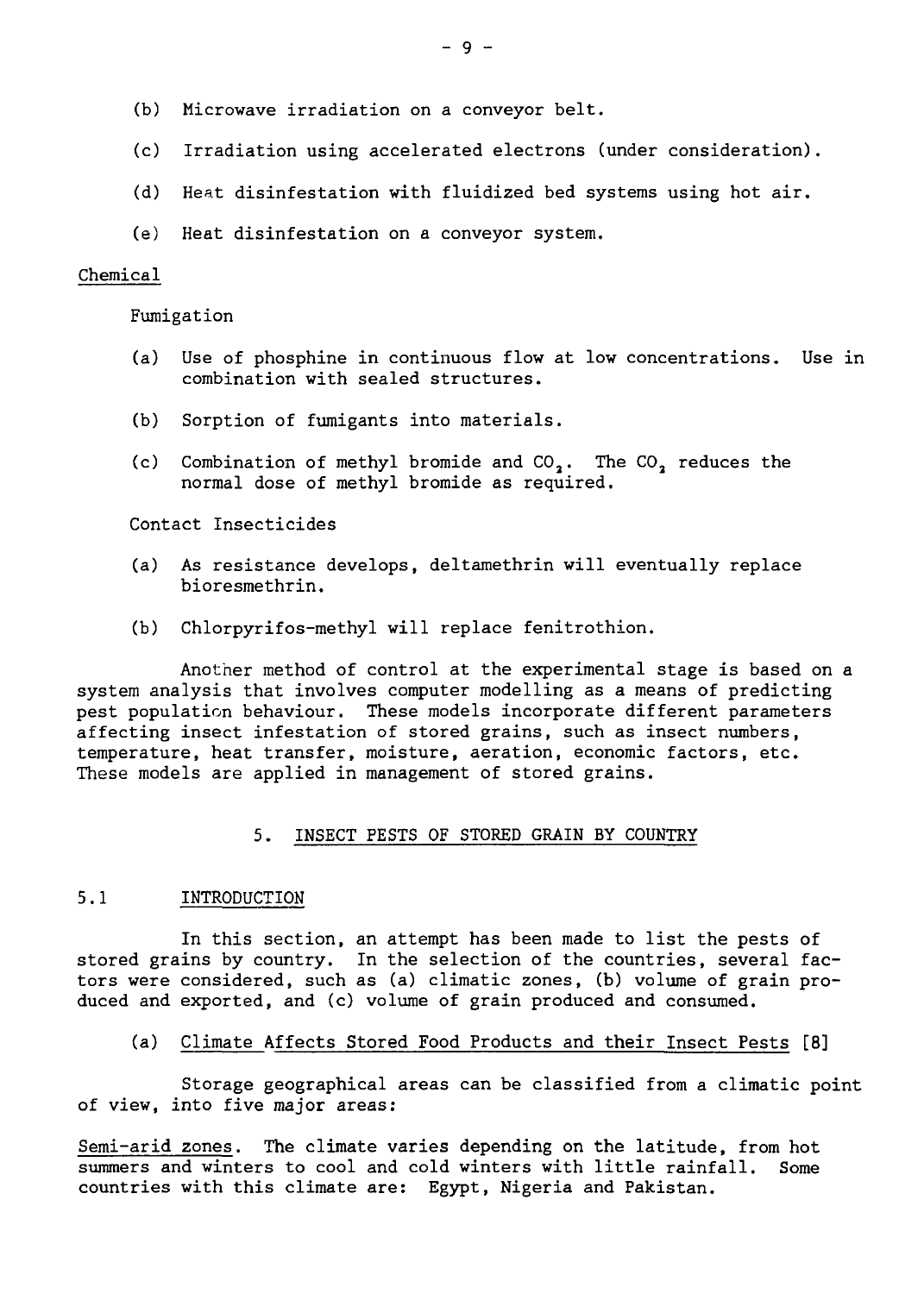Low-latitude wet-and-dry lands. All seasons are warm or hot. A wet season is lollowed by a dry season. Countries such as India, Brazil, Ghana, and Indonesia possess this type of climate.

Mediterranean lands. All seasons are fairly warm or hot, with dry summers, and mild, humid winters. Typical countries include: Italy, Israel and Portugal.

Humid tropical lands. All seasons are hot and humid. Typical countries with this weather are Indonesia, Venezuela, Congo and Burma.

Middle-latitude humid lands. Typical countries include Canada, Japan, some parts of the U.S.A., east coast of Australia, Argentina and Western Europe. In this climatic zone, four sub-zones can be distinguished:

- (1) humid continental with short, hot, humid summers, and cool to cold winters;
- 
- (2) humid continental with long summers, mild winters;<br>(3) humid subtropical with high humidity most of the ye humid subtropical with high humidity most of the year; and
- (A) West-Coast Marine.
- (b) Production and Exports

Cereals are produced in all six continents, wheat being the grain produced in the largest volume. The world has been divided into seven areas according to its production [2]:

- (1) The U.S.S.R. Region
- (2) The European Region
	- (a) The Plain of Hungary
	- (b) The Danube Basin
	- (c) Western Europe
	- (d) The Mediterranean Area
- (3) Northern Pakistan India Region
- (4) The North-Central China Region
- (5) The Southeastern Australia Region
- (6) The South American Region
	- (a) The Pampas of Argentina
	- (b) Southern Chile
- (7) The North American Region
	- (a) The Southern Great Plains of the U.S.A.
	- (b) The Northern Great Plains of Canada and the U.S.A.
	- (c) The Columbia Plateau Area

The four countries that have dominated the export **wheat markets** for decades are: U.S.A., Canada, Australia and Argentina. To this, **exports** from U.S.S.R., the European Economic Community (EEC), Mexico, Romania, Bulgaria, Spain, Greece and Sweden have to be added.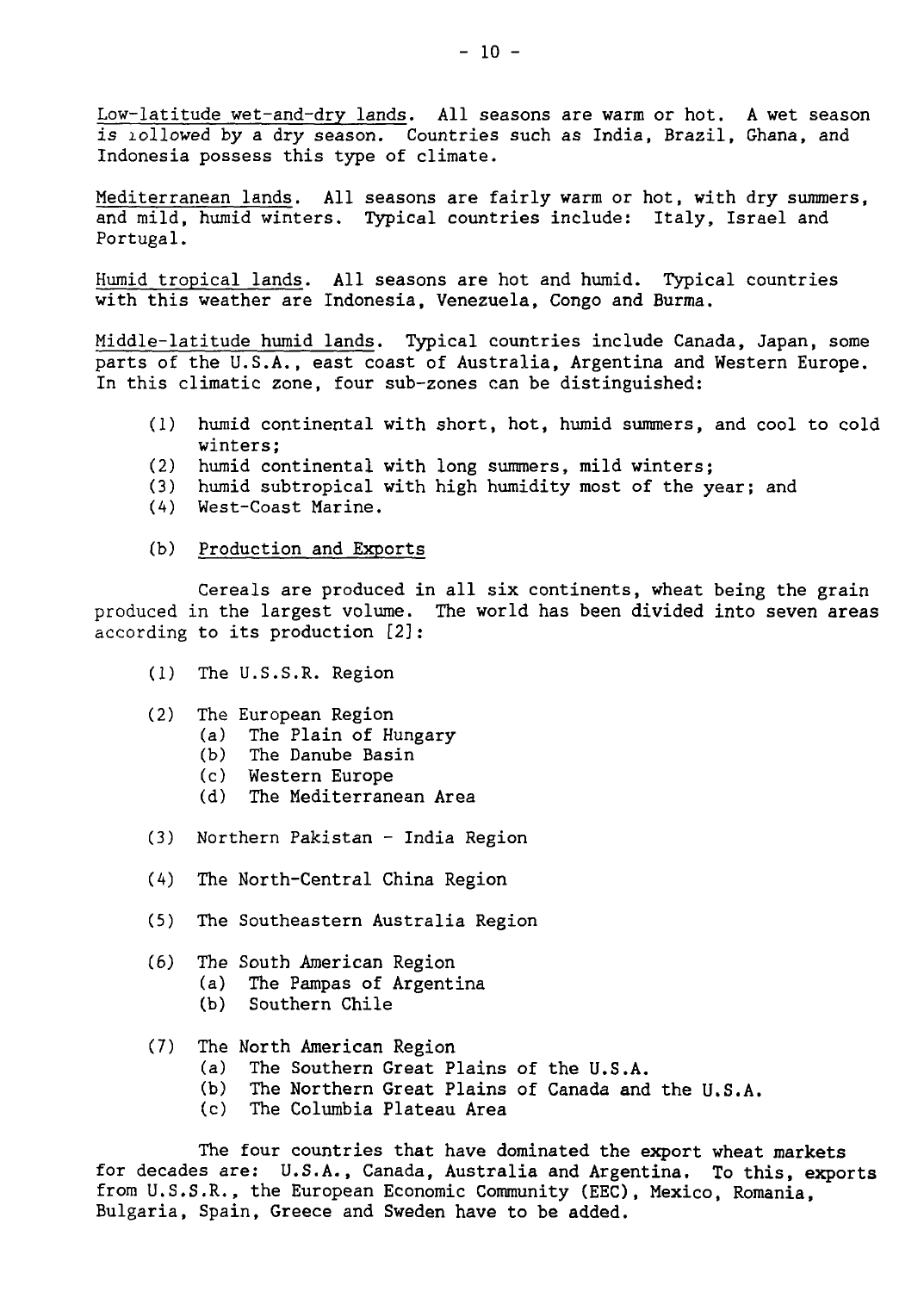#### (c) Exports and Imports

Crop productions, consumption per capita, tariffs, trade agreements, credit terms, and diplomatic relations are the factors determining if a country exports or imports wheat. The largest market for wheat is in Asia, although it is the continent with the largest wheat production. The second largest market is Central and South America, followed by Europe, Africa and Oceania.

Rice, ranking third among the cereals produced worldwide is second on the list of cereals consumed worldwide per capita [2]. The main continent that produces rice is Asia.

#### 5.2 EXPLANATION OF TABLES I TO VII

Tables I to VII contain lists of insect pests found in stored grain products, by country. The insects are listed in column I by their common name (when available), and in column II by their latin (scientific) names in alphabetical order. In column III, the most commonly found insects are indicated. In some cases, when information is available, the place and/or the commodity where these insects are found is also given.

The scientific name is composed of two parts: the genus and the species, e.g. Tribolium castaneum, genus Tribolium, species castaneum. It is common practice to write the scientific name of the genus and the species in italic type. The first letter of the genus only is written with a capital letter. The name of the person who described the species is written next to the scientific name. If the name of this person is in parentheses, it means that the species was originally described in association with another genus.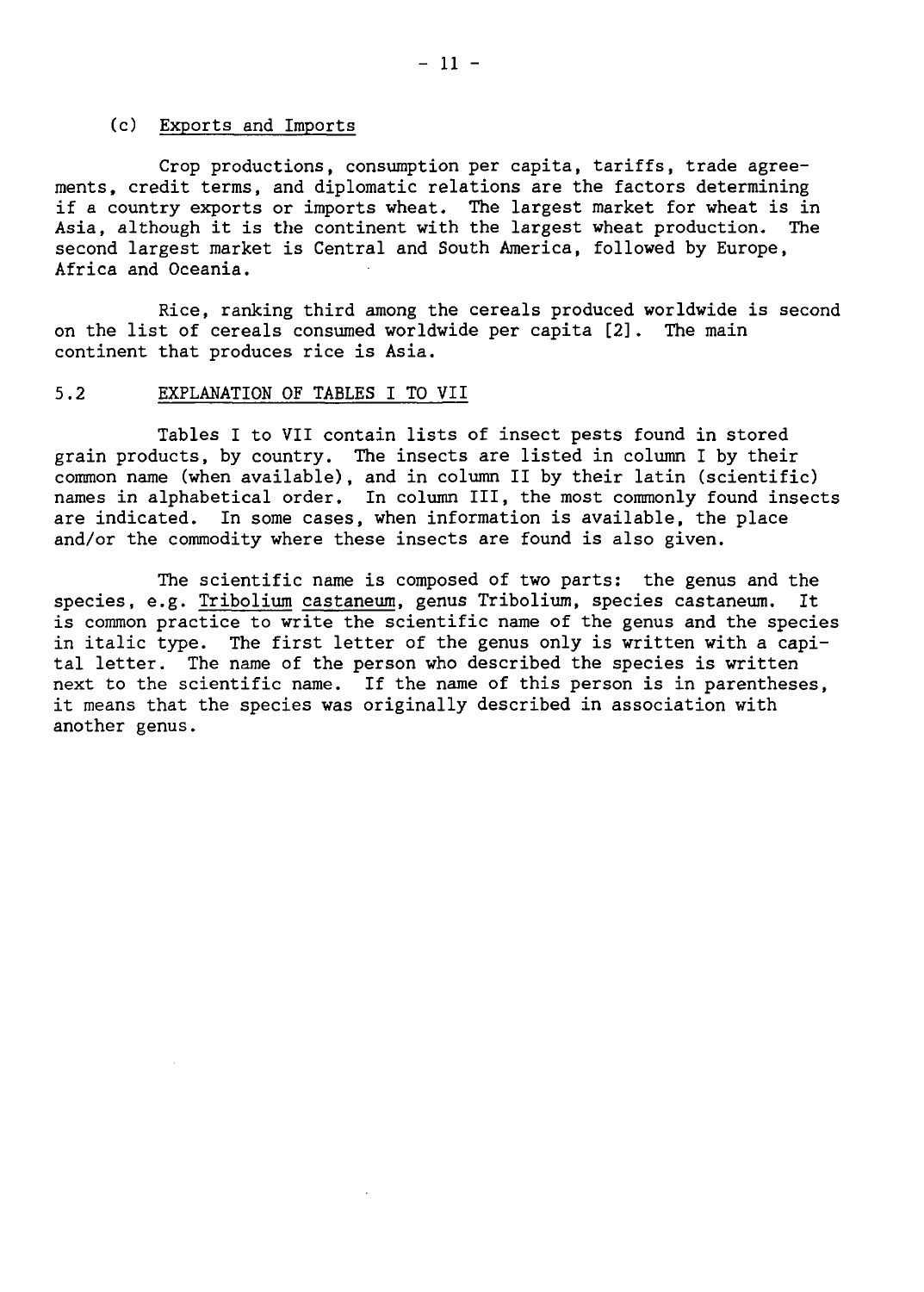### TABLE I INSECT PESTS OF STORED GRAINS IN AUSTRALIA [22]

#### Common Name Latin Name Found Foreign grain beetle Lesser meal worm Corn sap beetle Fungus beetle Flat grain beetle Tropical warehouse moth Mediterranean flour moth Broad-horned flour beetle Long-haired flour beetle Psocids Saw-toothed grain beetle Indian meal moth Meal snout moth Lesser grain borer Angoumois grain moth Granary weevil Rice weevil Maize weevil Cadelle Meal worms Rust-red flour beetle Confused flour beetle Hairy fungus beetle Ahasverus advena (Waltl) Alphitobius diaperinus (Panzer) Carpophilus spp. Corticaria spp. Cryptolestes spp. + Ephestia cautella (Walker) + Ephestia kuehniella (Zeller) Gnathocerus cornutus (Fabricius) Latheticus oryzae Waterhouse Liposcilis spp. NSW cold areas Oryzaephilus surinamensis (Linnaeus) + Palorus spp. Plodia interpunctella (Hiibner) Pyralis farinalis (Linnaeus) Rhyzopertha dominica (Fabricius) + Sitotroga cerealella (Olivier) Sitophilus granarius (Linnaeus) + Sitophilus oryzae (Linnaeus) + Sitophilus zeamais Moteschulsky + Tenebrio mauritanicus (Linnaeus) Tenebrio molitor Linnaeus Tenebrio obscurus Tribolium castaneum (Herbst) + Tribolium confusum (Jacquelin du Val) + Typhaea stercorea (Linnaeus)

Most Commonly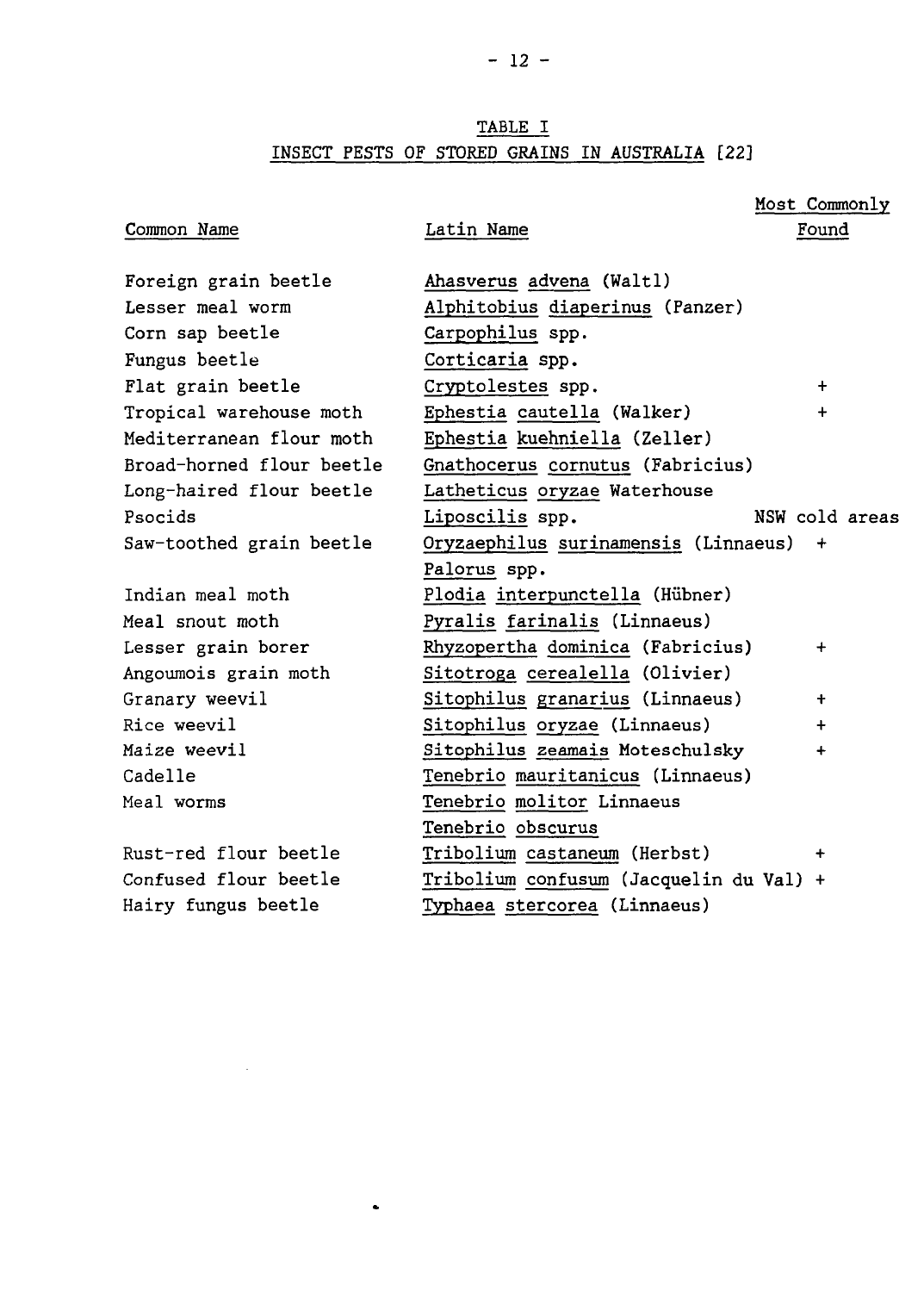### TABLE II INSECT PESTS OF STORED GRAINS IN CANADA (Grain elevators, flour mills, feed mills [8])

|                            |                                                             |           | Most Common In |             |
|----------------------------|-------------------------------------------------------------|-----------|----------------|-------------|
| Common Name                | Latin Name                                                  | Flm       |                | $Edmc$      |
|                            |                                                             |           |                |             |
| Mites                      | Acarina                                                     |           | $\div$         |             |
| Foreign grain beetle       | Ahasverus advena (Waltl)                                    |           |                |             |
| A rove beetle              | Aleochara bimaculata (Grvh.)                                |           |                |             |
| Lesser meal worm           | Alphitobius diaperinus (Panzer)                             |           |                |             |
| Narrow-necked grain beetle | Anthicus floralis (Linnaeus)                                |           |                |             |
| Carpet beetle              | Anthrenus scrophulariae (Linnaeus)                          |           |                |             |
| Varied carpet beetle       | Anthrenus verbasci (Linnaeus)                               |           |                |             |
| Stored nut moth            | Aphomis gularis (Zeller)                                    |           |                |             |
| A beetle                   | Attagenus pellio (Linnaeus)                                 |           |                |             |
| Black carpet beetle        | Attagenus unicolor (Brahm)                                  |           |                |             |
| Carpet beetles             | Attagenus spp.                                              | $\ddot{}$ | $\ddot{}$      | $\div$      |
| A carpet beetle            | Carcinops quatuordecimstriata                               |           |                |             |
|                            | (Stephens)                                                  |           |                |             |
| A fungus beetle            | Cartodere filiformis (Gyllenhal)                            |           |                |             |
| Squarenecked grain beetle  | Cathartus quadricollis                                      |           |                |             |
|                            | (Guérin-Méneville)                                          |           |                |             |
| Rusty grain beetle         | Cryptolestes ferrugineus                                    | $\ddot{}$ | $\pm$          | $\ddotmark$ |
|                            | (Stephens)                                                  |           |                |             |
| Flat grain beetle          | Cryptolestes pusillus (Schönherr)                           | $+$       | +              |             |
| Flour mill beetle          | Cryptolestes turcicus (Grouvelle)                           |           |                |             |
| Flat grain beetles         | Cryptolestes spp.                                           |           |                |             |
| A fungus beetle            | Cryptophagus cellaris (Scopoli)                             |           |                |             |
| Fungus beetles             | Cryptophagus spp.                                           |           |                |             |
| Larger black flour beetle  | Cynaeus angustus (LeConte)                                  |           |                |             |
| Larder beetle              | Dermestes lardarius (Linnaeus)                              |           |                |             |
| Dermestid beetles          | Dermestidae                                                 |           |                |             |
| Flies and maggots          | Diptera                                                     |           |                |             |
|                            | White-shouldered house moth Endrosis sarcitrella (Linnaeus) |           |                |             |
| Almond moth                | Ephestia cautella (Walker)                                  |           |                |             |
| Tobacco moth               | Ephestia elutella (Hübner)                                  |           |                |             |
| a Flm = flour mills        |                                                             |           |                |             |

b Elv = elevators

c Fdm = feed mills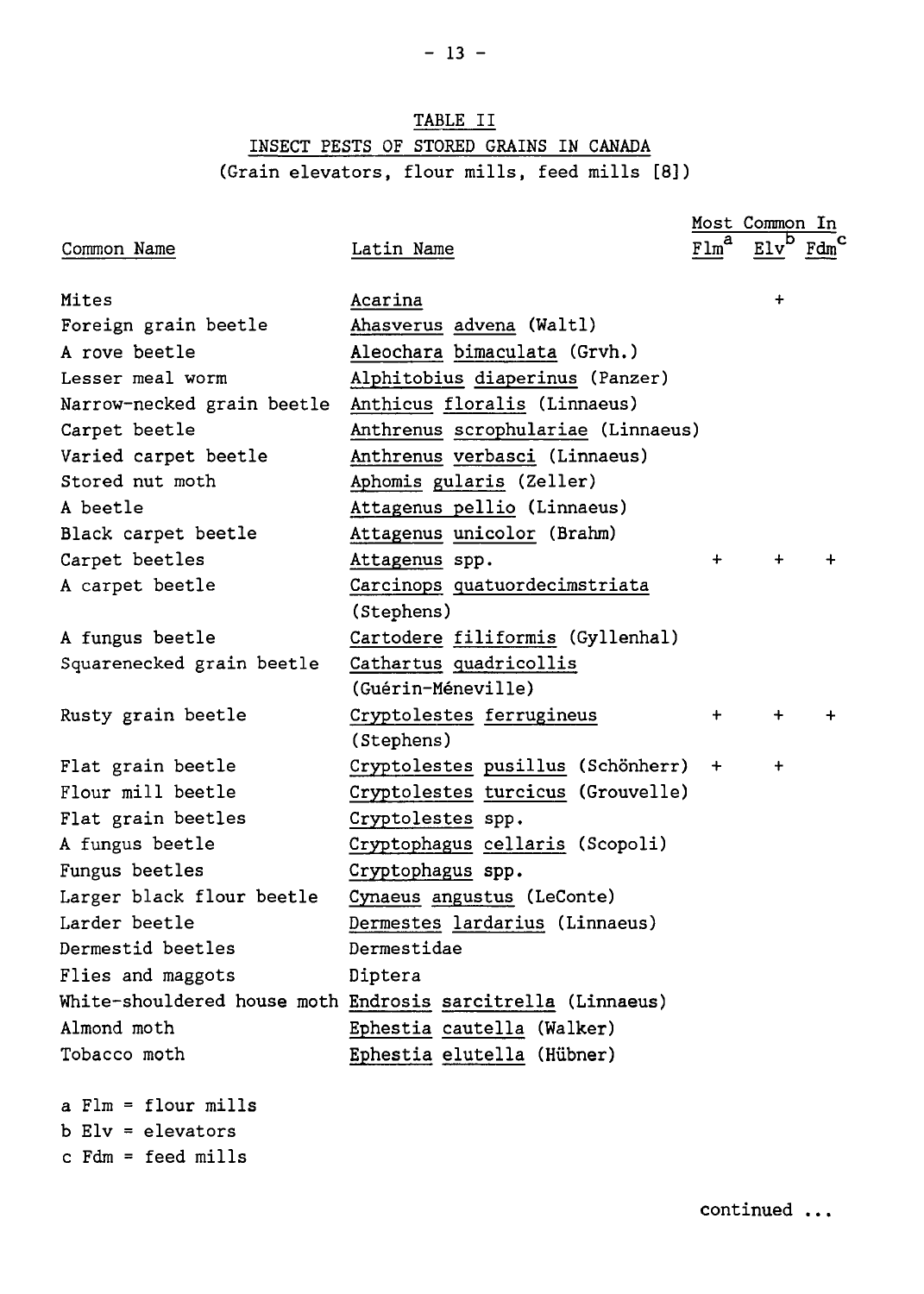TABLE II (continued)

|                           |                                             |           | Most Common In |           |
|---------------------------|---------------------------------------------|-----------|----------------|-----------|
| Common Name               | Latin Name                                  | Flm       | Elv            | Fdm       |
|                           |                                             |           |                |           |
| Mediterranean flour moth  | Ephestia kuehniella (Zeller)                |           |                |           |
| Ants                      | Formicidae                                  |           |                |           |
| Shiny spider beetle       | Gibbium psylloides (Czenpinski)             | $\ddot{}$ |                |           |
| Four-spotted sap beetle   | Glischrochilus quadrisignatus<br>(say)      |           |                |           |
| Broadhorned flour beetle  | Gnatocerus cornutus (Fabricius)             |           |                |           |
| A clothes moth            | Haplotinea ditella                          |           |                |           |
| A snout beetle            | Hexarthrum (Rhyncalus) ulkei<br>(Horn)      |           |                |           |
| Brown house moth          | Hofmannophila pseudospretella<br>(Stainton) |           |                |           |
| Sowbugs                   | Isopoda                                     |           |                |           |
| A pseudoscorpion          | Larca granulata (Banks)                     |           |                |           |
| Cigarette beetle          | Lasioderma serricorne (Fabricius)           |           |                |           |
| Longheaded flour beetle   | Latheticus oryzae (Waterhouse)              |           |                |           |
| Squarenosed fungus beetle | Lathridius minutus Linnaeus                 |           |                |           |
|                           | $( = \nEntcmus minutus (L.))$               |           |                |           |
| Fungus beetles            | Lathridius spp.                             |           |                |           |
| Moth and caterpillars     | Lepidoptera spp.                            |           |                |           |
| A silverfish              | Lepisma saccharina Linnaeus                 |           |                |           |
| Boxelder bug              | Leptocoris trivittatus (Say)                |           |                |           |
| American spider beetle    | Mezium americanum (Laporte)                 |           |                |           |
| A fungus beetle           | Microgramme filum (Aube)                    |           |                |           |
| Fungus beetles            | Microgramme spp.                            |           |                |           |
| European grain moth       | Nemapogon granella (Linnaeus)               |           | $\ddot{}$      | $\ddot{}$ |
| Golden spider beetle      | Niptus hololeucus (Faldermann)              |           |                |           |
| A spider beetle           | Niptus unicolor                             |           |                |           |
|                           | (Piller & Mitterpacher)                     |           |                |           |
|                           | Obisium ischonoceles                        |           |                |           |
| Grasshoppers              | Orthoptera                                  |           |                |           |
| Merchant grain beetle     | Oryzaephilus mercator (Fauvel)              |           |                |           |
| Saw-toothed grain beetle  | Oryzaephilus surinamensis                   |           |                | ÷         |
|                           | (Linnaeus)                                  |           |                |           |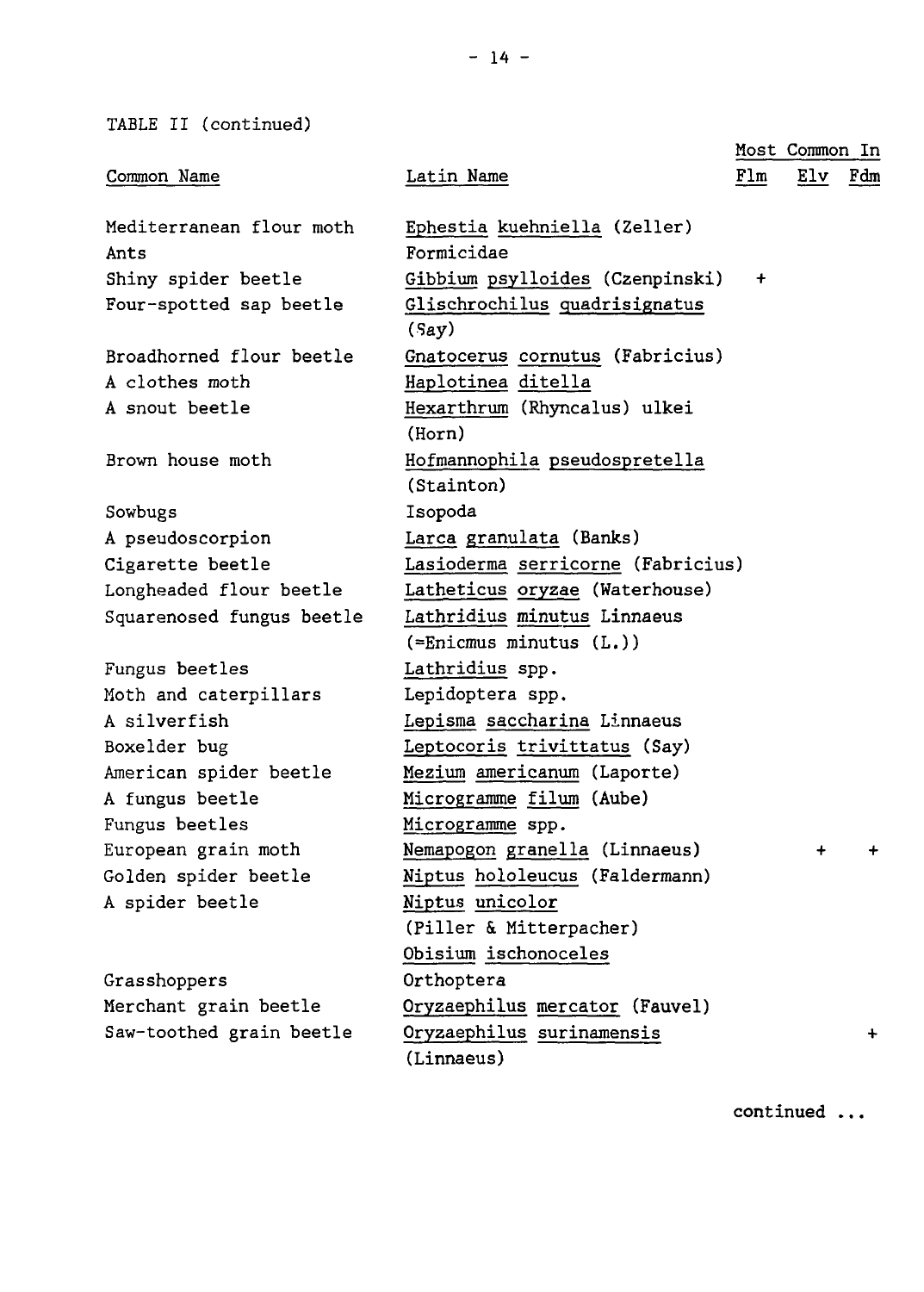TABLE II (continued)

|                           |                                 |     | Most Common In |           |
|---------------------------|---------------------------------|-----|----------------|-----------|
| Common Name               | Latin Name                      | Flm | Elv            | Fdm       |
| Smalleyed flour beetle    | Palorus ratzeburgi (Wissmann)   |     |                |           |
| Indian meal moth          | Plodia interpunctella (Hübner)  |     |                | $\ddot{}$ |
| A sowbug                  | Porcellio laevis Latreille      |     |                | $\ddot{}$ |
| A pseudoscorpion          | Pselaphochernes sp.             |     |                |           |
| A pseudoscorpion          | Pselaphochernes parvus Hoff.    |     |                |           |
| Book lice                 | Psocoptera                      |     |                |           |
| Brown spider beetle       | Ptinus clavipes (Panzer)        |     |                |           |
| Whitemarked spider beetle | Ptinus fur (Linnaeus)           |     |                |           |
| Brown spider beetle       | Ptinus hirtellus (Sturm)        |     |                |           |
|                           | (=P. clavipes Panzer)           |     |                |           |
| Australian spider beetle  | Ptinus ocellus (Brown)          |     |                |           |
| Canadian spider beetle    | Ptinus raptor                   |     |                |           |
| (eastern)                 | (Sturm)                         |     |                |           |
| A spider beetle           | Ptinus tectus (Boieldieu)       |     |                |           |
| Hairy spider beetle       | Ptinus villiger (Reitter)       |     |                |           |
| Spider beetles            | Ptinus spp.                     |     |                |           |
| Meal moth                 | Pyralis farinalis (Linnaeus)    |     | $\ddot{}$      |           |
| Lesser grain borer        | Rhyzopertha dominica            |     |                |           |
|                           | (Fabricius)                     |     |                |           |
| Window fly                | Scenopinus fenestralis          |     |                |           |
|                           | (Linnaeus)                      |     |                |           |
| Granary weevil            | Sitophilus granarius (Linnaeus) | $+$ | $\ddag$        |           |
| Rice weevil               | Sitophilus oryzae (Linnaeus)    |     | $\ddot{}$      |           |
| Grain weevils             | Sitophilus spp.                 |     |                |           |
| Angoumois grain moth      | Sitotroga cerealella (Olivier)  |     |                |           |
| Rove beetles              | Staphylinidae spp.              |     |                |           |
| Drugstore beetle          | Stegobium paniceum (Linnaeus)   |     |                |           |
| Yellow mealworm           | Tenebrio molitor (Linnaeus)     | $+$ | $\ddot{}$      | $\ddot{}$ |
| Dark mealworm             | Tenebrio obscurus (Fabricius)   |     |                |           |
| Cadelle                   | Tenebroides mauritanicus        | $+$ | $+$            | $\ddot{}$ |
|                           | (Linnaeus)                      |     |                |           |
| A fungus beetle           | Thes bergrothi (Reitter)        |     |                |           |
| Large pale clothes moth   | Tinea pallescentella (Stainton) |     |                |           |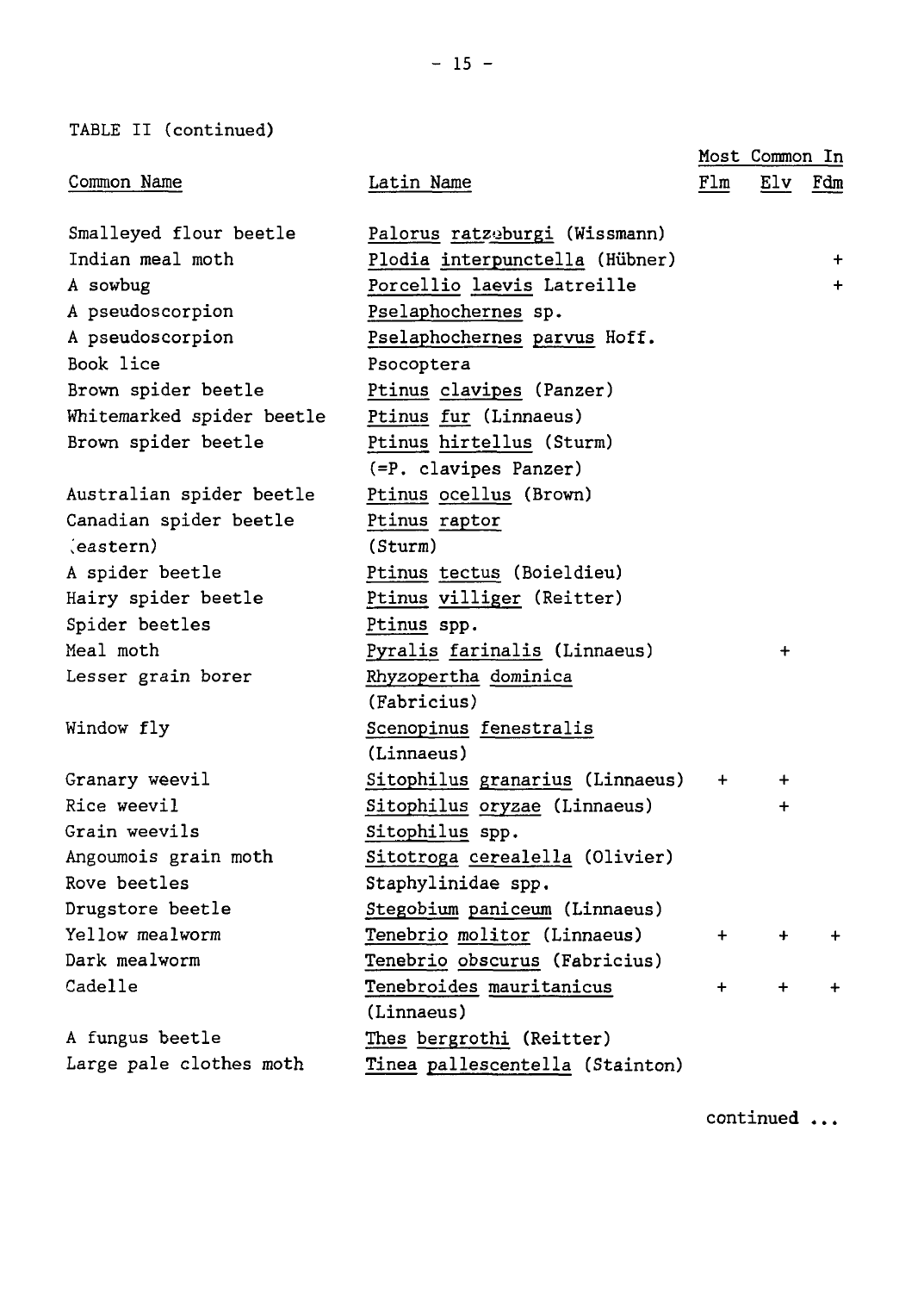TABLE II (concluded)

|                                                 |                                                               | Most Common In |         |           |
|-------------------------------------------------|---------------------------------------------------------------|----------------|---------|-----------|
| Common Name                                     | Latin Name                                                    | Flm            | Elv Fdm |           |
| Casemaking clothes moth<br>Webbing clothes moth | Tinea pellionella (Linnaeus)<br>Tineola bisselliella (Hummel) |                |         |           |
| Black flour beetle                              | Tribolium audax (Halstead)                                    |                |         |           |
| Red flour beetle                                | Tribolium castaneum (Herbst)                                  | $\ddotmark$    |         | $\ddot{}$ |
| Confused flour beetle                           | Tribolium confusum                                            | $\ddot{}$      |         | ÷         |
|                                                 | Jacquelin du Val                                              |                |         |           |
| A black flour beetle                            | Tribolium destructor                                          |                |         |           |
|                                                 | Uyttenboogaart                                                |                |         |           |
| Flour beetles                                   | Tribolium spp.                                                | $\ddot{}$      |         | $\ddot{}$ |
| Caddis flies                                    | Trichoptera                                                   |                |         |           |
| Large pale trogiid                              | Trogium pulsatorium                                           |                |         |           |
|                                                 | (Linnaeus)                                                    |                |         |           |
| Larger cabinet beetle                           | Trogoderma inclusum (Lec.)                                    |                |         |           |
| A carpet beetle                                 | Trogoderma variabile (Ballion)                                |                |         |           |
| Dermestids                                      | Trogoderma spp.                                               |                |         |           |
| Hairy fungus beetle                             | Typhaea stercorea (Linnaeus)                                  |                |         |           |

### TABLE III

INSECT PESTS OF STORED GRAINS IN MALAYSIA [24]

Insect pests of padi and rice

### PADI\*

Common Name Latin Name

| Grey rice moth           | Corcyra cephalonica (Staint.)  |
|--------------------------|--------------------------------|
| Angoumois grain moth     | Sitotroga cerealella (01.)     |
| Lesser meal worm         | Alphitobius diaperinus (Panz.) |
|                          | Alphitobius laevigatus (F.)    |
| Flat grain beetle        | Cryptolestes pusillus (Schon.) |
| Bamboo borer             | Dinoderus minutus F.           |
| Siamese grain beetle     | Lophocateres pusillus (Klug.)  |
| Saw-toothed grain beetle | Oryzaephilus surinamensis (L.) |

\* PADI = Threshed unmilled rice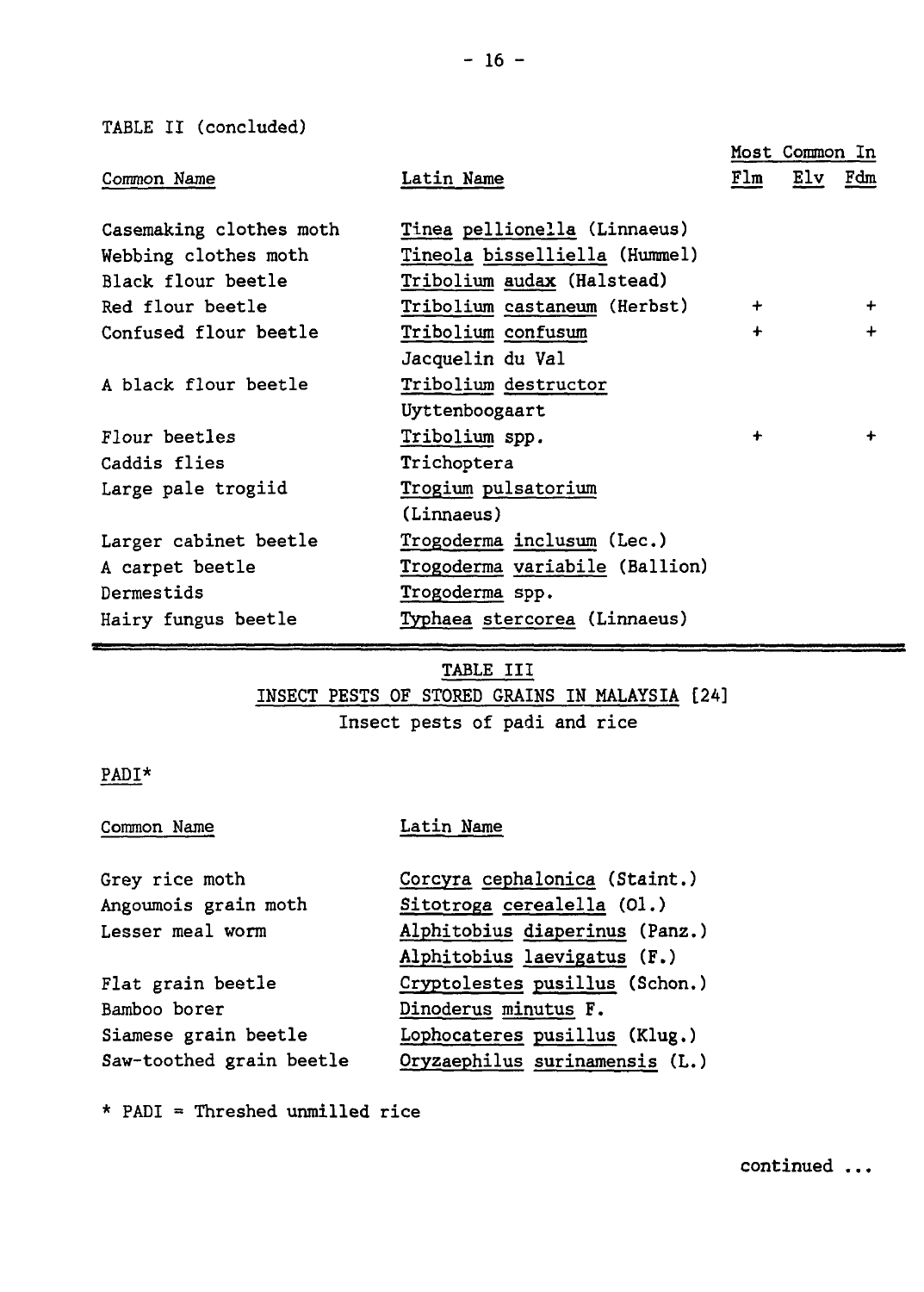TABLE III (concluded) Common Name Latin Name

Lesser grain beetle Rice weevil Larger black Cadelle

Rust-red flour beetle

RICE Common Name

Grey rice moth

Grey rice moth Indian meal moth

Angoumois grain moth Foreign grain beetle Lesser meal worm

Corn sap beetle Flat grain beetle

Siamese grain beetle

Saw-toothed grain beetle

Rice weevil Larger black cadelle

Rust-red flour beetle Khapra beetle

Rhizopertha dominica (F.) Sitophilus oryzae (L.) Tenebroides mauritanicus (L.) Thorictodes heydeni (Reitt.) Tribolium castaneum (Hbst) Typhaea stercorea (L.)

Latin Name

Corcyra cephalonica (Staint.) Doloessa viridis Zell. Ephestia cautella (Wlk.) Plodia interpunctella (Hbn.) Setomorpha rutella Zell. Sitotroga cerealella (01.) Ahasverus advena Waltl. Alphitobius diaperinus (Panz.) A. laevigatus (F.) Carpophilus dimidiatus (F.) Cryptolestes pusillus (Schon.) Dinoderus minutus F. Latheticus oryzae Waterh. Lophocateres pusillus (Klug.) Murmidius segregatus Waterh. Oryzaephilus surinamensis (L.) Palorus subdepresseus Woll. Palorus sp. Sitophilus oryzae (L.) Tenebroides mauritanicus (L.) Thorictodes heydeni (Reitt.) Tribolium castaneum (Hbst) Trogoderma granarium Everts Proctes entomophilus Endl.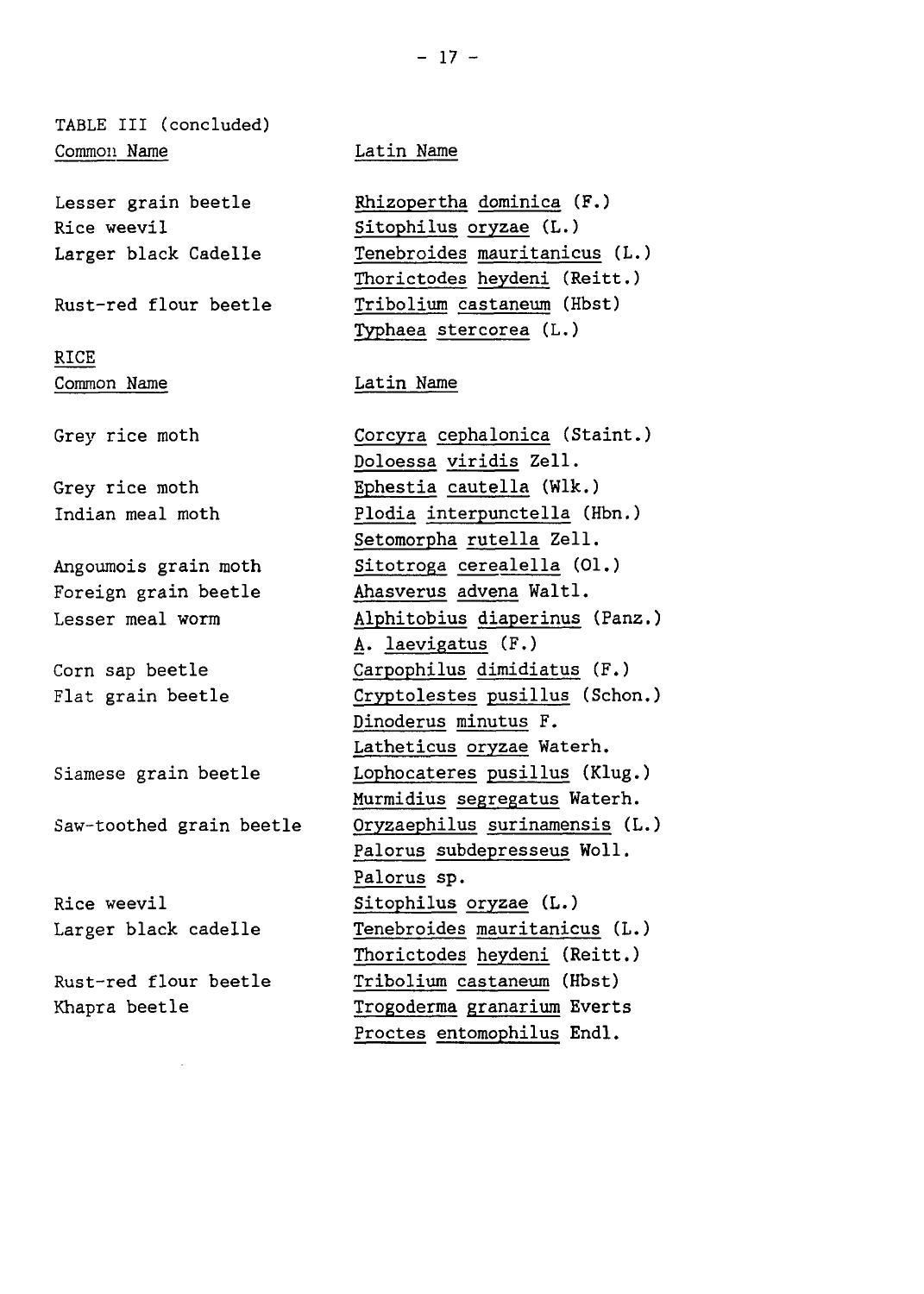### TABLE IV

INSECT PESTS OF STORED GRAINS IN NIGERIA List of major pests infesting cereal crops [8,25]

### RICE

|                            |                                 | Degree of               |
|----------------------------|---------------------------------|-------------------------|
| Common Name                | Latin Name                      | Importance              |
|                            |                                 |                         |
| Foreign grain beetle       | Ahasverus advena (Waltl)        | $2**$                   |
| Coffee bean weevil         | Araecerus fasciculatus (deG)    | $\overline{2}$          |
| Square-necked grain beetle | Cathartus quadricollis (Guer)   | $\overline{2}$          |
| Rice moth                  | Corcyra cephalonica (Staint.)   | $\overline{2}$          |
| Rusty grain                | Cryptolestes ferrugineus (Stph) | $\overline{2}$          |
| Cigarette beetle           | Lasioderma serricorne (F)       | $\overline{2}$          |
| Siamese grain beetle       | Lophocateres pusillus (Klug)    | $\overline{2}$          |
|                            | Mussidia nigrivenella (Rag.)    | $\mathbf{z}$            |
| Merchant grain beetle      | Oryzaephilus mercator (Fauv)    | $\overline{2}$          |
| Saw-toothed grain beetle   | Oryzaephilus surinamensis (L)   | $\overline{2}$          |
| Smalleyed flour beetle     | Palorus ratzeburgi (Wissm)      | $\mathbf{z}$            |
|                            | Ptinus tectus (Boield)          | 2                       |
| Lesser grain borer         | Rhizopertha dominica (F.)       | $1*$                    |
| Rice weevil                | Sitophilus oryzae (L)           | 1                       |
| Maize weevil               | Sitophilus zeamais (Mots)       | $\overline{\mathbf{c}}$ |
| Angumois grain moth        | Sitotroga cerealella (Oliv.)    | $\overline{2}$          |
| Cadelle beetle             | Tenebroides mauritanicus (L)    | 2                       |
| Red flour beetle           | Tribolium castaneum (Herbst)    | $\overline{2}$          |

\* Major pest

\*\* Pest occasionally important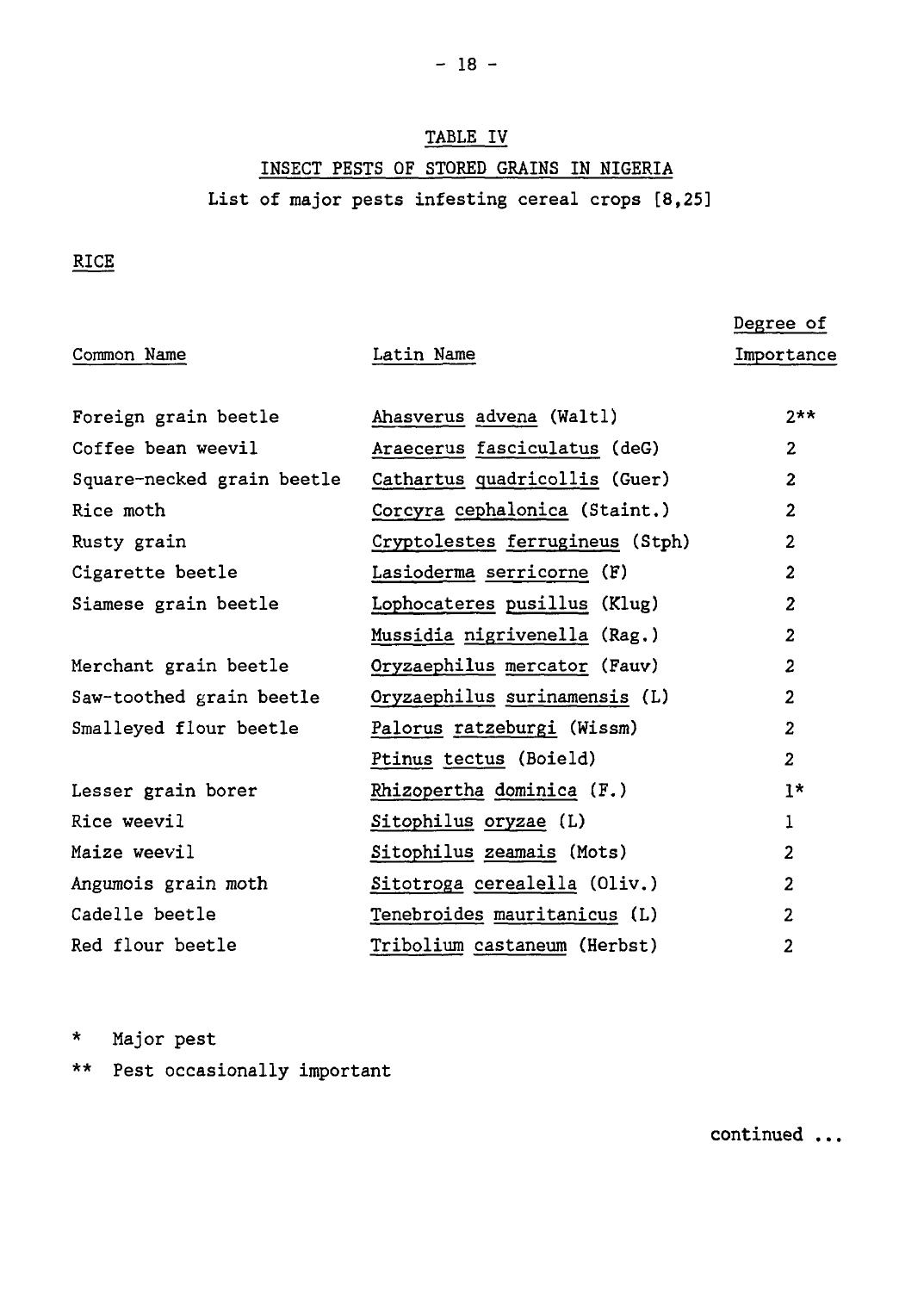## TABLE IV (concluded) MILLET

|                       |                              | Degree of  |
|-----------------------|------------------------------|------------|
| Common Name           | Latin Name                   | Importance |
|                       |                              |            |
| Rice moth             | Corcyra cephalonica (Staint) | 2          |
| Fig moth              | Ephestia cautella (Wlk)      | 2          |
| Cigarette beetle      | Lasioderma serricorne (F.)   |            |
| Merchant grain beetle | Oryzaephilus mercator (Fauv) |            |
| Lesser grain borer    | Rhizopertha dominica (F.)    |            |
| Rice weevil           | Sitophilus oryzae (L)        | 2          |
| Angumois grain moth   | Sitotroga cerealella (Oliv.) | 1          |
| Red flour beetle      | Tribolium castaneum (Herbst) | 2          |

### MAIZE

|                             |                                  | Degree of      |
|-----------------------------|----------------------------------|----------------|
| Common Name                 | Latin Name                       | Importance     |
|                             | Aglossa ocellela (Lederer)       | $\overline{2}$ |
| Coffee bean weevil          | Araecerus fasciculatus (deG)     |                |
|                             | Brachypeplus pilosellus (Murray) | $\overline{2}$ |
|                             | Carpophilus fumatus Boh          | $\overline{2}$ |
| Square-necked grain beetle  | Cathartus quadricollis (Guer)    | 2              |
| Rusty grain beetle          | Cryptolestes ferrugineus (Steph) | $\overline{c}$ |
| Fig moth                    | Ephestia cautella (Wlk)          | 2              |
| Slender-horned flour beetle | Gnathocerus maxillosus (F.)      |                |
| Merchant grain beetle       | Oryzaephilus mercator (Fauv.)    | 1              |
| Smalleyed flour beetle      | Palorus ratzeburgi (Wissm)       | $\overline{2}$ |
| Depressed flour beetle      | Palorus subdepressus (Woll.)     | 2              |
| Lesser grain borer          | Rhizopertha dominica (F.)        | 1              |
| Rice weevil                 | Sitophilus oryzae (L)            | $\overline{2}$ |
| Maize weevil                | Sitophilus zeamais (Mots.)       | 1              |
| Red flour beetle            | Tribolium castaneum (Herbst)     | 2              |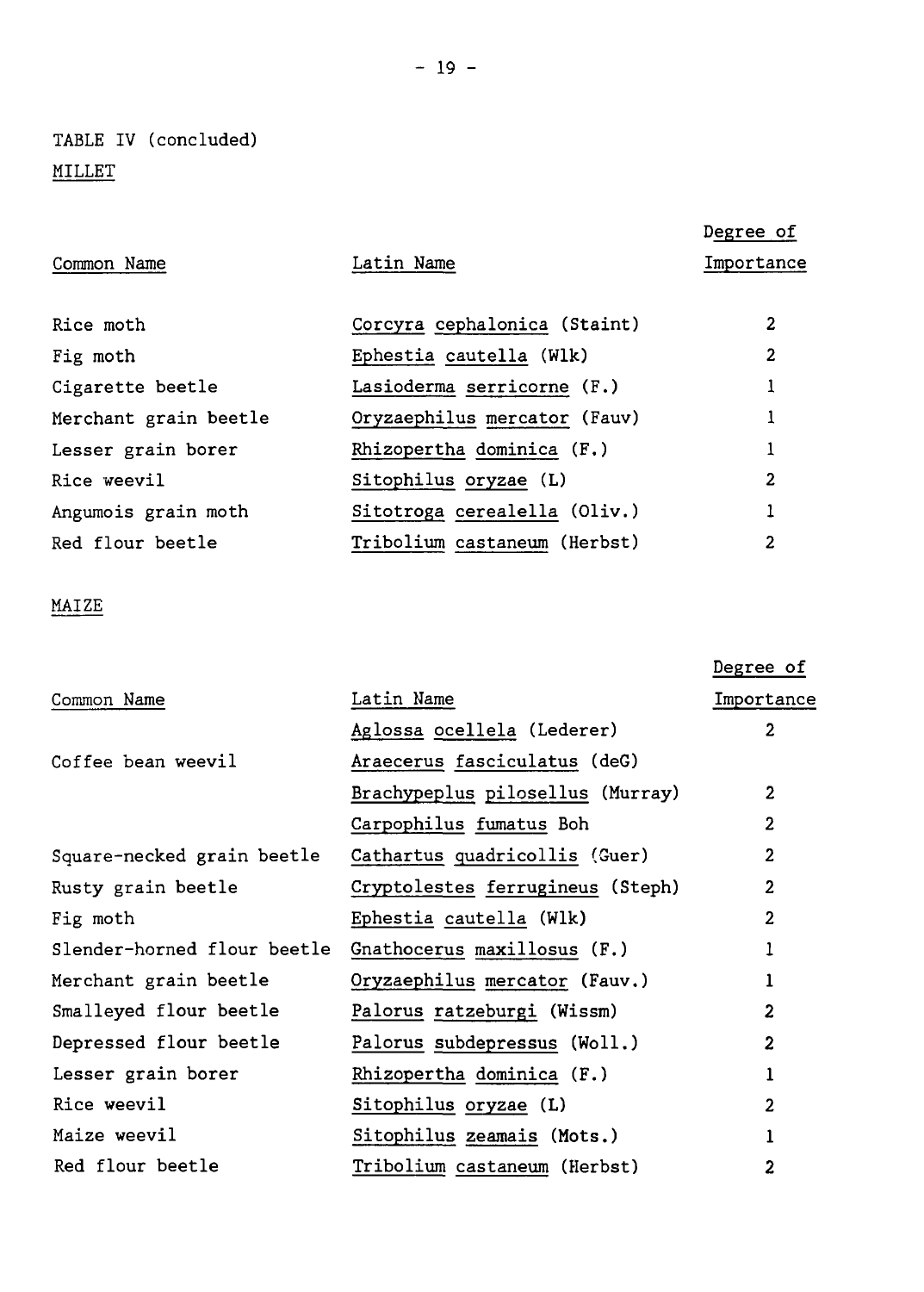### TABLE V

### INSECT PESTS OF STORED GRAINS IN SOUTHEAST ASIA [26]

Main crop rice. Production 30.7 million ton/year.

### Post-harvest losses 10 to 37%.

|                            |                         | Philip- Indo- Thai- Mal- |           |           |                  |
|----------------------------|-------------------------|--------------------------|-----------|-----------|------------------|
| Common Name                | Latin Name              | pines                    |           |           | nesia land aysia |
|                            |                         |                          |           |           |                  |
| Foreign grain beetle       | Ahasverus advena        |                          |           |           |                  |
|                            | (Walt)                  | $\ddot{}$                | $+$       | $\ddot{}$ |                  |
| Lesser meal worm           | Alphitobius diaperinus  |                          |           |           |                  |
|                            | (Panzer)                | $\ddot{}$                | $\ddot{}$ | $+$       |                  |
| Black fungus beetle        | Alphitobius laevigatus  |                          |           |           |                  |
|                            | (Fabricius)             | $+$                      | $\ddot{}$ | $+$       |                  |
| Mediterranean flour moth   | Anagasta kukniella      |                          |           |           |                  |
|                            | (Tell.)                 | $\ddot{}$                |           |           |                  |
| Coffee bean weevil         | Araecerus fasciculatus  |                          |           |           |                  |
|                            | (De Geer)               | +                        | $\ddot{}$ | $\ddot{}$ |                  |
| Carpet beetle              | Attagenus megatoma      |                          |           |           |                  |
|                            | (Fabricius)             | $\ddot{}$                |           |           |                  |
|                            | Attagenus gloriosae     |                          |           |           |                  |
|                            | (Fabricius)             |                          |           | $\ddot{}$ |                  |
| Corn sap beetle            | Carpophilus dimidiatus  |                          |           |           |                  |
|                            | (Fabricius)             | $\ddot{}$                | $+$       | $+$       |                  |
| Dried fruit beetle         | Carpophilus pilosellus  |                          |           |           |                  |
|                            | (Linnaeus)              | $\ddot{}$                | $\ddot{}$ |           |                  |
|                            | Carpophilus flavipes    |                          |           |           |                  |
|                            | (M.)                    |                          | $\ddag$   |           |                  |
|                            | Carpophilus hemipterus  |                          |           |           |                  |
|                            | (Linnaeus)              |                          |           |           |                  |
|                            | Carpophilus humeralis   |                          |           |           |                  |
|                            | (Fabricius)             |                          | $\ddag$   |           |                  |
| Square-necked grain beetle | Cathartus quadricollis  |                          |           |           |                  |
|                            | (Guérin-Meneville)      | $\ddot{}$                |           | $\ddot{}$ |                  |
| Black beetle               | Coelopalorus foveicolus |                          |           |           |                  |
|                            | (B)                     | $\ddot{}$                |           |           |                  |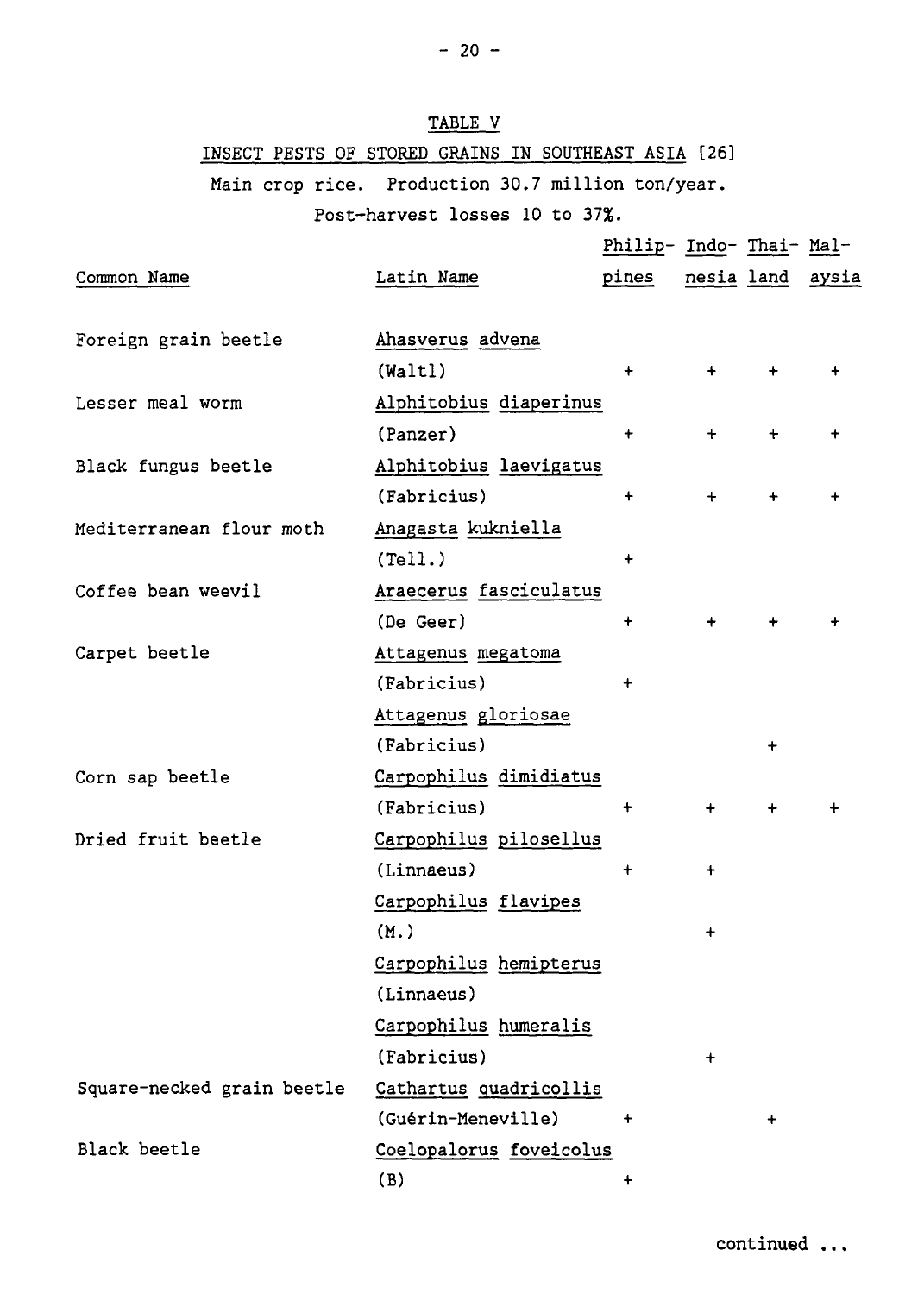TABLE V (continued)

|                             |                        | <u>Philip- Indo- Thai-Mal-</u> |             |            |                  |
|-----------------------------|------------------------|--------------------------------|-------------|------------|------------------|
| Common Name                 | Latin Name             | pines                          |             |            | nesia land aysia |
|                             |                        |                                |             |            |                  |
| Rice moth                   | Corcyra cephalonica    |                                |             |            |                  |
|                             | (Stainton)             | $+$                            | $+$         | $\ddot{}$  | $+$              |
| Rusty grain beetle          | Cryptolestes           |                                |             |            |                  |
|                             | ferrugineus (Stephens) | $\ddot{}$                      | $\ddot{}$   |            |                  |
| Flat grain beetle           | Cryptolestes pusillus  |                                |             |            |                  |
|                             | (Schönherr)            | $+$                            | $+$         | $+$        | $+$              |
|                             | Cryptolestes turcicus  |                                |             |            |                  |
|                             | (Grouvelle)            |                                |             | $\div$     |                  |
| Black larder beetle         | Dermestes ater         |                                |             |            |                  |
|                             | De Geer                |                                |             | $\ddot{}$  |                  |
| Bamboo borer                | Dinoderus minutus      |                                |             |            |                  |
|                             | (Fabricius)            |                                |             | $+$        | $\ddot{}$        |
| Green rice moth             | Doloessa viridiz       |                                |             |            |                  |
|                             | (Lell)                 | $+$                            | $\ddot{}$   |            | +                |
| Fig moth                    | Ephestia cautella      |                                |             |            |                  |
|                             | (Walker)               | $+$                            | $+$         | $\ddot{}$  | $\ddot{}$        |
| Tobacco moth                | Ephestia elutella      |                                |             |            |                  |
|                             | (Hübner)               | $+$                            | $\ddotmark$ |            |                  |
| Slender-horned flour beetle | Gnatocerus maxillosus  |                                |             |            |                  |
|                             | (Fabricius)            | $+$                            |             |            |                  |
| Flour beetle                | Gonocephalum sp.       | $\ddot{}$                      |             |            |                  |
| Cigarette beetle            | Lasioderma serricorne  |                                |             |            |                  |
|                             | (Fabricius)            | $\ddot{+}$                     | $+$         | $+$        |                  |
| Long head beetle            | Latheticus oryzae      |                                |             |            |                  |
|                             | Waterhouse             | $\ddot{}$                      |             |            | $\ddot{}$        |
|                             | Liposcelis             |                                |             |            |                  |
|                             | enthomophilus (Edl)    |                                |             |            | $\ddot{}$        |
| Siamese grain beetle        | Lophocateres pusillus  |                                |             |            |                  |
|                             | (Klug)                 | $\ddotmark$                    | $+$         | $\ddot{+}$ | $\ddot{}$        |
|                             | Murmdius segregatus    |                                |             |            |                  |
|                             | (Wat)                  |                                |             |            | $+$              |
|                             | Nausibius              |                                |             |            |                  |
|                             | Clavicornis (Klug)     | ÷                              |             |            |                  |
|                             |                        |                                |             |            |                  |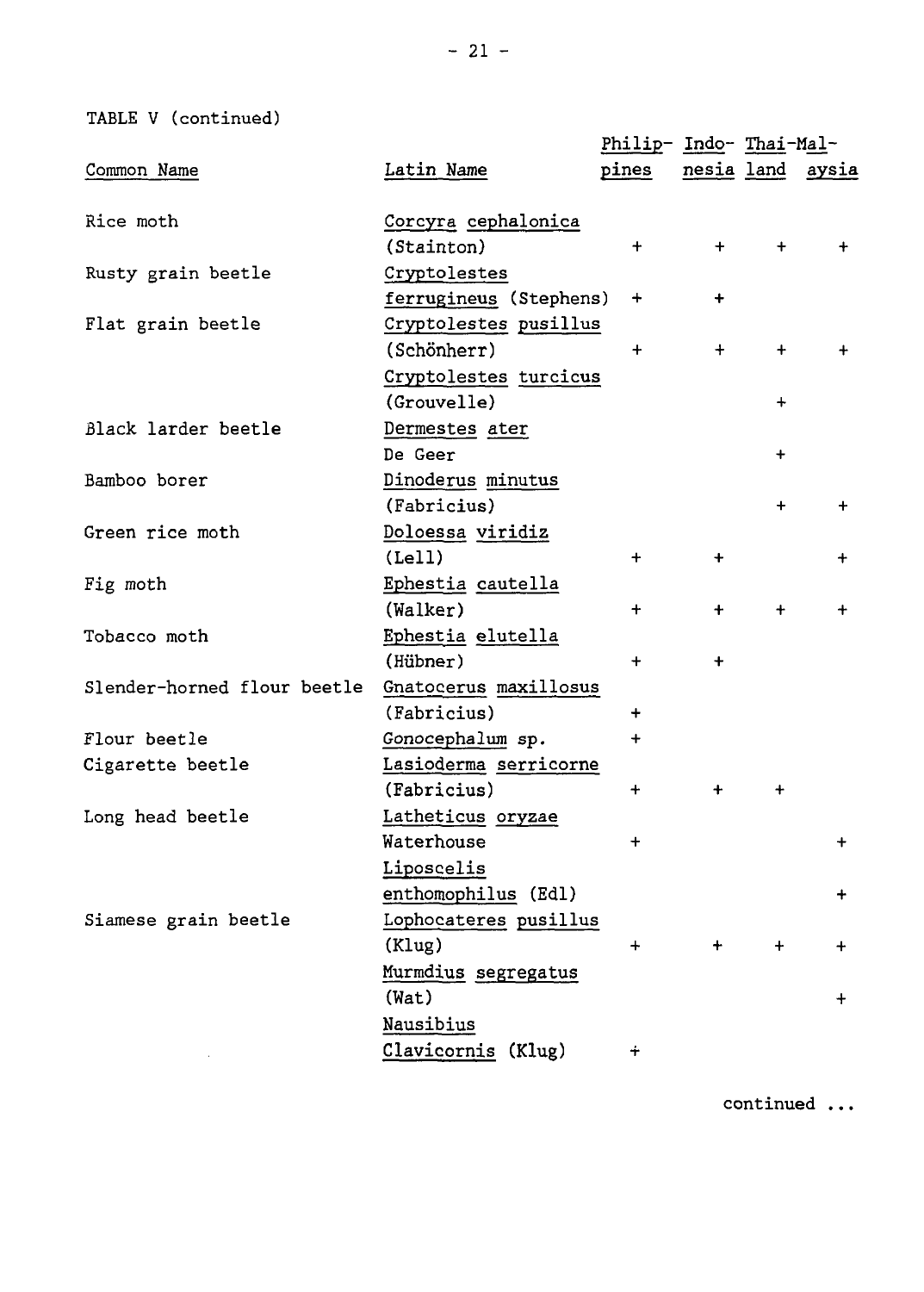TABLE V (continued)

|                          |                           | <u>Philip- Indo- Thai-Mal-</u> |             |                      |                  |
|--------------------------|---------------------------|--------------------------------|-------------|----------------------|------------------|
| Common Name              | Latin Name                | pines                          |             |                      | nesia land aysia |
| Red-legged ham beetle    | Necrobia rufipes          |                                |             |                      |                  |
|                          | (De Geer)                 | $+$                            | $\ddot{}$   |                      |                  |
| Merchant grain beetle    | Oryzaephilus              |                                |             |                      |                  |
|                          | mercator (Fauvel)         |                                | $\ddot{}$   | $+$                  | $\ddot{}$        |
| Saw-toothed grain beetle | Oryzaephilus              |                                |             |                      |                  |
|                          | surinamensis (Linnaeus) + |                                | $\ddot{}$   | $\ddotmark$          | $\ddot{}$        |
|                          | Palembos dermetoides      |                                |             |                      | $\ddot{}$        |
| Smalleyed flour beetle   | Palorus ratzeburgi        |                                |             |                      |                  |
|                          | (Wissmann)                | $\ddot{}$                      |             | $\ddot{}$            |                  |
| Depressed flour beetle   | Palorus subdepressus      |                                |             |                      |                  |
|                          | (Wollaston)               | $\ddot{+}$                     |             | $\ddot{+}$           | $\ddot{}$        |
| Mexican grain beetle     | Pharaxonotha kirschi      |                                |             |                      |                  |
|                          | (Reitter)                 | $\ddot{}$                      |             |                      |                  |
| Indian meal moth         | Plodia interpunctella     |                                |             |                      |                  |
|                          | (Hübner)                  | $\ddot{}$                      | $\ddotmark$ |                      | $\ddot{}$        |
|                          | Proctes entomophilus      |                                |             |                      |                  |
|                          | (Ed)                      |                                | $\ddot{}$   |                      |                  |
| Meal snout moth          | Pyralis farinalis         |                                |             |                      |                  |
|                          | (Linnaeus)                | $\ddot{}$                      |             |                      |                  |
| Lesser grain borer       | Rhizopertha dominica      |                                |             |                      |                  |
|                          | (F.)                      | $\ddot{}$                      | $\ddotmark$ |                      |                  |
| Rice weevil              | Sitophilus oryzae         |                                |             |                      |                  |
|                          | (Linnaeus)                | $\ddot{}$                      | $+$         | $\ddot{}$            | $\ddot{}$        |
| Maize weevil             | Sitophilus zeamais        |                                |             |                      |                  |
|                          | Motschulsky               | $\ddot{}$                      | $+$         | $\ddot{}$            | $+$              |
| Angoumois grain moth     | Sitotroga cerealella      |                                |             |                      |                  |
|                          | (Olivier)                 | $\ddot{}$                      | $+$         | $\ddot{\phantom{1}}$ | $\ddot{}$        |
| Drugstore beetle         | Stegobium paniceum        |                                |             |                      |                  |
|                          | (Linnaeus)                | $\ddot{}$                      | $\ddot{}$   | $\ddot{}$            |                  |
| Cadelle beetle           | Tenebroides mauritanicus  |                                |             |                      |                  |
|                          | (Linnaeus)                | $\ddot{}$                      | $\ddot{}$   | $\ddot{\phantom{1}}$ |                  |
| Red flour beetle         | Tribolium castaneum       |                                |             |                      |                  |
|                          | (Herbst)                  | $\ddot{}$                      | $\ddot{}$   | $\ddotmark$          | $\ddot{}$        |
|                          |                           |                                |             |                      |                  |

continued ...

 $\epsilon$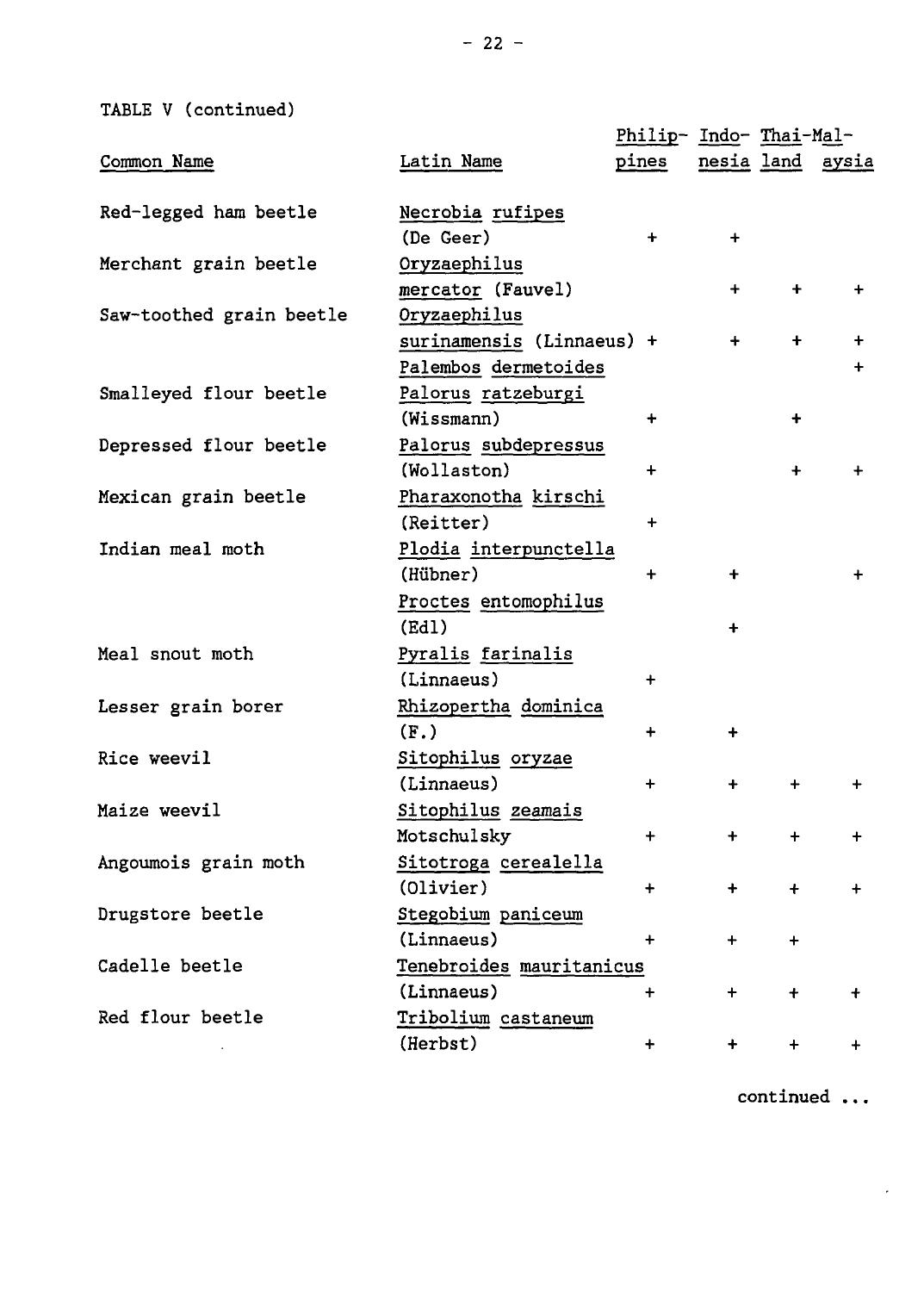TABLE V (concluded)

| Common Name           | Latin Name |                      | Philip- Indo- Thai- Mal-<br>pines | nesia land aysia |           |  |
|-----------------------|------------|----------------------|-----------------------------------|------------------|-----------|--|
| Confused flour beetle |            | Tribolium confusum   |                                   |                  |           |  |
|                       |            | (Jacquelin du Val)   | $\ddot{}$                         | $+$              | $\ddot{}$ |  |
| Larger carpet beetle  |            | Trogoderma           |                                   |                  |           |  |
|                       |            | anthrenoides (Sharp) | $\ddotmark$                       |                  |           |  |
| Khapra beetle         |            | Trogoderma           |                                   |                  |           |  |
|                       |            | granarium Everts     | $\ddot{}$                         | $\ddot{}$        |           |  |
| Hairy fungus beetle   |            | Typhaea stercorea    |                                   |                  |           |  |
|                       |            | (Linnaeus)           | +                                 | $\ddot{}$        |           |  |

TABLE VI

INSECT PESTS OF STORED GRAINS IN U.S.A. [27] Stored Grains and Milled Cereal Products. (The most common ones.)

| Common Name                | Latin Name                  | U.S.A. Region   |
|----------------------------|-----------------------------|-----------------|
| Lesser meal worm           | Alphitobius                 |                 |
|                            | diaperinus (Panzer)         |                 |
| Black fungus beetle        | Alphitobius                 |                 |
|                            | laevigatus (Fabricius)      |                 |
| Two-banded fungus beetle   | Alphitophagus               |                 |
|                            | bifasciatus (Say)           |                 |
| Coffee bean weevil         | Araecerus                   |                 |
|                            | fasciculatus (De Geer)      | Southern states |
| Black carpet beetle        | Attagenus piceus            |                 |
| Corn sap beetle            | Carpophilus dimidiatus      |                 |
|                            | (Fabricius)                 | Southern states |
| Square-necked grain beetle | Cathartus quadricollis      |                 |
|                            | (Guérin-Méneville)          | Southern states |
| Broad-nosed grain weevil   | Caulophilus latinasus (Say) | Southern states |
| Rice moth                  | Corcyra cephalonica         |                 |
|                            | (Stainton)                  | Southern states |
|                            |                             |                 |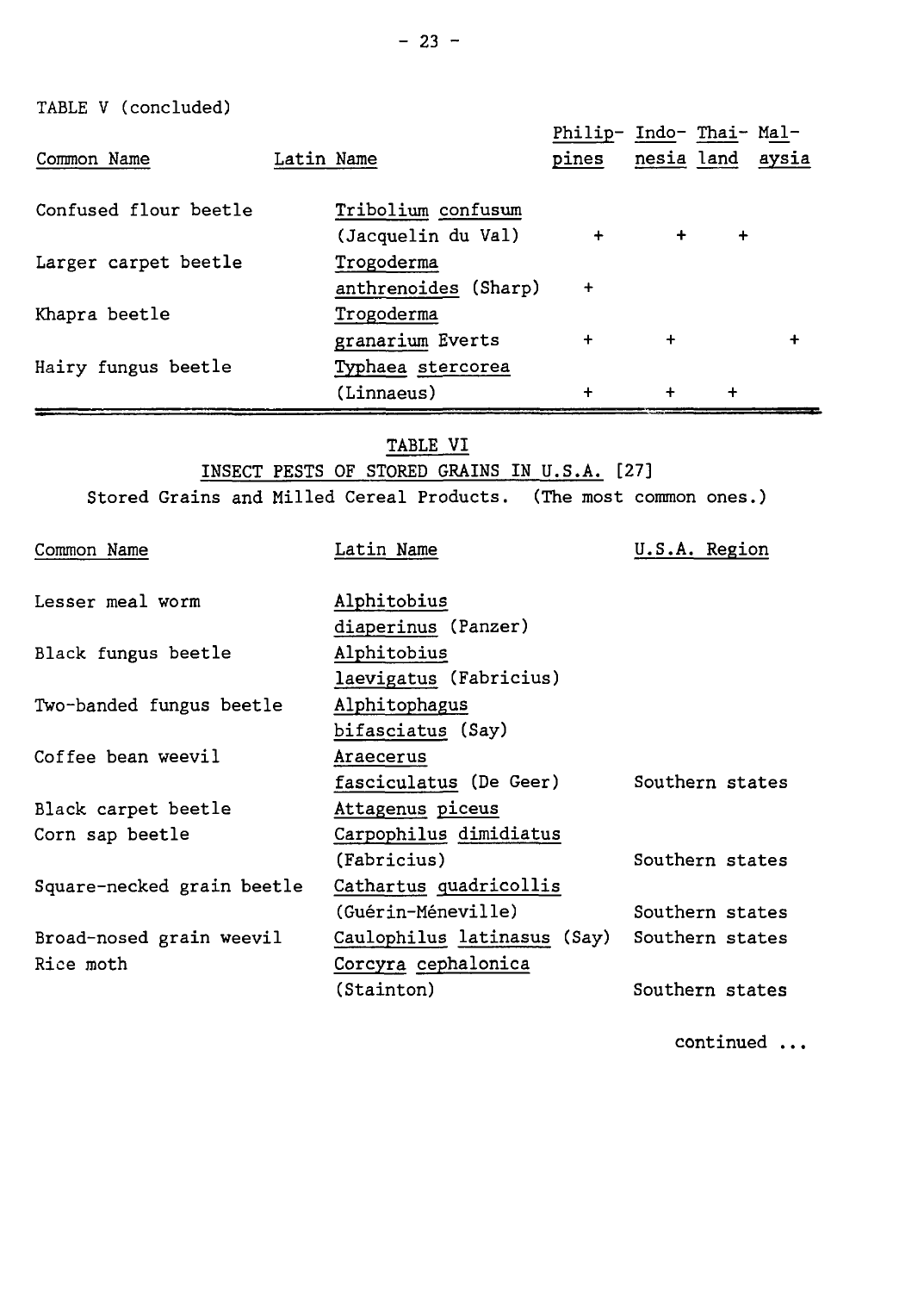| TABLE VI (continued)        |                                        |                                       |
|-----------------------------|----------------------------------------|---------------------------------------|
| Common Name                 | Latin Name                             | U.S.A. Region                         |
| Rust red grain beetle       | Cryptolestes ferrugineus<br>(Stephens) | Northern states                       |
| Flat grain beetle           | Cryptolestes pusillus<br>(Schönherr)   | Northern states                       |
|                             | Cryptolestes turcicus<br>(Grouvelle)   |                                       |
| Flour beetle                | Cynaeus angustus (LeConte)             | Kansas, Missouri,<br>Iowa, Washington |
|                             | Ephestia cautella                      | Southern and                          |
|                             | (Walker)                               | central states                        |
|                             | Ephestia elutella                      | Southern and                          |
|                             | (Hübner)                               | central states                        |
|                             | Ephestia figulilella                   | Southern and                          |
|                             | Gregson                                | central states                        |
| Mediterranean flour moth    | Ephestia kuehniella                    |                                       |
|                             | Zeller                                 |                                       |
| Broad-horned flour beetle   | Gnatocerus cornutus                    |                                       |
|                             | (Fabricius)                            | Widely distributed                    |
| Slender-horned flour beetle | Gnatocerus maxillosus                  |                                       |
|                             | (Fabricius)                            | Southern states                       |
| Cigarette beetle            | Lasioderma serricorne                  |                                       |
|                             | (Fabricius)                            | Well distributed                      |
| Long-headed flour beetle    | Latheticus oryzae                      | Southern and                          |
|                             | (Waterhouse)                           | middle western                        |
|                             |                                        | states                                |
| Siamese grain beetle        | Lophocateres pusillus                  |                                       |
|                             | (Klug)                                 | Southern states                       |
| Wolf moth                   | Nemapogon granella                     |                                       |
|                             | (Linnaeus)                             | Widespread                            |
|                             | Oryzaephilus mercator                  |                                       |
|                             | (Fauvel)                               | Widespread                            |
| Saw-toothed grain beetle    | Oryzaephilus surinamensis              |                                       |
|                             | (Linnaeus)                             | Widespread                            |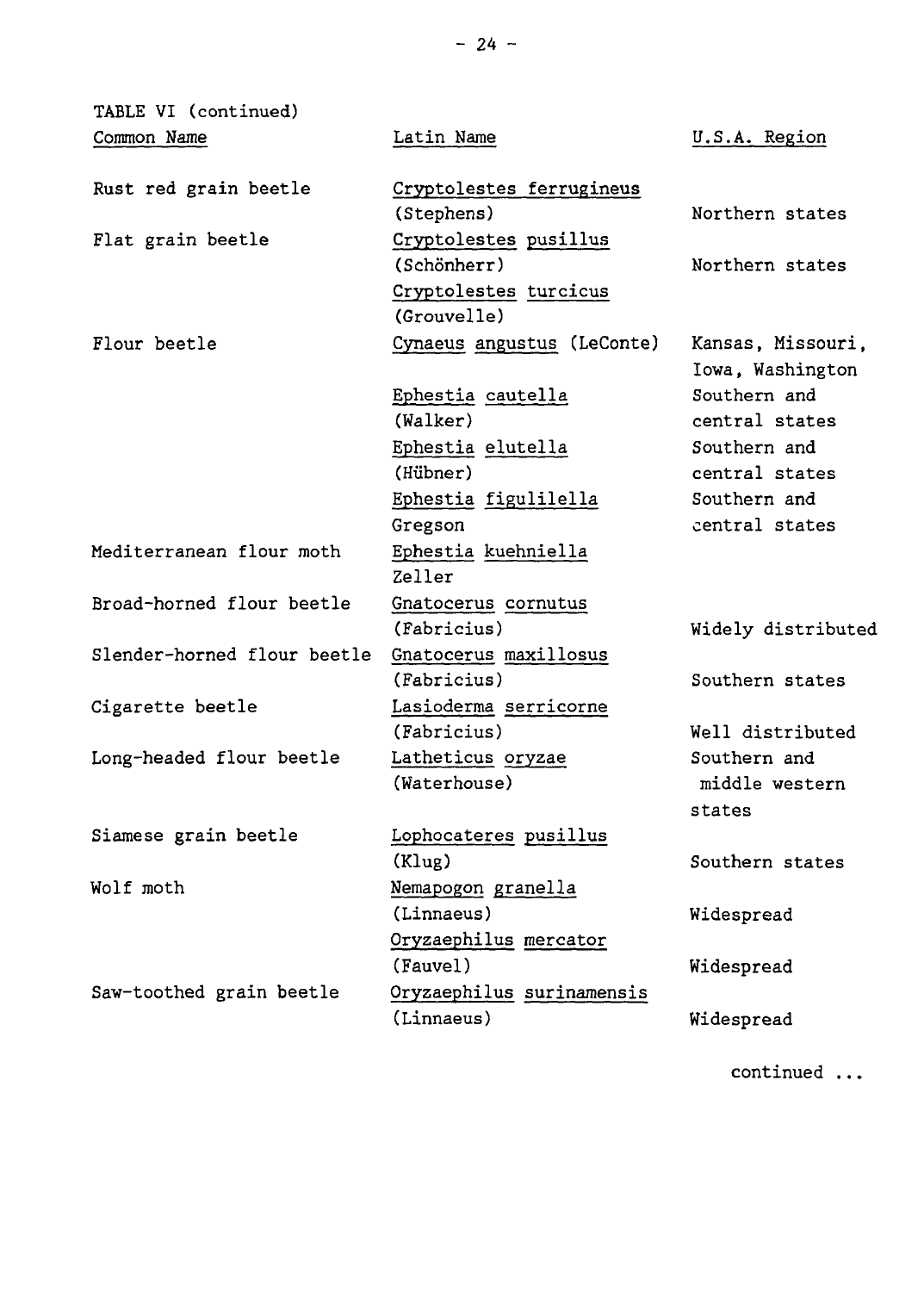| TABLE VI (continued)       |                                                          |                                    |
|----------------------------|----------------------------------------------------------|------------------------------------|
| Common Name                | Latin Name                                               | U.S.A. Region                      |
| Smalleyed flour beetle     | Palorus ratzeburgi<br>(Wissmann)<br>Palorus subdepressus | Widely distributed<br>Great plains |
|                            | (Wollaston)                                              | region                             |
| Mexican grain beetle       | Pharaxonotha kirschi<br>Reitter                          | Texas                              |
| Indian meal moth           | Plodia interpunctella                                    |                                    |
|                            | (Hübner)                                                 | Widespread                         |
| Larger grain borer         | Prostephanus truncatus                                   | Texas, California,                 |
|                            | (Horn)                                                   | dist. of Columbia                  |
| White-marked spider beetle | Ptinus fur                                               | Extreme                            |
|                            | (Linnaeus)                                               | northern states                    |
| Spider beetle              | Ptinus villiger (Reitter)                                | Northern states                    |
| Meal snout moth            | Pyralis farinalis (Linnaeus)                             |                                    |
| Pink corn worm             | Pyroderces rileyi                                        |                                    |
|                            | (Walsingham)                                             | Southern states                    |
| Lesser grain borer         | Rhyzopertha dominica                                     | Gulf states,                       |
|                            | (Fabricius)                                              | Oklahoma, Kansas                   |
| Granary weevil             | Sitophilus granarius                                     |                                    |
|                            | (Linnaeus)                                               | Northern states                    |
| Rice weevil                | Sitophilus oryzae                                        |                                    |
|                            | (Linnaeus)                                               | Widespread                         |
| Angumois grain moth        | Sitotroga cerealella                                     | South, east and                    |
|                            | (Olivier)                                                | central states                     |
| Drugstore beetle           | Stegoblum paniceum                                       |                                    |
|                            | (Linnaeus)                                               |                                    |
| Yellow meal worm           | Tenebrio molitor Linnaeus                                | Widespread                         |
| American meal worm or      | Tenebrio obscurus                                        |                                    |
| European meal worm         | (Fabricius)                                              | Widespread                         |
| Cadelle                    | Tenebroides mauritanicus                                 |                                    |
|                            | (Linnaeus)                                               | Widespread                         |
| Red flour beetle           | Tribolium castaneum                                      |                                    |
|                            | (Herbst)                                                 | Widespread                         |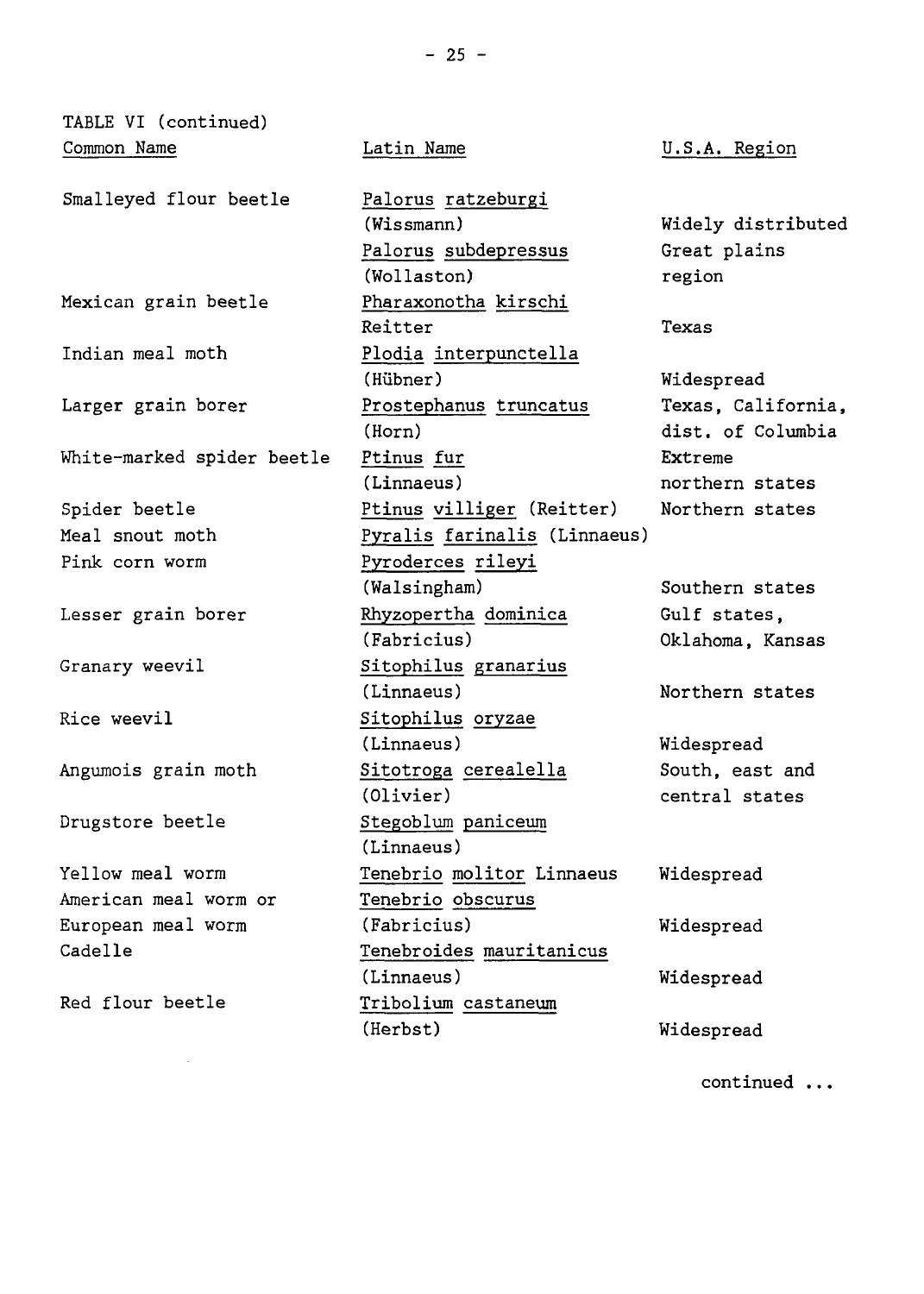| TABLE VI (concluded)  |                      |               |
|-----------------------|----------------------|---------------|
| Common Name           | Latin Name           | U.S.A. Region |
| Confused flour beetle | Tribolium confusum   |               |
|                       | (Jacquelin du Val)   | Widespread    |
| Khapra beetle         | Trogoderma granarium | California.   |
|                       | (Everts)             | Arizona, New  |
|                       |                      | Mexico        |
| Hairy fungus beetle   | Typhaea stercorea    | Widespread    |
|                       | (Linnaeus)           |               |

### TABLE VII INSECT PESTS OF STORED GRAINS IN U.S.S.R.\* [8]

| Common Name              | Latin Name                         | Region            |
|--------------------------|------------------------------------|-------------------|
| Rusty grain beetle       | Cryptolestes ferrugineus           | North             |
|                          | (Stephens)                         |                   |
| Mediterranean flour moth | Ephestia kuehniella                | South             |
|                          | (Zeller)                           |                   |
| Saw-toothed grain beetle | Oryzaephilus surinamensis          | South             |
| Lesser grain borer       | Rhyzopertha dominica               | South             |
|                          | (Fabricius)                        |                   |
| Granary weevil           | Sitophilus granarius               | North             |
|                          | (Linnaeus)                         |                   |
| Rice weevil              | Sitophilus oryzae                  | Central and South |
|                          | (Linnaeus)                         |                   |
| Maize weevil             | Sitophilus zeamais                 | South             |
|                          | (Motschulsky)                      |                   |
| Angoumois grain moth     | Sitotroga cerealella               | South             |
|                          | (Olivier)                          |                   |
| Red flour beetle         | Tribolium castaneum (Herbst) South |                   |

\* Information available is very limited, therefore this table contains the nine most common species of insect pests found in the U.S.S.R. stored grain products. By no means should this be considered a complete table.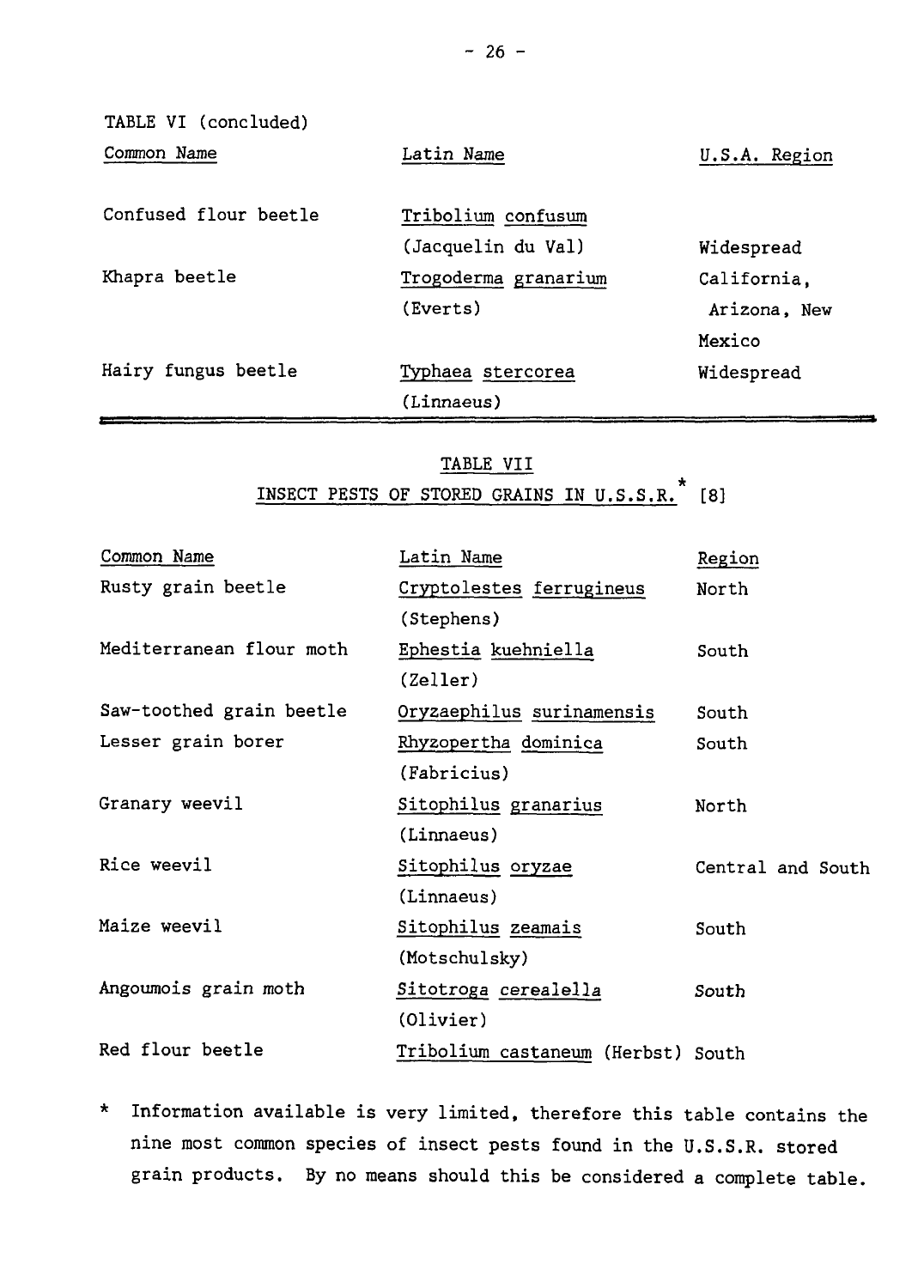#### 6. INSECT FEST BY STORED PRODUCT

#### 6.1 EXPLANATION OF TABLES VIII AND IX

Table VIII contains a list of insect pests found in starchy grain crops such as wheat, corn, barley, rice, oats, sorghum, millet etc. The insects are listed in column I by their common name (where available), and in column II by their Latin name (scientific) in alphabetical order. In column III, the insects with primary pest status categories are indicated (8).

Table IX contains a list of insect pests found in specific cereals, although any of these species can be associated with another kind of crop. The commodities are listed in column I; column II and III contain the common and scientific name respectively, of the insect species found in each commodity.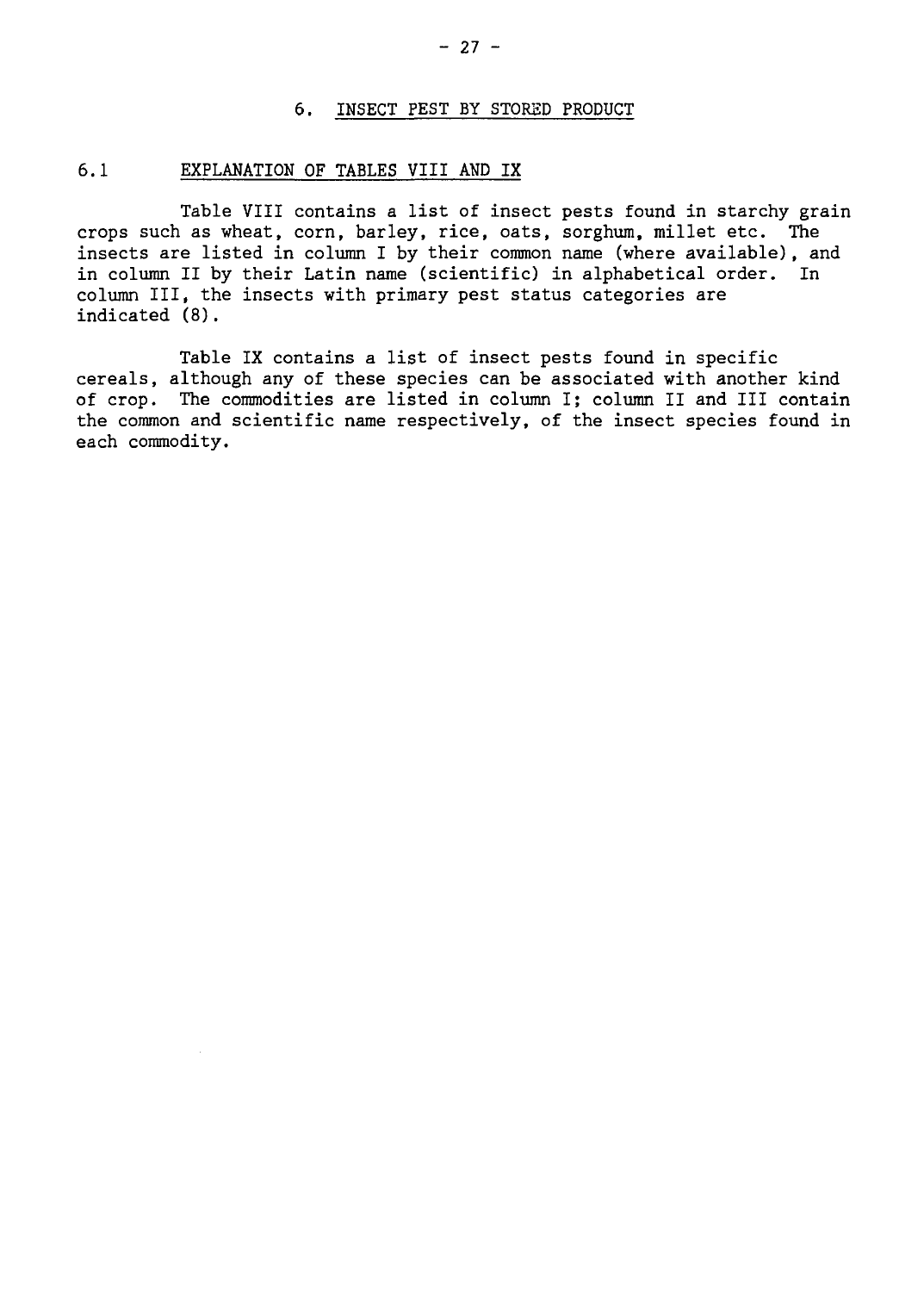### TABLE VIII

 $- 28 -$ 

## INSECT PESTS IN STORED CEREALS (WHEAT, RICE, CORN, BARLEY, OATS, SORGHUM, MILLET, RICE [8,23,24,28]

| Common Name                | Latin Name                              | Incidence |
|----------------------------|-----------------------------------------|-----------|
| Foreign grain beetle       | Ahasverus advena (Waltl)                |           |
| Lesser meal worm           | Alphitobius diaperinus (Panzer)         |           |
| Black fungus beetle        | Alphitobius laevigatus (Fabricius)      |           |
| Varied carpet beetle       | Anthrenus verbasci (Linnaeus)           |           |
| Stored nut moth            | Aphomia gularis (Zeller)                |           |
| Coffee bean weevil         | Araecerus fasciculatus (De Geer)        | H         |
| A beetle                   | Attagenus pellio (Linnaeus)             |           |
| Black carpet beetle        | Attagenus unicolor (Brahm)              |           |
| Corn sap beetle            | Carpophilus dimidiatus (Fabricius)      |           |
|                            | Carpophilus freemani (Dobson)           |           |
|                            | Carpophilus hemipterus (Linnaeus)       |           |
|                            | Carpophilus lugubris (Murray)           |           |
|                            | Carpophilus maculatus (Murray)          |           |
|                            | Carpophilus obsoletus (Erichson)        |           |
|                            | Carpophilus pallipennis (Say)           | H         |
| Square-necked grain beetle | Cathartus quadricollis                  |           |
|                            | (Guérin-Meneville)                      |           |
|                            | Caulophilus oryzae (Gyllenhal)          |           |
| Rice moth                  | Corcyra cephalonica (Stainton)          | H         |
|                            | Cryptolestes capensis (Waltl)           |           |
| Rusty grain beetle         | Cryptolestes ferrugineus (Stephens)     | Н         |
|                            | Cryptolestes pusilloides (Steel & Howe) |           |
| Flat grain beetle          | Cryptolestes pusillus (Schönherr)       | Н         |
| Flour meal beetle          | Cryptolestes turcicus (Grouvelle)       | H         |
|                            | Cryptolestes ugandae (Steel & Howe)     |           |

continued.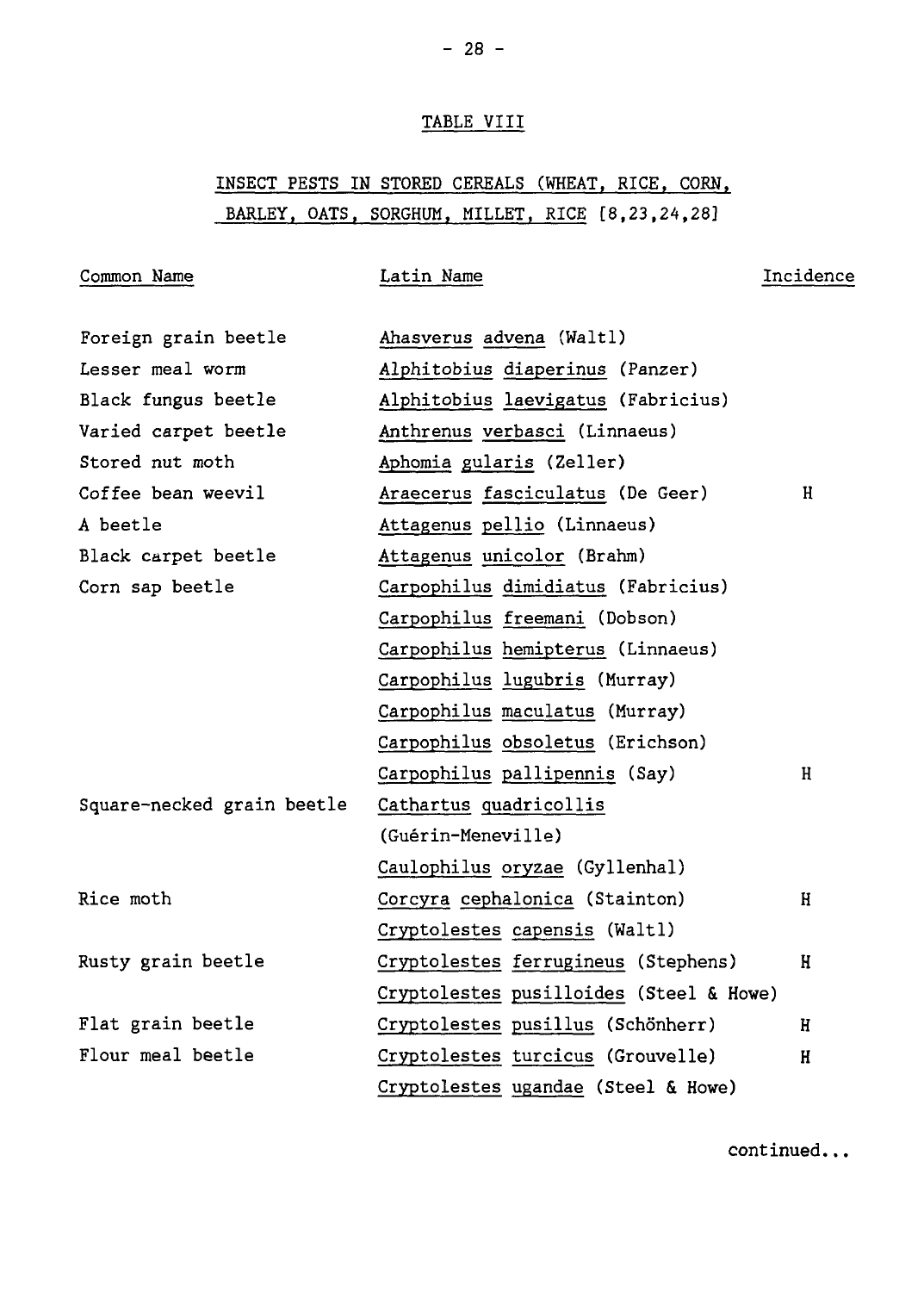### TABLE VIII (continued)

### Common Name Latin Name Incidence\*

| Larger black flour beetle   | Cynaeus angustus (LeConte)            |    |
|-----------------------------|---------------------------------------|----|
| Black larder beetle         | Dermestes ater (De Geer)              |    |
| White-shouldered house moth | Endrosis sarcitrella (Linnaeus)       |    |
| Almond moth                 | Ephestia cautella (Walker)            | н  |
|                             | Ephestia figulilella (Gregson)        |    |
| Mediterranean flour moth    | Ephestia kuehniella (Zeller)          | н  |
| Broad-horned flour beetle   | Gnatocerus cornutus (Fabricius)       | н  |
| Slender-horned flour beetle | Gnatocerus maxillosus (Fabricius)     |    |
| Cigarette beetle            | Lasioderma serricorne (Fabricius)     |    |
| Long-headed flour beetle    | Latheticus oryzae (Waterhouse)        |    |
|                             | Liposcelis bostrychophilus (Badonnel) |    |
| Siamese grain beetle        | Lophocateres pusillus (Klug)          |    |
|                             | Mycetaea hirta (Marsham)              |    |
| European grain moth         | Nemapogon granella (Linnaeus)         | H  |
| Golden spider beetle        | Niptus hololeucus (Faldermann)        |    |
| Merchant grain beetle       | Oryzaephilus mercator (Fauveli)       | H  |
| Saw-toothed grain beetle    | Oryzaephilus surinamensis (Linnaeus)  | H. |
| Smalleyed flour beetle      | Palorus ratzeburgi (Wissmann)         |    |
| Depressed flour beetle      | Palorus subdepressus (Wollaston)      |    |
| Merican grain beetle        | Pharaxonotha kirschi (Reitter)        | H. |
|                             | Platydema ruficorne (Sturm)           |    |
| Indian meal moth            | Plodia interpunctella (Hübner)        | H. |
| Larger grain borer          | Prostephanus truncatus (Horn)         | Н  |
| Whitemarked spider beetle   | Ptinus fur (Linnaeus)                 |    |
| Hairy spider beetle         | Ptinus villiger (Reitter)             |    |
| Meal moth                   | Pyralis farinalis (Linnaeus)          |    |
|                             | Pyroderces rileyi (Walsingham)        | Н  |
| Lesser grain borer          | Rhyzopertha dominica (Fabricius)      | H  |
| Granary weevil              | Sitophilus granarius (Linnaeus)       | H  |
| Rice weevil                 | Sitophilus oryzae (Linnaeus)          | H  |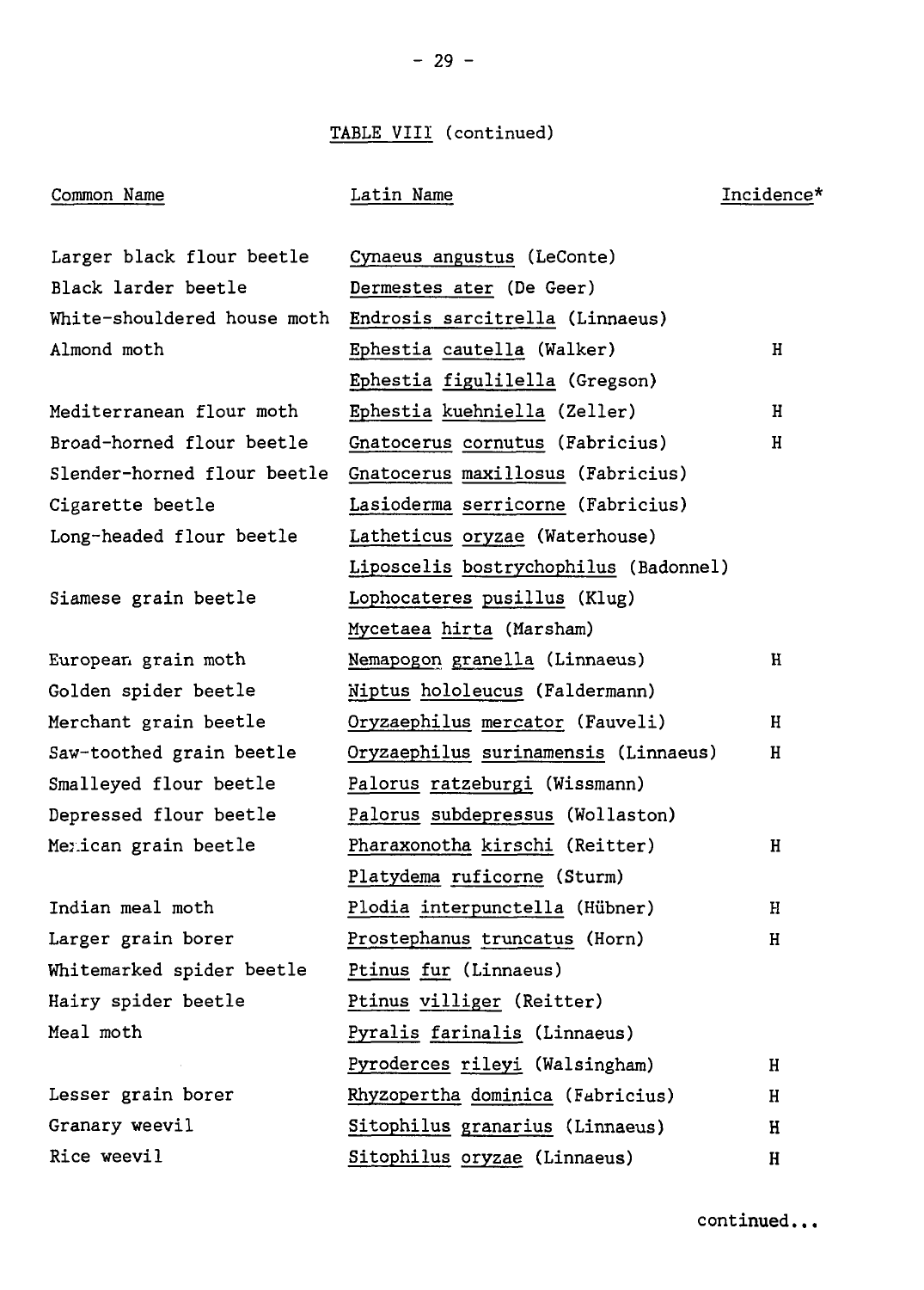TABLE VIII (concluded)

| Common Name                                                                                                                                                                                                                      | Latin Name                            | Incidence* |
|----------------------------------------------------------------------------------------------------------------------------------------------------------------------------------------------------------------------------------|---------------------------------------|------------|
|                                                                                                                                                                                                                                  |                                       |            |
| Maize weevil                                                                                                                                                                                                                     | Sitophilus zeamais (Motschulsky)      | H          |
| Angoumois grain moth                                                                                                                                                                                                             | Sitotroga cerealella (Olivier)        | Н          |
| Drugstore beetle                                                                                                                                                                                                                 | Stegobium paniceum (Linnaeus)         |            |
| Yellow meal worm                                                                                                                                                                                                                 | Tenebrio molitor (Linnaeus)           |            |
| Dark meal worm                                                                                                                                                                                                                   | Tenebrio obscurus (Fabricius)         |            |
| Cadelle                                                                                                                                                                                                                          | Tenebroides mauritanicus (Linnaeus)   | н          |
|                                                                                                                                                                                                                                  | Tipnus unicolor                       |            |
|                                                                                                                                                                                                                                  | (Piller & Mitterpacher)               |            |
| American black flour beetle                                                                                                                                                                                                      | Tribolium audax (Halstead)            |            |
| Red flour beetle                                                                                                                                                                                                                 | Tribolium castaneum (Herbst)          | H          |
| Confused flour beetle                                                                                                                                                                                                            | Tribolium confusum                    |            |
|                                                                                                                                                                                                                                  | (Jacquelin du Val)                    | H          |
| Large flour beetle                                                                                                                                                                                                               | Tribolium destructor (Uyttenboogaart) | H          |
| European black flour beetle                                                                                                                                                                                                      | Tribolium madens (Charpentier)        |            |
|                                                                                                                                                                                                                                  | Trigonogenius globulus (Solier)       |            |
|                                                                                                                                                                                                                                  | Trogoderma glabrum (Herbst)           | H          |
| Khapra beetle                                                                                                                                                                                                                    | Trogoderma granarium (Everts)         |            |
|                                                                                                                                                                                                                                  | Trogoderma variabile (Ballion)        |            |
| Hairy fungus beetle                                                                                                                                                                                                              | Typhaea stercorea (Linnaeus)          |            |
|                                                                                                                                                                                                                                  | Urophorus humeralis (Fabricius)       |            |
| $\mathbf{r}$ , and the set of the set of the set of the set of the set of the set of the set of the set of the set of the set of the set of the set of the set of the set of the set of the set of the set of the set of the set |                                       |            |

\* Indicates primary status incidence high.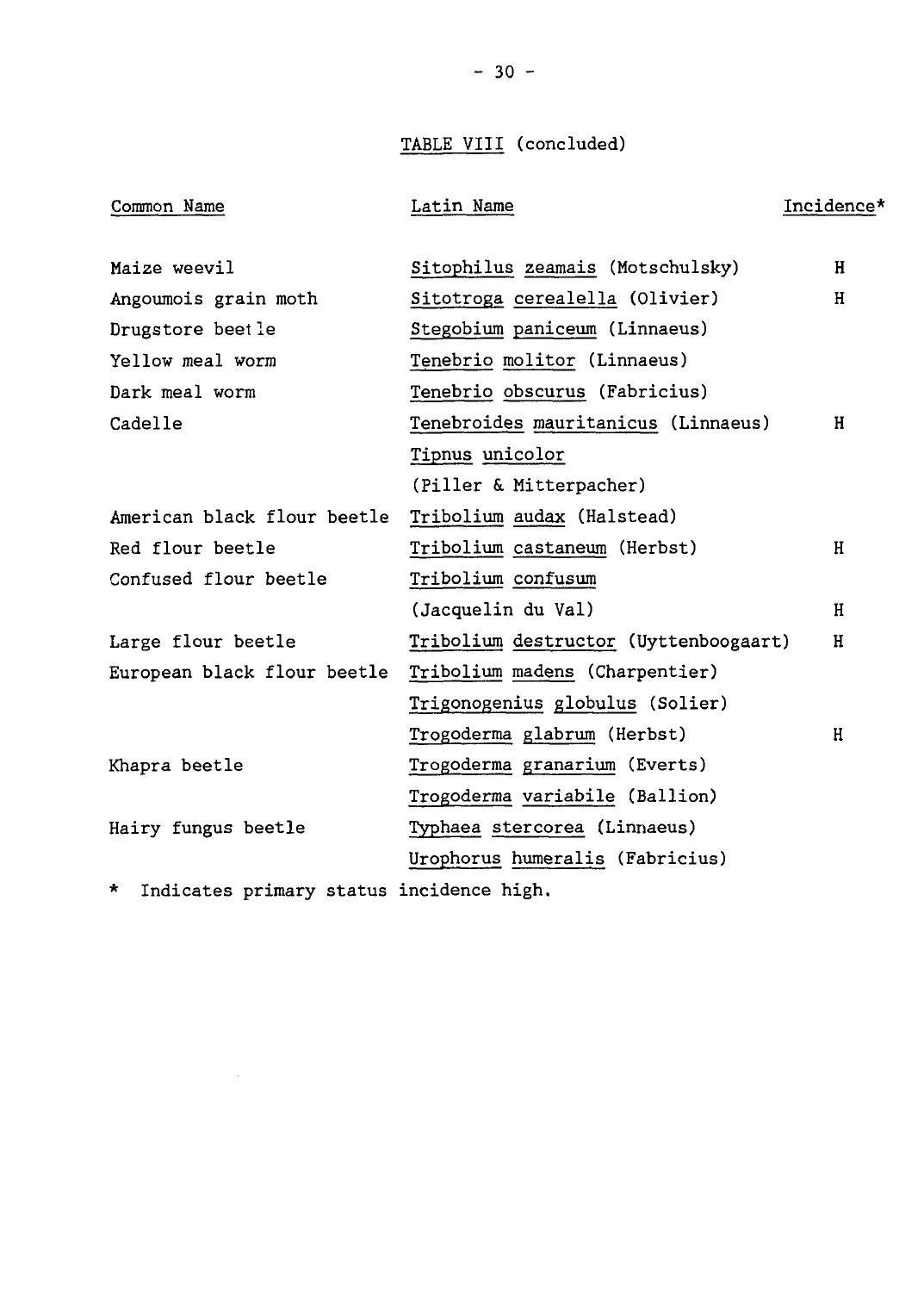# TABLE IX INSECT PESTS IN SPECIFIC CEREALS

# Commodity Common Name Scientific Name

(1) Rice [23,24]

(a) Paddy

Grey rice moth Angoumois grain moth Lesser meal worm

Flat grain beetle Bamboo borer Siamese grain beetle Saw-toothed grain beetle Lesser grain borer Rice weevil Larger black cadelle Rust red flour beetle

Corcyra cephalonica (Staint.) Sitotroga cerealella (01.) Alphitobius diaparenus (Panz.) Alphitobius laevigatus (F.) Cryptolestes pusillus (Schon.) Dinoderus minutus Lophocateres pusilus (Klug.) Oryzaephilus surinamensis (L.) Rhizopertha dominica (F.) Sitophilus oryzae (L.) Tenebroides mauritanicus (L.) Tribolium castaneum (Hbst) Typhaea stercorea (L.)

(b) Milled Rice [23,24] Rice moth

> Gray rice moth Indian meal moth

Angoumois grain moth Foreign grain beetle Lesser meal worm

Corn sap beetle Flat grain beetle Corcyra cephalonica (Staint.) Doloessa viridis (Tell.) Ephestia cautella (Wlk) Plodia interpunctella (Hbr) Setomorpha rutella Zell. Sitotroga cerealella (01) Ahasverus advena Waltl. Alphitobius diaperinus (Panz.) A. Laevigatus (F.) Carpophilus dimidiatus (F.) Cryptolestes pusillus (Schon) Dinoderus minutus (F.)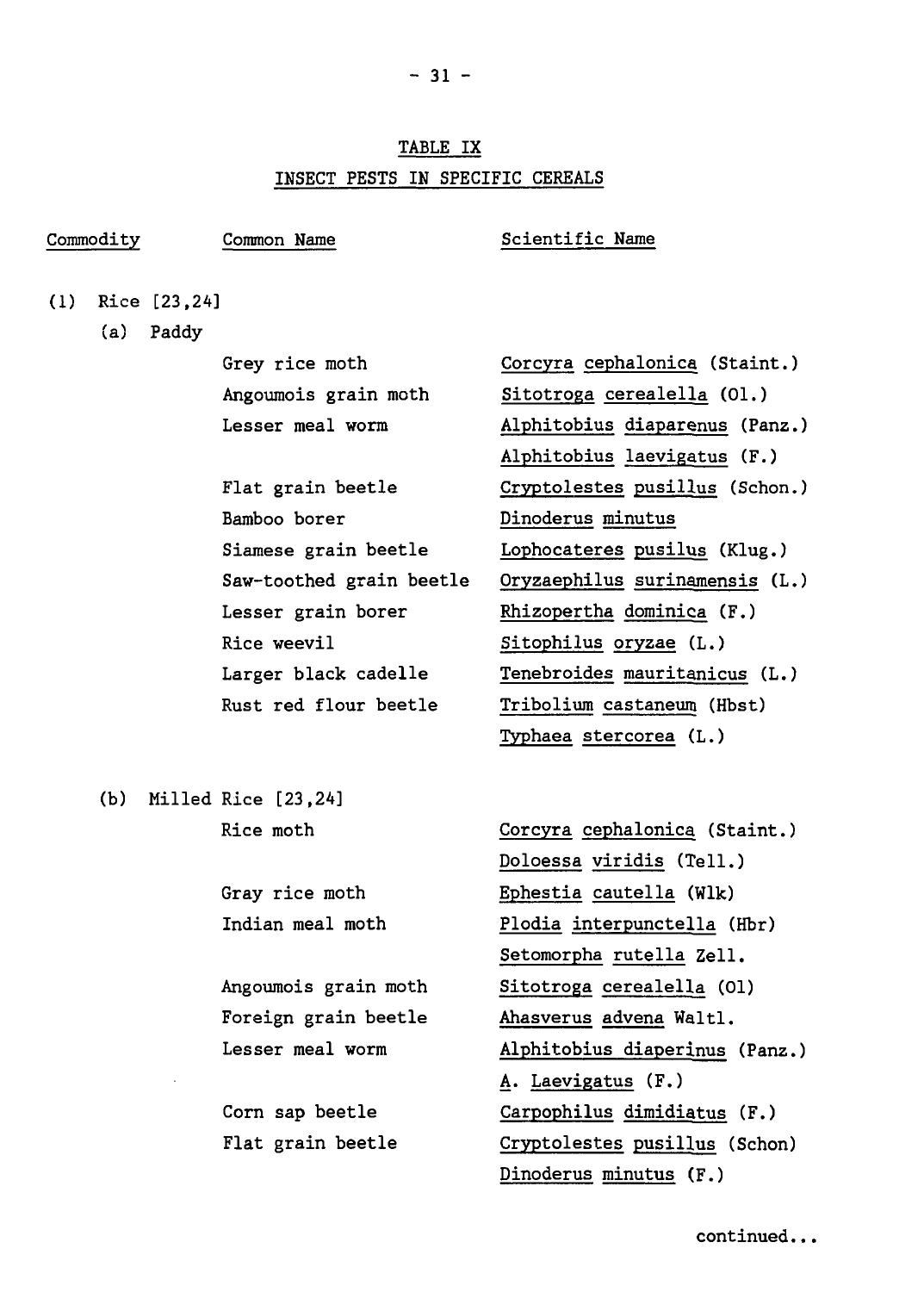# TABLE IX (concluded)

| Commodity               | Common Name              | Scientific Name                |
|-------------------------|--------------------------|--------------------------------|
|                         | Longheaded flour beetle  | Latheticus oryzae (Waterh.)    |
|                         | Siamese grain beetle     | Lophocateres pusillus (Klug)   |
|                         |                          | Murmidius segregatus (Waterh.) |
|                         | Saw-toothed grain beetle | Oryzaephilus surinamensis (L.) |
|                         |                          | Palorus subdepresseus Woll.    |
|                         | Rice weevil              | Sitophilus oryzae (L.)         |
|                         | Larger black cadelle     | Tenebroides mauritanicus (L.)  |
|                         |                          | Thorictodes heydeni (Reitt)    |
|                         | Rust-red flour beetle    | Tribolium castaneum (Hbst)     |
|                         | Khapra beetle            | Trogoderma granarium everts    |
| Maize [23,29,30]<br>(2) |                          |                                |

Angoumois grain moth Caruncho das tulhas Larger grain borer Rice weevil Maize weevil

Sitotroga cerealella (01.) Araecerus fasciculatus (Geer) Prostephanus truncatus (Horn) Sitophilus oryzae (L.) Sitophilus zeamais (Mots.)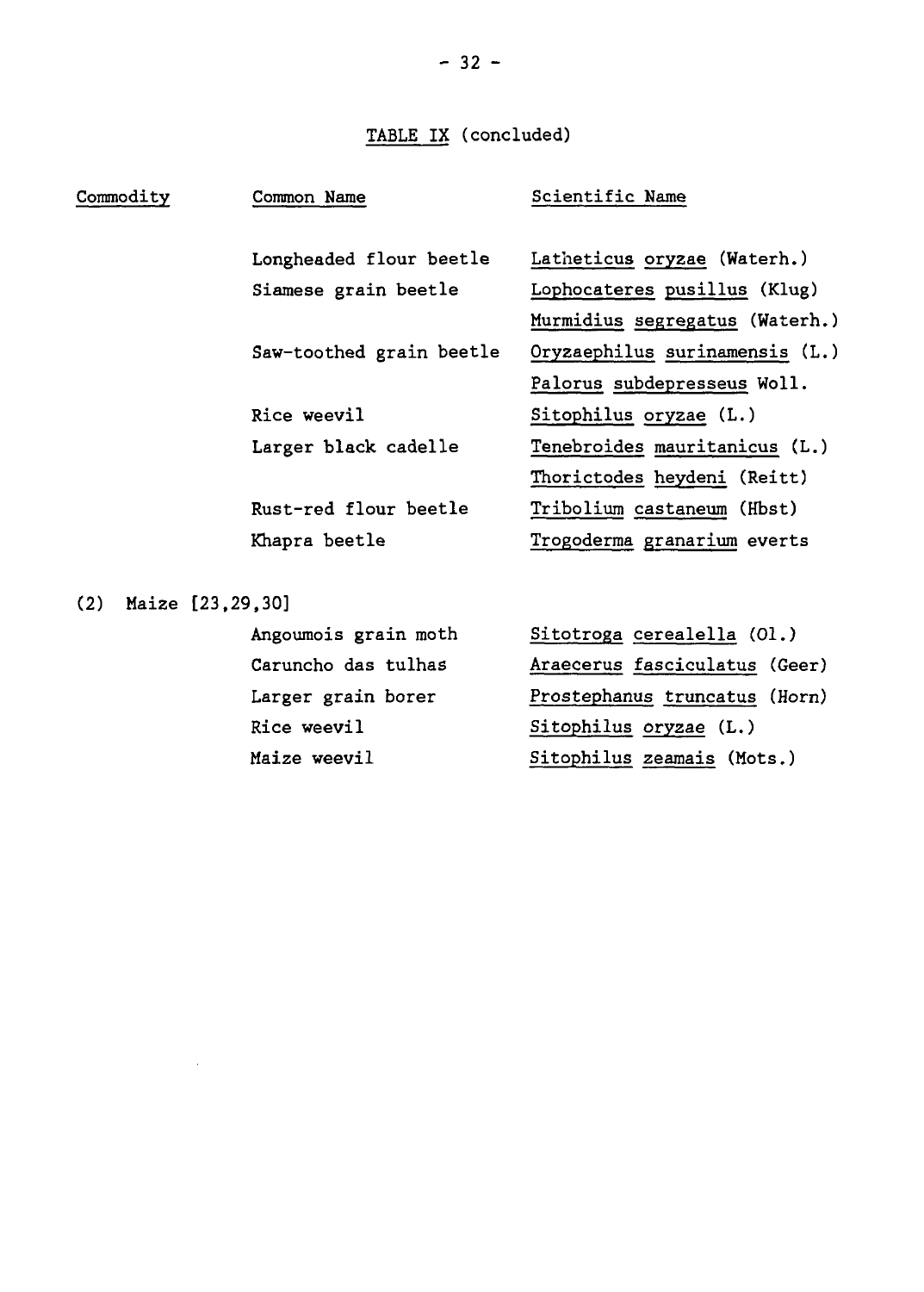#### 7. WORLDWIDE MOST COMMON INSECT PESTS OF STORED GRAINS AND THEIR SENSITIVITY TO RADIATION

### 7.1 EXPLANATION TO TABLE X

Table X contains a list of the most common insect pests found worldwide in stored grains. The radiosensitivity at the different developmental stages of each species is indicated in a separate listing, where each species is characterized further by providing information as follows:

- (a) common name,
- (b) scientific name,
- (c) commodities most frequently infested,
- (d) countries most commonly found,
- (e) references.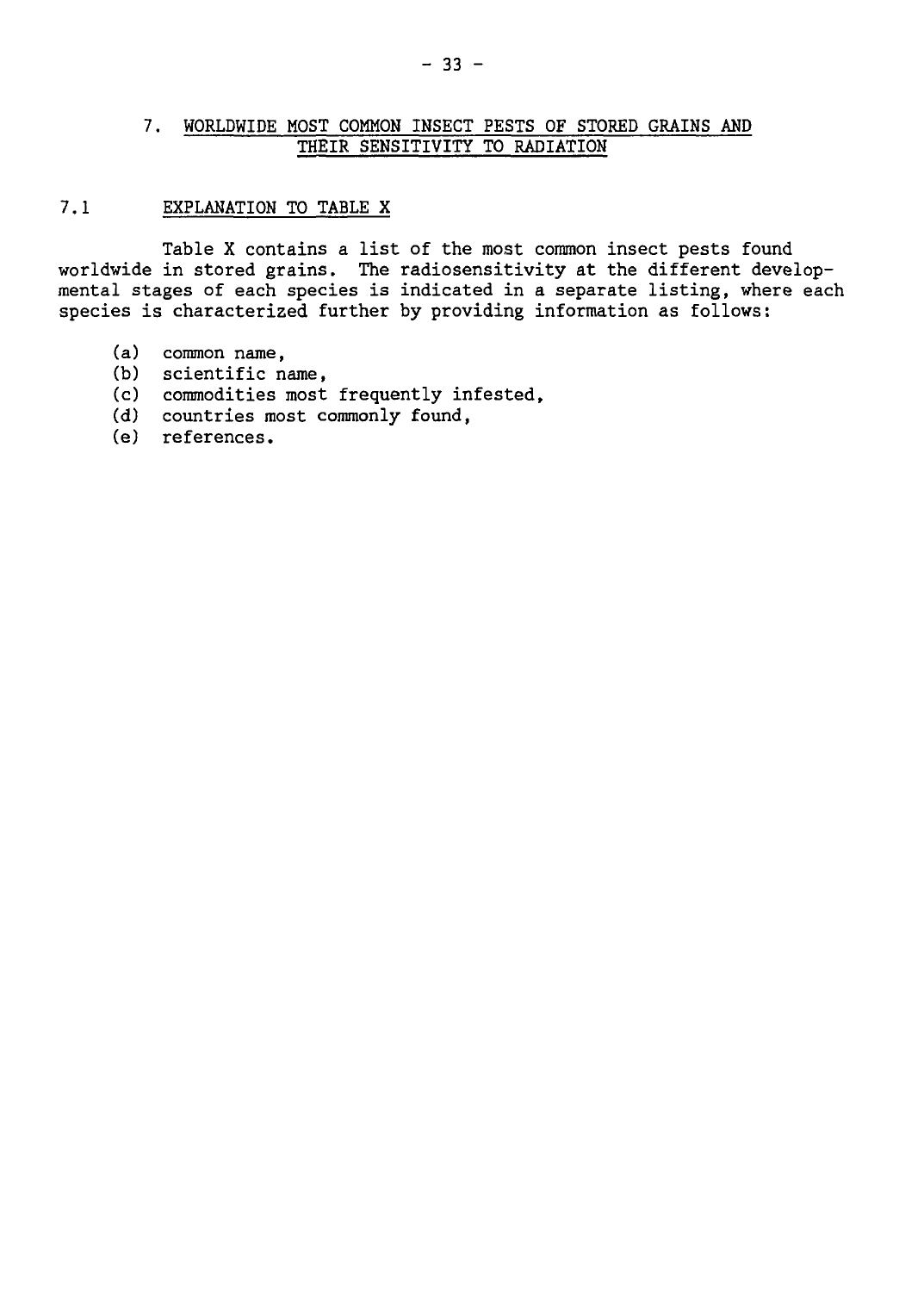#### TABLE X

# WORLDWIDE MOST COMMON INSECT PESTS OF STORED GRAINS AND THEIR SENSITIVITY TO RADIATION

#### Common Name Latin Name

Square-necked grain beetle Gray rice moth Rusty grain beetle Flat grain beetle Almond moth Merchant grain beetle Saw-toothed grain beetle Depressed grain beetle Lesser grain borer Granary weevil Rice weevil Maize weevil Angumois grain moth Cadelle Rust flour beetle Confused flour beetle Khapra beetle

Cigarette or tobacco beetle Lasioderma serricorne (F.) Cathartus quadricollis (Guérin-Meneville) Corcyra cephalonica (Stainton) Cryptolestes ferrugineus (Stephens) Cryptolestes pusillus (Schönherr) Ephestia cautella (Walker) Oryzaephilus mercator (Fauvel) Oryzaephilus surinamensis (Linnaeus) Palorus subdepressus (Wollaston) Rhyzopertha dominica (Fabricius) Sitophilus granarius (Linnaeus) Sitophilus oryzae (Linnaeus) Sitophilus zeamais (Motschulsky) Sitotroga cerealella (Oliv.) Tenebroides mauritanicus (Linnaeus) Tribolium castaneum (Herbst) Tribolium confusum (Jacquelin du Val)

Trogoderma granarium (Everts)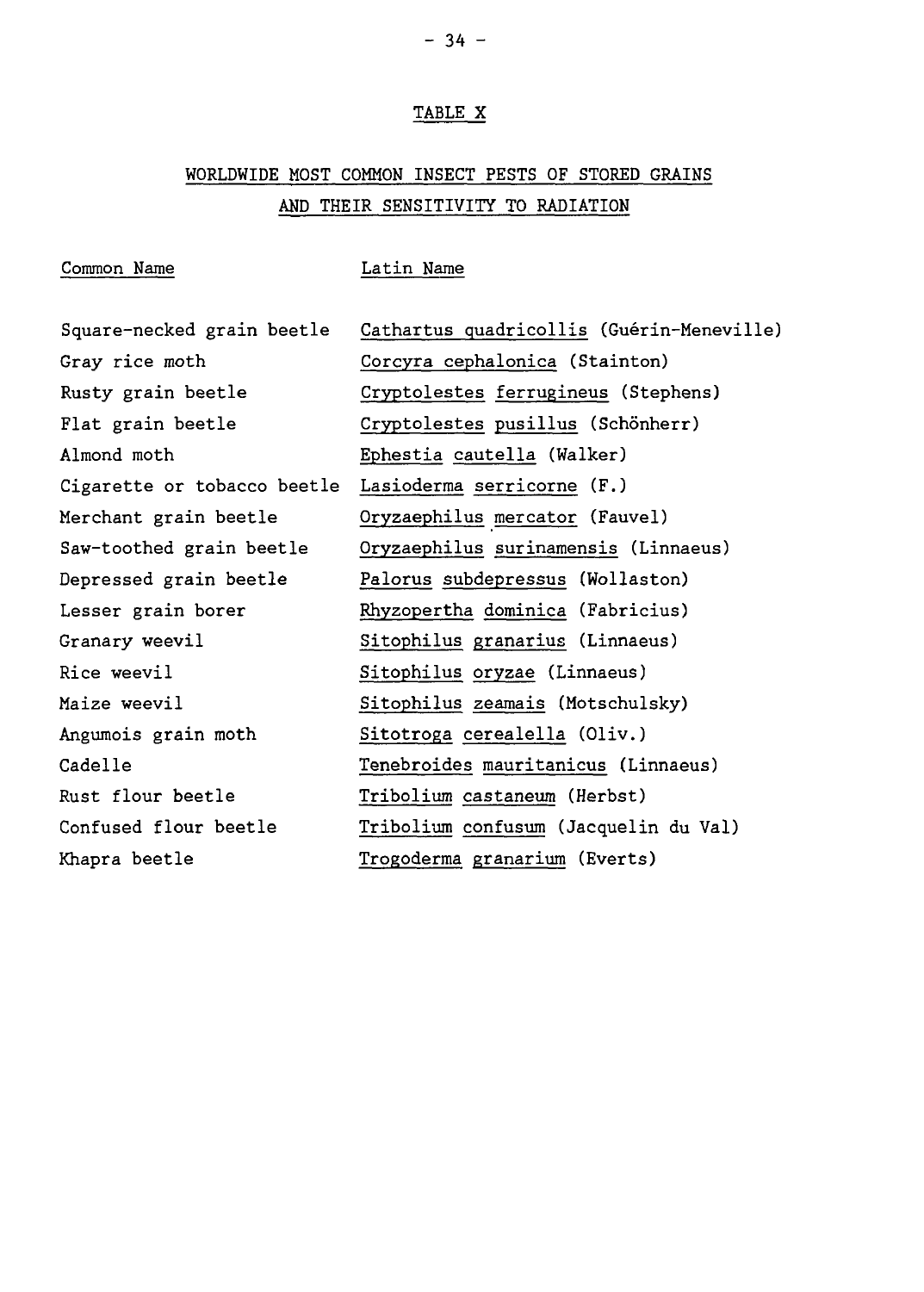TABLE X

COMMON NAME: SCIENTIFIC NAME: COMMODITIES: COUNTRIES: Square-necked grain beetle Cathartus quadrlcollis Cereals (wheat, rice) Ghana, Nigeria, Toga

 $\epsilon$ 

| <b>COMMENTS</b>                                                                                                                                                                                                                                                                                                                                     | <b>STAGE</b> |               | RADIOSENSITIVITY (Gy) |               |               |                             | <b>REFERENCES</b> |
|-----------------------------------------------------------------------------------------------------------------------------------------------------------------------------------------------------------------------------------------------------------------------------------------------------------------------------------------------------|--------------|---------------|-----------------------|---------------|---------------|-----------------------------|-------------------|
|                                                                                                                                                                                                                                                                                                                                                     |              | LD:50<br>days | LD:100<br>days        | LT:50<br>dose | LT:95<br>dose | LT:100<br>dose <sub>i</sub> |                   |
| Sterilizing dose: for males<br>300 Gy and for females 200 Gy [13]                                                                                                                                                                                                                                                                                   | Adults       |               | $200_{21}$            |               |               |                             | 31                |
| Emergence: [31]<br>Eggs: A dose of 5 Gy prevented<br>the development of irradiated eggs<br>to adult.<br>Larvae: A dose of 5 Gy<br>prevented the development of<br>larvae to adults.<br>Pupae: A dose of 1000 Gy produced<br>100% reduction in emergence.<br>Mortality: A dose of 200 Gy<br>killed 99.9% of the irradiated<br>adults after exposure. |              |               |                       |               |               |                             |                   |
|                                                                                                                                                                                                                                                                                                                                                     |              |               |                       |               |               |                             |                   |

continued ..

I ين<br>س

 $\mathbf{I}$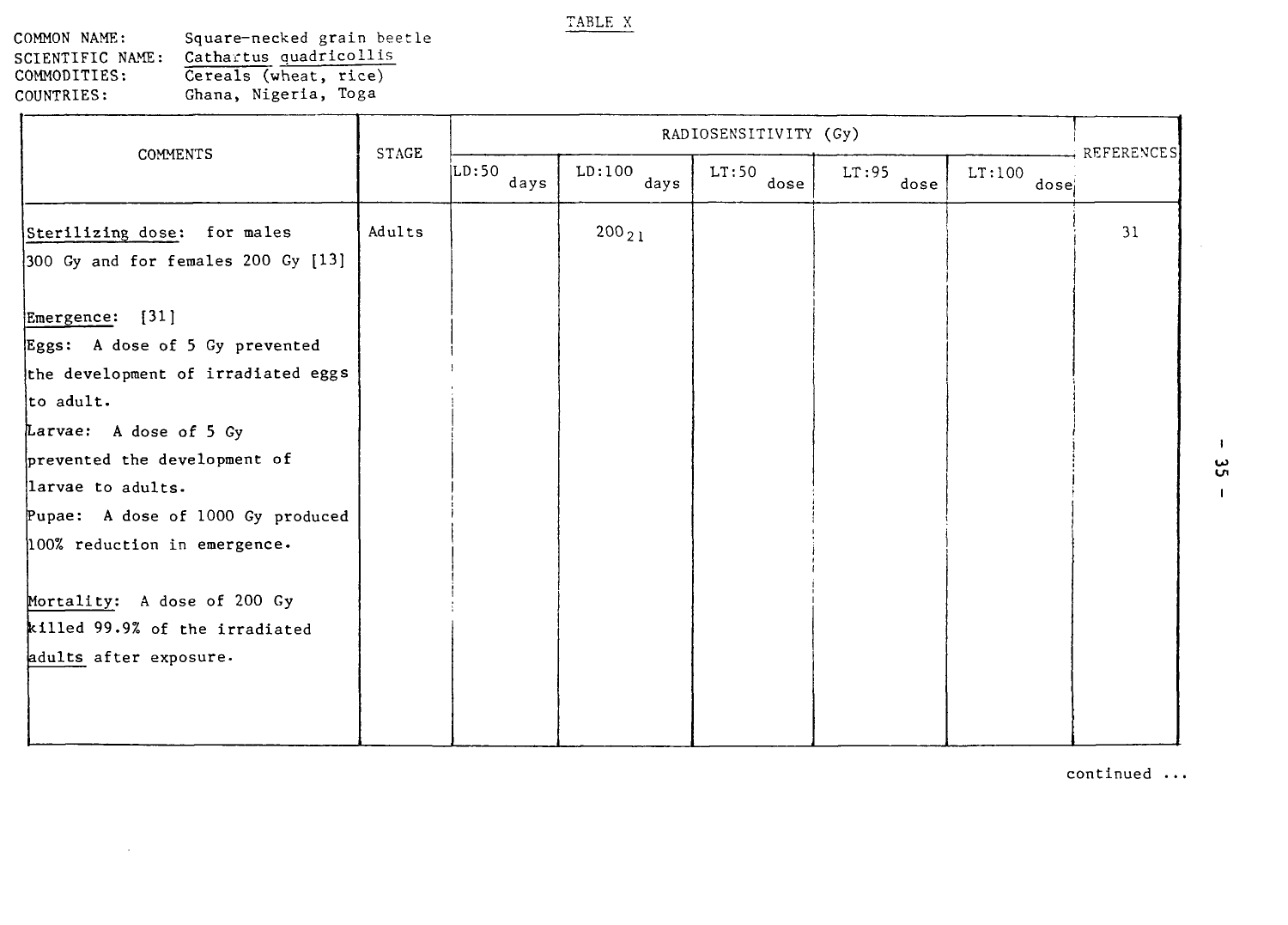COMMON NAME: Grey rice moth SCIENTIFIC NAME: Corcyra cephalonica<br>COMMODITIES: Rice, wheat, maize, COMMODITIES: Rice, wheat, maize, barley, sorghum<br>COUNTRIES: South Africa, Kenya, Nigeria, Burma, South Africa, Kenya, Nigeria, Burma, Malaysia, India, Brazil

|                                  | <b>STAGE</b> | RADIOSENSITIVITY (Gy)          |               |              |              |               |                   |
|----------------------------------|--------------|--------------------------------|---------------|--------------|--------------|---------------|-------------------|
| <b>COMMENTS</b>                  |              | $\overline{\text{LD:}}50$ days | $LD:100$ days | $LT:50$ dose | $LT:95$ dose | $LT:100$ dose | <b>REFERENCES</b> |
| This is an important pest in     | eggs         |                                |               |              |              |               |                   |
| stored rice in low-latitude      | l day old    |                                | 25            |              |              |               | 32                |
| and wet and dry lands,           | 2 days old   |                                | 75            |              |              |               | 32                |
| e.g. Burma, India, and Pakistan. | 3 days old   |                                | 250           |              |              |               | 32 <sub>2</sub>   |
|                                  | 4 days old   |                                | 250           |              |              |               |                   |
| A dose of 1700 Gy [33] produces  |              |                                |               |              |              |               |                   |
| 100% mortality in insects        |              |                                |               |              |              |               |                   |
| irradiated in the adult stage.   | larvae       |                                |               |              |              |               |                   |
| Irradiation of the different     | lst stage    |                                | 100           |              |              |               | 32                |
| stages of development [32]       | Full grown   |                                | 200           |              |              |               | 32                |
| results in:                      |              |                                |               |              |              |               |                   |
| Eggs: Freshly laid eggs are      |              |                                |               |              |              |               |                   |
| more susceptible than 1 to 4 day | adults       |                                | 1700          |              |              |               | 33                |
| old eggs. Emergence is not       |              |                                |               |              |              |               |                   |
| observed in freshly laid eggs    |              |                                |               |              |              |               |                   |
| when irradiated at 10 Gy.        |              |                                |               |              |              |               |                   |
| However, for 3 and 4 day old     |              |                                |               |              |              |               |                   |
| eggs 250 Gy was required to      |              |                                |               |              |              |               |                   |
| prevent emergence.               |              |                                |               |              |              |               |                   |
|                                  |              |                                |               |              |              |               |                   |

continued ...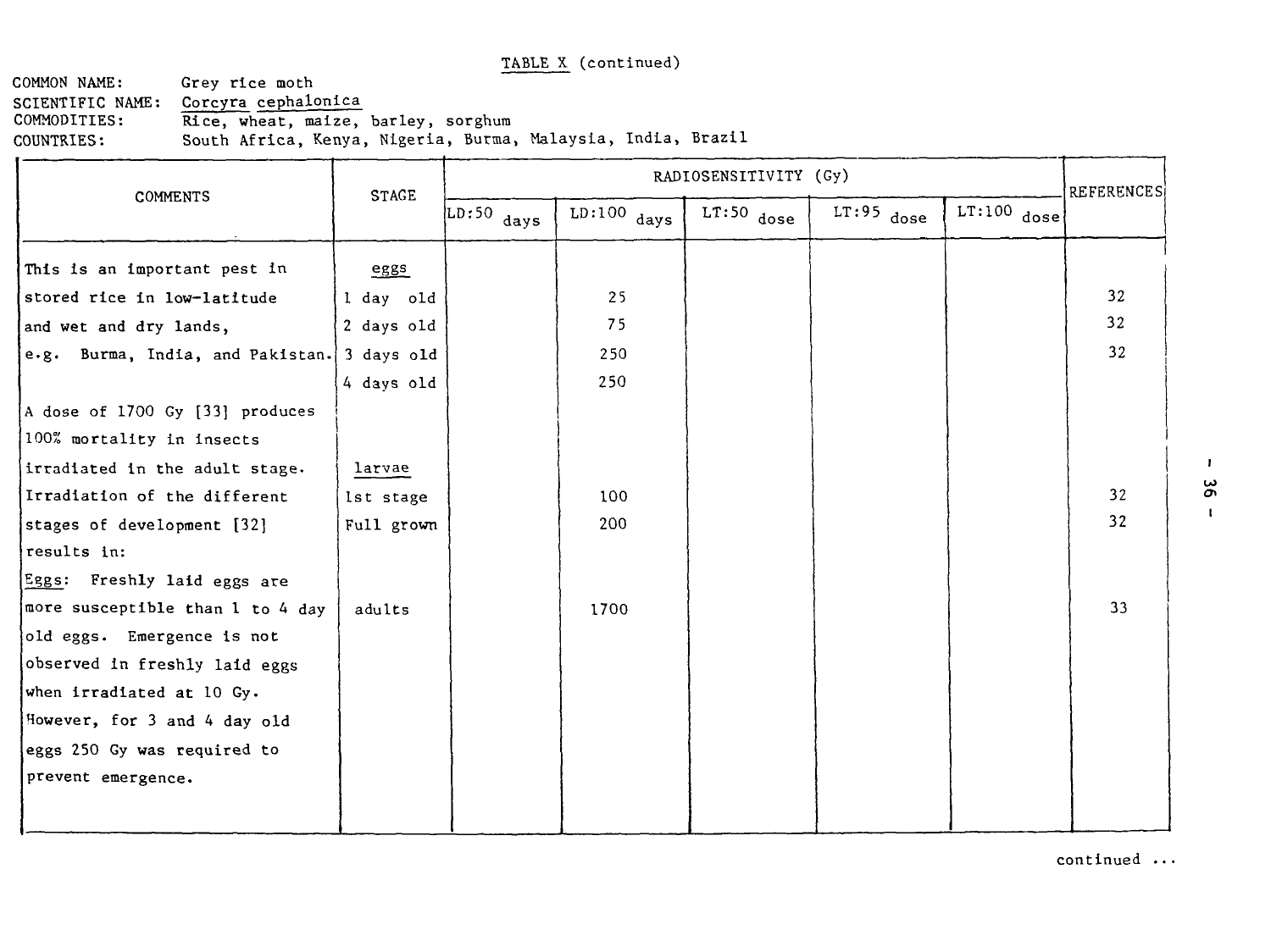| COMMON NAME:     |  | Grey rice moth (continued) |
|------------------|--|----------------------------|
| SCIENTIFIC NAME: |  |                            |
| COMMODITIES:     |  |                            |
| COUNTRIES:       |  |                            |

|                                    | <b>STAGE</b> |                                 |               | RADIOSENSITIVITY Gy) |              |               | <b>REFERENCES</b> |
|------------------------------------|--------------|---------------------------------|---------------|----------------------|--------------|---------------|-------------------|
| COMMENTS                           |              | $\overline{\text{LD:}}$ 50 days | $LD:100$ days | $LT:50$ dose         | $LT:95$ dose | $LT:100$ dose |                   |
| Larvae: Doses lower than 75 Gy     |              |                                 |               |                      |              |               |                   |
| do not produce any ill effect,     |              |                                 |               |                      |              |               |                   |
| while 100 Gy inhibit the develop-  |              |                                 |               |                      |              |               |                   |
| ment to the pupae stage.           |              |                                 |               |                      |              |               |                   |
| Full-grown larvae: Doses           |              |                                 |               |                      |              |               |                   |
| between 150 to 200 Gy produce      |              |                                 |               |                      |              |               |                   |
| necrosis and cause death.          |              |                                 |               |                      |              |               |                   |
|                                    |              |                                 |               |                      |              |               |                   |
| Fertility: Females, when           |              |                                 |               |                      |              |               |                   |
| irradiated at pupae stage with     |              |                                 |               |                      |              |               |                   |
| 50 Gy, lay eggs that do not reach  |              |                                 |               |                      |              |               |                   |
| adult stage. Males irradiated at   |              |                                 |               |                      |              |               |                   |
| pupae stage with a dose of 200 Gy, |              |                                 |               |                      |              |               |                   |
| are completely sterile.            |              |                                 |               |                      |              |               |                   |
| Adult females are more sensitive   |              |                                 |               |                      |              |               |                   |
| to radiation sterilization than    |              |                                 |               |                      |              |               |                   |
| adult males. The adult emergence   |              |                                 |               |                      |              |               |                   |
| from eggs laid, by adult females   |              |                                 |               |                      |              |               |                   |
| irradiated at 100 Gy is 0%. Adult  |              |                                 |               |                      |              |               |                   |
| males require 150 Gy for complete  |              |                                 |               |                      |              |               |                   |
| sterilization.                     |              |                                 |               |                      |              |               |                   |
|                                    |              |                                 |               |                      |              |               |                   |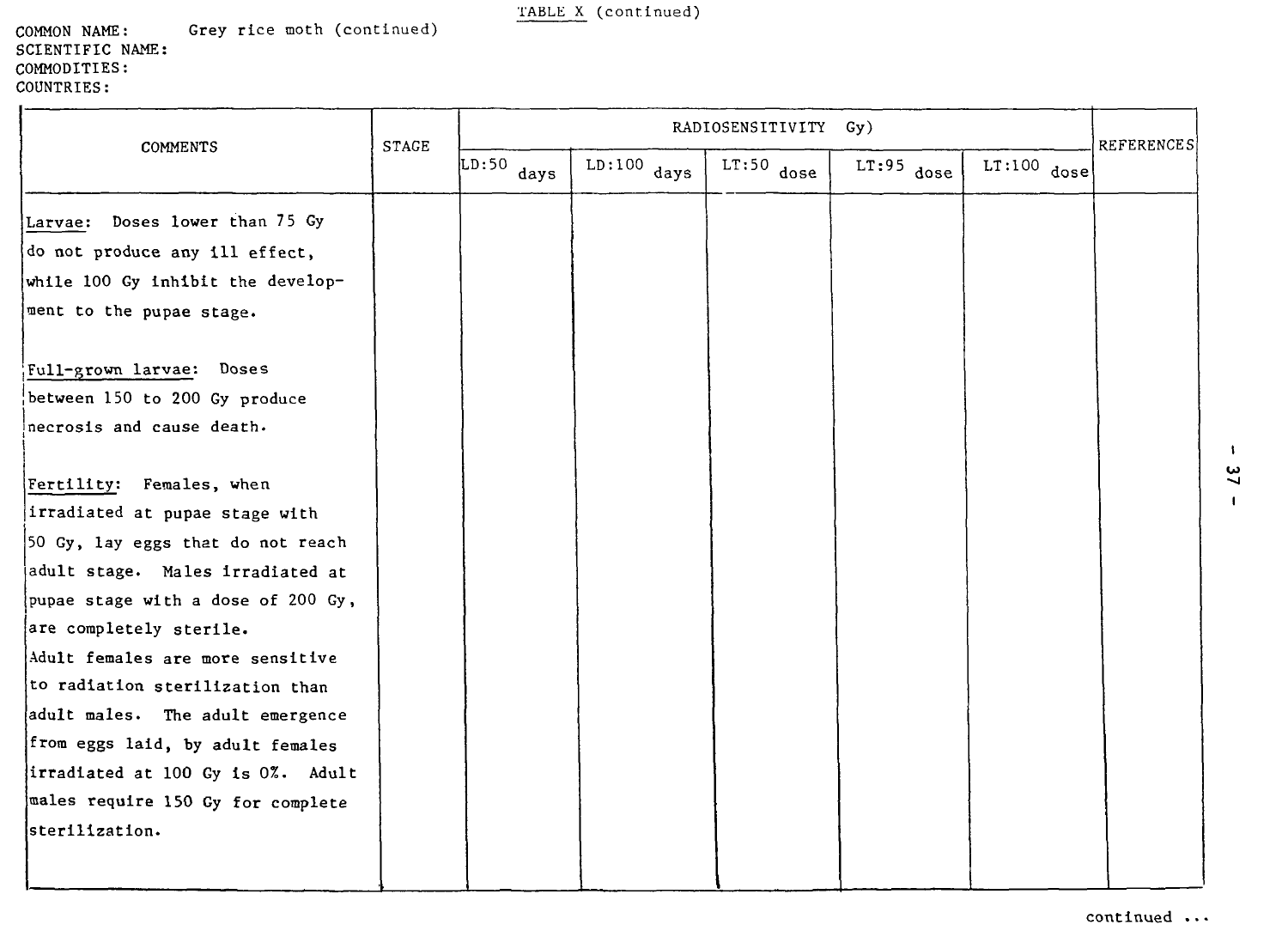COMMON NAME: SCIENTIFIC NAME: COMMODITIES: COUNTRIES: Grey rice moth (concluded)

| <b>REFERENCES</b><br>$LT:100$ dose |
|------------------------------------|
|                                    |
|                                    |
|                                    |
|                                    |
|                                    |
|                                    |
|                                    |

continued ..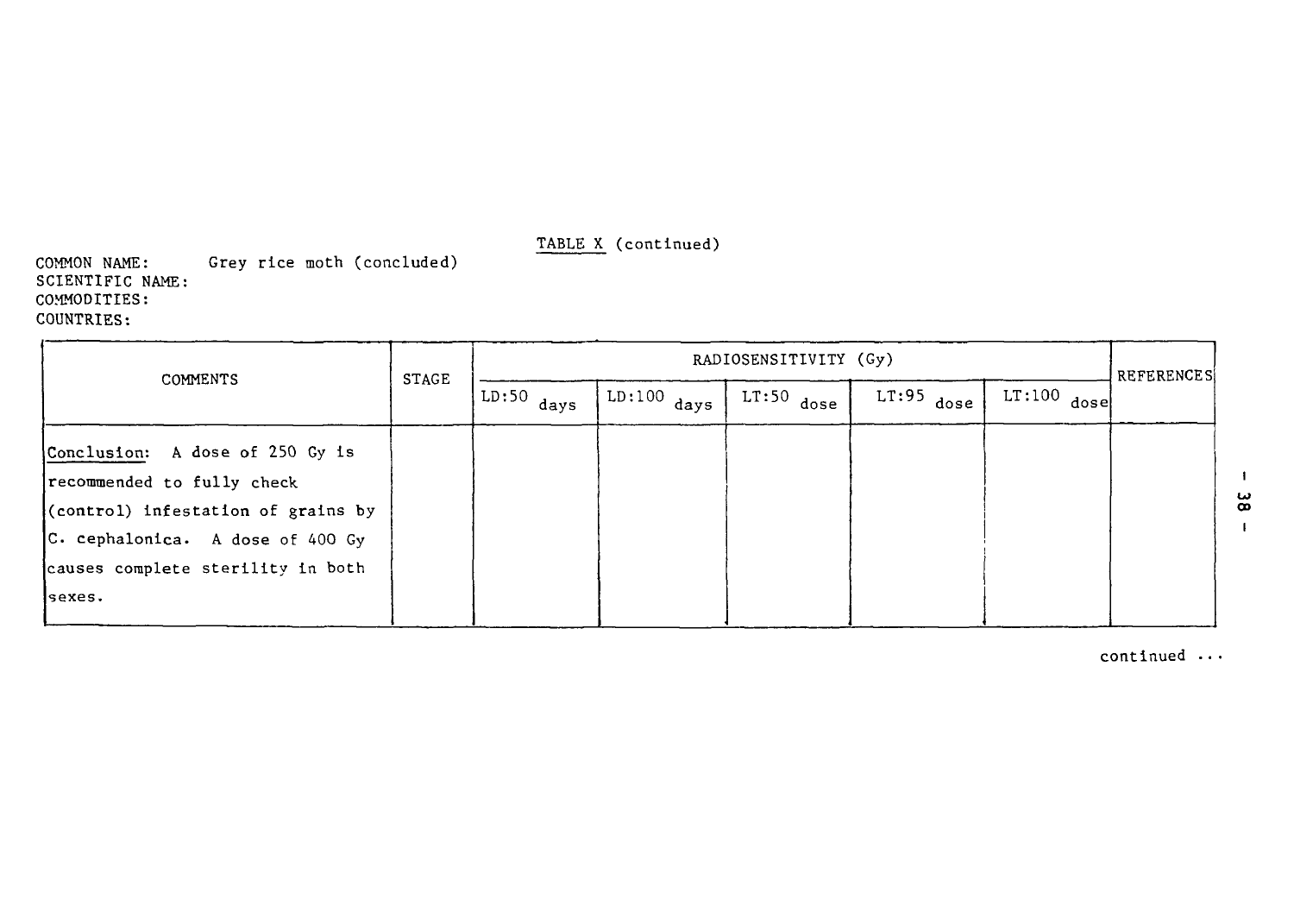COMMON NAME: SCIENTIFIC NAME: COMMODITIES: COUNTRIES: Rusty grain beetle Cryptolestes ferrugineus Grains: rye, wheat, millet  $[6,8]$ Farms and central storages in Queensland (Australia) [14], primary silos Southern Canada, **Northern** U.S.A., Argentina, Brazil, Kenya, Nigeria, India, U.S.S.R. and Burma.

|                                    | RADIOSENSITIVITY (Gy) |                                |               |                   |                           |                |                   |
|------------------------------------|-----------------------|--------------------------------|---------------|-------------------|---------------------------|----------------|-------------------|
| COMMENTS                           | <b>STAGE</b>          | $\overline{\text{LD:50}}$ days | $LD:100$ days | $LT:50$ dose      | $LT:95$ dose <sup>'</sup> | $LT:100$ dose  | <b>REFERENCES</b> |
| C. ferrugineus is the most common  | adult                 |                                |               | $15_{465}$ *      | $21_{465}$ *              |                | 10                |
| of the Cryptolestes spp. found in  |                       |                                |               | 7125              | 14125                     | 21125          | 34                |
| farms and central storages in      |                       |                                |               | $21_{62} \cdot 5$ | $217_{62}$ 5              | $259_{62}$ · 5 | 34                |
| Queensland (Australia) [35].       |                       |                                |               |                   |                           |                |                   |
| A dose of 184 Gy inhibits the      |                       |                                |               |                   |                           |                |                   |
| growth of young larvae. At this    |                       |                                |               |                   |                           |                |                   |
| dose emergence from late larvae    |                       |                                |               |                   |                           |                |                   |
| and pupae is observed. However,    |                       |                                |               |                   |                           |                |                   |
| the survivors are sterile $[10]$ . |                       |                                |               |                   |                           |                |                   |
| A dose of 465 Gy inhibits the      |                       |                                |               |                   |                           |                |                   |
| emergence of adults from most of   |                       |                                |               |                   |                           |                |                   |
| the irradiated immature stages.    |                       |                                |               |                   |                           |                |                   |
| The differences in the results     |                       |                                |               |                   |                           |                |                   |
| reported by different groups can   |                       |                                |               |                   |                           |                |                   |
| be attributed to factors such as:  |                       |                                |               |                   |                           |                |                   |
| variations in strains as well as   |                       |                                |               |                   |                           |                |                   |
| in experimental conditions.        |                       |                                |               |                   |                           |                |                   |
| * Reported as 500 rep.             |                       |                                |               |                   |                           |                |                   |
|                                    |                       |                                |               |                   |                           |                |                   |

**continued** ...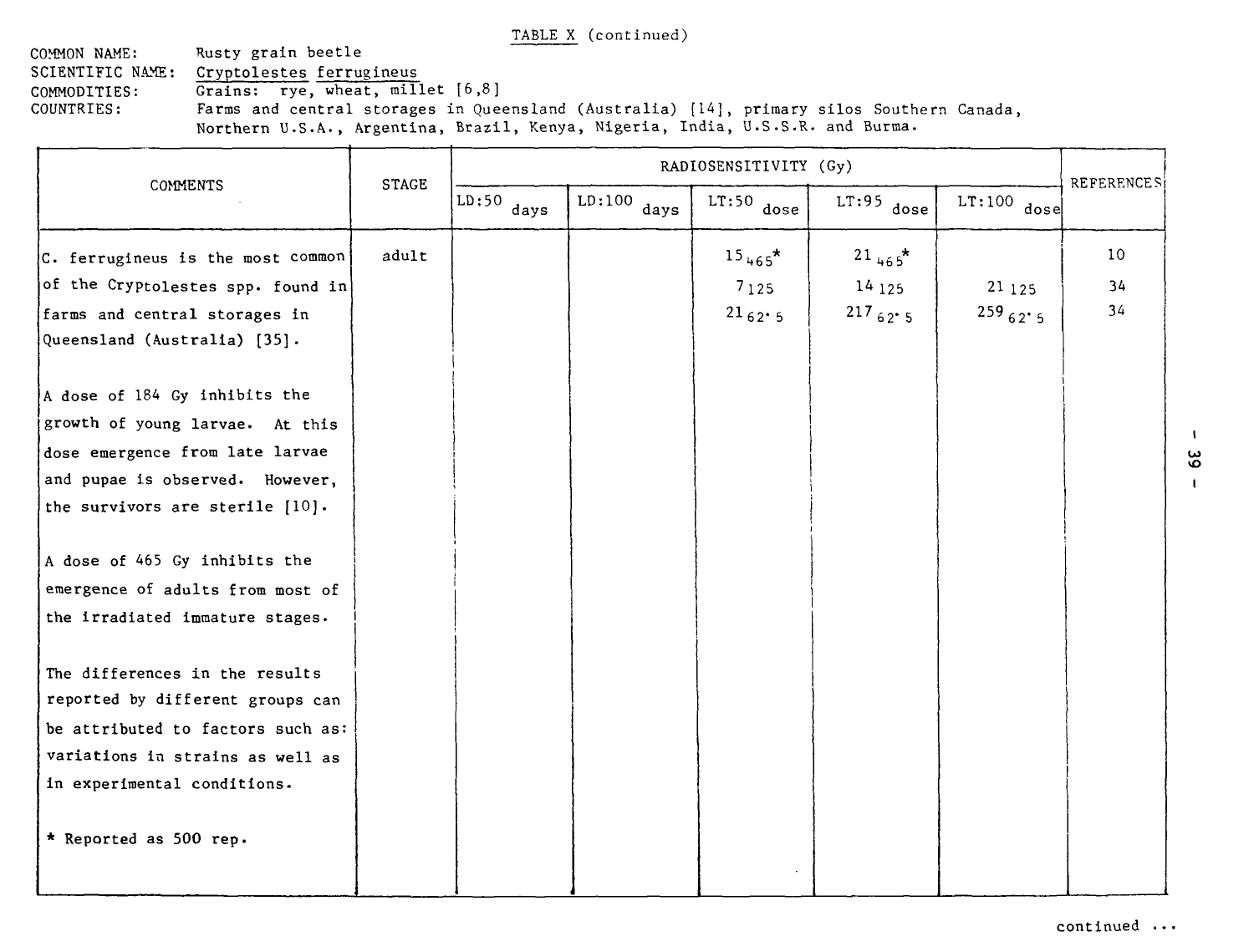COMMON NAME: Flat grain beetle<br>SCIENTIFIC NAME: Crytolestes pusil SCIENTIFIC NAME: Crytolestes pusillus<br>COMMODITIES: Damaged grain and lee Damaged grain and legumes, maize, barley, rice, sorghum, beans, coffee COUNTRIES: Ghana, Mexico, Southeast Queensland (Australia)

| COMMENTS                                                                                                                                                                                     | STAGE |              |               | RADIOSENSITIVITY (Gy) |              |               | REFERENCES |
|----------------------------------------------------------------------------------------------------------------------------------------------------------------------------------------------|-------|--------------|---------------|-----------------------|--------------|---------------|------------|
|                                                                                                                                                                                              |       | $LD:50$ days | $LD:100$ days | $LT:50$ dose          | $LT:95$ dose | $LT:100$ dose |            |
| When adults are irradiated at<br>doses of 200 Gy or greater, the<br>insect population does not grow<br>$[15]$ . Thus, 200 Gy is the<br>recommended dose to control growth<br>of C. pusillus. |       |              |               |                       |              |               | 15         |
|                                                                                                                                                                                              |       |              |               |                       |              |               |            |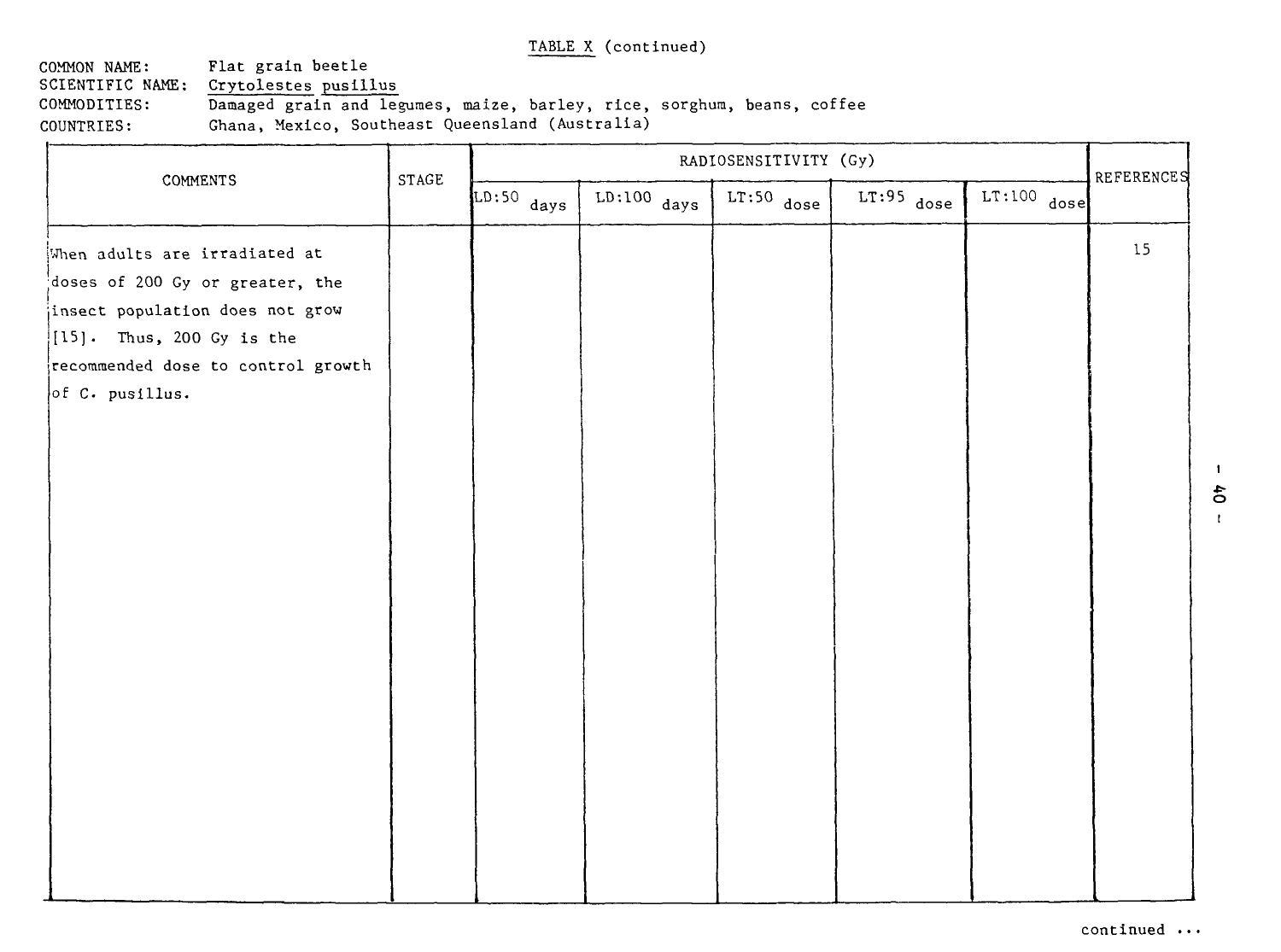COMMON NAME: Almond moth<br>SCIENTIFIC NAME: Ephestia ca SCIENTIFIC NAME: Ephestia cautella, cadra cautella COMMODITIES: Corn, barley, oats COUNTRIES: Mediterranean lands, Italy, Greece, Turkey, Israel, Portugal

|                                                                                                                                                                                                                 | <b>STAGE</b> |                                 |                                  | RADIOSENSITIVITY (Gy) |              |               | <b>REFERENCES</b> |
|-----------------------------------------------------------------------------------------------------------------------------------------------------------------------------------------------------------------|--------------|---------------------------------|----------------------------------|-----------------------|--------------|---------------|-------------------|
| COMMENTS                                                                                                                                                                                                        |              | $\overline{\text{LD:}}$ 50 days | $\overline{\text{LD:}}$ 100 days | $LT:50$ dose          | $LT:95$ dose | $LT:100$ dose |                   |
| There is significant difference                                                                                                                                                                                 |              |                                 |                                  |                       |              |               | 36                |
| between the sexes in suscep-                                                                                                                                                                                    |              |                                 |                                  |                       |              |               | 37                |
| !tibility to radiation [36]. A                                                                                                                                                                                  |              |                                 |                                  |                       |              |               |                   |
| dose of 116 Gy reduced by 50% the                                                                                                                                                                               |              |                                 |                                  |                       |              |               |                   |
| number of emerged females from                                                                                                                                                                                  |              |                                 |                                  |                       |              |               |                   |
| irradiated eggs, while a dose of                                                                                                                                                                                |              |                                 |                                  |                       |              |               |                   |
| (284 Gy is required to produce the                                                                                                                                                                              |              |                                 |                                  |                       |              |               |                   |
| same effect on male emergence.                                                                                                                                                                                  |              |                                 |                                  |                       |              |               |                   |
| Fertility: 50% reduction in<br>progenity is obtained with 27 Gy<br>and 99% reduction with 237 Gy.<br>Sterilizing doses of 400 Gy have<br>been reported for complete control<br>of E. cautella populations [37]. |              |                                 |                                  |                       |              |               |                   |
|                                                                                                                                                                                                                 |              |                                 |                                  |                       |              |               |                   |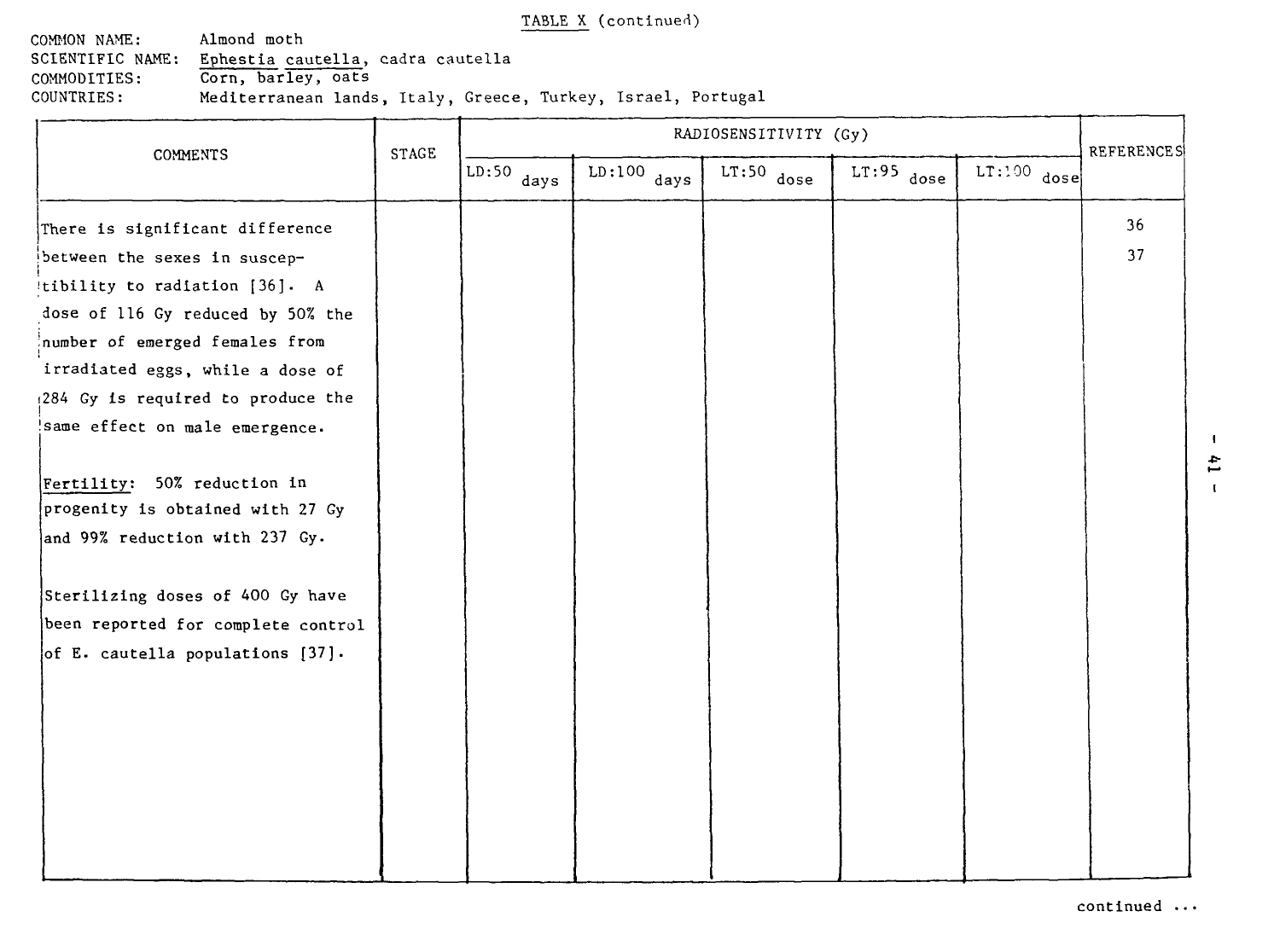COMMON NAME: Cigarette or tobacco beetle<br>SCIENTIFIC NAME: Lasioderma serricorne SCIENTIFIC NAME: Lasioderma serricorne<br>COMMODITIES: Crushed oats, flour

COMMODITIES: Crushed oats, flour<br>COUNTRIES: Queensland (Australi

#### Queensland (Australia), Philippines, Indonesia, Thailand, Malaysia, Nigeria

| <b>COMMENTS</b>                                                             | <b>STAGE</b> |                      |                     | RADIOSENSITIVITY (Gy) |              |               |                    |  |  |
|-----------------------------------------------------------------------------|--------------|----------------------|---------------------|-----------------------|--------------|---------------|--------------------|--|--|
|                                                                             |              | $LD:50$ days         | $LD:100$ days       | $LT:50$ dose          | $LT:95$ dose | $LT:100$ dose | <b>REFERENCES!</b> |  |  |
| At irradiation doses ranging from<br>130 to 1000 Gy the following was       | larvae       | $132_{26}$<br>45021  | $132_{49}$<br>45035 | $^{26}$ 132<br>21450  |              |               | 7,36,38            |  |  |
| observed [38].                                                              |              | $1000_{14}$          | 10007               | $^{14}$ 1000          |              |               |                    |  |  |
| Irradiated eggs: Some of them                                               | pupae        | $132_{21}$           |                     | $21_{132}$            |              |               |                    |  |  |
| hatched but none of the larvae<br>progressed to the pupae stage.            |              | 45014<br>$1000_{6}$  |                     | 14450<br>$6_{1000}$   |              |               |                    |  |  |
| Larvae: Significant number of                                               | adult        | $132_{25}$           |                     | $25_{132}$            | $38_{132}$   |               |                    |  |  |
| irradiated larvae transformed to<br>pupae, but they never became<br>adults. |              | 45020<br>$1000_{20}$ |                     | 20450                 |              |               |                    |  |  |
| Pupae: Large number of irradiated                                           |              |                      |                     |                       |              |               |                    |  |  |
| pupae transformed into adults in<br>inverse ratio to the dosage level.      |              |                      |                     |                       |              |               |                    |  |  |
|                                                                             |              |                      |                     |                       |              |               |                    |  |  |
|                                                                             |              |                      |                     |                       |              |               |                    |  |  |
|                                                                             |              |                      |                     |                       |              |               |                    |  |  |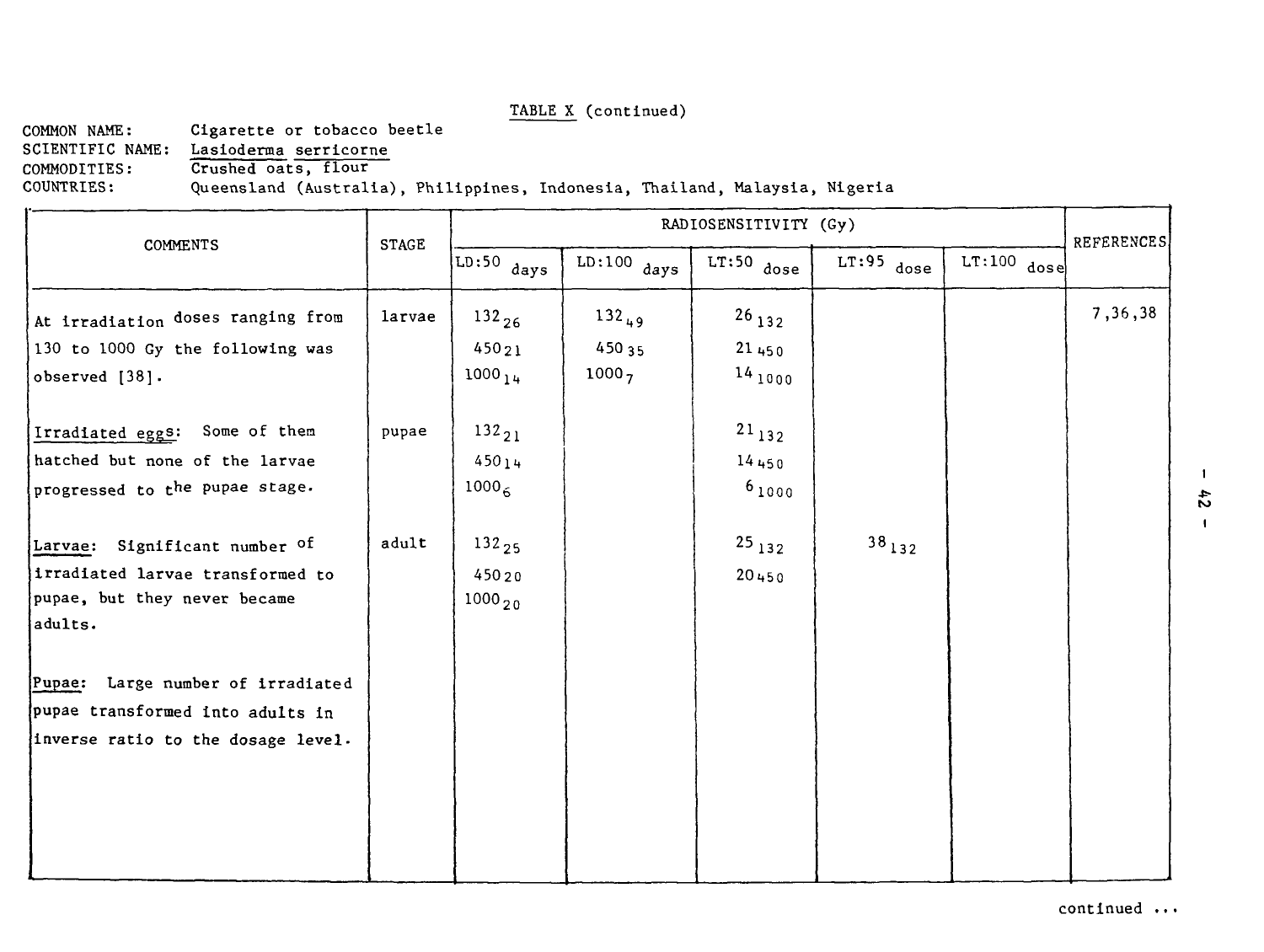#### COMMON NAME: Cigarette or tobacco beetle (concluded) SCIENTIFIC NAME: COMMODITIES: COUNTRIES:

|                                                                                                                                                                                                                                                                                                                                                                                                                                       | STAGE<br>COMMENTS |              |               | RADIOSENSITIVITY Gy) |              |               | <b>REFERENCES</b> |
|---------------------------------------------------------------------------------------------------------------------------------------------------------------------------------------------------------------------------------------------------------------------------------------------------------------------------------------------------------------------------------------------------------------------------------------|-------------------|--------------|---------------|----------------------|--------------|---------------|-------------------|
|                                                                                                                                                                                                                                                                                                                                                                                                                                       |                   | $LD:50$ days | $LD:100$ days | $LT:50$ dose         | $LT:95$ dose | $LT:100$ dose | $\bullet$         |
| Adults: Sterilization dose 160 Gy<br>The table shows the days required<br>to kill either 50 or 100% of the<br>population of adults emerging from<br>the corresponding stage of de-<br>velopment, when irradiated at the<br>stipulated dose; e.g. LD:50=132 $_{\rm 26}$<br>indicates that after 26 days the<br>number of adults that have emerged<br>from eggs irradiated at 132 Gy,<br>were reduced by 50% of the<br>original number. |                   |              |               |                      |              |               |                   |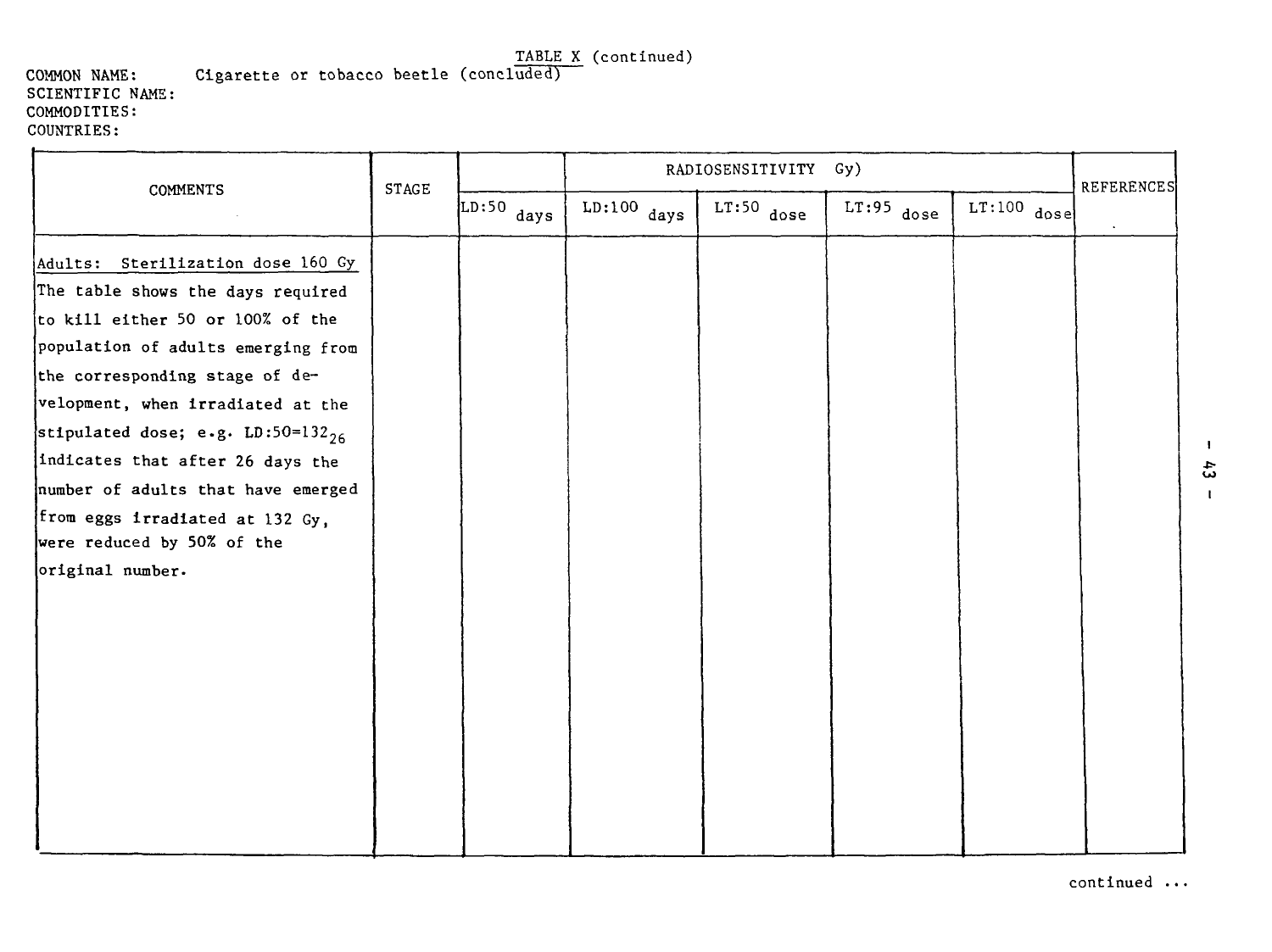#### COMMON NAME: Merchant grain beetle<br>SCIENTIFIC NAME: Oryzaephilus mercator SCIENTIFIC NAME: Oryzaephilus mercator<br>COMMODITIES: Rice, wheat, pulse, of COMMODITIES: Rice, wheat, pulse, oilseed and derivatives<br>COUNTRIES: Nigeria, Burma Nigeria, Burma

| COMMENTS                          | STAGE |                                |               | RADIOSENSITIVITY Gy) |              |               | REFERENCES |
|-----------------------------------|-------|--------------------------------|---------------|----------------------|--------------|---------------|------------|
|                                   |       | $\overline{\text{LD:50}}$ days | $LD:100$ days | $LT:50$ dose         | $LT:95$ dose | $LT:100$ dose |            |
| Eggs and larvae treated with      | Adult | $100_{49}$                     |               |                      |              |               | 39         |
| 100 Gy do not develop to adults.  |       | 20014                          |               |                      |              |               | 39         |
| Pupae treated with 100 Gy develop |       | $300_{14}$                     |               |                      |              |               | 39         |
| to adult but they do not re-      |       |                                |               |                      |              |               |            |
| produce $[39]$ .                  |       |                                |               |                      |              |               |            |
| Adults. A 99% mortality is        |       |                                |               |                      |              |               |            |
| obtained in 3 weeks in adults     |       |                                |               |                      |              |               |            |
| treated at 100 Gy and 100% at all |       |                                |               |                      |              |               |            |
| dosages above that.               |       |                                |               |                      |              |               |            |
|                                   |       |                                |               |                      |              |               |            |
| Doses of 200 Gy or above produce  |       |                                |               |                      |              |               |            |
| complete sterility.               |       |                                |               |                      |              |               |            |
|                                   |       |                                |               |                      |              |               |            |
|                                   |       |                                |               |                      |              |               |            |
|                                   |       |                                |               |                      |              |               |            |
|                                   |       |                                |               |                      |              |               |            |
|                                   |       |                                |               |                      |              |               |            |
|                                   |       |                                |               |                      |              |               |            |
|                                   |       |                                |               |                      |              |               |            |
|                                   |       |                                |               |                      |              |               |            |
|                                   |       |                                |               |                      |              |               |            |
|                                   |       |                                |               |                      |              |               |            |
|                                   |       |                                |               |                      |              |               |            |
|                                   |       |                                |               |                      |              |               |            |

 $\mathbf{1}$  $44$  $\mathbf{r}$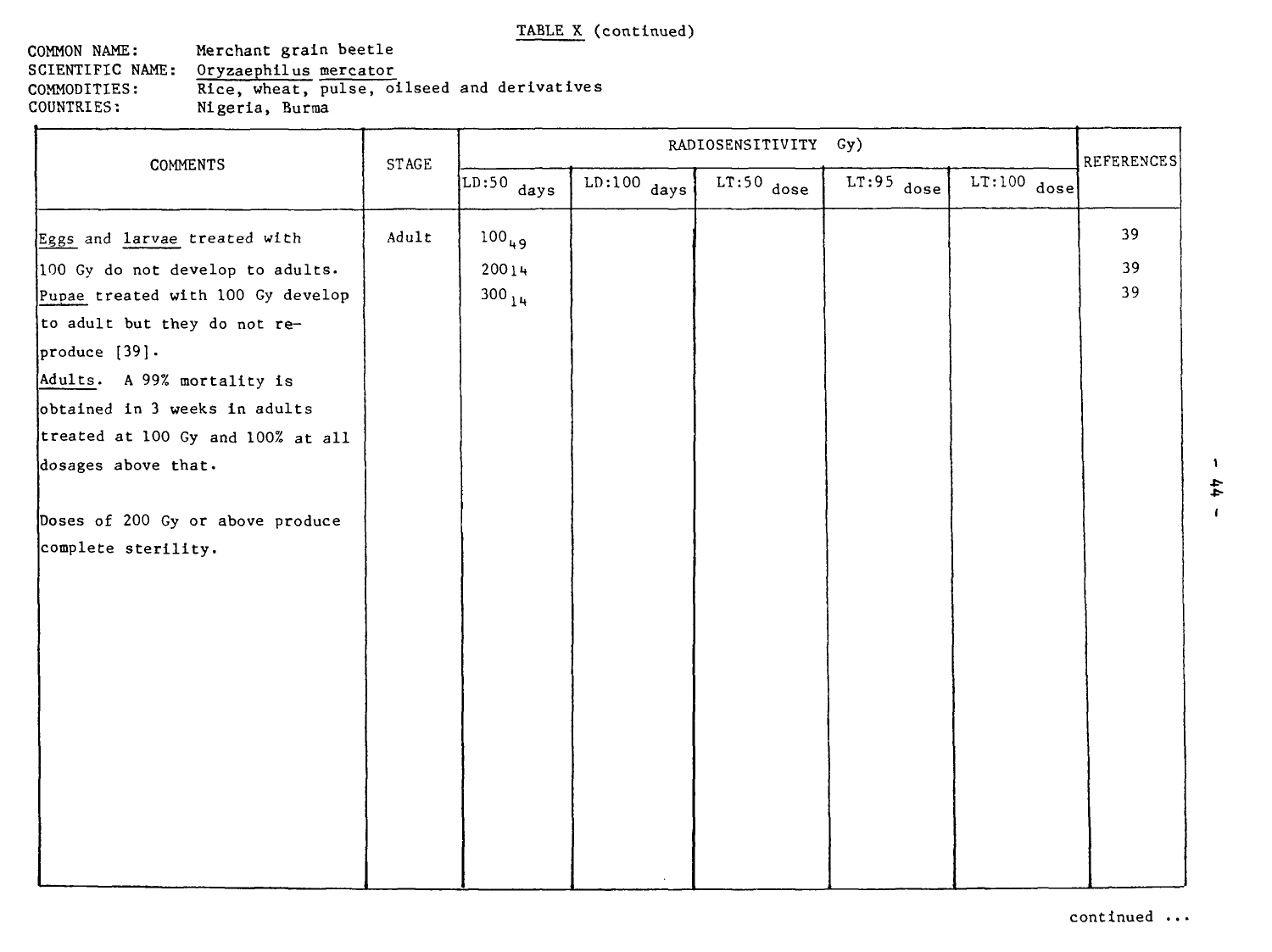#### IADLE A (CONTINUED)

| COMMON NAME:     | Saw-toothed grain beetle                                                              |
|------------------|---------------------------------------------------------------------------------------|
| SCIENTIFIC NAME: | Oryzaephilus surinamensis                                                             |
| COMMODITIES:     | Cereal and cereal products, rice [23], oats, wheat, barley, rye, sorghum, flour, nuts |
| COUNTRIES:       | U.S.A., Britain, Canada (Cold, hardy, adaptable species)                              |

|                                   | <b>STAGE</b> |                                |               | RADIOSENSITIVITY (Gy) |              |               | REFERENCES     |
|-----------------------------------|--------------|--------------------------------|---------------|-----------------------|--------------|---------------|----------------|
| COMMENTS                          |              | $\overline{\text{LD:50}}$ days | $LD:100$ days | $LT:50$ dose          | $LT:95$ dose | $LT:100$ dose |                |
| Effect of gamma radiation at      | Eggs         |                                |               |                       |              |               | 40             |
| different stages of development.  | $ 1$ day old |                                | 30            |                       |              |               | 40             |
|                                   | 4 days old   |                                | 36            |                       |              |               | 40             |
| Eggs: Resistance to radiation     | 5 days old   |                                | 50            |                       |              |               | 41             |
| increases with age. 5-day old     |              |                                | $96_{21}$     |                       |              |               | 41             |
| eggs are more tolerant than 1 and | larvae       |                                | 8621          |                       |              |               | 41             |
| 4 day old eggs.                   | pupae        |                                |               |                       |              |               |                |
|                                   | early        |                                | 14421         |                       |              |               | 41             |
| <b>SURVIVAL</b>                   | late         |                                | $308_{21}$    |                       |              |               | 41             |
| Eggs: A dose of 96 Gy is re-      | adults       |                                | 20621         |                       |              |               | 41             |
| quired to kill 99.9% of emerged   |              |                                | $500_{14}$    |                       |              |               | $\overline{7}$ |
| population in 21 days.            |              |                                |               |                       |              |               |                |
| Larvae: 86 Gy kill 99.9% of the   |              |                                |               |                       |              |               |                |
| emerged population in 3 weeks.    |              |                                |               |                       |              |               |                |
| Pupae: Doses ranging from 144 to  |              |                                |               |                       |              |               |                |
| 308 Gy kill 99.9% of the emerged  |              |                                |               |                       |              |               |                |
| population in three weeks.        |              |                                |               |                       |              |               |                |
| Adults: A dose of 206 Gy kills    |              |                                |               |                       |              |               |                |
| 99.9% of the adults in three      |              |                                |               |                       |              |               |                |
| weeks, while 500 Gy has the same  |              |                                |               |                       |              |               |                |
| effect in 2 weeks.                |              |                                |               |                       |              |               |                |
|                                   |              |                                |               |                       |              |               |                |

continued ...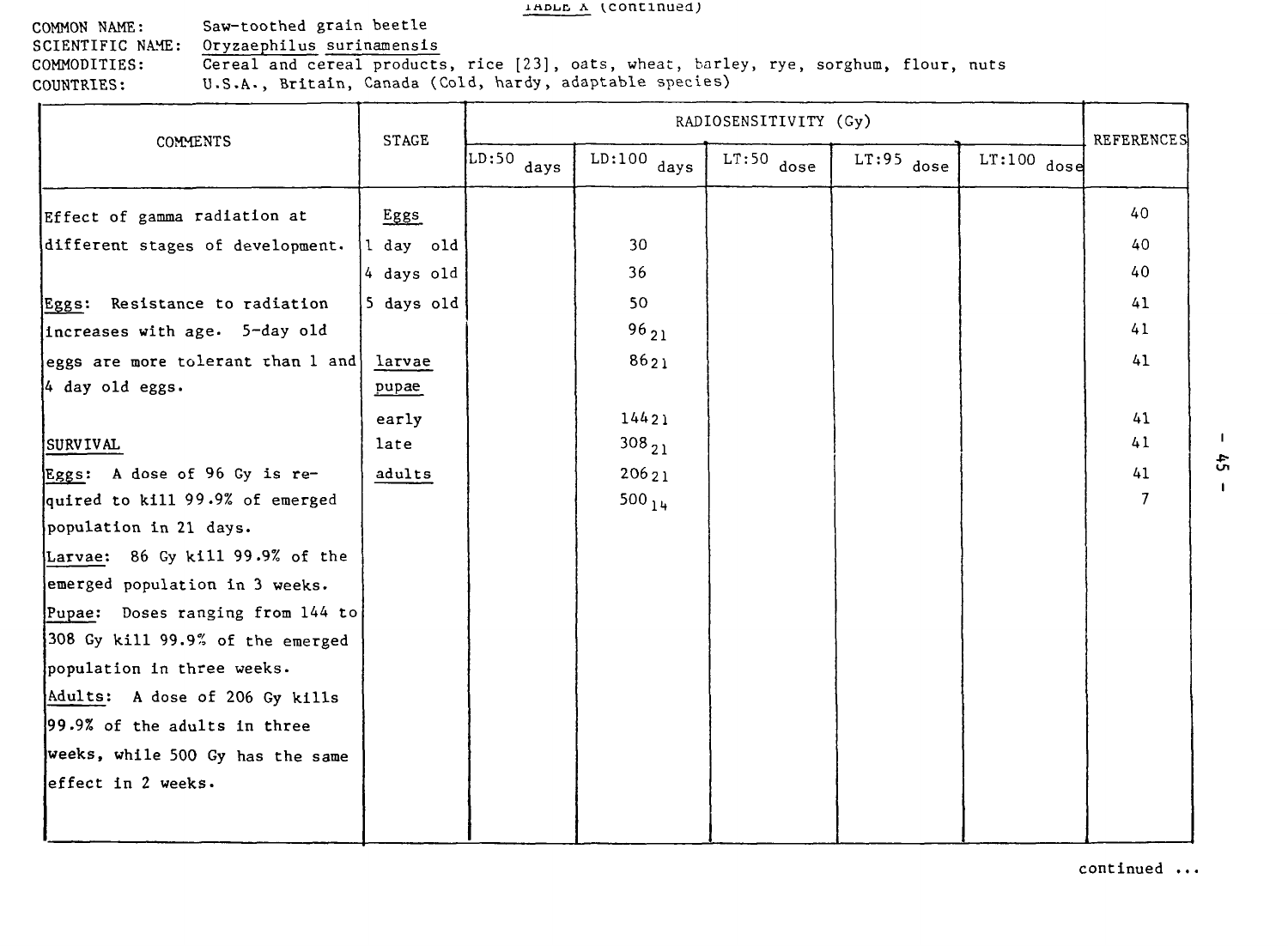#### COMMON NAME: Saw-toothed grain beetle (conclude^ SCIENTIFIC NAME: COMMODITIES: COUNTRIES:

| COMMENTS                          | <b>STAGE</b> |                                 |                                 | RADIOSENSITIVITY (Gy) |              |               | <b>REFERENCES</b> |
|-----------------------------------|--------------|---------------------------------|---------------------------------|-----------------------|--------------|---------------|-------------------|
|                                   |              | $\overline{\text{LD:}}$ 50 days | $\overline{\text{LD:}}100$ days | $LT:50$ dose          | $LT:95$ dose | $LT:100$ dose |                   |
| FERTILITY                         |              |                                 |                                 |                       |              |               |                   |
| The production of progeny is      |              |                                 |                                 |                       |              |               |                   |
| reduced by 99.9% when eggs,       |              |                                 |                                 |                       |              |               |                   |
| larvae, early pupae, mature pupae |              |                                 |                                 |                       |              |               |                   |
| and adults are irradiated at      |              |                                 |                                 |                       |              |               |                   |
| 80, 65, 77, 120 and 153 Gy,       |              |                                 |                                 |                       |              |               |                   |
| respectively.                     |              |                                 |                                 |                       |              |               |                   |
|                                   |              |                                 |                                 |                       |              |               |                   |
| Sterilization by ionizing         |              |                                 |                                 |                       |              |               |                   |
| radiation is effective only in    |              |                                 |                                 |                       |              |               |                   |
| females; males recover their      |              |                                 |                                 |                       |              |               |                   |
| fertility by the second week      |              |                                 |                                 |                       |              |               |                   |
| after treatment.                  |              |                                 |                                 |                       |              |               |                   |
|                                   |              |                                 |                                 |                       |              |               |                   |
|                                   |              |                                 |                                 |                       |              |               |                   |
|                                   |              |                                 |                                 |                       |              |               |                   |
|                                   |              |                                 |                                 |                       |              |               |                   |
|                                   |              |                                 |                                 |                       |              |               |                   |
|                                   |              |                                 |                                 |                       |              |               |                   |
|                                   |              |                                 |                                 |                       |              |               |                   |
|                                   |              |                                 |                                 |                       |              |               |                   |
|                                   |              |                                 |                                 |                       |              |               |                   |
|                                   |              |                                 |                                 |                       |              |               |                   |
|                                   |              |                                 |                                 |                       |              |               |                   |

 $\mathbf{I}$  $\ddot{\sigma}$  $\mathbf{I}$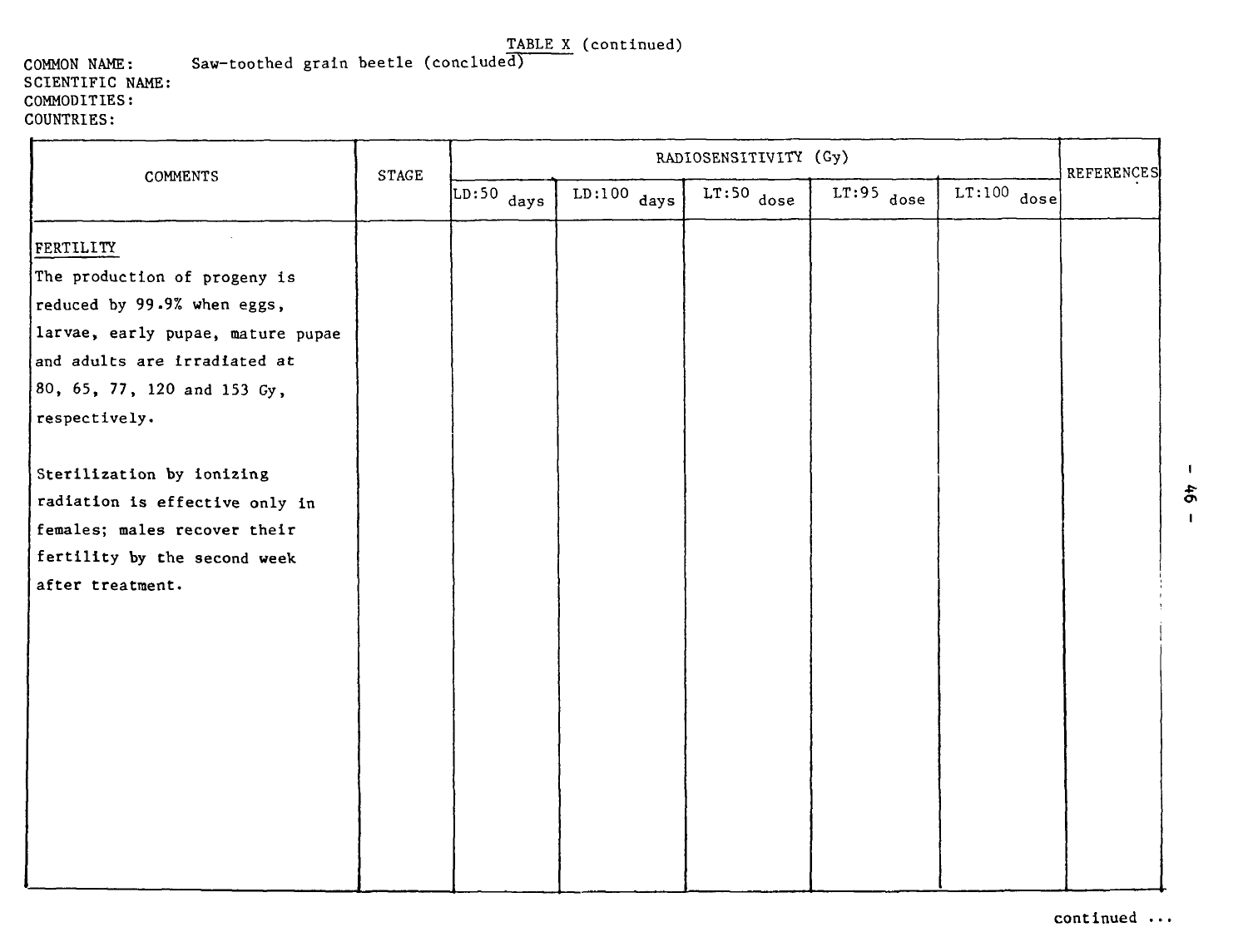**COMMON NAME: SCIENTIFIC NAME: COMMODITIES: COUNTRIES:** Depressed grain beetle Palorus subdepressus Cereals, common pest of rice Toga, Malaysia

|                                                                                                                                                                                                                | <b>STAGE</b> |                                |                      | RADIOSENSITIVITY (Gy) |              |               | REFERENCES |
|----------------------------------------------------------------------------------------------------------------------------------------------------------------------------------------------------------------|--------------|--------------------------------|----------------------|-----------------------|--------------|---------------|------------|
| COMMENTS                                                                                                                                                                                                       |              | $\overline{\text{LD:}}50$ days | $LD:100$ days        | $LT:50$ dose          | $LT:95$ dose | $LT:100$ dose |            |
| It is one of the most radio<br>resistant species of the<br>coleoptera order [42]. Females                                                                                                                      | Larvae       |                                | $200_{21}$           |                       |              |               | 43         |
| and males irradiated at 300 Gy<br>are not 100% sterilized, but their<br>fecundity and longevity are                                                                                                            | Pupae        |                                | 1000                 |                       |              |               |            |
| significantly reduced.                                                                                                                                                                                         | Adult        |                                | 50238<br>$100_{217}$ |                       |              |               |            |
| Eggs and larvae irradiated at<br>100 Gy do not develop to the                                                                                                                                                  |              |                                | 20021                |                       |              |               |            |
| adult stage. Pupae treated<br>with 50, 100, 200, 300 or 500 Gy<br>develop to adults, but their life<br>span is greatly reduced $[43]$ . All<br>adults from pupae treated at<br>200 Gy or above are dead within |              |                                |                      |                       |              |               |            |
| $3$ weeks.<br>A dose of 300 Gy or above is<br>recommended to control infes-<br>tations by Palorus spp.                                                                                                         |              |                                |                      |                       |              |               |            |

 $\mathbf{1}$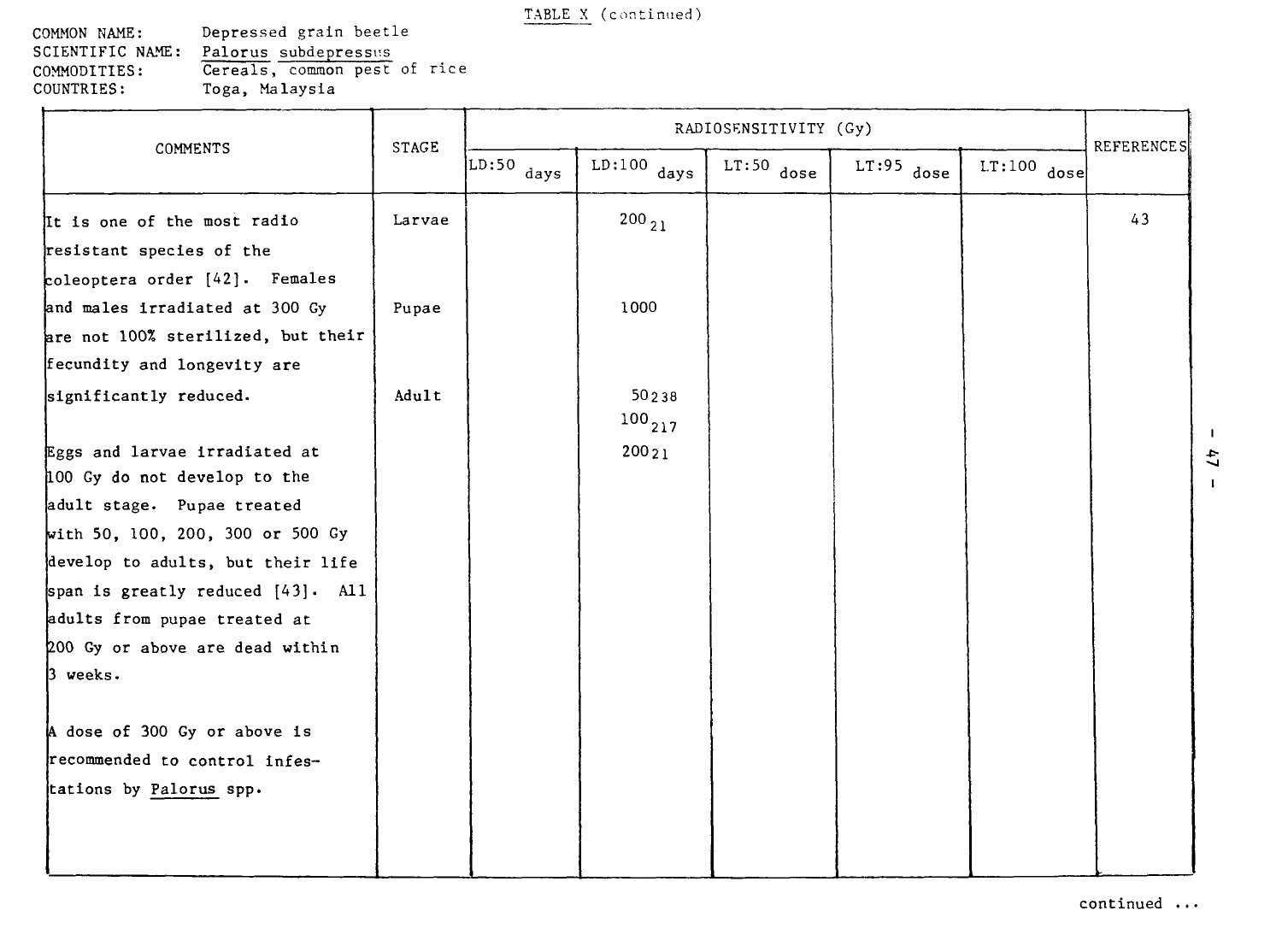**COMMON** NAME: **Lesser** grain borer **SCIENTIFIC NAME: Rhyzopertha** dominica **COMMODITIES:** Rice paddy [22], wheat<br>COUNTRIES: Cosmopolitan, tropical

Cosmopolitan, tropical and sub-tropical climates (Central India, South Africa, New South Wales, Australia)

|                                                        |                   |                              |                   | RADIOSENSITIVITY (Gy) |              |               | <b>REFERENCES</b> |
|--------------------------------------------------------|-------------------|------------------------------|-------------------|-----------------------|--------------|---------------|-------------------|
| COMMENTS                                               | STAGE             | $LD:50$ days                 | $LD:100$ days     | $LT:50$ dose          | $LT:95$ dose | $LT:100$ dose |                   |
| Doses of 175 [13] and 160 Gy [36]                      | Adults            | $\{95_{35}, 80_{63}, \}$     | $248.8_{63}$      |                       |              |               | 36                |
| are recommended as sterilizing                         | from ir-          | 13628.                       |                   |                       |              |               |                   |
| doses. Doses of 30 and 40 Gy have radiated $14.4_{63}$ |                   |                              |                   |                       |              |               |                   |
| been reported as threshold doses                       | pupae             |                              |                   |                       |              |               |                   |
| for mortality of pupae and adults                      |                   |                              |                   |                       |              |               |                   |
| respectively [36].                                     | Adults<br>irradi- | 9548, 13632<br>$ 69.6_{63} $ | 256.563           |                       |              |               | 36<br>36          |
| The number of adults that emerge                       | lated             | 12563                        | 125105            |                       |              |               | 34                |
| from irradiated pupae are not                          | directly          | $132_{35}$                   | $132_{75}$        |                       |              |               | 44                |
| reduced by doses up to                                 |                   | 17527                        | 175 <sub>47</sub> |                       |              |               | 44                |
| 200 Gy $[36]$ .                                        |                   | $250_{28}$                   | $250_{56}$        |                       |              |               | 34                |
|                                                        |                   | $50014 - 21$                 | 50021             |                       |              |               | 34                |
| Reduction in progenity                                 |                   |                              | $399_{28}$        |                       |              |               | 45,46             |
| Adults directly irradiated at                          |                   |                              | 45026             |                       |              |               | 34                |
| doses of 22.4 Gy or emerging from                      |                   |                              |                   |                       |              |               |                   |
| pupae irradiated at 21.4 Gy                            |                   |                              |                   |                       |              |               |                   |
| experience 50% progeny reduction                       |                   |                              |                   |                       |              |               |                   |
| within three weeks. When the                           |                   |                              |                   |                       |              |               |                   |
| doses used are changed to 112.4                        |                   |                              |                   |                       |              |               |                   |
| and 107.5 Gy, respectively, 100%                       |                   |                              |                   |                       |              |               |                   |
| progeny reduction is obtained.                         |                   |                              |                   |                       |              |               |                   |
|                                                        |                   |                              |                   |                       |              |               |                   |
|                                                        |                   |                              |                   |                       |              |               |                   |

 $\mathbf{L}$  $4.6$  $\mathbf{I}$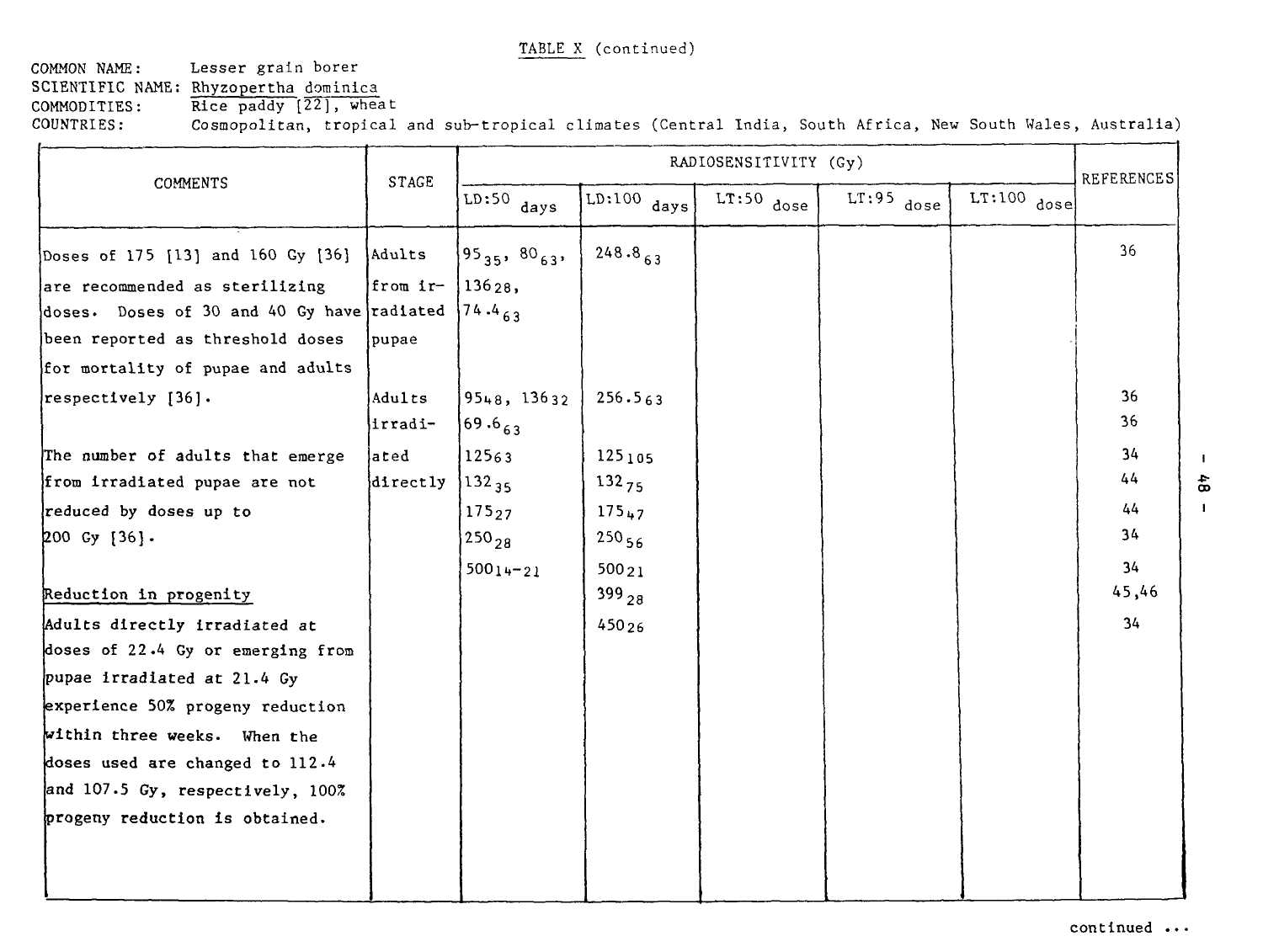#### **COMMON NAME: SCIENTIFIC NAME: COMMODITIES: COUNTRIES: Lesser** grain borer (concluded)

| <b>COMMENTS</b>                    | <b>STAGE</b> | RADIOSENSITIVITY (Gy)          |               |              |              |               | REFERENCES |
|------------------------------------|--------------|--------------------------------|---------------|--------------|--------------|---------------|------------|
|                                    |              | $\overline{\text{LD:50}}$ days | $LD:100$ days | $LT:50$ dose | $LT:95$ dose | $LT:100$ dose |            |
| Conclusion                         |              |                                |               |              |              |               |            |
| R. dominica is more resistant to   |              |                                |               |              |              |               |            |
| killing by irradiation than most   |              |                                |               |              |              |               |            |
| other pests of stored products.    |              |                                |               |              |              |               |            |
| 99.9% kill is obtained nine weeks  |              |                                |               |              |              |               |            |
| after irradiation at dose of       |              |                                |               |              |              |               |            |
| 250 Gy. Pupae and adults are       |              |                                |               |              |              |               |            |
| equally susceptible to radiation   |              |                                |               |              |              |               |            |
| sterilization. 160 Gy is an        |              |                                |               |              |              |               |            |
| effective sterilizing dose.        |              |                                |               |              |              |               |            |
|                                    |              |                                |               |              |              |               |            |
| The discrepancies between the      |              |                                |               |              |              |               |            |
| LD:50 and LD:100 by different      |              |                                |               |              |              |               |            |
| authors can be attributed to       |              |                                |               |              |              |               |            |
| variations in strain, experimental |              |                                |               |              |              |               |            |
| conditions and/or maturity.        |              |                                |               |              |              |               |            |
|                                    |              |                                |               |              |              |               |            |
|                                    |              |                                |               |              |              |               |            |
|                                    |              |                                |               |              |              |               |            |
|                                    |              |                                |               |              |              |               |            |
|                                    |              |                                |               |              |              |               |            |
|                                    |              |                                |               |              |              |               |            |
|                                    |              |                                |               |              |              |               |            |
|                                    |              |                                |               |              |              |               |            |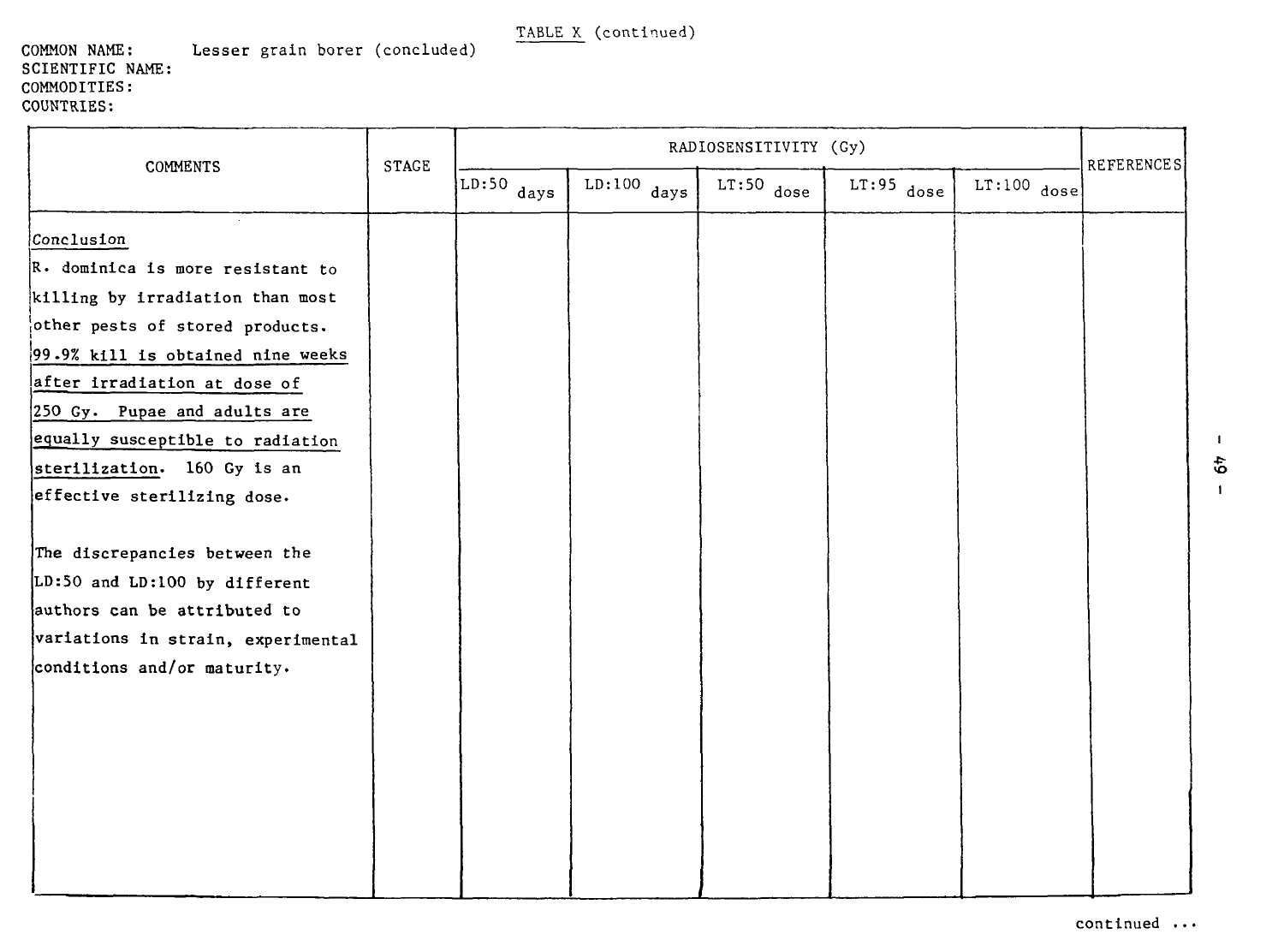#### COMMON NAME: SCIENTIFIC NAME: COMMODITIES: COUNTRIES: Granary weevil Sitophilus granarius Maize and wheat

Farms in Southern Ontario (Canada), Queensland and New South Wales (Australia), Mexico

|                                                                                                                             | <b>STAGE</b> |                              |                                 | RADIOSENSITIVITY (Gy)                       |                                   |                | <b>REFERENCES</b>             |
|-----------------------------------------------------------------------------------------------------------------------------|--------------|------------------------------|---------------------------------|---------------------------------------------|-----------------------------------|----------------|-------------------------------|
| <b>COMMENTS</b>                                                                                                             |              | $LD:50$ days                 | $\overline{\text{LD:}}100$ days | $LT:50$ dose                                | $LT:95$ dose                      | $LT:100$ dose  |                               |
| Resistance to radiation increases                                                                                           | eggs         | $^{11}60$                    | $41_{60}$ , 27 <sub>28</sub>    |                                             |                                   |                | 16                            |
| with the developmental stage.                                                                                               |              |                              |                                 |                                             |                                   |                | 47                            |
| poses of 27, 38 and 107 Gy reduce<br>by 100% the survival of adults                                                         | larvae       | $30_{60}$                    | $ 42_{60}, 38_{28} $            |                                             |                                   |                | 16,47<br>47                   |
| emerging from irradiated eggs,<br>larvae and pupae, respectively.                                                           | pupae        | $47_{60}$                    | $85_{60}$ , 107 <sub>28</sub>   |                                             |                                   |                | 16,47                         |
| Doses of 41, 42, 85 and 90 Gy<br>produce $99.9\%$ kill of eggs,<br>larvae, pupae and adults,<br>respectively. Grain weevils | adults       | $15228, 8128**$<br>$72_{60}$ | 9060                            | 1660<br>$\sqrt{62.5}$<br>57125<br>$12_{64}$ | 2160<br>$^{21}$ 62' 5<br>14 1 2 5 | $2860, 2880**$ | 16,47,48<br>16,34<br>34<br>47 |
| treated with 141 and 171 Gy [47]<br>show a reduction in progenity                                                           |              | 6821, 7521                   | 14021                           | $^{13}$ 120                                 | $18_{120}$                        |                | 49<br>47                      |
| of 99 and 99.9%, respectively.<br>SD:50 (dose that sterilizes 50% of                                                        |              |                              |                                 | 12465                                       |                                   | 20465          | 10                            |
| the population) of 9.7 to 17.6 Gy,                                                                                          |              |                              |                                 |                                             |                                   |                |                               |
| as well as a SD99.9 (dose that                                                                                              |              |                              |                                 |                                             |                                   |                |                               |
| sterilizes 100%) of 90 Gy have                                                                                              |              |                              |                                 |                                             |                                   |                |                               |
| been reported [49].                                                                                                         |              |                              |                                 |                                             |                                   |                |                               |
| ** susceptibility studies of<br>pupae and mature adults to                                                                  |              |                              |                                 |                                             |                                   |                |                               |
| radiation from 60Co and accele-<br>rated electrons (2.5 MeV linear                                                          |              |                              |                                 |                                             |                                   |                |                               |

 $\mathbf{I}$ ΟS  $\mathbf{I}$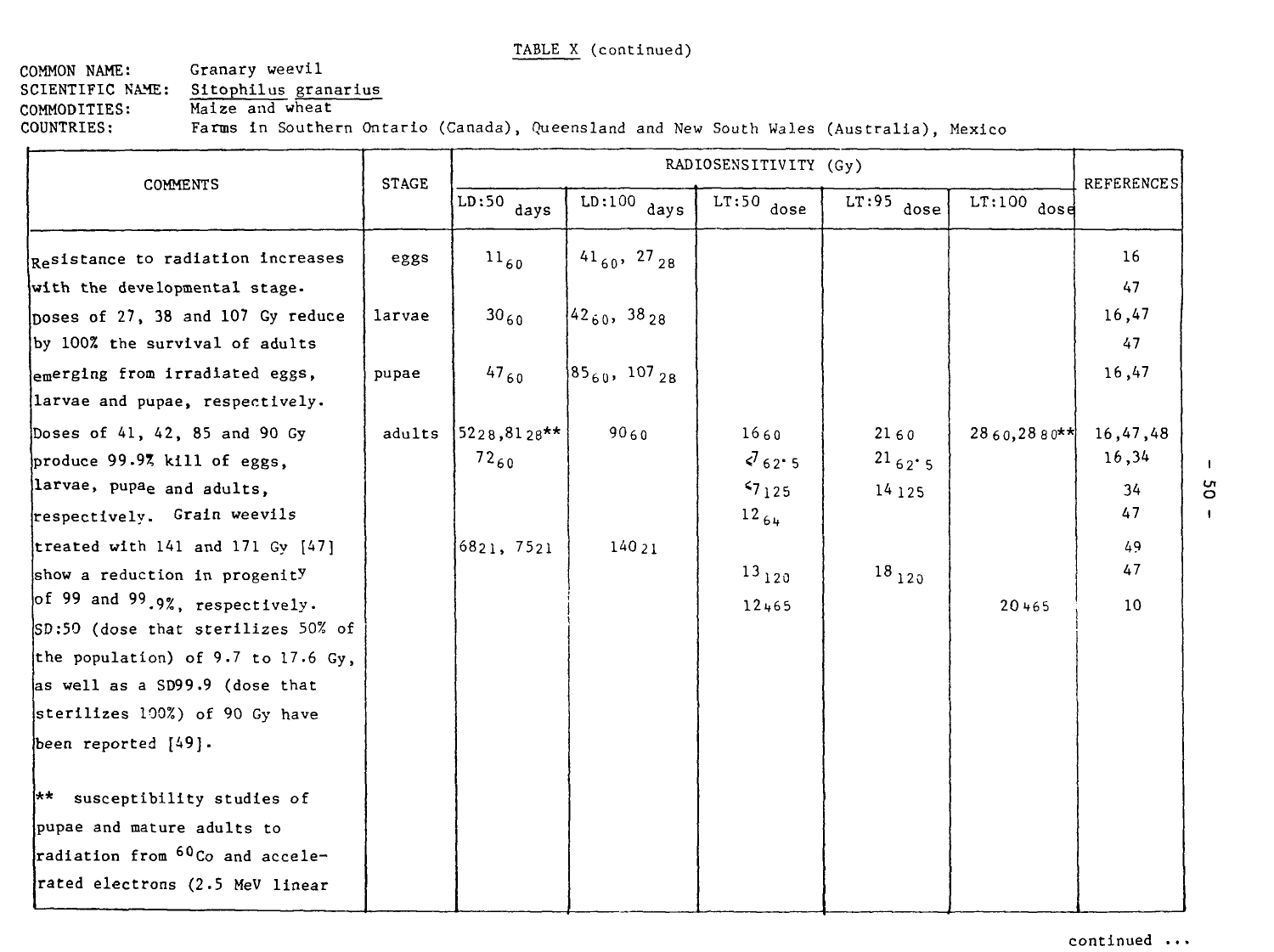#### COMMON NAME: SCIENTIFIC NAME: COMMODITIES: COUNTRIES: Granary weevil (continued)

|                                              | <b>STAGE</b> |                                |               | RADIOSENSITIVITY (Gy) |              |               | <b>REFERENCES</b> |
|----------------------------------------------|--------------|--------------------------------|---------------|-----------------------|--------------|---------------|-------------------|
| <b>COMMENTS</b>                              |              | $\overline{\text{LD:50}}$ days | $LD:100$ days | $LT:50$ dose          | $LT:95$ dose | $LT:100$ dose |                   |
| accelerator dose rate                        |              |                                |               |                       |              |               |                   |
| $8.64 \times 10^4$ Gy/h) show that both      |              |                                |               |                       |              |               |                   |
| types of radiation are equally               |              |                                |               |                       |              |               |                   |
| effective in preventing emergence            |              |                                |               |                       |              |               |                   |
| from pupae. Accelerated electrons            |              |                                |               |                       |              |               |                   |
| were less effective in inducing              |              |                                |               |                       |              |               |                   |
| sterility in adults emerging from            |              |                                |               |                       |              |               |                   |
| irradiated pupae. Mature adults              |              |                                |               |                       |              |               |                   |
| were more susceptible to the                 |              |                                |               |                       |              |               |                   |
| killing effects of irradiation with          |              |                                |               |                       |              |               |                   |
| <sup>60</sup> Co. The LD:50 was 30 Gy higher |              |                                |               |                       |              |               |                   |
| with accelerated electrons than              |              |                                |               |                       |              |               |                   |
| with <sup>60</sup> Co gammas. The SD50 is    |              |                                |               |                       |              |               |                   |
| 60 Gy higher for e-. The                     |              |                                |               |                       |              |               |                   |
| difference in dose for 99.9%                 |              |                                |               |                       |              |               |                   |
| mortality and sterility with the             |              |                                |               |                       |              |               |                   |
| two sources is 50 Gy. Com-                   |              |                                |               |                       |              |               |                   |
| parative radiosensitivity studies            |              |                                |               |                       |              |               |                   |
| between Manitoba and Australian              |              |                                |               |                       |              |               |                   |
| [50] strains of S. granarius                 |              |                                |               |                       |              |               |                   |
| show that the Manitoba strains are           |              |                                |               |                       |              |               |                   |
| more sensitive to radiation                  |              |                                |               |                       |              |               |                   |
|                                              |              |                                |               |                       |              |               |                   |

 $\bullet$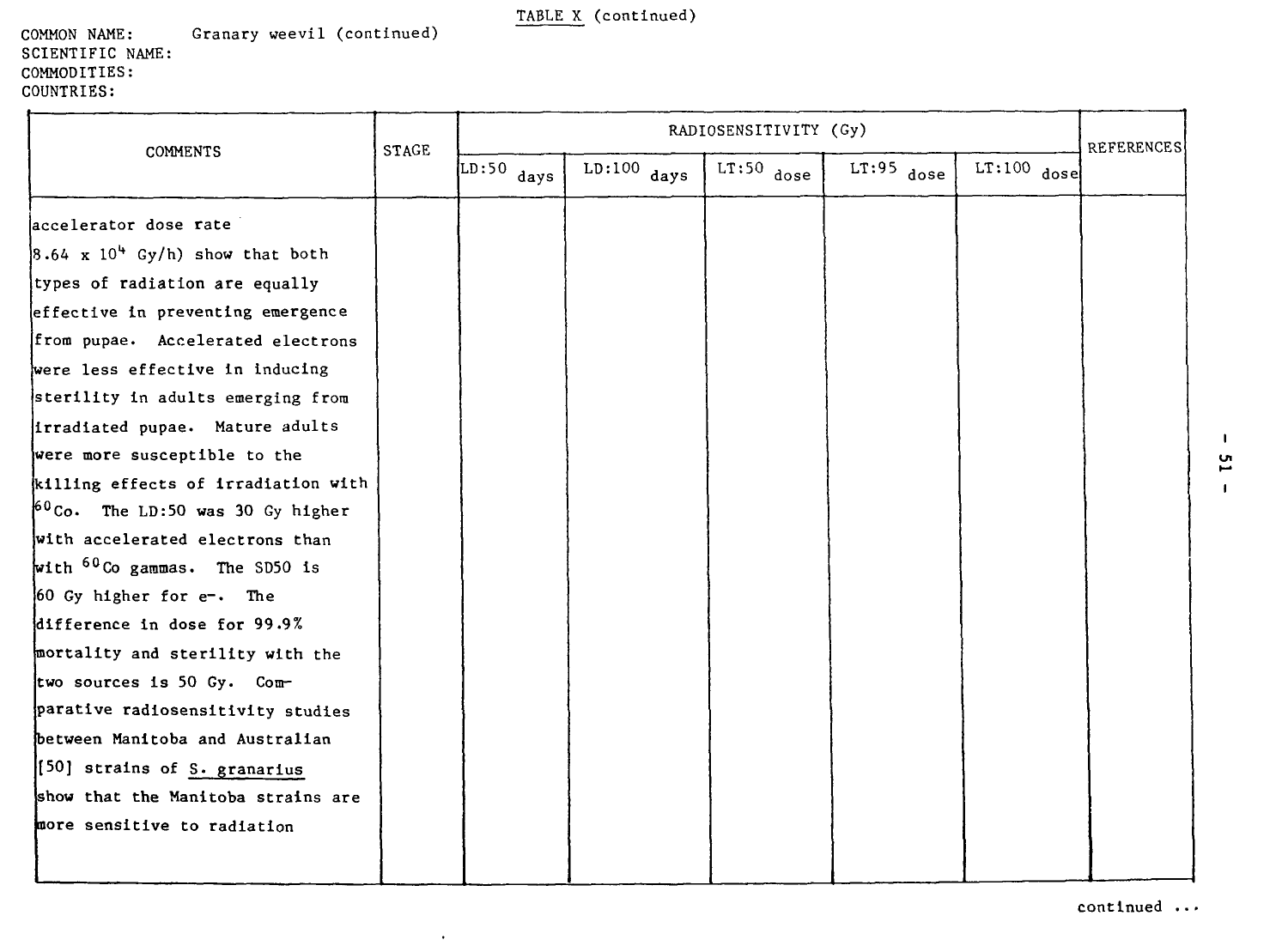#### COMMON NAME: Granary weevil (concluded) SCIENTIFIC NAME: COMMODITIES: COUNTRIES:

| COMMENTS                                                                               | <b>STAGE</b> |              |               | RADIOSENSITIVITY (Gy) |              |               | REFERENCES |
|----------------------------------------------------------------------------------------|--------------|--------------|---------------|-----------------------|--------------|---------------|------------|
|                                                                                        |              | $LD:50$ days | $LD:100$ days | $LT:50$ dose          | $LT:95$ dose | $LT:100$ dose |            |
| $(LD:50_{21} = 52 \text{ Gy}; LD:100_{21} = 80 \text{ Gy})$                            |              |              |               |                       |              |               |            |
| than Australian strains (LD:5021=<br>$ 68-75$ , LD:100 $\frac{1}{21}$ =140). A dose of |              |              |               |                       |              |               |            |
| 160 Gy is recommended for use in                                                       |              |              |               |                       |              |               |            |
| commercial radiation disinfes-<br>tation of grain infested with                        |              |              |               |                       |              |               |            |
| S. granarius (Australian or any<br>other origin [49].                                  |              |              |               |                       |              |               |            |
| Accelerated electrons.<br>∤**∶                                                         |              |              |               |                       |              |               |            |
|                                                                                        |              |              |               |                       |              |               |            |
|                                                                                        |              |              |               |                       |              |               |            |
|                                                                                        |              |              |               |                       |              |               |            |
|                                                                                        |              |              |               |                       |              |               |            |
|                                                                                        |              |              |               |                       |              |               |            |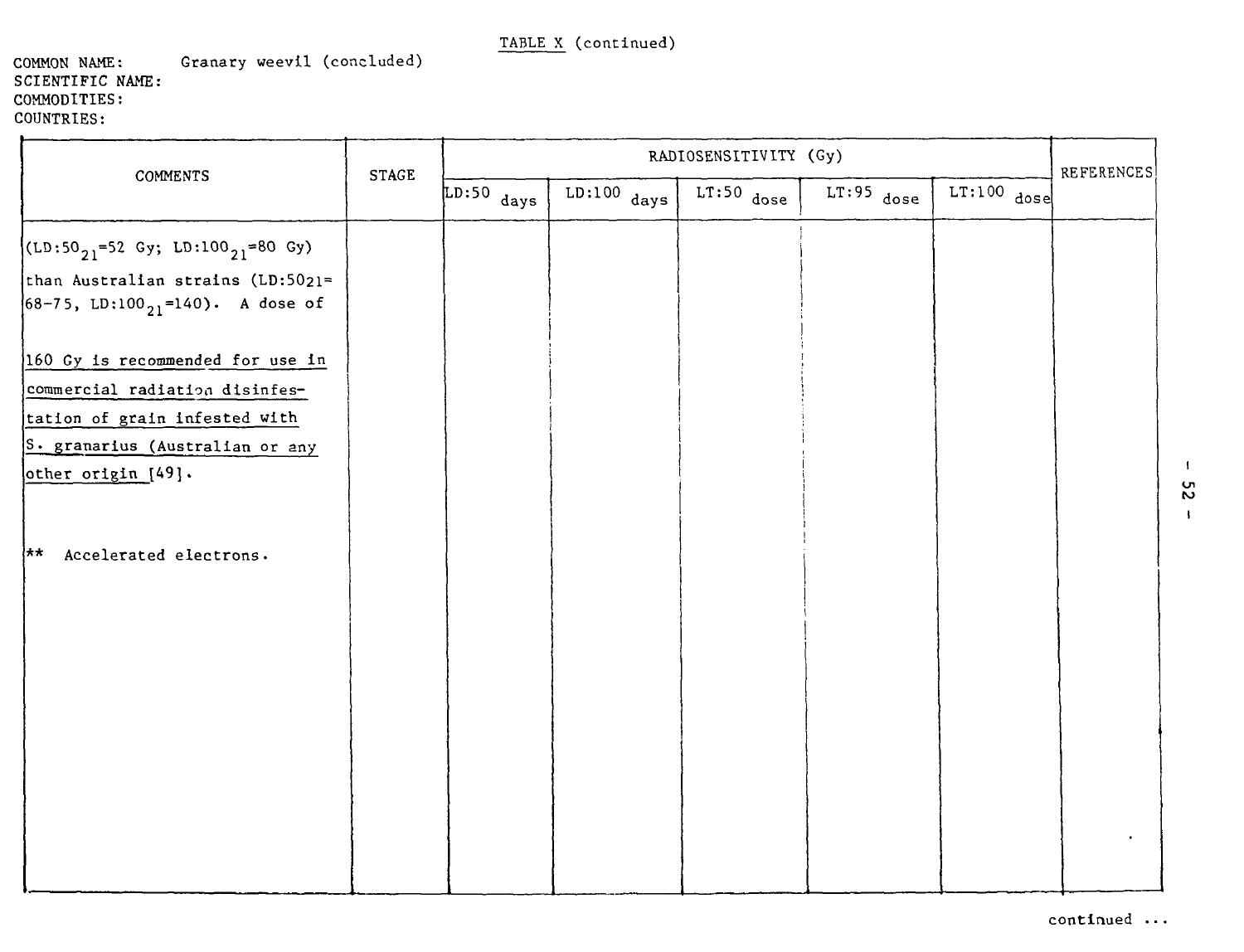COMMON NAME: Rice weevil<br>SCIENTIFIC NAME: Sitophilus SCIENTIFIC NAME: Sitophilus oryzae<br>COMMODITIES: Maize, wheat, rice COMMODITIES: Maize, wheat, rice<br>COUNTRIES: Mexico, Australia,

Mexico, Australia, Egypt. One of the most important pest species infesting stored grains in Queensland [27] and in Japan.

|                                                                      | <b>STAGE</b> |                                 |                               | RADIOSENSITIVITY (Gy) |              |               | <b>REFERENCES</b> |
|----------------------------------------------------------------------|--------------|---------------------------------|-------------------------------|-----------------------|--------------|---------------|-------------------|
| <b>COMMENTS</b>                                                      |              | $\overline{\text{LD:}}$ 50 days | $LD:100$ days                 | $LT:50$ dose          | $LT:95$ dose | $LT:100$ dose |                   |
| Resistance to radiation increases                                    | eggs         |                                 | $^{26}$ 21                    |                       |              |               | 47                |
| with the stage of development [47].                                  |              |                                 | 50                            |                       |              |               | 50                |
| Doses of 26, 40 and 52 Gy reduce                                     |              |                                 |                               |                       |              |               |                   |
| by 100%, after 21 days, the sur-<br>vival of adult emerging from ir- | larvae       |                                 | 4021<br>75                    |                       |              |               | 47<br>51          |
| radiated eggs, larvae and pupae,                                     | pupae        |                                 | 5221, 750                     |                       |              |               | 47,51             |
| respectively. No adults emerge                                       | adults       |                                 | $^{74}$ 21                    |                       |              |               | 47                |
| [50] from egg, larvae and pupae                                      |              |                                 |                               | 7660, 12250           | 11660        | 14660, 2125d  | 38                |
| when irradiated at 50, 75 and                                        |              |                                 |                               | $^{11}60$             | $^{17}$ 60   |               | 7                 |
| $[750\,$ Gy, $r_{\text{espectively}}$ . 160 Gy is                    |              |                                 |                               | $11_132$              | 21132        |               | 38                |
| the recommended dose for control-                                    |              |                                 |                               | $10_{250}$            | $^{17}$ 250  |               | 38                |
| ling rice weevils in industrial                                      |              |                                 |                               | 31000                 | 61000        |               | 38                |
| applications of grain disinfes-                                      |              |                                 |                               | $7.5_{465}$           |              | $^{14}$ 465   | 10 <sup>°</sup>   |
| tation by ionizing radiation. This                                   |              |                                 | $500_{30}$                    |                       |              |               | 52                |
| is a sterilization dose, not a                                       |              |                                 | $200_{21}$                    |                       |              |               | 50                |
| killing dose. A total kill at this                                   |              |                                 | $200 - 30021$                 |                       |              |               | 53                |
| dose is obtained after 6 months                                      |              |                                 | $100_{30}$                    |                       |              |               | 54                |
| $[52]$ .                                                             |              |                                 | 160180                        |                       |              |               | 52                |
|                                                                      |              |                                 | $80_{21}$ , 210 <sub>21</sub> |                       |              |               | 55                |
| 250 Gy has also been reported as a                                   |              |                                 |                               |                       |              |               |                   |
| control dose [56] for irradiation                                    |              |                                 |                               |                       |              |               |                   |
| of infested wheat, rice, maize and                                   |              |                                 |                               |                       |              |               |                   |
| 500 Gy for complete disinfestation.                                  |              |                                 |                               |                       |              |               |                   |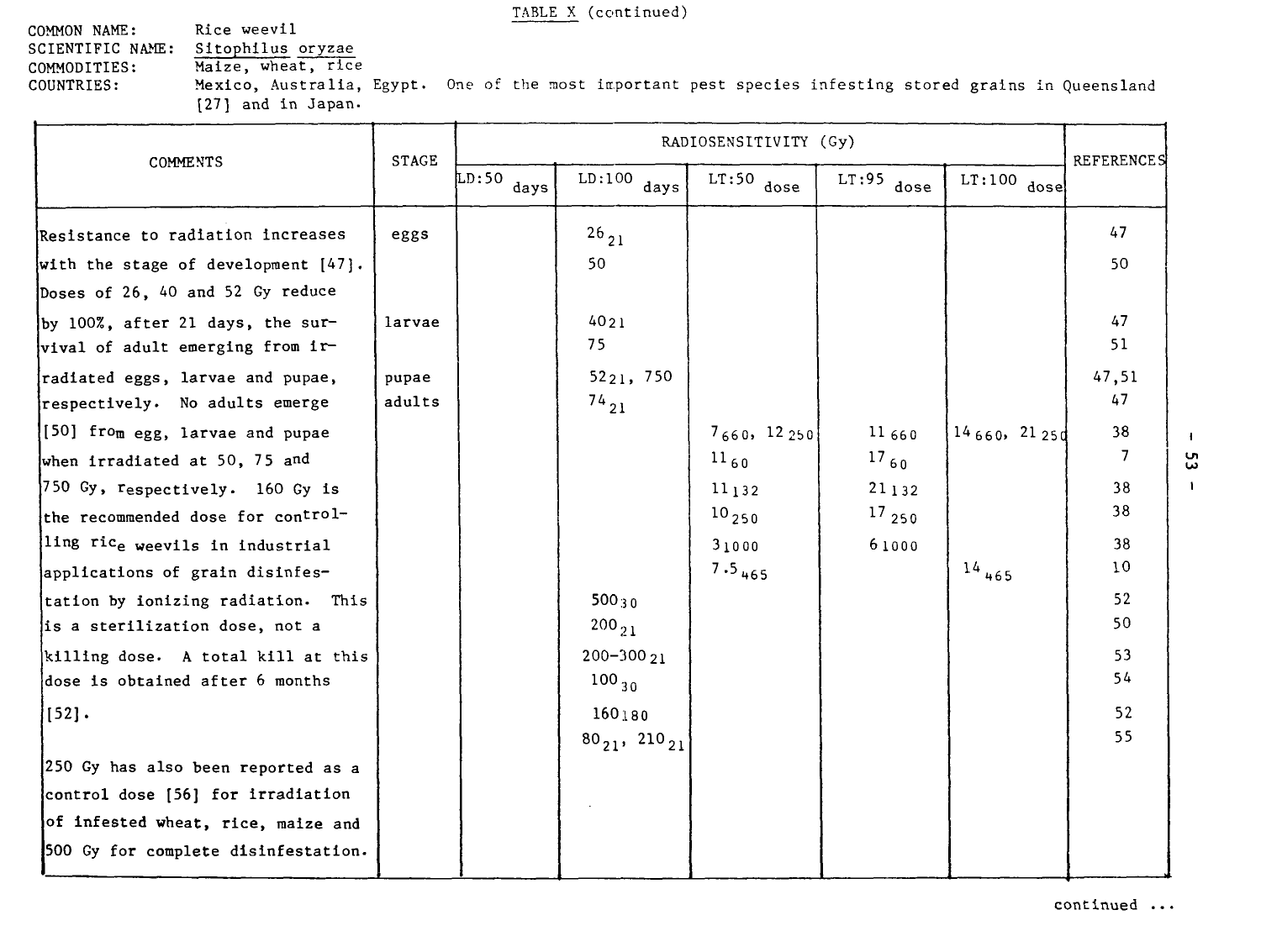# COMMON NAME: Maize weevil SCIENTIFIC NAME: Sitophilus zeamais<br>COMMODITIES: Maize, wheat COMMODITIES:

COUNTRIES: Cosmopolitan, warm tropical and subtropical areas, Kenya, South Africa, Zambia, Nigeria, Mexico, U.S.A.

| $LD:50$ days<br>LD:100 $_{\text{days}}$ LT:50 $_{\text{dose}}$<br>$LT:100$ dose<br>$LT:95$ dose<br>Resistance to radiation increases<br>eggs<br>$0-3$ days old<br>28<br>with the stage of development.<br>3-5 days old<br>40<br>Eggs: When eggs of 0 to 3 days<br>old are irradiated at 28 Gy no<br>larvae<br>$5-7$ days old<br>emergence is observed. 3% emer-<br>40<br>9-13 days old<br>40<br>gence is observed when more mature<br>eggs are irradiated at the same<br>$16-20$ days old<br>56<br>dose as above. |          |              |      | RADIOSENSITIVITY (Gy) |  | <b>REFERENCES</b> |
|-------------------------------------------------------------------------------------------------------------------------------------------------------------------------------------------------------------------------------------------------------------------------------------------------------------------------------------------------------------------------------------------------------------------------------------------------------------------------------------------------------------------|----------|--------------|------|-----------------------|--|-------------------|
|                                                                                                                                                                                                                                                                                                                                                                                                                                                                                                                   | COMMENTS | <b>STAGE</b> |      |                       |  |                   |
|                                                                                                                                                                                                                                                                                                                                                                                                                                                                                                                   |          |              |      |                       |  |                   |
|                                                                                                                                                                                                                                                                                                                                                                                                                                                                                                                   |          |              |      |                       |  | 47                |
|                                                                                                                                                                                                                                                                                                                                                                                                                                                                                                                   |          |              |      |                       |  | 47                |
|                                                                                                                                                                                                                                                                                                                                                                                                                                                                                                                   |          |              |      |                       |  |                   |
|                                                                                                                                                                                                                                                                                                                                                                                                                                                                                                                   |          |              |      |                       |  |                   |
|                                                                                                                                                                                                                                                                                                                                                                                                                                                                                                                   |          |              |      |                       |  | 47                |
|                                                                                                                                                                                                                                                                                                                                                                                                                                                                                                                   |          |              |      |                       |  | 47                |
|                                                                                                                                                                                                                                                                                                                                                                                                                                                                                                                   |          |              |      |                       |  | 47                |
|                                                                                                                                                                                                                                                                                                                                                                                                                                                                                                                   |          |              |      |                       |  |                   |
|                                                                                                                                                                                                                                                                                                                                                                                                                                                                                                                   |          | adults       | 5421 |                       |  | 47                |
| Larvae: Irradiation of larvae<br>$52_{21}$                                                                                                                                                                                                                                                                                                                                                                                                                                                                        |          |              |      |                       |  | 45                |
| stages at 28 Gy resulted in 3%<br>$150_{14}$                                                                                                                                                                                                                                                                                                                                                                                                                                                                      |          |              |      |                       |  | 45                |
| emergence reduction.<br>$100_{35}$                                                                                                                                                                                                                                                                                                                                                                                                                                                                                |          |              |      |                       |  | 57                |
| 20028                                                                                                                                                                                                                                                                                                                                                                                                                                                                                                             |          |              |      |                       |  | 57                |
| Pupae: A 7% emergence was<br>$300_{21}$                                                                                                                                                                                                                                                                                                                                                                                                                                                                           |          |              |      |                       |  | 57                |
| observed at doses up to 500 Gy<br>$500_{21}$                                                                                                                                                                                                                                                                                                                                                                                                                                                                      |          |              |      |                       |  | 57                |
| [57], although other observations<br>1000 <sub>6</sub>                                                                                                                                                                                                                                                                                                                                                                                                                                                            |          |              |      |                       |  | 57                |
| [47] indicate a 66% emergence at a                                                                                                                                                                                                                                                                                                                                                                                                                                                                                |          |              |      |                       |  |                   |
| similar dose (515 Gy). However,                                                                                                                                                                                                                                                                                                                                                                                                                                                                                   |          |              |      |                       |  |                   |
| very small survival after 3 to 4                                                                                                                                                                                                                                                                                                                                                                                                                                                                                  |          |              |      |                       |  |                   |
| weeks was detected in the adults                                                                                                                                                                                                                                                                                                                                                                                                                                                                                  |          |              |      |                       |  |                   |
| emerged from the irradiated pupae.                                                                                                                                                                                                                                                                                                                                                                                                                                                                                |          |              |      |                       |  |                   |
|                                                                                                                                                                                                                                                                                                                                                                                                                                                                                                                   |          |              |      |                       |  |                   |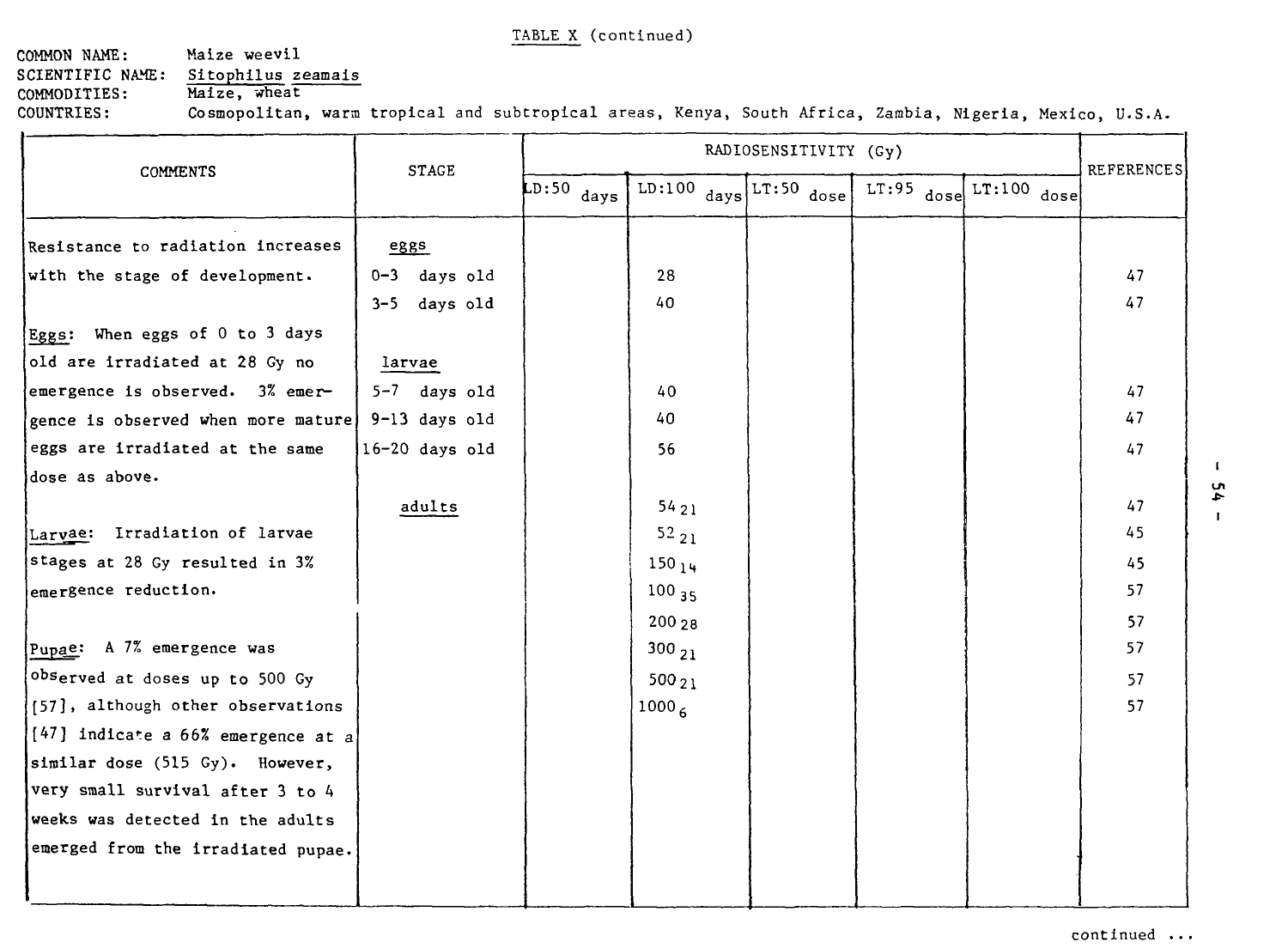#### **COMMON** NAME: **SCIENTIFIC** NAME: COMMODITIES: COUNTRIES: Maize weevil (concluded)

| COMMENTS                          | STAGE | RADIOSENSITIVITY (Gy)           |               |              |              |               |            |
|-----------------------------------|-------|---------------------------------|---------------|--------------|--------------|---------------|------------|
|                                   |       | $\overline{\text{LD:}}$ 50 days | $LD:100$ days | $LT:50$ dose | $LT:95$ dose | $LT:100$ dose | REFERENCES |
| The radiation susceptibility of   |       |                                 |               |              |              |               |            |
| adults varies with age. Young are |       |                                 |               |              |              |               |            |
| wore susceptible than old adults. |       |                                 |               |              |              |               |            |
| A sterilizing dose of 160 Gy is   |       |                                 |               |              |              |               |            |
| recommended as optimum dose to    |       |                                 |               |              |              |               |            |
| control maize weevils for         |       |                                 |               |              |              |               |            |
| industrial applications.          |       |                                 |               |              |              |               |            |
|                                   |       |                                 |               |              |              |               |            |
|                                   |       |                                 |               |              |              |               |            |
|                                   |       |                                 |               |              |              |               |            |
|                                   |       |                                 |               |              |              |               |            |
|                                   |       |                                 |               |              |              |               |            |
|                                   |       |                                 |               |              |              |               |            |
|                                   |       |                                 |               |              |              |               |            |
|                                   |       |                                 |               |              |              |               |            |
|                                   |       |                                 |               |              |              |               |            |
|                                   |       |                                 |               |              |              |               |            |
|                                   |       |                                 |               |              |              |               |            |
|                                   |       |                                 |               |              |              |               |            |
|                                   |       |                                 |               |              |              |               |            |
|                                   |       |                                 |               |              |              |               |            |
|                                   |       |                                 |               |              |              |               |            |

I en

 $\mathbf{I}$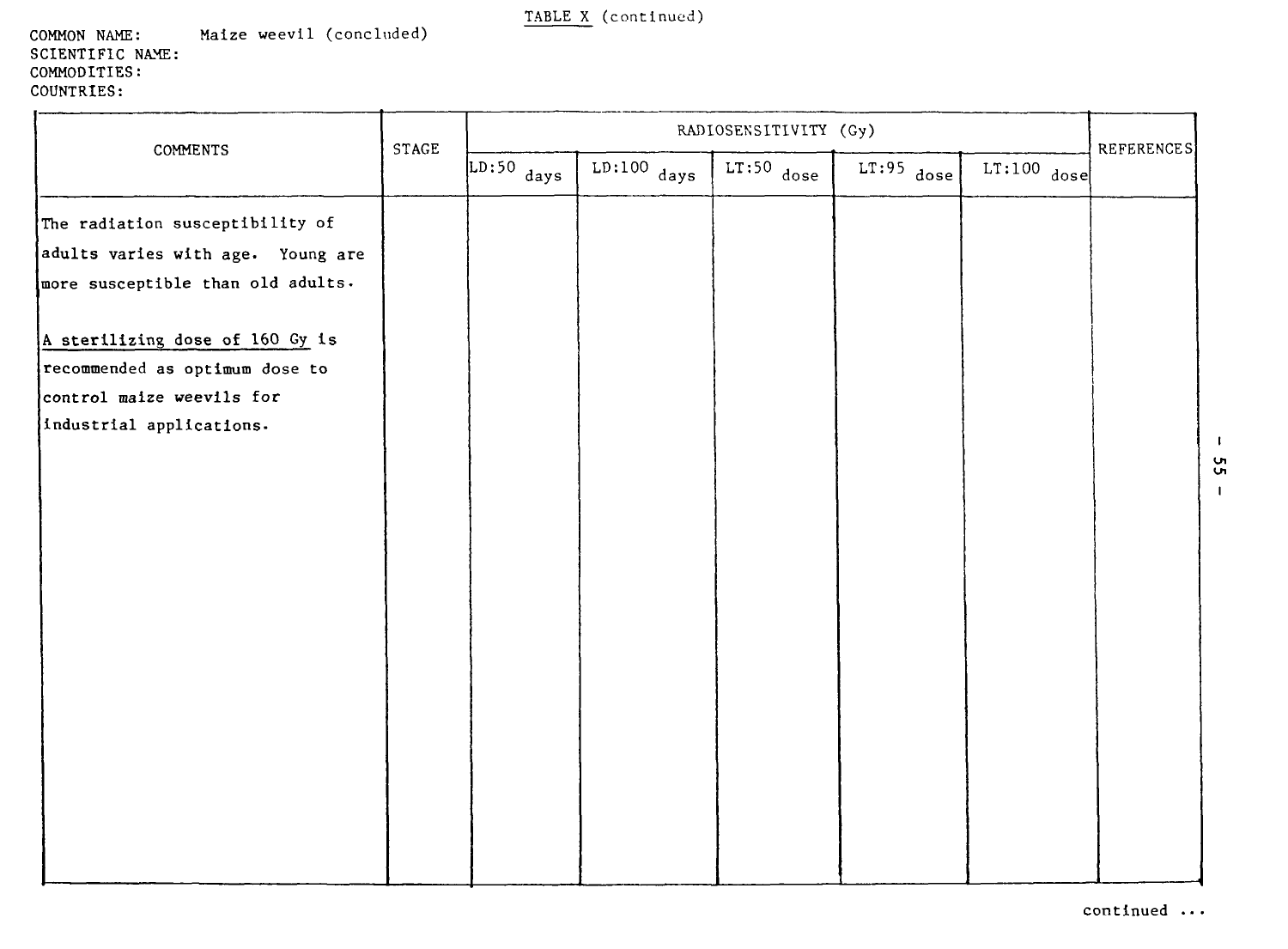COMMON NAME: Angoumois grain moth<br>SCIENTIFIC NAME: Sitotroga cerealella Sitotroga cerealella [25,31] COMMODITIES: Paddy (bulk stored), wheat, maize<br>COUNTRIES: Humid tropical lands. Congo, Ceyl Humid tropical lands. Congo, Ceylon, Colombia, Brazil, Burma

| COMMENTS                           | <b>STAGE</b> |              | RADIOSFNSITIVITY (Gy) |              |              |               | <b>REFERENCES</b> |  |
|------------------------------------|--------------|--------------|-----------------------|--------------|--------------|---------------|-------------------|--|
|                                    |              | $LD:50$ days | $Lp:100$ days         | $LT:50$ dose | $LT:95$ dose | $LT:100$ dose |                   |  |
| Irradiation of eggs and larvae by  | Emergence    |              |                       |              |              |               |                   |  |
| 100 Gy results in a significant    | from         |              |                       |              |              |               |                   |  |
| decrease in the number of emerged  | irradia-     |              |                       |              |              |               |                   |  |
| adults.                            | ted eggs     |              | 200                   |              |              |               | 45                |  |
| 1000 Gy has been reported as the   | larvae       |              | 100                   |              |              |               | 45                |  |
| highest dose permitting repro-     |              |              |                       |              |              |               |                   |  |
| duction for male and females.      |              |              |                       |              |              |               |                   |  |
| A sterilizing dose of over 1000 Gy |              |              |                       |              |              |               |                   |  |
| has been reported [13]             |              |              |                       |              |              |               |                   |  |
|                                    |              |              |                       |              |              |               |                   |  |
|                                    |              |              |                       |              |              |               |                   |  |
|                                    |              |              |                       |              |              |               |                   |  |
|                                    |              |              |                       |              |              |               |                   |  |
|                                    |              |              |                       |              |              |               |                   |  |
|                                    |              |              |                       |              |              |               |                   |  |
|                                    |              |              |                       |              |              |               |                   |  |
|                                    |              |              |                       |              |              |               |                   |  |
|                                    |              |              |                       |              |              |               |                   |  |
|                                    |              |              |                       |              |              |               |                   |  |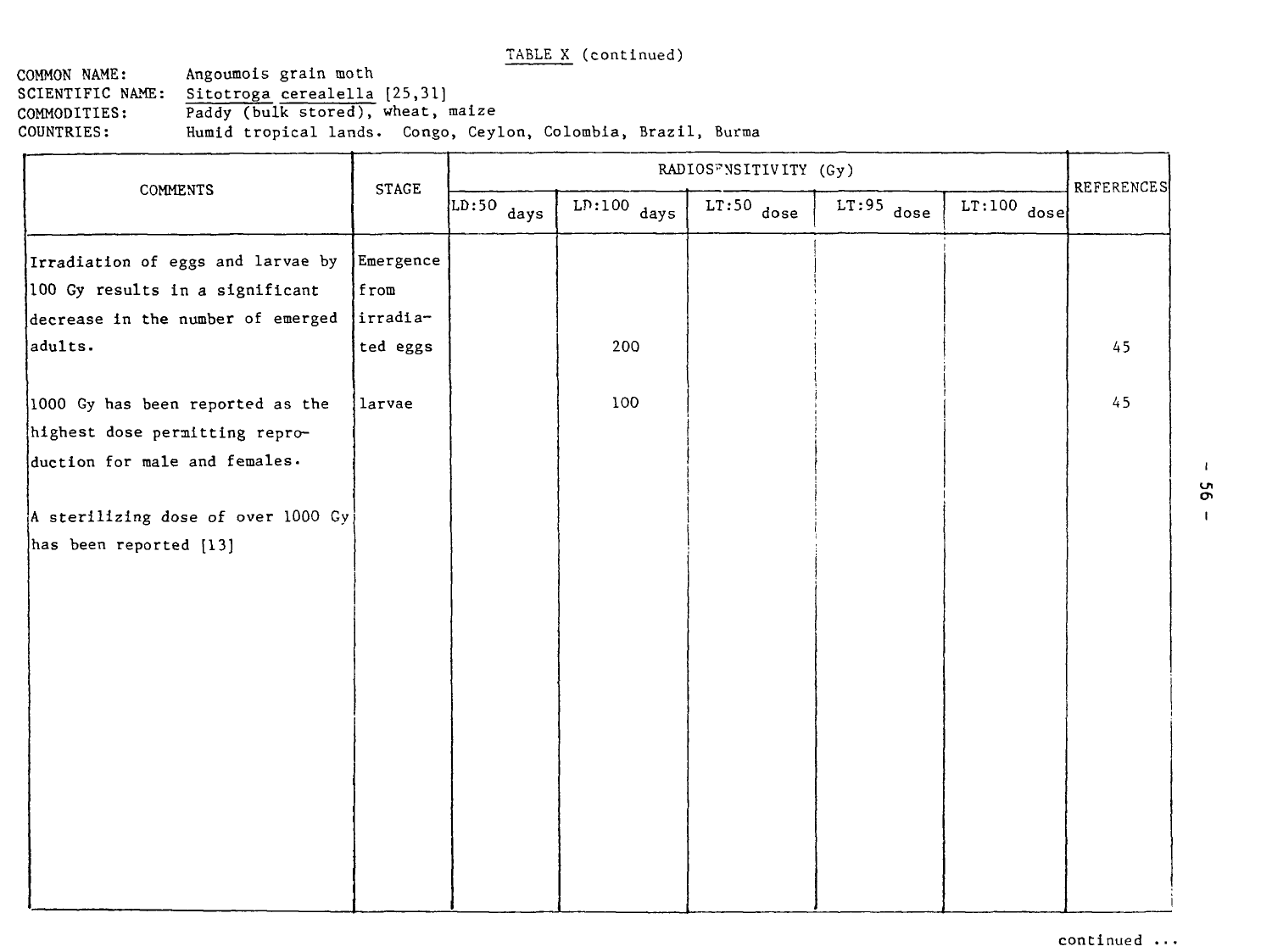COMMON NAME: Cadelle<br>SCIENTIFIC NAME: Tenebro Tenebroides mauritanicus

COMMODITIES: Cereal grain and its products, oilseeds, cacao, spices<br>COUNTRIES: Europe, North and South America, Africa, Indonesia, Haw

Europe, North and South America, Africa, Indonesia, Hawaii, Australia, Brazil, India, Egypt [8]

|                                 | <b>STAGE</b> |              | RADIOSENSITIVITY (Gy) |              |              |               | <b>REFERENCES</b> |
|---------------------------------|--------------|--------------|-----------------------|--------------|--------------|---------------|-------------------|
| COMMENTS                        |              | $LD:50$ days | $LD:100$ days         | $LT:50$ dose | $LT:95$ dose | $LT:100$ dose |                   |
| A dose of 50 Gy prevents the    | adults       |              | $100_{42}$            |              |              |               | 58                |
| emergence of adults from        |              |              | 50,365                |              |              |               | 58                |
| irradiated eggs and larvae.     |              |              |                       |              |              |               |                   |
| Pupae treated with doses of     |              |              |                       |              |              |               |                   |
| 50 to 1000 Gy develop to adult  |              |              |                       |              |              |               |                   |
| but longevity is reduced.       |              |              |                       |              |              |               |                   |
| Adults irradiated at 100 Gy die |              |              |                       |              |              |               |                   |
| within 42 days [58].            |              |              |                       |              |              |               |                   |
|                                 |              |              |                       |              |              |               |                   |
|                                 |              |              |                       |              |              |               |                   |
|                                 |              |              |                       |              |              |               |                   |
|                                 |              |              |                       |              |              |               |                   |
|                                 |              |              |                       |              |              |               |                   |
|                                 |              |              |                       |              |              |               |                   |
|                                 |              |              |                       |              |              |               |                   |
|                                 |              |              |                       |              |              |               |                   |
|                                 |              |              |                       |              |              |               |                   |
|                                 |              |              |                       |              |              |               |                   |
|                                 |              |              |                       |              |              |               |                   |
|                                 |              |              |                       |              |              |               |                   |
|                                 |              |              |                       |              |              |               |                   |
|                                 |              |              |                       |              |              |               |                   |
|                                 |              |              |                       |              |              |               |                   |
|                                 |              |              |                       |              |              |               |                   |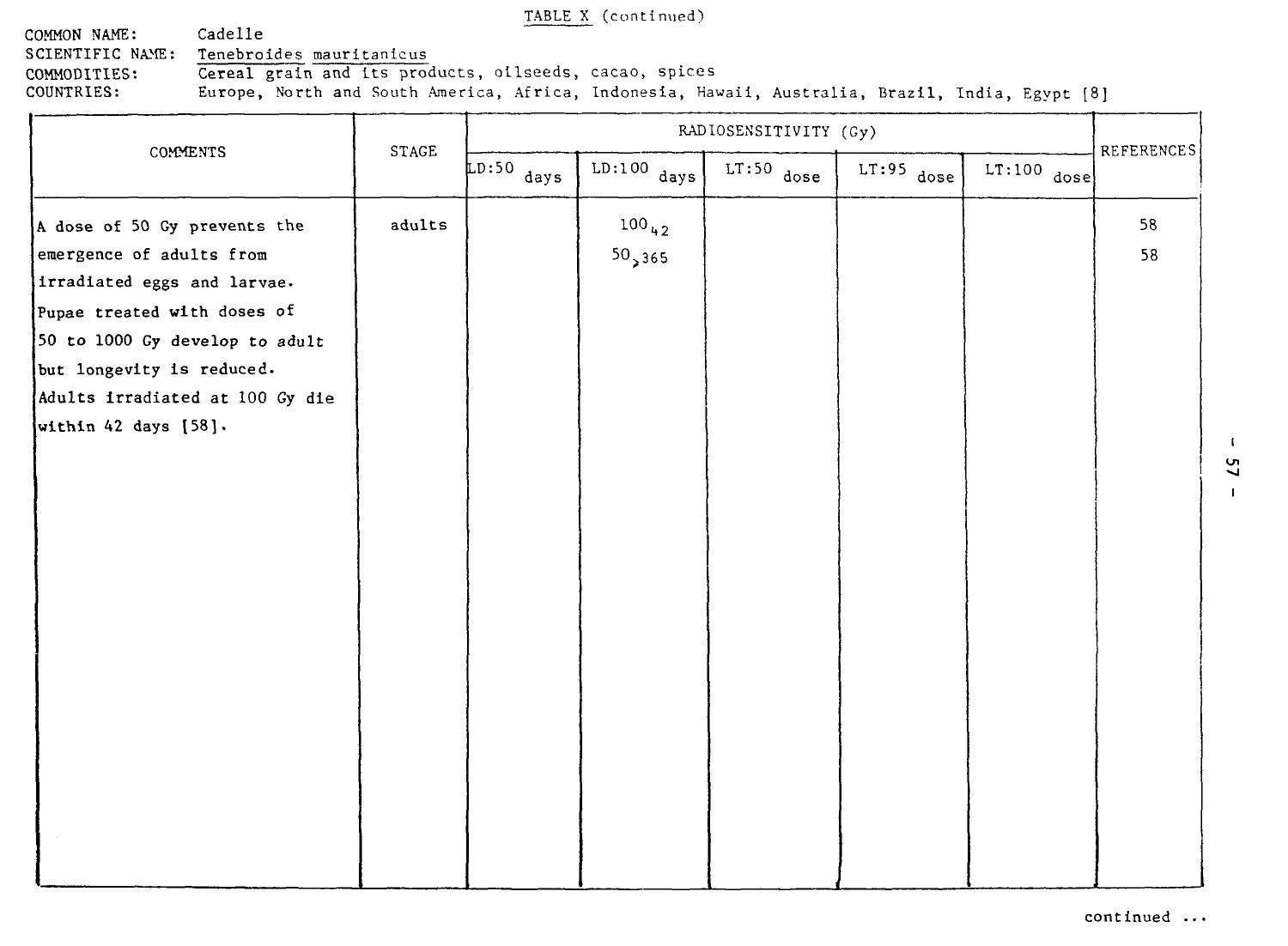COMMON NAME: SCIENTIFIC NAME: <u>Tribolium</u> castaneum COMMODITIES: COUNTRIES: Rust red flour beetle Grain, cereal products, oilseeds, nuts Canada, Australia, Pakistan, Turkey, Mexico. Major pest in the Tropics.

| <b>COMMENTS</b>                                                                                                                                                                                                                 | STAGE  | RADIOSENSITIVITY (Gy)           |                               |                                                                                      |                   |                                                                    |                                        |
|---------------------------------------------------------------------------------------------------------------------------------------------------------------------------------------------------------------------------------|--------|---------------------------------|-------------------------------|--------------------------------------------------------------------------------------|-------------------|--------------------------------------------------------------------|----------------------------------------|
|                                                                                                                                                                                                                                 |        | $\overline{\text{LD:50}}$ days! | $LD:100$ days                 | $LT:50$ dose                                                                         | $LT:95$ dose      | $LT:100$ dose                                                      | <b>REFERENCES</b>                      |
| It is also known as the pest of<br>the rice bran [8].                                                                                                                                                                           | egg    |                                 | $108_{35}$                    |                                                                                      |                   |                                                                    | 16                                     |
| Fertility: no progeny is obtained<br>from adults irradiated at 125 Gy<br>pr higher. At the very low dose<br>of 62.5 Gy adults produce progeny<br>intermittently. Thus, this dose<br>is close to the threshold for<br>sterility. | larvae | 150                             | 70<br>10435                   |                                                                                      |                   |                                                                    | 59<br>16                               |
| $A$ SD99.9 (99.9% sterilizing dose)<br>of 92 to 98 Gy has also been<br>reported [49].                                                                                                                                           | pupae  |                                 | 25735                         |                                                                                      |                   |                                                                    |                                        |
| The range reported for LD:50<br>and LD:100 is due to the fact that<br>the studies were conducted with<br>wild and laboratory strains. Wild<br>strains are more resistant than<br>the laboratory ones.                           | adults | $*11024$ to<br>$150_{24}$       | $*21224$ to<br>34524<br>21521 | $14 - 211875$<br>$14 - 21$ 500<br>$14 - 21750$<br>71500<br>$21_{131}$ . 9<br>14.5250 | 21187.5<br>141500 | $28_{187 \cdot 5}$<br>$21_{500}$<br>21750<br>$^{21}$ 250<br>141500 | 34,49<br>34<br>34,16<br>34<br>34<br>16 |

 $\mathbf{I}$ 58  $\mathbf{I}$ 

 $\overline{a}$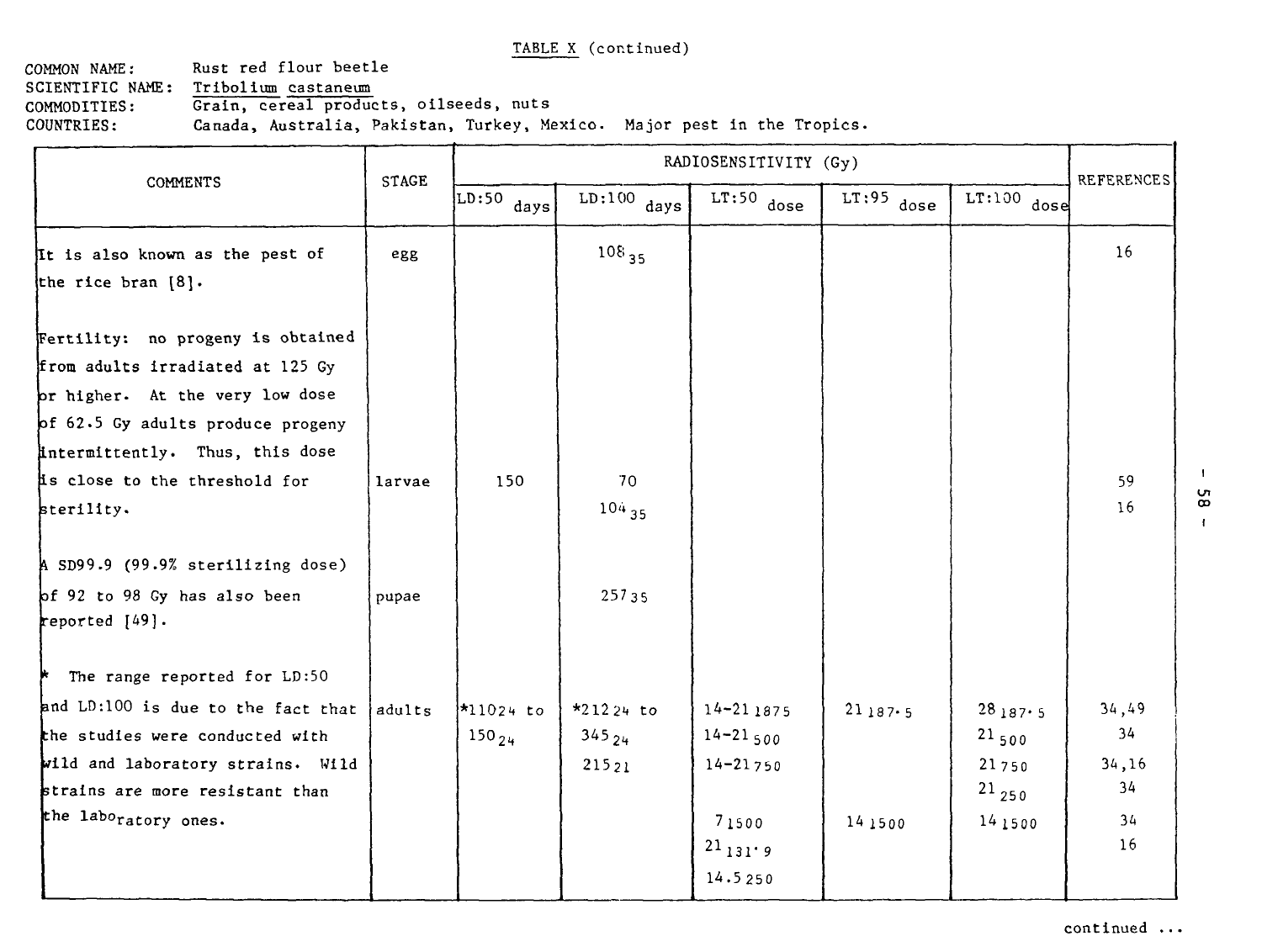**COMMON NAME: Rust red** flour beetle (concluded) **SCIENTIFIC NAME: COMMODITIES: COUNTRIES:**

| <b>COMMENTS</b>                     | <b>STAGE</b> | RADIOSENSITIVITY (Gy)          |               |              |              |               |                   |
|-------------------------------------|--------------|--------------------------------|---------------|--------------|--------------|---------------|-------------------|
|                                     |              | $\overline{\text{LD:50}}$ days | $LD:100$ days | $LT:50$ dose | $LT:95$ dose | $LT:100$ dose | <b>REFERENCES</b> |
| A dose of 225 Gy kills all stages   |              |                                |               |              |              |               |                   |
| of red flour beetles present in     |              |                                |               |              |              |               |                   |
| stored grains within one year [59]  |              |                                |               |              |              |               |                   |
| after irradiation.                  |              |                                |               |              |              |               |                   |
| Higher doses have also been         |              |                                |               |              |              |               |                   |
| reported:                           |              |                                |               |              |              |               |                   |
| (a) 400 Gy $[47,59]$ as a practical |              |                                |               |              |              |               |                   |
| control level for irradiation       |              |                                |               |              |              |               |                   |
| of infested wheat, rice, maize      |              |                                |               |              |              |               |                   |
| $(6)$ 500 Gy $[56]$ for complete    |              |                                |               |              |              |               |                   |
| disinfestation.                     |              |                                |               |              |              |               |                   |
|                                     |              |                                |               |              |              |               |                   |
|                                     |              |                                |               |              |              |               |                   |
|                                     |              |                                |               |              |              |               |                   |
|                                     |              |                                |               |              |              |               |                   |
|                                     |              |                                |               |              |              |               |                   |
|                                     |              |                                |               |              |              |               |                   |
|                                     |              |                                |               |              |              |               |                   |
|                                     |              |                                |               |              |              |               |                   |
|                                     |              |                                |               |              |              |               |                   |
|                                     |              |                                |               |              |              |               |                   |
|                                     |              |                                |               |              |              |               |                   |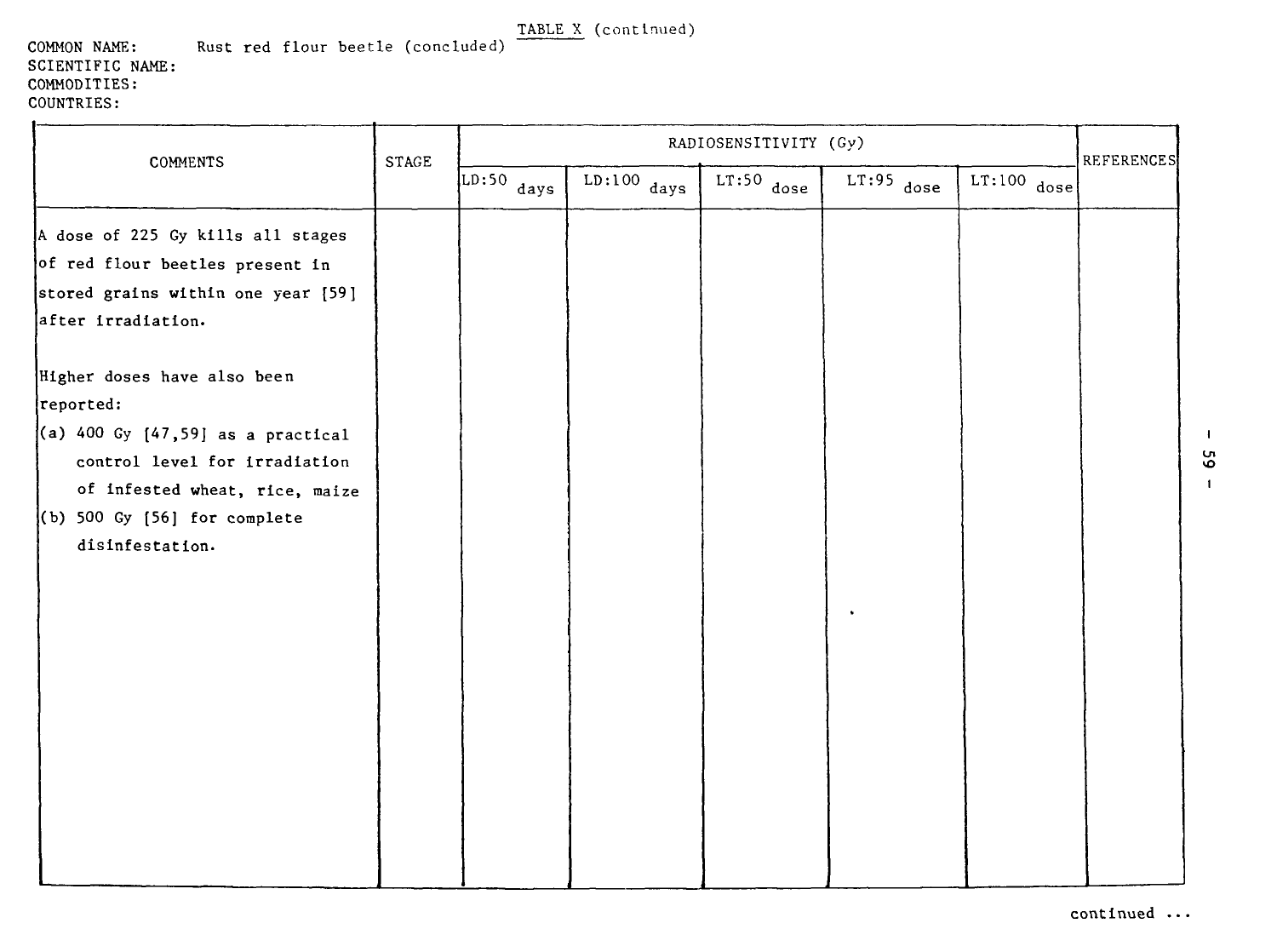COMMON NAME: Confused flour beetle SCIENTIFIC NAME: Tribolium confusium COMMODITIES: Flour, grain COUNTRIES: Cosmopolitan, spp. of low importance, Australia, Hungary  $\mathcal{L}$ 

| COMMENTS                                                                                                                                  |              | RADIOSENSITIVITY (Gy) |               |                                                   |                                            |               |                                      |
|-------------------------------------------------------------------------------------------------------------------------------------------|--------------|-----------------------|---------------|---------------------------------------------------|--------------------------------------------|---------------|--------------------------------------|
|                                                                                                                                           | <b>STAGE</b> | $LD:50$ days          | $LD:100$ days | $LT:50$ dose                                      | $LT:95$ dose                               | $LT:100$ dose | <b>REFERENCES</b>                    |
| The susceptibility to radiation<br>decreases from eggs to adults.                                                                         | $c_{ZZ}$ s   | $^{12}$ 28            | $44_{28}$     |                                                   |                                            |               | 16, 17                               |
| The doses required for 99.9% kill<br>of eggs, larvae, pupae and adults                                                                    | larvae       | 3328                  | 5226          |                                                   |                                            |               | 16 <sub>1</sub>                      |
| are 44, 52, 145 and 128 Gy,<br>respectively. Production of pro-                                                                           | pupae        | 7528                  | 14528         |                                                   |                                            |               | 16                                   |
| genity is reduced by 99.9% at 34,<br>64, 47 and 71 Gy, respectively.<br>It also can be noted that there<br>are differences in the results | adults       | 9428                  | 12828         | $7 - 1463$<br>$24_{85}$<br>2893.7<br>$20.5_{120}$ | 2163<br>$26_{120}$                         | 18263         | 16,34<br>60<br>16 <sub>1</sub><br>17 |
| reported by different groups. The<br>variation can be attributed to<br>different strains within species<br>and/or different experimental  |              |                       |               | $7 - 14$ 125<br>$^{17}$ 132<br>21175<br>$9_{175}$ | 14125<br>$26_{132}$<br>28175<br>$16_{175}$ | 21125         | 34<br>38<br>44<br>38                 |
| conditions.                                                                                                                               |              |                       |               |                                                   |                                            |               |                                      |
|                                                                                                                                           |              |                       |               |                                                   |                                            |               |                                      |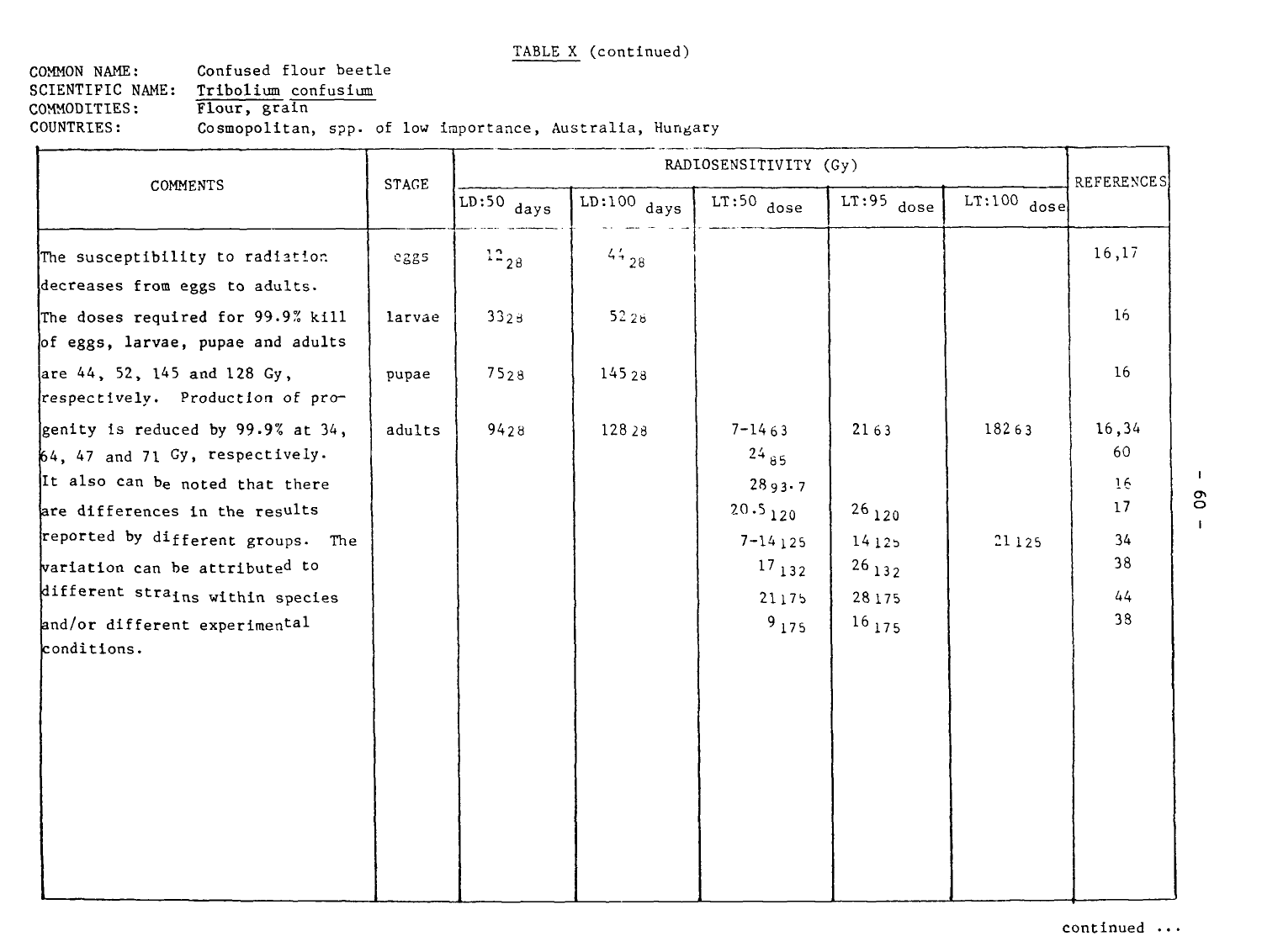COMMON NAME: Confused flour beetle (concluded) SCIENTIFIC NAME: COMMODITIES: COUNTRIES:

| COMMENTS                                                                                                                                                                                                                                                                                                         |              | RADIOSENSITIVITY (Gy) |               |                                                                                                                    |                                                                                      |                                                        |                                                                    |
|------------------------------------------------------------------------------------------------------------------------------------------------------------------------------------------------------------------------------------------------------------------------------------------------------------------|--------------|-----------------------|---------------|--------------------------------------------------------------------------------------------------------------------|--------------------------------------------------------------------------------------|--------------------------------------------------------|--------------------------------------------------------------------|
|                                                                                                                                                                                                                                                                                                                  | <b>STAGE</b> | $LD:50$ days          | $LD:100$ days | $LT:50$ dose                                                                                                       | $LT:95$ dose                                                                         | $LT:100$ dose                                          | <b>REFERENCES</b>                                                  |
| A commercial dose of 160 Gy is<br>recommended to control T. confusum.<br>Survival time after treatment de-<br>pends on the dose, insects survive<br>for periods of two to three weeks<br>at doses ranging from 125 to 750 Gy<br>[34]. The lifespan of the insect<br>is considerably shortened by<br>irradiation. |              |                       |               | $^{11}$ 250<br>19.4250<br>9450<br>$\mathbf{1}$<br>$13_{465}$ *<br>$16_{500}$<br>$J_{500}$<br>57750<br>$2_{2008}$ * | $^{19}$ 250<br>25250<br>$14_{450}$<br>$28_{128}$<br>17465<br>20500<br>44500<br>57750 | 21250<br>$21_{465}$<br>$14_{500}$<br>14750<br>$42008*$ | 38<br>17,34<br>38<br>16<br>10 <sup>°</sup><br>17<br>34<br>34<br>61 |
| 100% mortality: dose $0 = 30$ weeks<br>100% mortality: dose $250 = 3$ weeks<br>* reported in reps.                                                                                                                                                                                                               |              |                       |               |                                                                                                                    |                                                                                      |                                                        |                                                                    |

 $\overline{c}$  $\mathbf{I}$ 

 $\blacksquare$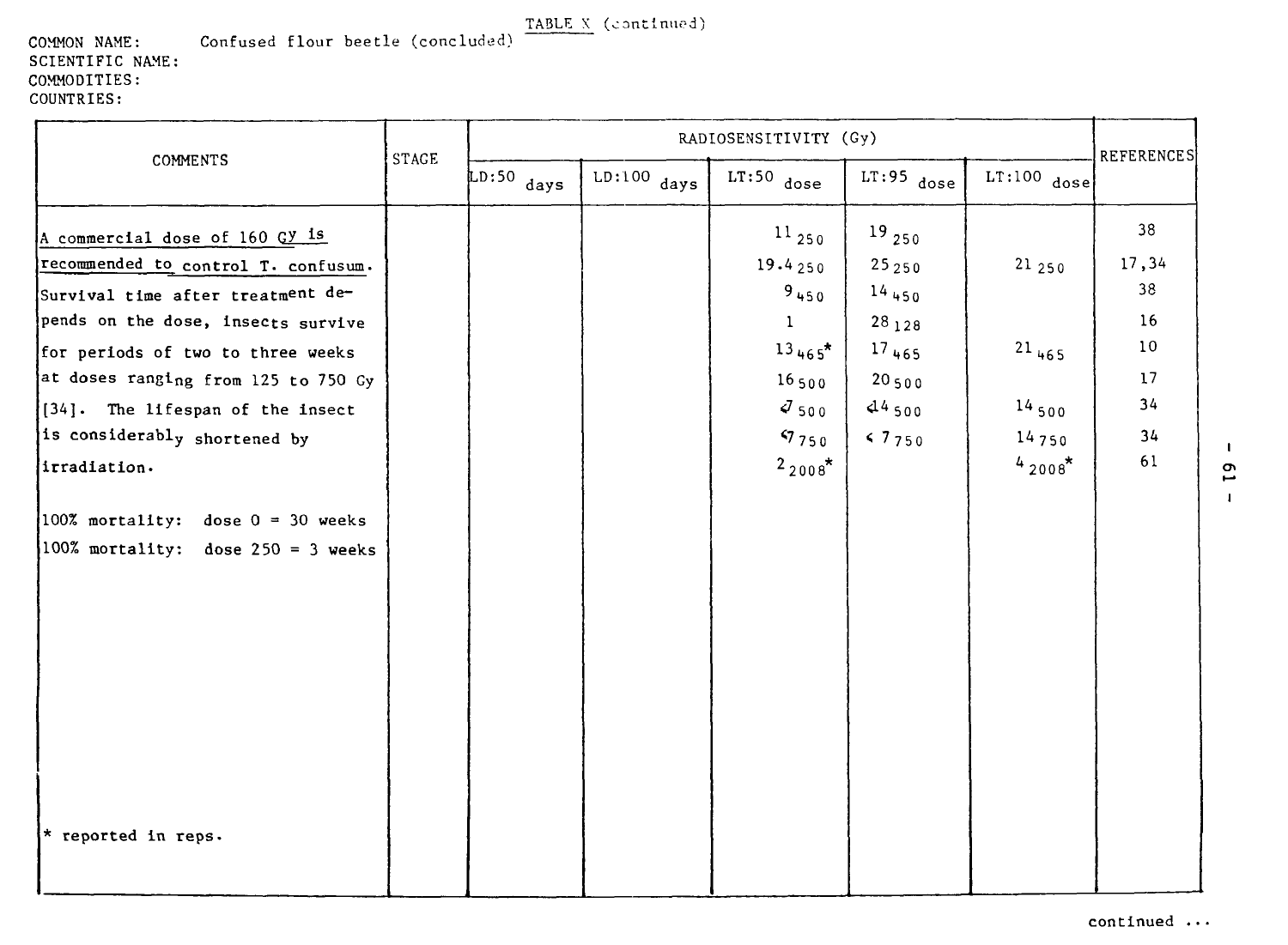COMMON NAME: SCIENTIFIC NAME: COMMODITIES: COUNTRIES: Khapra beetle Trogoderma granarlum Stored grains India, Europe, Southwestern U.S.A. [27]

| COMMENTS                                                | <b>STAGE</b> | RADIOSENSITIVITY (Gy) |               |              |              |               |                   |
|---------------------------------------------------------|--------------|-----------------------|---------------|--------------|--------------|---------------|-------------------|
|                                                         |              | $LD:50$ days          | $LD:100$ days | $LT:50$ dose | $LT:95$ dose | $LT:100$ dose | <b>REFERENCES</b> |
| Eggs of different maturities (12,                       | eggs         |                       | 50            |              |              |               | $\overline{7}$    |
| $\left 24, 36, 48, 60 \right $ and 72 h of age)         |              |                       |               |              |              |               |                   |
| do not hatch after being irradia-<br>ted at 50 Gy [62]. | larvae       | 1009                  | 10015         |              |              |               | $\overline{7}$    |
|                                                         | adults       | 6015                  | 6047          |              |              |               |                   |
| Freshly hatched larvae irradiated                       |              |                       |               |              |              |               | $\overline{7}$    |
| at a dose of 100 Gy, show 50%                           |              |                       |               |              |              |               |                   |
| mortality 9 days after treament,                        |              |                       |               |              |              |               |                   |
| while 100% mortality is observed                        |              |                       |               |              |              |               |                   |
| after $15$ days $[7]$ .                                 |              |                       |               |              |              |               |                   |
| Adults: When irradiated at 60 Gy,                       |              |                       |               |              |              |               |                   |
| mortalities of 50 and 100% are                          |              |                       |               |              |              |               |                   |
| reached in 15 and 47 days,                              |              |                       |               |              |              |               |                   |
| respectively.                                           |              |                       |               |              |              |               |                   |
|                                                         |              |                       |               |              |              |               |                   |
|                                                         |              |                       |               |              |              |               |                   |
|                                                         |              |                       |               |              |              |               |                   |
|                                                         |              |                       |               |              |              |               |                   |
|                                                         |              |                       |               |              |              |               |                   |
|                                                         |              |                       |               |              |              |               |                   |
|                                                         |              |                       |               |              |              |               |                   |
|                                                         |              |                       |               |              |              |               |                   |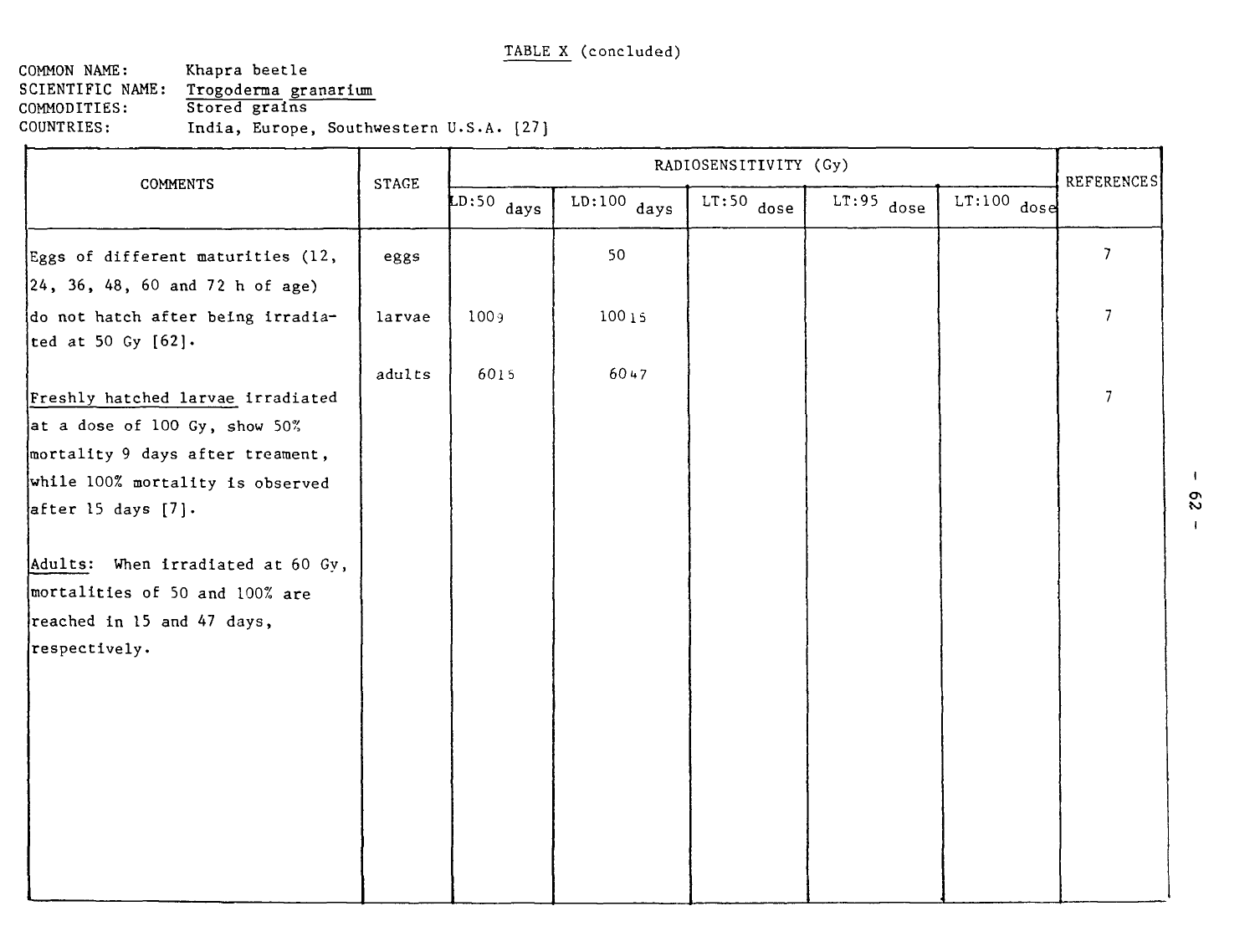#### 8. CONCLUSIONS

The review reaches the following conclusions:

- (1) The presence of insects in stored food products is recognized to be a worldwide problem.
- (2) The effectiveness of the radiation process to control insect infestations has been fully demonstrated.
- (3) Doses of 0.2 to 0.5 kGy can control most insect pests. These doses are sufficient for immediate complete sterilization of most insects. Exceptions are: Setotroga cerealella and Corcyra cephalonica. Death follows a few weeks after treatment.
- (A) There is no significant difference between the doses required to control insect infestation with either accelerated electrons or 60Co gamma rays.
- (5) From the point of view of the economics of the radiation process, it is recommended that a dose of 0.2 kGy be used. This dose will inhibit reproduction and cause eventual death within a few weeks after treatment, of most insects found in infested grains.
- (6) The radiosensitivity of the most economically important species of insect has been determined. Therefore, further experimental work in this area is not required at this time.

#### REFERENCES

- 1. David Pimentel, Editor. World food, pest losses and the environment. Published by Westview Press for the American Association for the Advancement of Science, (1978,) XXV, p. 206.
- 2. Y. Pomeranz, Editor. Wheat chemistry and technology. American Association of Cereal Chemists, St. Paul, Minnesota. (1978).
- 3. Assessment and collection of data and post-harvest food grain losses due to pests and diseases. Series FAO economic and social development paper B 1983.
- h. P.B. Cornwell, Editor. The entomology of radiation disinfestation of grain. Pergamon Press, NY, (1966).
- 5. F.L. Watters. Physical methods of insect control. Proceedings Entomological Society of Manitoba, 21, 18 (1965).
- 6. D. Abramson, P.S. Barker, S.R. Loschiavo, J.T. Mills, R.N. Sinha, L.B. Smith, F.L. Watters and N.D.G. White. Insects, mites and molds in farm-stored grain in the Prairie Provinces, Agriculture Canada Publication 1595/E (1983).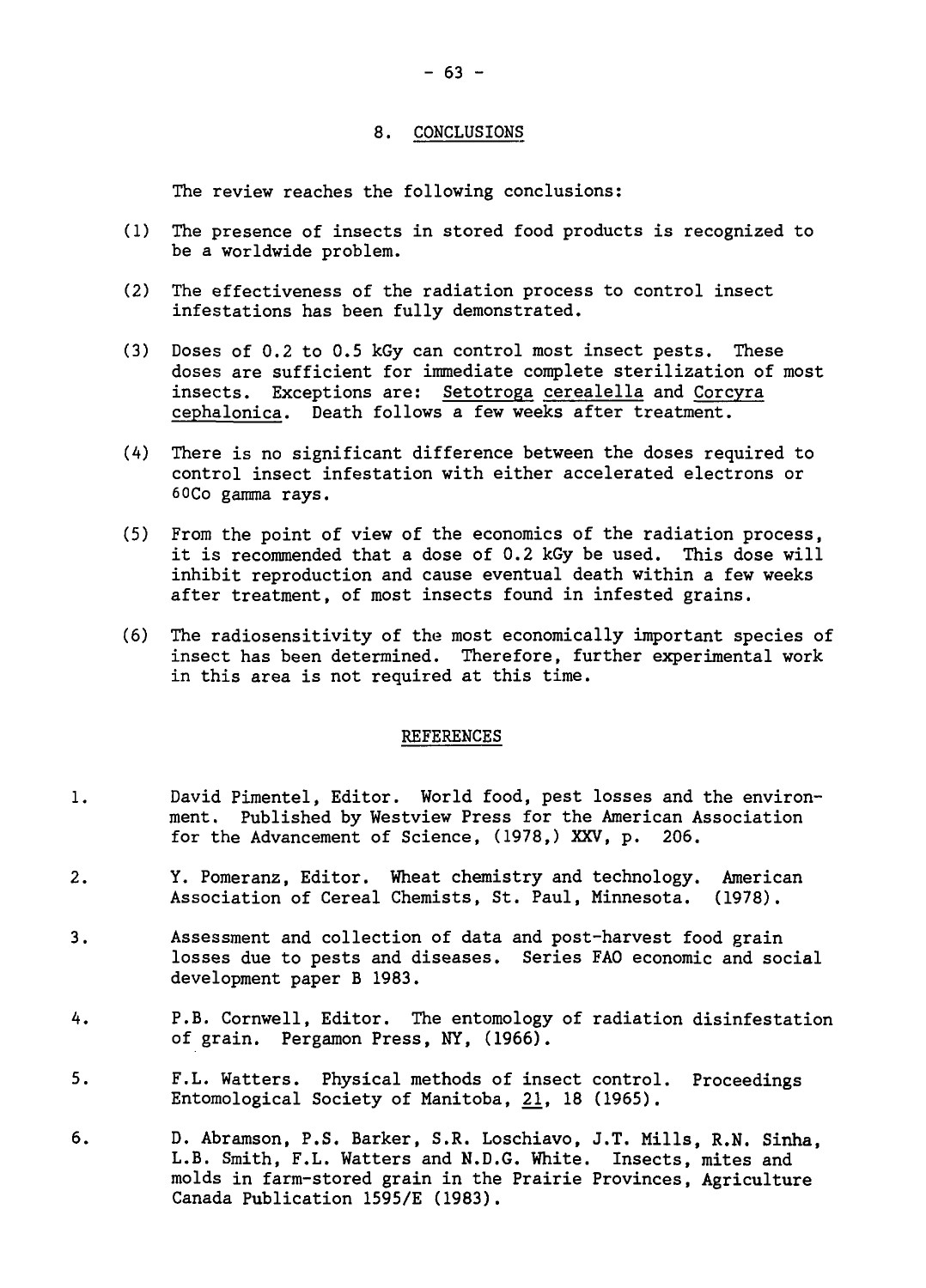- 7. F.L. Watters. An appraisal of gamma irradiation for insect control in cereal foods. Manitoba Entomologist 2, 37 (1968).
- 8. R.N. Sinha and F.L. Watters. Insect pests of flour mills, grain elevators and feed mills and their control. Agriculture Canada Publication 1776 (1985).
- 9. J.T. Mills and N.D.G. White. Report of a working trip to Australia to identify improved procedures for controlling insects in stored grains. Res. Prog. Serv. Agriculture Canada Publication No. 1ST 84-13 (1984).
- 10. P.B. Cornwell, L.J. Crook and J.O. Bull. Lethal and sterilizing effects of gamma radiation on insects infesting cereal commodities. Nature 179 (4561), 670 (1957).
- 11. F.L. Watters. Potential of ionizing radiation for insect control in the cereal food industry. In: Insect Management for Food Storage and Processing. Edited by Fred J. Baur, American Associaiion of Cereal Chemists, St. Paul, Minnesota, (1984) p. 267.
- 12. E.W. Tilton. Current status of irradiation for use in insect ccntrol. In: Proceedings Second International Working Conference oi. Stored-Product Entomology Ibadam, Nigeria (1979). p. 218.
- 13. E W. Tilton and A.K. Burditt, Jr. Insect disinfestation of grain aid fruit. In: Preservation of Food by Ionizing Radiation, Vol. III. Edited by E.S. Josephson and M.S. Peterson. CRC Press, Ii.c. Boca Raton, Florida (1983) p. 215.
- 14. Food Irradiation Newsletter, 9 (2) (1985).
- 15. B. Amoako-Atta. Simulated radiation disinfestation of infested  $m_i$ ize in Ghana. IAEA-SM-250/8, 253 (1981). In: Combination Processes in Food Irradiation. Proceedings of a Symposium, C< lombo, 1980.
- 15. E J. Banham and L.J. Crook. Susceptibility of the confused flour beetle Tribolium confusum, and the rust-red flour beetle, T: ibolium castaneum, to gamma radiation. In: The Entomology of Radiation Disinfestation of Grain. Edited by P.B. Cornwell. Purgamon Press, (1966) p. 107.
- 17. J Farkas. Investigations into the radiation resistance of T ibolium confusum and Tyrophagus dimidiatus Acta. Biol. Hung., 16  $(3)$ ,  $207$   $(1966)$ .
- 18. P.B. Cornwell. Susceptibility of laboratory and wild strains of the grain weevil Sitophilus granarius (L) to gamma radiation. In: The Entomology of Radiation Disinfestation of Grain. Edited by P.B. Cornwell. Pergamon Press, (1966) p. 19.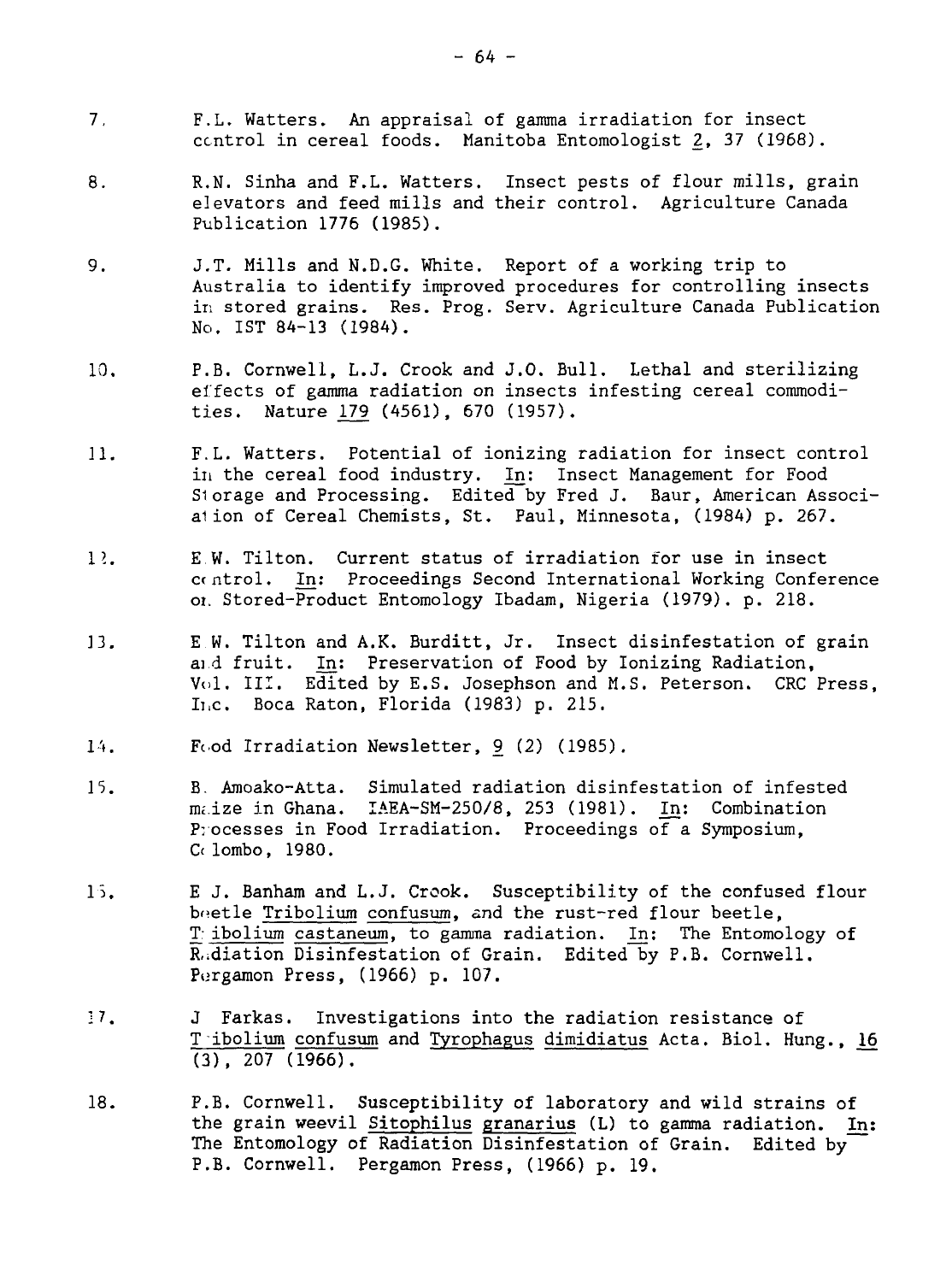- 19. D.E. Evans, Editor. Australian contributions to the Symposium on the Protection of Grain against Insect Damage during Storage. Moscow, 1978. Division of Entomology, Commonwealth Scientific and Industrial Research Organization, Canberra, Australia 1979.
- 20. J.H. Johnston. Implications of pest control for grain handling. A report to NSW Grain Handling Enquiry, January 1981, Department of Agriculture, New South Wales. Division of Marketing and Economics Miscellaneous Bulletin. No. 34, October 1981.
- 21. D.E. Evans. The control of pests of stored wheat in Australia. Moving towards IPM. Proceeding of Australasian workshop on development and implementation of IPM (Integrated Pest Management) Edited by P.J. Cameron, C.H. Wearing, and W.M. Kain. Auckland, New Zealand, Govt. Print. (1982). p. 137.
- 22. H.G. Greening. Insect pests of stored grain. Entomology Branch insect pest bulletin. Department of Agriculture, New South Wales (No. 52, edn. 4) 1980.
- 23. P.F. Prevett. Storage of paddy and rice (with particular reference to pest infestation). Tropical Stored Products Information, 22, 35 (1971).
- 24. K. Inder Singh. Insect pests of stored padi and rice in West Malaysia. Tropical Stored Products Information, 23, 29, (1972).
- 25. M.A. Cornes. A check list of the insects associated with stored products in Nigeria. Technical Report No. 11, Rep. Nigerian Stored Products Research Institute, 73, (1973).
- 26. B. Morallo-Rejesus. Stored grain pest problems and research needs in Southeast Asia. Philippine Entomologist 4 (5), 361 (1981).
- 27. Richard T. Cotton. Pest of stored grain and grain products. Minneapolis, Burgess Pub. Co., 1963.
- 28. Ahmad Yunus, and A. Balasubramaniam. Major crop pests in Peninsular Malaysia. Ministry of Agriculture and Rural Development, Malaysia, No. 38 (1975).
- 29. A. Bertels. Combate as pragas do milho no campo e armazem. Rio Grande do sul Boletim tecnico. Instituto de pesquisas agropecuarias do sul (1972). Publ. (1974) No. 78.
- 30. Valerie F. Wright. An annoted bibliography on Prostephanus truncatus (Horn), (Coleoptera; Bostrichidae): A pest of stored grain. Tropical Stored Products Information 46, 25 (1983).
- 31. John H. Brower. Radiosensitivity of the square necked grain beetle, Cathartus quadricollis (Guérin-Meneville) (Coleoptera: Cucujidae) Journal Kansas Entomological Society 47 (2), 254 (1974).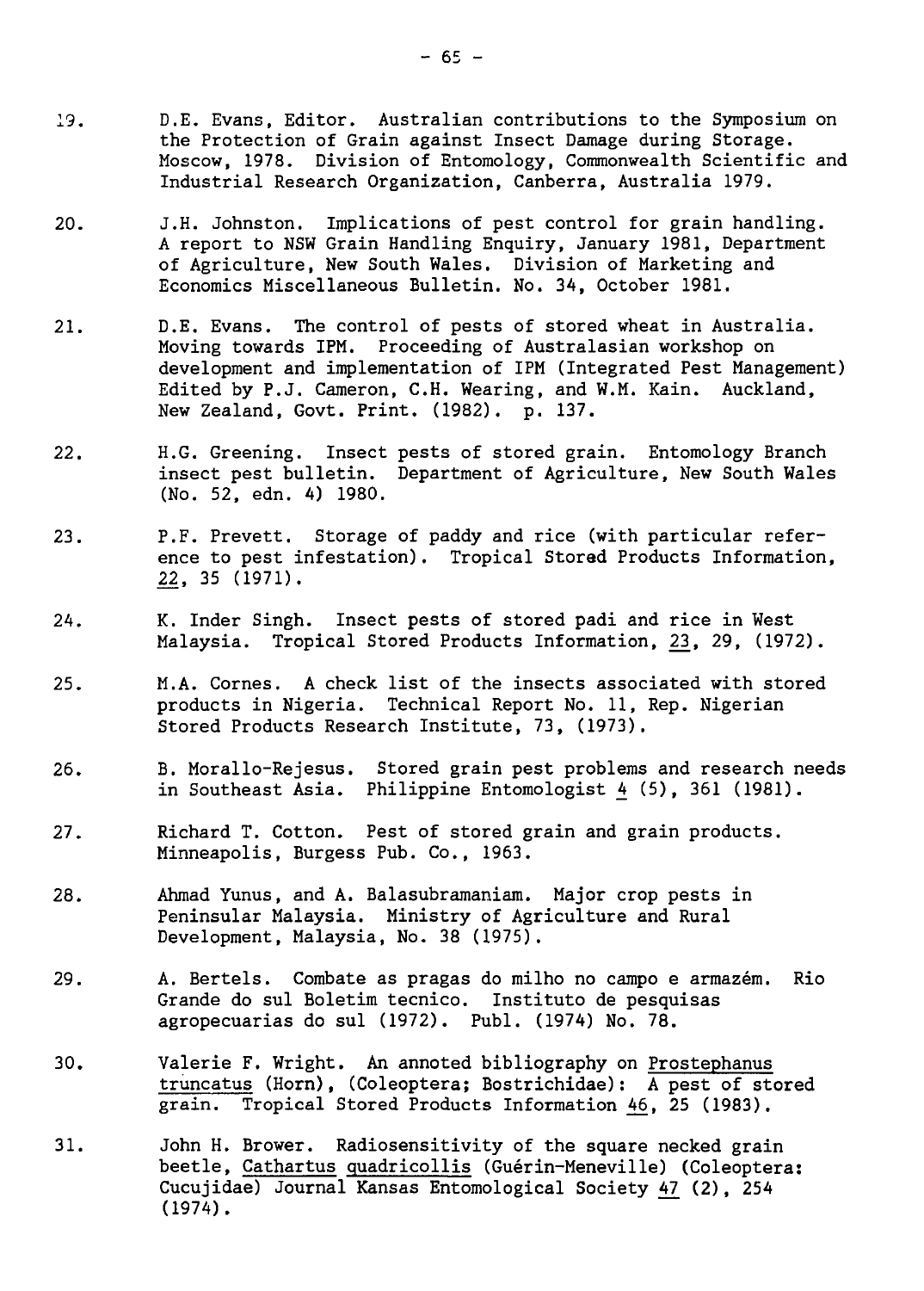- 32. H Huque. Effect of gamma radiation on various developmental stages of Corcyra cephalonica Stn. (Gelleridae, Lepidoptera). International Journal of Applied Radiation and Isotopes 22 (7), A.19 (1971).
- 33. S. Loaharanu, M. Sutantawong and A. Un $\mu$ cunatwiwat. Effect of gamma radiation on various stages of the rice moth Corcyra cephalonica. Thai Journal Agriculture Science 5. 195 (1972).
- 34. F.L. Watters and K.F. MacQueen. Effectiveness of gamma irradiation for control of five species of stored-product insects. Journal of Stored Product Research, 3, 223 (1967).
- 35. E.R. Sinclair and M. Bengston. The frequency of Cryptolestes spp. in grain in southeast Queensland. Aust. J. Exp. Agric. Animal Husb., 20, 234 (1980).
- 36. J B. Pendlebury, D.J. Jefferies, E.J. Banham and J.O. Bull. Some effects of gamma radiation on Rhizopertha dominica, Cadra c.tutella, Plodia interpunctella and Lasioderma serricorne. In: The Entomology of Radiation Disinfestation of Grain. Edited by P B. Cornwell. Pergamon Press (1966), p. 143.
- 37. M Calderon and M. Gonen. Effects of gamma radiation on E'>hestia cautella (Wlk). (Lepidoptera, Phycitidae) - I. Effects on adults. Journal of Stored Products Research 7, 85 (1971).
- 38. E.W. Tilton, W.E. Burkholder and R.R. Cogburn. Effect of gamma radiation on Rhyzopertha dominica, Sitophilus oryzae, Tribolium c mfusum and Lasioderma serricorne. Journal of Economic Entomology 59 (6), 1363 (1966).
- 39. J.H. Brower and E.W. Tilton. Comparative gamma radiation sensitivity of the saw-toothed grain beetle and the merchant grain betle. Environmental Entomology 1 (6), 735 (1972).
- 40. M.W.F. Younes and M.Y.Y. Ahmed. Effects of gamma irradiation on the egg stage of the saw-toothed grain beetle Oryzaephilus s irinamensis L. (Col. Cucujidae). Z. Angew. Entol. 84 (2), 180  $(1977)$ .
- 41. D.J. Jefferies. Susceptibility of the saw-toothed grain beetle Oryzaephilus surinamensis (L.) to gamma radiation. In: The Eitomology of Radiation Disinfestation of Grain. Edited by P.B. Cornwell, Pergamon Press, (1966), p. 119.
- 42. E.W. Tilton, J.H. Brower. Status of U.S. Department of Agriculture research on irradiation disinfestation of grain and grain products. Radiation Preservation of Foods. IAEA-SM-166/49 (1973), p. 295.
- 43. J.H. Brower. Depressed flour beetle: Sensitivity to gamma irradiation. Journal of Economic Entomology 66 (6), 1318 (1973).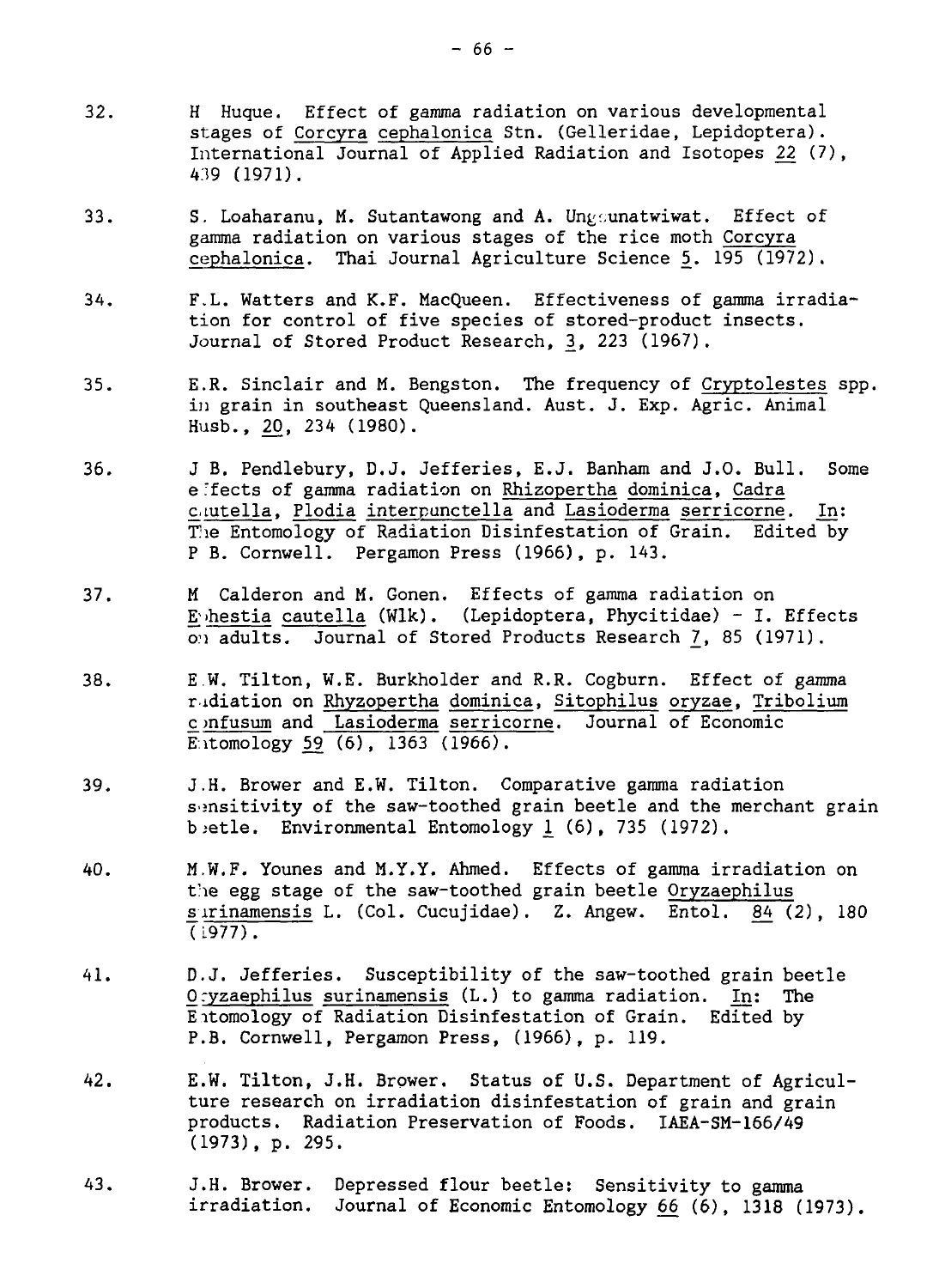- 44. E.W. Tilton, W.E. Burkholder and R.R. Cogburn. The effect of confining confused flour beetles in gelatin capsules before, during and after gamma irradiation. Journal of Economic Entomology 58 (1), 175 (1965).
- 45. Ying-Kai Fu, Ming-Shia Chang and Tsan Hu. The studies and legislation on radiation disinfestation. Taiwan. Physics Chemistry 26 (3), 347 (1985).
- 46. Ying-Kai Fu, Chao-Ming Tsai, Wen-Shi Wu, Ming-Shia Chang, Yung-Nien Chang, Shih-Lin Shu. Food irradiation studies at the Institute of Nuclear Energy Research, Taiwan, Rep. of China, Radiation Physics and Chemistry  $18$  (3,4), 539 (1981).
- 47. P.B. Cornwell. Susceptibility of the grain and rice weevils Sitophilus granarius and Sitophilus zeamais Mots to gamma radiation. In: The Entomology of Radiation Disinfestation of Grain. Edited by P.B. Cornwell. Pergamon Press (1966), p. 1.
- 48. J.O. Bull and P.B. Cornwell. A comparison of the susceptibility of the grain weevil Sitophilus granarius to accelerated electrons and 60Co gamma radiation. Ibid. pg. 157.
- 49. E. Shipp. Susceptibility of Australian strains of Sitophylus and Tribolium species to gamma radiation. In: The Entomology of Radiation Disinfestation of Grain. Edited by P.B. Cornwell. Pergamon Press (1966), p. 131.
- 50. M.S. Hoedaya, D. Hutabarat, S.I. Sastradihardja, S. Soetrisno. Radiation effects on four species of insects in stored rice and the use of radiation disinfestation in their control. Radiation Preservation of Food. IAEA-SM-166/16, p. 281, (1973).
- 51. I.A. Kansu. Z. Angew. Entomol. 49, 224 (1962).
- 52. E.A. El-Kady. Use of radiation disinfestation in the control of rice insect pests during storage. In Combination Processes in Food Irradiation. Proceedings of a Symposium, STI/Pub/568, IAEA-SM-250/14, (1981), 229.
- 53. L.M. Revetti. Agron. Trop. 22, 497 (1972).
- 54. A.S. Abdul-Matin. In: Proc. Agric. Symp. Dacca, Pakistan 133, (1966).
- 55. Shohei Aoki, Hiroshi Watanabe, Tomotaro Sato, Tatouo Hoshi, Susumu Tanaka. Insect control and organoleptic evaluation of rice irradiated by the pilot scale grain irradiator Nippon Shokuhin Kogyo Gakkai-Shi 23 (7), 283 (1976). Abstract only.
- 56. E.C. Manoto, L.T. Villarcarlos. Disinfestation of stored rice and corn grains by gamma irradiation. Phillippine Atomic Energy Commission Publication PAEC(D)-76019, Feb. 1976.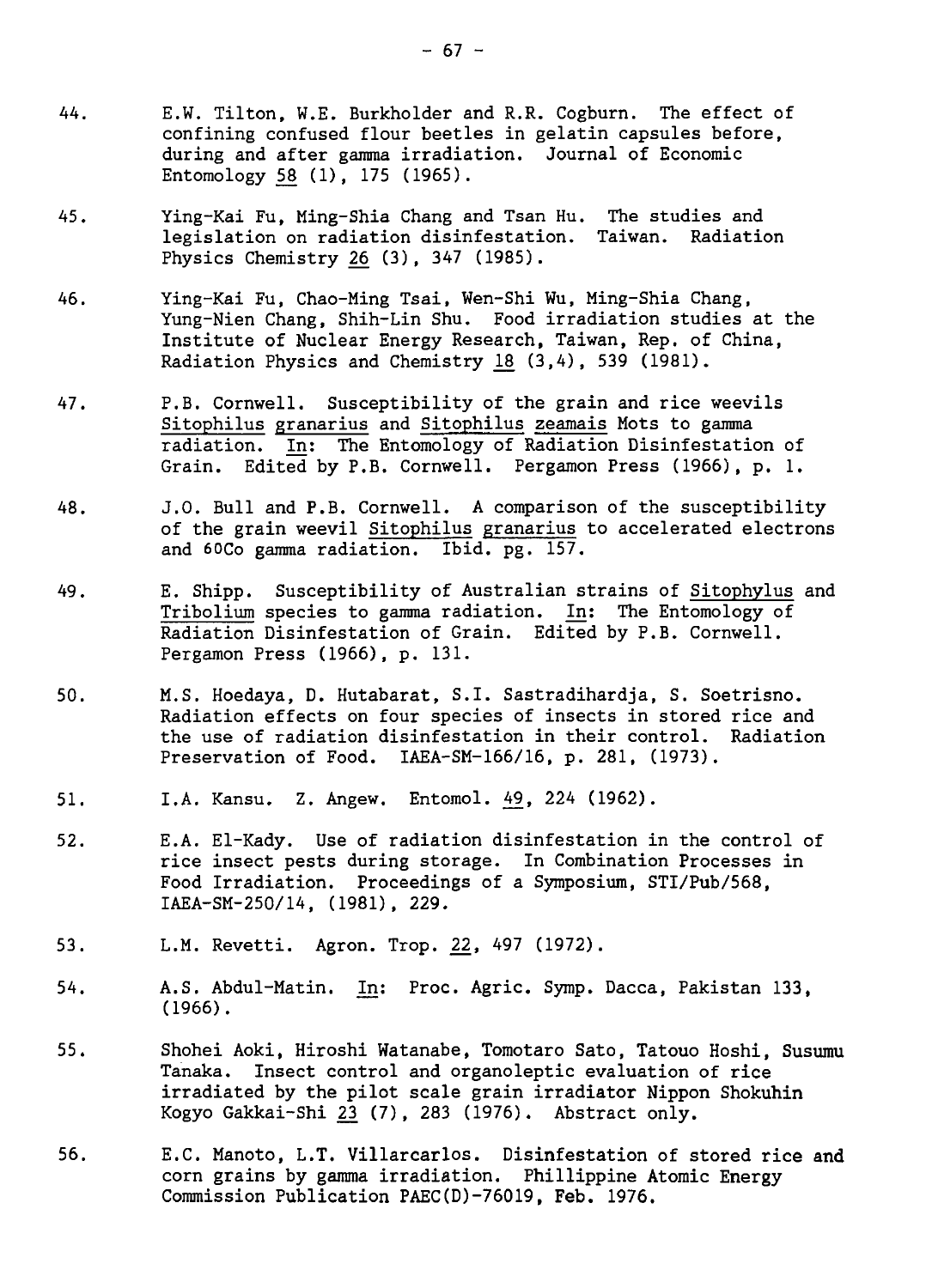- 57. C. Brown, J.H. Brower and E.W. Tilton. Gamma radiation effects on Sitophilus zeamais and S. granarius. Journal of Economic Entomology 65 (1), 203 (1972).
- 58. J.H. Brower and P.G. Mahany. Gamma radiation sensitivity of the cadelle, Tenebroides mauritanicus (Coleoptera: Stomidae) and the flat grain beetle Cryptolestes pusillus (Coleoptera: Cucujidae). Journal of the Georgia Entomological Society 8 (3), 174 (1973).
- 59. K.H. Atanasov. Physicomechanical means for the control of the red flour beetle. Rastit. Zasht. 25\_ (12), 21 (1977). Abstract only.
- 60. E. Shipp. The effect of rearing medium on the susceptibility of Tribolium confusum and Sitophilus granarius to gamma radiation. In: The Entomology of Radiation Disinfestation of Grain. Edited by P.B. Cornwell. Pergamon Press (1966) p. 97.
- 61. B.E. Proctor, E.E. Lockhart, S.A. Goldblith, A.V. Grundy, G.E. Tripp, M. Karel and R.C. Brogle. The use of ionizing radiations in the eradication of insects in packaged military rations. Food Technology 8 (1), 536 (1954).
- 62. Ahmed, Chaudhary Riaz. Effect of gamma radiation on eggs of Trogoderma granarius. Everts. Journal of Stored Products Research  $11$   $(3,4)$ ,  $245$   $(1975)$ .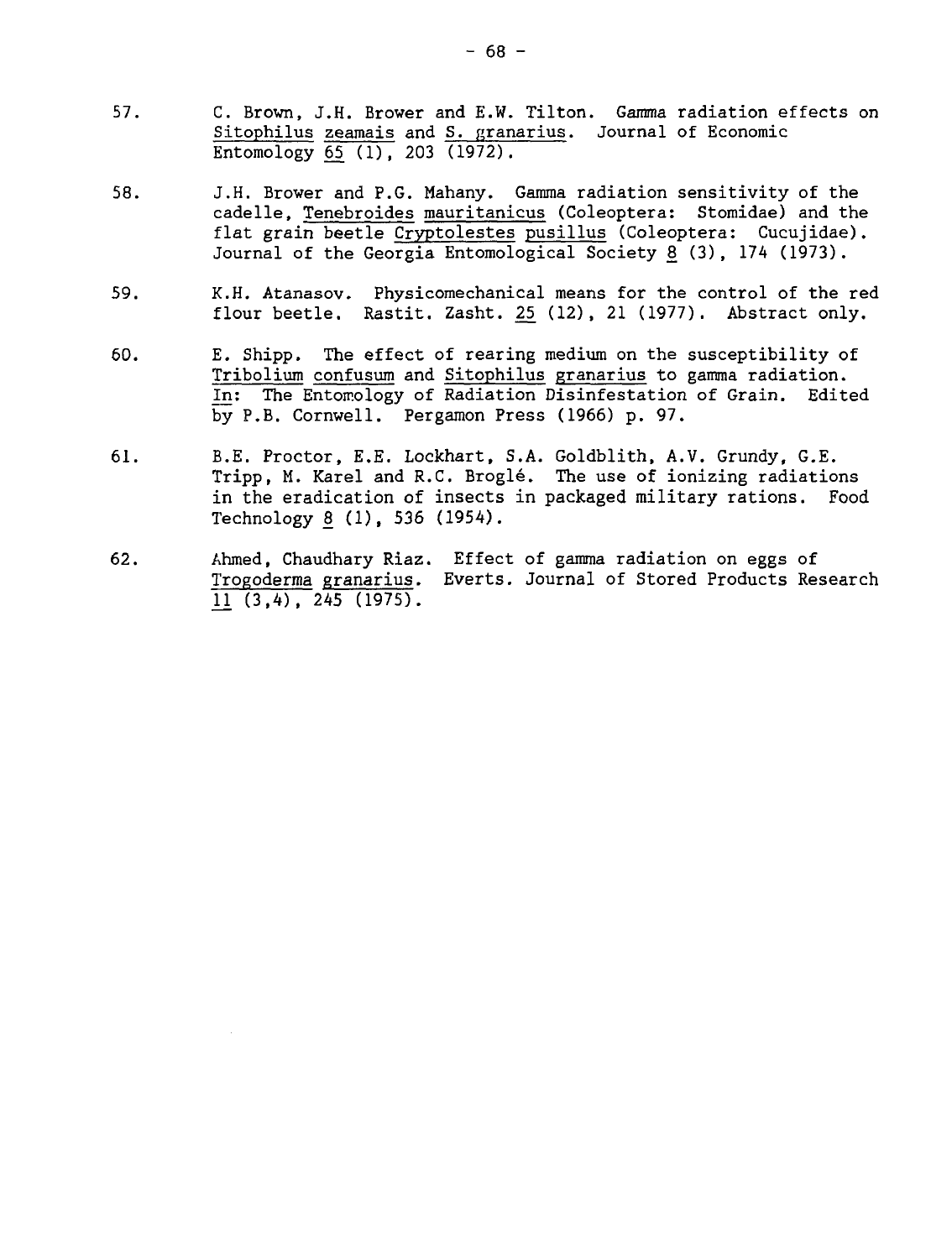## APPENDIX I

# WORLD PRODUCTION OF CEREALS, POTATOES AND SUGAR [2,3]

| COMMODITY             | PRODUCTION (metric tonnes) |  |
|-----------------------|----------------------------|--|
|                       |                            |  |
| Wheat                 | 305 100 000                |  |
| Corn                  | 233 910 000                |  |
| Rice                  | 181 000 000                |  |
| Barley                | 110 770 000                |  |
| Oats                  | 50 860 000                 |  |
| Rye                   | 32 400 000                 |  |
| Potatoes              | 279 300 000                |  |
| Sugar (cane and beet) | 76 414 000                 |  |

 $\omega$ 

 $\mathcal{L}^{\text{max}}_{\text{max}}$  and  $\mathcal{L}^{\text{max}}_{\text{max}}$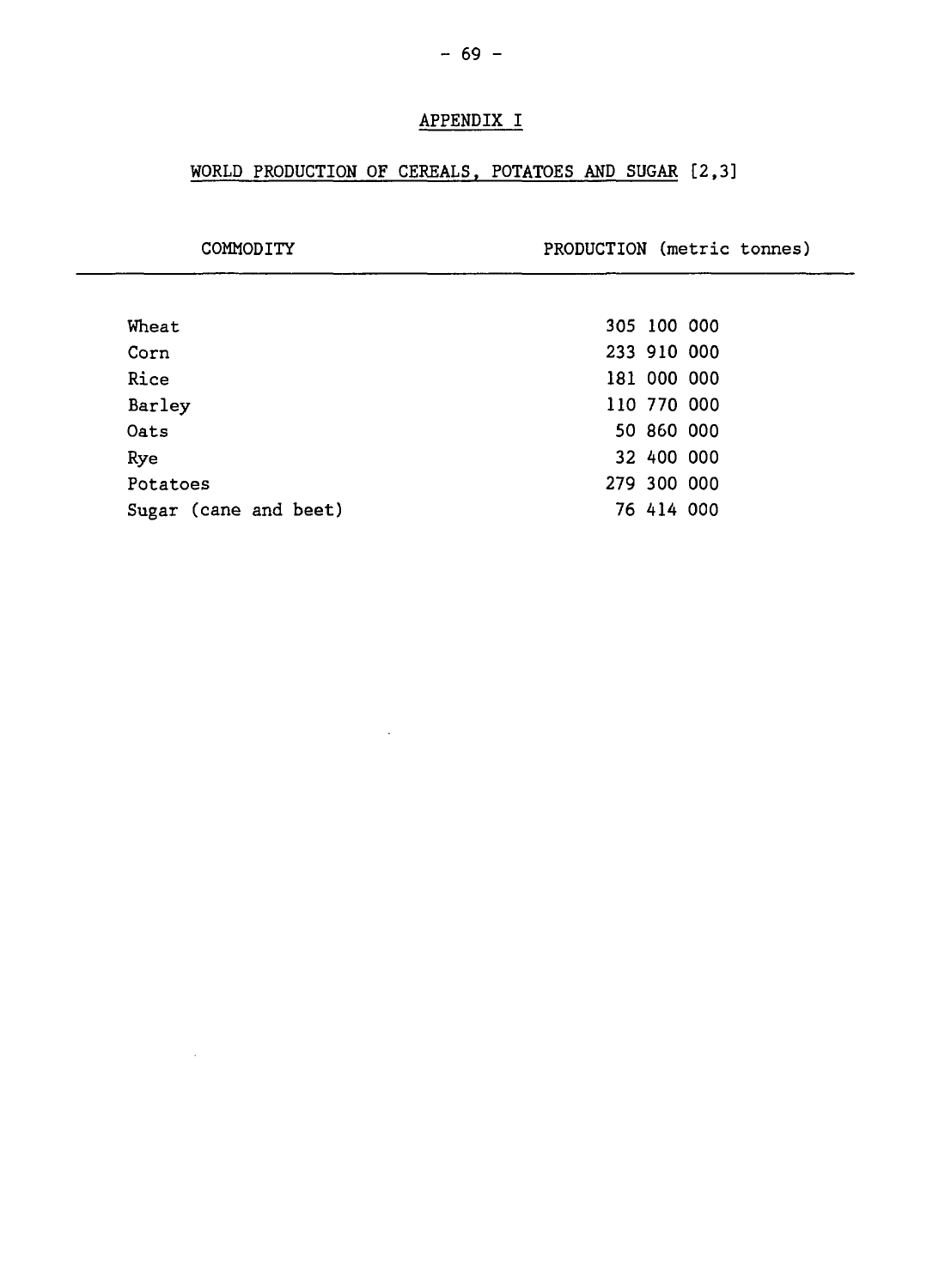### APPENDIX II

## INSECT PESTS IN PULSE OR BEAN CROPS

| Common Name                                   | Latin Name                      | Incidence*                                             |  |
|-----------------------------------------------|---------------------------------|--------------------------------------------------------|--|
| Foreign grain beetle                          | Acanthoscelides obtectus (Say)  | Η                                                      |  |
|                                               | Ahasverus advena (Waltl)        |                                                        |  |
| Coffee bean weevil                            |                                 | Araecerus fasciculatus (De Geer)<br>Н                  |  |
|                                               | Bruchus pisorum (Linnaeus)      |                                                        |  |
|                                               | Bruchus rufimanus (Boheman)     | H                                                      |  |
|                                               |                                 | Callosobruchus analis (Fabricius)<br>Н                 |  |
|                                               |                                 | Callosobruchus chinensis (Linnaeus)<br>$\mathbf H$     |  |
|                                               |                                 | Callosobruchus maculatus (Fabricius)<br>$\overline{H}$ |  |
|                                               |                                 | Callosobruchus rhodesianus (Pic)<br>H                  |  |
|                                               |                                 | Carpophilus hemipterus (Linnaeus)                      |  |
|                                               |                                 | Caprophilus obsoletus (Erichson)                       |  |
|                                               | Caryedon serratus (Olivier)     | $\overline{H}$                                         |  |
|                                               | Cryptolestes capensis (Waltl)   |                                                        |  |
| Flat grain beetle                             |                                 | Cryptolestes pusillus (Schönherr)<br>Η                 |  |
|                                               |                                 | Cryptolestes ugandae (Steel & Howe)                    |  |
| White-shouldered house moth                   | Endrosis sarcitrella (Linnaeus) |                                                        |  |
|                                               | Ephestia calidella (Guenee)     | H                                                      |  |
| Mediterranean flour moth                      | Ephestia kuehniella (Zeller)    |                                                        |  |
| Brown house moth                              |                                 | Hofmannophila pseudospretella (Stainton)               |  |
| Cigarette beetle                              |                                 | Lasioderma serricorne (Fabricius)                      |  |
| Siamese grain beetle                          | Lophocateres pusillus (Klug)    |                                                        |  |
| Merchant grain beetle                         | Oryzaephilus mercator (Fauvel)  | Η                                                      |  |
| Saw-toothed grain beetle                      |                                 | Oryzaephilus surinamensis (Linnaeus)<br>н              |  |
| Smalleyed flour beetle                        | Palorus ratzeburgi (Wissmann)   |                                                        |  |
| Australian spider beetle                      | Ptinus ocellus (Brown)          |                                                        |  |
| Meal moth                                     | Pyralis farinalis (Linnaeus)    |                                                        |  |
| Lesser grain borer                            |                                 | Rhyzopertha dominica (Fabricius)<br>$\, {\rm H}$       |  |
| Rice weevil                                   | Sitophilus oryzae (Linnaeus)    | $\mathbf H$                                            |  |
|                                               | Trogoderma glabrum (Herbst)     |                                                        |  |
| Carpet beetle                                 | Trogoderma variabile (Ballion)  |                                                        |  |
| Hairy fungus beetle                           | Typhaea stercorea (Linnaeus)    |                                                        |  |
|                                               | Zabrotes subfasciatus (Boheman) | $\mathbf H$                                            |  |
| *<br>Indicates primary status incidence high. |                                 |                                                        |  |